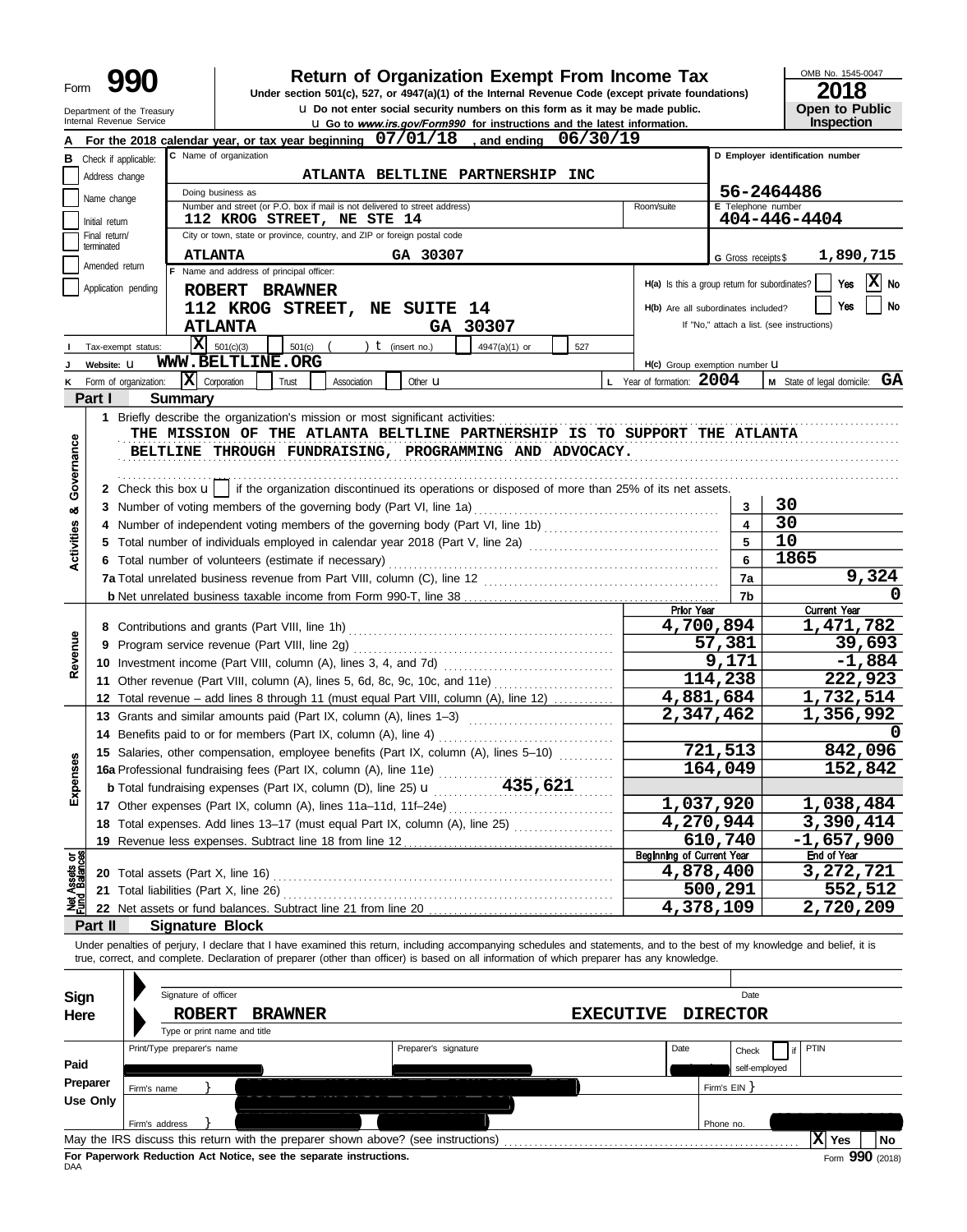| Form 990 (2018) ATLANTA BELTLINE PARTNERSHIP INC                                                                                                                                                                                                                                                                                                                                                                                                                                                                                                                                                                                                                                                             |                                                                                               | 56-2464486                                                                                                                                                       | Page 2                                                                          |
|--------------------------------------------------------------------------------------------------------------------------------------------------------------------------------------------------------------------------------------------------------------------------------------------------------------------------------------------------------------------------------------------------------------------------------------------------------------------------------------------------------------------------------------------------------------------------------------------------------------------------------------------------------------------------------------------------------------|-----------------------------------------------------------------------------------------------|------------------------------------------------------------------------------------------------------------------------------------------------------------------|---------------------------------------------------------------------------------|
| Part III                                                                                                                                                                                                                                                                                                                                                                                                                                                                                                                                                                                                                                                                                                     | <b>Statement of Program Service Accomplishments</b>                                           | Check if Schedule O contains a response or note to any line in this Part III                                                                                     |                                                                                 |
| Briefly describe the organization's mission:<br>1.                                                                                                                                                                                                                                                                                                                                                                                                                                                                                                                                                                                                                                                           |                                                                                               |                                                                                                                                                                  |                                                                                 |
| THE ORGANIZATION FULFILLS, PROTECTS AND PRESERVES<br>VISION BY RAISING FUNDS AND BUILDING PARTNERSHIPS<br>ENGAGE THE PUBLIC AND EMPOWER THE RESIDENTS OF SURROUNDING NEIGHBORHOODS.                                                                                                                                                                                                                                                                                                                                                                                                                                                                                                                          |                                                                                               | <b>THAT ENABLE</b>                                                                                                                                               | <b>THE ATLANTA BELTLINE</b><br>THE PROJECT,                                     |
| 2 Did the organization undertake any significant program services during the year which were not listed on the<br>prior Form 990 or 990-EZ?                                                                                                                                                                                                                                                                                                                                                                                                                                                                                                                                                                  |                                                                                               |                                                                                                                                                                  | Yes $X$ No                                                                      |
| If "Yes," describe these new services on Schedule O.<br>Did the organization cease conducting, or make significant changes in how it conducts, any program<br>3<br>services?                                                                                                                                                                                                                                                                                                                                                                                                                                                                                                                                 |                                                                                               |                                                                                                                                                                  | Yes $ X $ No                                                                    |
| If "Yes," describe these changes on Schedule O.                                                                                                                                                                                                                                                                                                                                                                                                                                                                                                                                                                                                                                                              |                                                                                               |                                                                                                                                                                  |                                                                                 |
| Describe the organization's program service accomplishments for each of its three largest program services, as measured by<br>expenses. Section 501(c)(3) and 501(c)(4) organizations are required to report the amount of grants and allocations to others,<br>the total expenses, and revenue, if any, for each program service reported.                                                                                                                                                                                                                                                                                                                                                                  |                                                                                               |                                                                                                                                                                  |                                                                                 |
| ) (Expenses \$<br>4a (Code:<br>ENABLE THE PROJECT - UNDERSTANDING THAT BOTH LOCAL AND FEDERAL FUNDING<br>SOURCES ALONE CANNOT COMPLETE THE VAST NETWORK OF PARKS, TRAILS AND TRANSIT<br>OF THE ATLANTA BELTLINE, THE ORGANIZATION HELPS TO FILL THIS FUNDING GAP BY<br>DEVELOPING RELATIONSHIPS AND SOLICITING INVESTMENT FROM THE PRIVATE<br>AND THE PHILANTHROPIC COMMUNITY.<br>\$60 MILLION FROM THESE SOURCES TO SUPPORT THE ATLANTA BELTLINE VISION.                                                                                                                                                                                                                                                    | $1,382,046$ including grants of \$                                                            | 1,137,425<br>TO DATE, THE ORGANIZATION HAS RAISED OVER                                                                                                           | ) (Revenue \$<br><b>SECTOR</b>                                                  |
|                                                                                                                                                                                                                                                                                                                                                                                                                                                                                                                                                                                                                                                                                                              |                                                                                               |                                                                                                                                                                  |                                                                                 |
|                                                                                                                                                                                                                                                                                                                                                                                                                                                                                                                                                                                                                                                                                                              |                                                                                               |                                                                                                                                                                  |                                                                                 |
|                                                                                                                                                                                                                                                                                                                                                                                                                                                                                                                                                                                                                                                                                                              |                                                                                               |                                                                                                                                                                  |                                                                                 |
| ) (Expenses \$<br>4b (Code:<br>PUBLIC<br>ENGAGE THE<br>$\overline{\phantom{a}}$<br><b>THROUGHOUT</b><br>ORGANIZATION HAS ENGAGED THE PUBLIC TO SUSTAIN COMMUNITY SUPPORT, FAVORABLE<br>POLITICAL WILL AND CONTINUED<br>THE PROJECT.<br>PROGRAMMING INCLUDING, BUT NOT LIMITED TO, ITS POPULAR BELTLINE TOURS, RUN.<br>WALK. GO! RACE SERIES, FREE FITNESS CLASSES, ADOPT-THE-ATLANTA BELTLINE,<br>AND SUPPORT OF THE ART ON THE BELTLINE PROGRAM.<br>MORE HAVE EDUCATED RESIDENTS AND VISITORS ABOUT THE ATLANTA BELTLINE,<br>ACTIVATED PARKS AND TRAILS AND MOBILIZED VOLUNTEERS AND ADVOCATES.<br>4c (Code:  ) (Expenses $\frac{154,971}{154,971}$ including grants of $\frac{8,000}{100,900}$ (Revenue \$ | 1,034,149<br>including grants of \$<br>ITS MULTI-YEAR IMPLEMENTATION.<br><b>PHILANTHROPIC</b> | 211,567<br>THE ATLANTA BELTLINE NEEDS ONGOING PUBLIC SUPPORT<br>SINCE INCEPTION, THE<br><b>INVESTMENT</b><br>TO THIS END, THE ORGANIZATION HAS LED AND SUPPORTED | $39,693$ )<br>) (Revenue \$<br>THROUGH COMPLETION OF<br>THESE PROGRAMS AND MANY |
| EMPOWER THE RESIDENTS - THE ATLANTA BELTLINE PROVIDES PARKS, TRAILS AND<br>FUTURE TRANSIT THAT IS ATTRACTING PRIVATE INVESTMENT AND CREATING JOBS.<br>COLLABORATION WITH ITS PARTNERS, THE ORGANIZATION WORKS TO CONNECT ATLANTA<br>BELTLINE RESIDENTS WITH PROGRAMS DESIGNED TO EMPOWER THEM IN THE AREAS OF<br>HEALTH, HOUSING AND ECONOMIC OPPORTUNITY.                                                                                                                                                                                                                                                                                                                                                   |                                                                                               |                                                                                                                                                                  | IN                                                                              |
| 4d Other program services (Describe in Schedule O.)<br>(Expenses \$                                                                                                                                                                                                                                                                                                                                                                                                                                                                                                                                                                                                                                          | including grants of \$                                                                        | (Revenue \$                                                                                                                                                      |                                                                                 |
| <b>4e</b> Total program service expenses <b>u</b>                                                                                                                                                                                                                                                                                                                                                                                                                                                                                                                                                                                                                                                            | 2,571,166                                                                                     |                                                                                                                                                                  |                                                                                 |
| DAA                                                                                                                                                                                                                                                                                                                                                                                                                                                                                                                                                                                                                                                                                                          |                                                                                               |                                                                                                                                                                  | Form 990 (2018)                                                                 |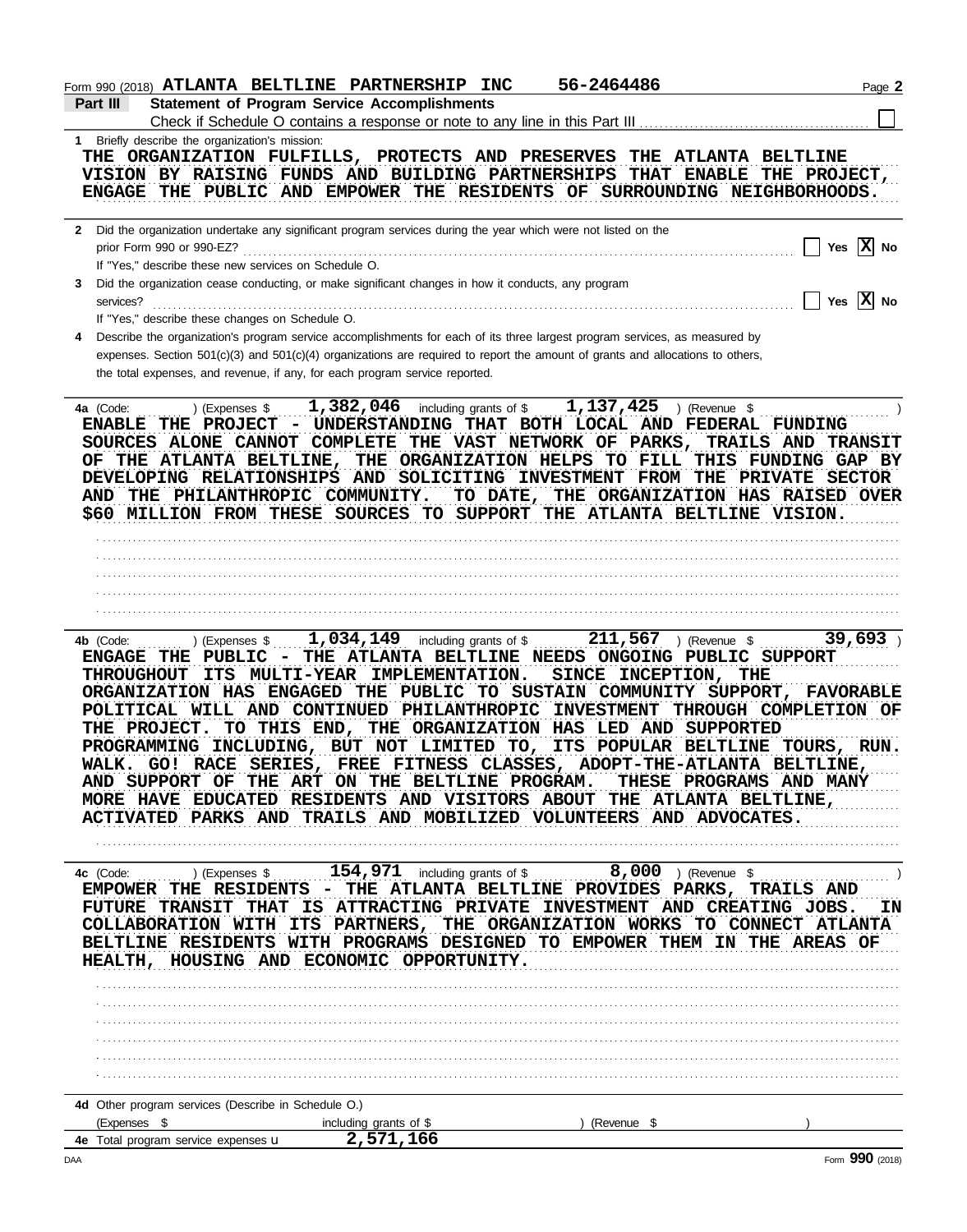|     |                                                                                                                                                                                                                                               |              | Yes         | No |
|-----|-----------------------------------------------------------------------------------------------------------------------------------------------------------------------------------------------------------------------------------------------|--------------|-------------|----|
| 1   | Is the organization described in section $501(c)(3)$ or $4947(a)(1)$ (other than a private foundation)? If "Yes,"                                                                                                                             |              |             |    |
|     | complete Schedule A                                                                                                                                                                                                                           | 1            | X           |    |
| 2   | Is the organization required to complete Schedule B, Schedule of Contributors (see instructions)?                                                                                                                                             | $\mathbf{2}$ | $\mathbf x$ |    |
| 3   | Did the organization engage in direct or indirect political campaign activities on behalf of or in opposition to                                                                                                                              |              |             | X  |
|     | candidates for public office? If "Yes," complete Schedule C, Part I                                                                                                                                                                           | 3            |             |    |
| 4   | Section 501(c)(3) organizations. Did the organization engage in lobbying activities, or have a section 501(h)                                                                                                                                 |              | X           |    |
| 5   | election in effect during the tax year? If "Yes," complete Schedule C, Part II<br>Is the organization a section $501(c)(4)$ , $501(c)(5)$ , or $501(c)(6)$ organization that receives membership dues,                                        | 4            |             |    |
|     | assessments, or similar amounts as defined in Revenue Procedure 98-19? If "Yes," complete Schedule C, Part III                                                                                                                                | 5            |             | X  |
| 6   | Did the organization maintain any donor advised funds or any similar funds or accounts for which donors                                                                                                                                       |              |             |    |
|     | have the right to provide advice on the distribution or investment of amounts in such funds or accounts? If                                                                                                                                   |              |             |    |
|     | "Yes," complete Schedule D, Part I                                                                                                                                                                                                            | 6            |             | X  |
| 7   | Did the organization receive or hold a conservation easement, including easements to preserve open space,                                                                                                                                     |              |             |    |
|     | the environment, historic land areas, or historic structures? If "Yes," complete Schedule D, Part II                                                                                                                                          | 7            |             | X  |
| 8   | Did the organization maintain collections of works of art, historical treasures, or other similar assets? If "Yes,"                                                                                                                           |              |             |    |
|     | complete Schedule D, Part III                                                                                                                                                                                                                 | 8            |             | X  |
| 9   | Did the organization report an amount in Part X, line 21, for escrow or custodial account liability, serve as a                                                                                                                               |              |             |    |
|     | custodian for amounts not listed in Part X; or provide credit counseling, debt management, credit repair, or                                                                                                                                  |              |             |    |
|     | debt negotiation services? If "Yes," complete Schedule D, Part IV                                                                                                                                                                             | 9            |             | X  |
| 10  | Did the organization, directly or through a related organization, hold assets in temporarily restricted                                                                                                                                       |              |             |    |
|     | endowments, permanent endowments, or quasi-endowments? If "Yes," complete Schedule D, Part V                                                                                                                                                  | 10           |             | x  |
| 11  | If the organization's answer to any of the following questions is "Yes," then complete Schedule D, Parts VI,                                                                                                                                  |              |             |    |
|     | VII, VIII, IX, or X as applicable.                                                                                                                                                                                                            |              |             |    |
| а   | Did the organization report an amount for land, buildings, and equipment in Part X, line 10? If "Yes,"                                                                                                                                        |              |             |    |
|     | complete Schedule D, Part VI                                                                                                                                                                                                                  | 11a          | x           |    |
| b   | Did the organization report an amount for investments—other securities in Part X, line 12 that is 5% or more                                                                                                                                  |              |             |    |
|     | of its total assets reported in Part X, line 16? If "Yes," complete Schedule D, Part VII                                                                                                                                                      | 11b          |             | x  |
| c   | Did the organization report an amount for investments—program related in Part X, line 13 that is 5% or more                                                                                                                                   |              |             |    |
|     | of its total assets reported in Part X, line 16? If "Yes," complete Schedule D, Part VIII                                                                                                                                                     | 11c          |             | x  |
| d   | Did the organization report an amount for other assets in Part X, line 15 that is 5% or more of its total assets                                                                                                                              |              |             |    |
|     | reported in Part X, line 16? If "Yes," complete Schedule D, Part IX                                                                                                                                                                           | 11d          |             | x  |
|     | Did the organization report an amount for other liabilities in Part X, line 25? If "Yes," complete Schedule D, Part X                                                                                                                         | 11e          | X           |    |
| f   | Did the organization's separate or consolidated financial statements for the tax year include a footnote that addresses                                                                                                                       |              | X           |    |
|     | the organization's liability for uncertain tax positions under FIN 48 (ASC 740)? If "Yes," complete Schedule D, Part X<br>Did the organization obtain separate, independent audited financial statements for the tax year? If "Yes," complete | 11f          |             |    |
| 12a | Schedule D, Parts XI and XII                                                                                                                                                                                                                  | 12a          | X           |    |
|     | Was the organization included in consolidated, independent audited financial statements for the tax year? If                                                                                                                                  |              |             |    |
|     | "Yes," and if the organization answered "No" to line 12a, then completing Schedule D, Parts XI and XII is optional                                                                                                                            | 12b          |             | X  |
| 13  | Is the organization a school described in section $170(b)(1)(A)(ii)$ ? If "Yes," complete Schedule E                                                                                                                                          | 13           |             | X  |
| 14a | Did the organization maintain an office, employees, or agents outside of the United States?                                                                                                                                                   | 14a          |             | x  |
| b   | Did the organization have aggregate revenues or expenses of more than \$10,000 from grantmaking,                                                                                                                                              |              |             |    |
|     | fundraising, business, investment, and program service activities outside the United States, or aggregate                                                                                                                                     |              |             |    |
|     | foreign investments valued at \$100,000 or more? If "Yes," complete Schedule F, Parts I and IV [[[[[[[[[[[[[[[[                                                                                                                               | 14b          |             | x  |
| 15  | Did the organization report on Part IX, column (A), line 3, more than \$5,000 of grants or other assistance to or                                                                                                                             |              |             |    |
|     |                                                                                                                                                                                                                                               | 15           |             | x  |
| 16  | Did the organization report on Part IX, column (A), line 3, more than \$5,000 of aggregate grants or other                                                                                                                                    |              |             |    |
|     | assistance to or for foreign individuals? If "Yes," complete Schedule F, Parts III and IV                                                                                                                                                     | 16           |             | x  |
| 17  | Did the organization report a total of more than \$15,000 of expenses for professional fundraising services on                                                                                                                                |              |             |    |
|     |                                                                                                                                                                                                                                               | 17           | X           |    |
| 18  | Did the organization report more than \$15,000 total of fundraising event gross income and contributions on                                                                                                                                   |              |             |    |
|     | Part VIII, lines 1c and 8a? If "Yes," complete Schedule G, Part II                                                                                                                                                                            | 18           | X           |    |
| 19  | Did the organization report more than \$15,000 of gross income from gaming activities on Part VIII, line 9a?                                                                                                                                  |              |             |    |
|     |                                                                                                                                                                                                                                               | 19           |             | X  |
| 20a |                                                                                                                                                                                                                                               | <b>20a</b>   |             | X  |
| b   |                                                                                                                                                                                                                                               | 20b          |             |    |
| 21  | Did the organization report more than \$5,000 of grants or other assistance to any domestic organization or                                                                                                                                   |              |             |    |
|     |                                                                                                                                                                                                                                               | 21           | X           |    |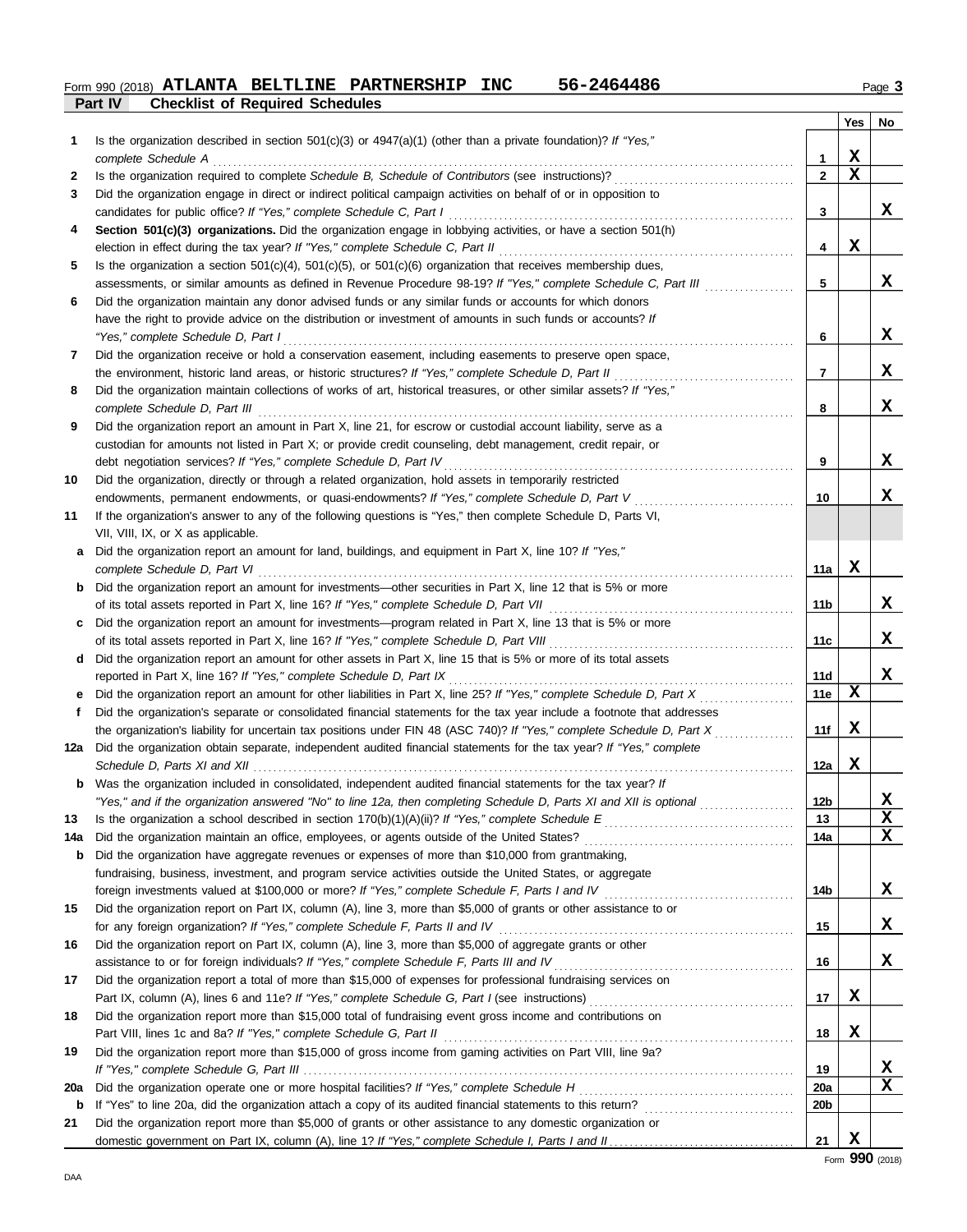|            | <b>Checklist of Required Schedules (continued)</b><br>Part IV                                                      |     |     |    |
|------------|--------------------------------------------------------------------------------------------------------------------|-----|-----|----|
|            |                                                                                                                    |     | Yes | No |
| 22         | Did the organization report more than \$5,000 of grants or other assistance to or for domestic individuals on      |     |     |    |
|            | Part IX, column (A), line 2? If "Yes," complete Schedule I, Parts I and III                                        | 22  |     | x  |
| 23         | Did the organization answer "Yes" to Part VII, Section A, line 3, 4, or 5 about compensation of the                |     |     |    |
|            | organization's current and former officers, directors, trustees, key employees, and highest compensated            |     |     |    |
|            | employees? If "Yes," complete Schedule J                                                                           | 23  | X   |    |
| 24a        | Did the organization have a tax-exempt bond issue with an outstanding principal amount of more than                |     |     |    |
|            | \$100,000 as of the last day of the year, that was issued after December 31, 2002? If "Yes," answer lines 24b      |     |     |    |
|            | through 24d and complete Schedule K. If "No," go to line 25a                                                       | 24a |     | x  |
| b          | Did the organization invest any proceeds of tax-exempt bonds beyond a temporary period exception?                  | 24b |     |    |
|            | Did the organization maintain an escrow account other than a refunding escrow at any time during the year          |     |     |    |
|            | to defease any tax-exempt bonds?                                                                                   | 24c |     |    |
| d          |                                                                                                                    | 24d |     |    |
| 25a        | Section 501(c)(3), 501(c)(4), and 501(c)(29) organizations. Did the organization engage in an excess benefit       |     |     |    |
|            | transaction with a disqualified person during the year? If "Yes," complete Schedule L, Part I                      | 25a |     | x  |
| b          | Is the organization aware that it engaged in an excess benefit transaction with a disqualified person in a prior   |     |     |    |
|            | year, and that the transaction has not been reported on any of the organization's prior Forms 990 or 990-EZ?       |     |     |    |
|            | If "Yes," complete Schedule L, Part I                                                                              | 25b |     | X  |
| 26         | Did the organization report any amount on Part X, line 5, 6, or 22 for receivables from or payables to any         |     |     |    |
|            | current or former officers, directors, trustees, key employees, highest compensated employees, or                  |     |     |    |
|            | disqualified persons? If "Yes," complete Schedule L, Part II                                                       | 26  |     | X  |
| 27         | Did the organization provide a grant or other assistance to an officer, director, trustee, key employee,           |     |     |    |
|            | substantial contributor or employee thereof, a grant selection committee member, or to a 35% controlled            |     |     |    |
|            | entity or family member of any of these persons? If "Yes," complete Schedule L, Part III                           | 27  |     | X  |
| 28         | Was the organization a party to a business transaction with one of the following parties (see Schedule L,          |     |     |    |
|            | Part IV instructions for applicable filing thresholds, conditions, and exceptions):                                |     |     |    |
| а          | A current or former officer, director, trustee, or key employee? If "Yes," complete Schedule L, Part IV            | 28a |     | X  |
| b          | A family member of a current or former officer, director, trustee, or key employee? If "Yes," complete             |     |     |    |
|            | Schedule L, Part IV                                                                                                | 28b |     | x  |
| c          | An entity of which a current or former officer, director, trustee, or key employee (or a family member thereof)    |     |     |    |
|            | was an officer, director, trustee, or direct or indirect owner? If "Yes," complete Schedule L, Part IV             | 28c |     | X  |
| 29         | Did the organization receive more than \$25,000 in non-cash contributions? If "Yes," complete Schedule M           | 29  |     | X  |
| 30         | Did the organization receive contributions of art, historical treasures, or other similar assets, or qualified     |     |     |    |
|            | conservation contributions? If "Yes," complete Schedule M                                                          | 30  |     | X  |
| 31         | Did the organization liquidate, terminate, or dissolve and cease operations? If "Yes," complete Schedule N, Part I | 31  |     | x  |
| 32         | Did the organization sell, exchange, dispose of, or transfer more than 25% of its net assets? If "Yes,"            |     |     |    |
|            | complete Schedule N, Part II                                                                                       | 32  |     | ᅀ  |
| 33         | Did the organization own 100% of an entity disregarded as separate from the organization under Regulations         |     |     |    |
|            | sections 301.7701-2 and 301.7701-3? If "Yes," complete Schedule R, Part I                                          | 33  |     | X  |
| 34         | Was the organization related to any tax-exempt or taxable entity? If "Yes," complete Schedule R, Part II, III,     |     |     |    |
|            | or IV, and Part V, line 1                                                                                          | 34  |     | X  |
| <b>35a</b> | Did the organization have a controlled entity within the meaning of section 512(b)(13)?                            | 35a |     | х  |
| b          | If "Yes" to line 35a, did the organization receive any payment from or engage in any transaction with a            |     |     |    |
|            | controlled entity within the meaning of section 512(b)(13)? If "Yes," complete Schedule R, Part V, line 2          | 35b |     |    |
| 36         | Section 501(c)(3) organizations. Did the organization make any transfers to an exempt non-charitable               |     |     |    |
|            | related organization? If "Yes," complete Schedule R, Part V, line 2                                                | 36  |     | X  |
| 37         | Did the organization conduct more than 5% of its activities through an entity that is not a related organization   |     |     |    |
|            | and that is treated as a partnership for federal income tax purposes? If "Yes," complete Schedule R, Part VI       | 37  |     | х  |
| 38         | Did the organization complete Schedule O and provide explanations in Schedule O for Part VI, lines 11b and         |     |     |    |
|            | 19? Note. All Form 990 filers are required to complete Schedule O.                                                 | 38  | X   |    |
|            | Statements Regarding Other IRS Filings and Tax Compliance<br>Part V                                                |     |     |    |
|            |                                                                                                                    |     |     |    |
|            |                                                                                                                    |     | Yes | No |
| 1а         | 22<br>Enter the number reported in Box 3 of Form 1096. Enter -0- if not applicable<br>1а<br>$\mathbf 0$            |     |     |    |
| b          | 1 <sub>b</sub><br>Enter the number of Forms W-2G included in line 1a. Enter -0- if not applicable                  |     |     |    |
| с          | Did the organization comply with backup withholding rules for reportable payments to vendors and                   |     |     |    |
|            |                                                                                                                    | 1c  |     |    |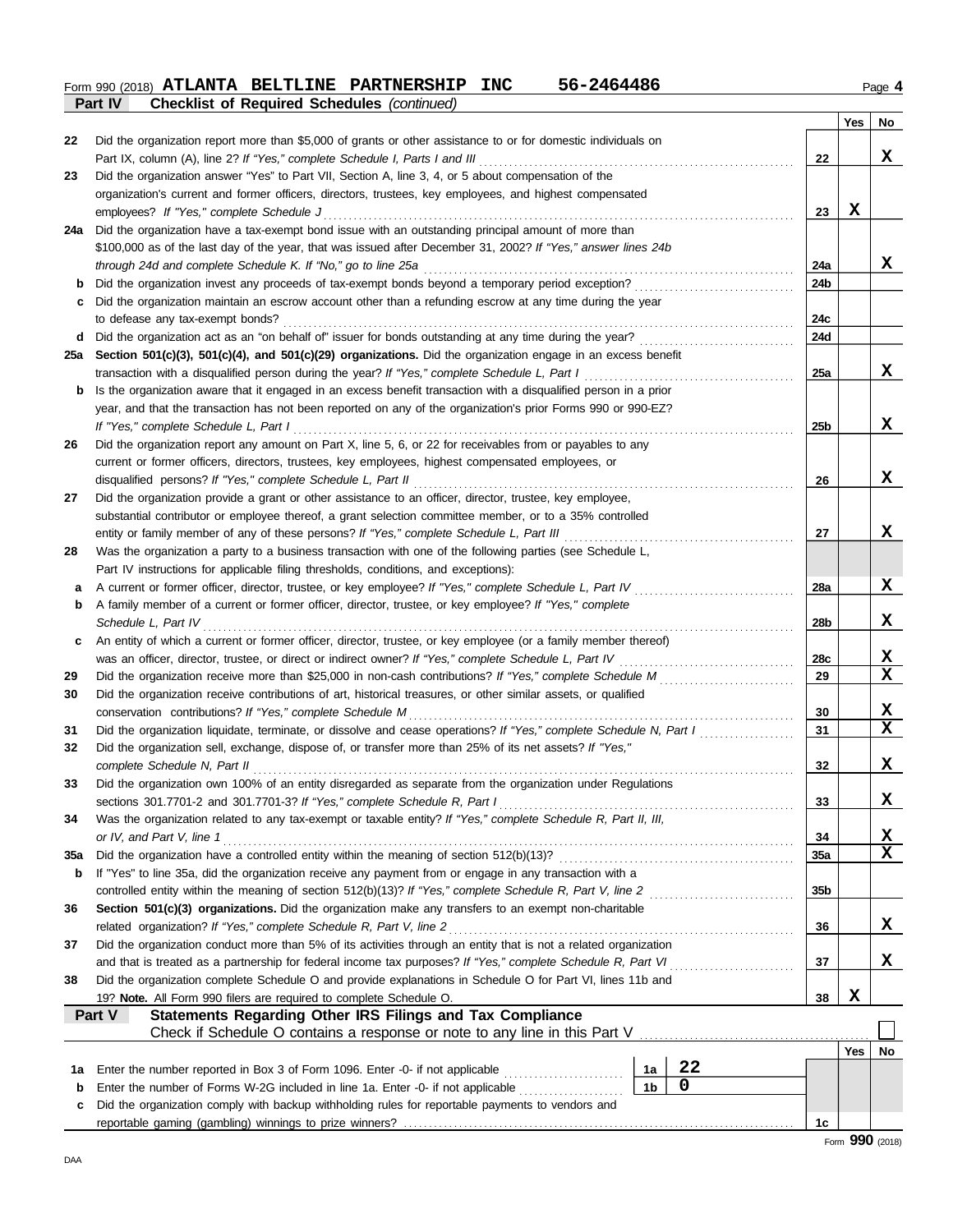|                                                                                                                       | Statements Regarding Other IRS Filings and Tax Compliance (continued)<br>Part V                                                                                                                                                                  |                      |             |        |  |  |  |  |  |  |  |  |  |
|-----------------------------------------------------------------------------------------------------------------------|--------------------------------------------------------------------------------------------------------------------------------------------------------------------------------------------------------------------------------------------------|----------------------|-------------|--------|--|--|--|--|--|--|--|--|--|
|                                                                                                                       |                                                                                                                                                                                                                                                  |                      | Yes         | No     |  |  |  |  |  |  |  |  |  |
| 2a                                                                                                                    | Enter the number of employees reported on Form W-3, Transmittal of Wage and Tax                                                                                                                                                                  |                      |             |        |  |  |  |  |  |  |  |  |  |
|                                                                                                                       | 10<br>Statements, filed for the calendar year ending with or within the year covered by this return<br>2a                                                                                                                                        |                      |             |        |  |  |  |  |  |  |  |  |  |
| b                                                                                                                     |                                                                                                                                                                                                                                                  | 2 <sub>b</sub>       | X           |        |  |  |  |  |  |  |  |  |  |
|                                                                                                                       | <b>Note.</b> If the sum of lines 1a and 2a is greater than 250, you may be required to e-file (see instructions)                                                                                                                                 |                      |             |        |  |  |  |  |  |  |  |  |  |
| За                                                                                                                    | Did the organization have unrelated business gross income of \$1,000 or more during the year?                                                                                                                                                    | 3a                   | X           |        |  |  |  |  |  |  |  |  |  |
| b                                                                                                                     | If "Yes," has it filed a Form 990-T for this year? If "No" to line 3b, provide an explanation in Schedule O                                                                                                                                      | 3 <sub>b</sub>       | $\mathbf x$ |        |  |  |  |  |  |  |  |  |  |
| 4a                                                                                                                    | At any time during the calendar year, did the organization have an interest in, or a signature or other authority over,                                                                                                                          |                      |             |        |  |  |  |  |  |  |  |  |  |
|                                                                                                                       | a financial account in a foreign country (such as a bank account, securities account, or other financial account)?                                                                                                                               | 4a                   |             | X      |  |  |  |  |  |  |  |  |  |
| b                                                                                                                     | If "Yes," enter the name of the foreign country: u                                                                                                                                                                                               |                      |             |        |  |  |  |  |  |  |  |  |  |
|                                                                                                                       | See instructions for filing requirements for FinCEN Form 114, Report of Foreign Bank and Financial Accounts (FBAR).                                                                                                                              |                      |             |        |  |  |  |  |  |  |  |  |  |
| 5a                                                                                                                    | Was the organization a party to a prohibited tax shelter transaction at any time during the tax year?                                                                                                                                            | 5a<br>5 <sub>b</sub> |             | X<br>X |  |  |  |  |  |  |  |  |  |
| Did any taxable party notify the organization that it was or is a party to a prohibited tax shelter transaction?<br>b |                                                                                                                                                                                                                                                  |                      |             |        |  |  |  |  |  |  |  |  |  |
| с                                                                                                                     | If "Yes" to line 5a or 5b, did the organization file Form 8886-T?                                                                                                                                                                                |                      |             |        |  |  |  |  |  |  |  |  |  |
| 6а                                                                                                                    | Does the organization have annual gross receipts that are normally greater than \$100,000, and did the                                                                                                                                           |                      |             |        |  |  |  |  |  |  |  |  |  |
|                                                                                                                       | organization solicit any contributions that were not tax deductible as charitable contributions?                                                                                                                                                 | 6a                   |             | X      |  |  |  |  |  |  |  |  |  |
| b                                                                                                                     | If "Yes," did the organization include with every solicitation an express statement that such contributions or                                                                                                                                   |                      |             |        |  |  |  |  |  |  |  |  |  |
|                                                                                                                       | gifts were not tax deductible?                                                                                                                                                                                                                   | 6b                   |             |        |  |  |  |  |  |  |  |  |  |
| 7                                                                                                                     | Organizations that may receive deductible contributions under section 170(c).                                                                                                                                                                    |                      |             |        |  |  |  |  |  |  |  |  |  |
| а                                                                                                                     | Did the organization receive a payment in excess of \$75 made partly as a contribution and partly for goods                                                                                                                                      |                      |             |        |  |  |  |  |  |  |  |  |  |
|                                                                                                                       | and services provided to the payor?                                                                                                                                                                                                              | 7a                   | X           |        |  |  |  |  |  |  |  |  |  |
| b                                                                                                                     |                                                                                                                                                                                                                                                  | 7b                   | X           |        |  |  |  |  |  |  |  |  |  |
|                                                                                                                       | Did the organization sell, exchange, or otherwise dispose of tangible personal property for which it was                                                                                                                                         |                      |             |        |  |  |  |  |  |  |  |  |  |
|                                                                                                                       | required to file Form 8282?                                                                                                                                                                                                                      | 7c                   |             | X      |  |  |  |  |  |  |  |  |  |
| d                                                                                                                     | 7d                                                                                                                                                                                                                                               |                      |             |        |  |  |  |  |  |  |  |  |  |
| е                                                                                                                     | Did the organization receive any funds, directly or indirectly, to pay premiums on a personal benefit contract?                                                                                                                                  | 7e<br>7f             |             | X<br>X |  |  |  |  |  |  |  |  |  |
| f                                                                                                                     | Did the organization, during the year, pay premiums, directly or indirectly, on a personal benefit contract?<br>If the organization received a contribution of qualified intellectual property, did the organization file Form 8899 as required? |                      |             | X      |  |  |  |  |  |  |  |  |  |
| g<br>h                                                                                                                | If the organization received a contribution of cars, boats, airplanes, or other vehicles, did the organization file a Form 1098-C?                                                                                                               | 7g<br>7h             |             | X      |  |  |  |  |  |  |  |  |  |
| Sponsoring organizations maintaining donor advised funds. Did a donor advised fund maintained by the<br>8             |                                                                                                                                                                                                                                                  |                      |             |        |  |  |  |  |  |  |  |  |  |
| sponsoring organization have excess business holdings at any time during the year?                                    |                                                                                                                                                                                                                                                  |                      |             |        |  |  |  |  |  |  |  |  |  |
| 9                                                                                                                     | Sponsoring organizations maintaining donor advised funds.                                                                                                                                                                                        | 8                    |             |        |  |  |  |  |  |  |  |  |  |
| а                                                                                                                     | Did the sponsoring organization make any taxable distributions under section 4966?                                                                                                                                                               | 9a                   |             |        |  |  |  |  |  |  |  |  |  |
| b                                                                                                                     | Did the sponsoring organization make a distribution to a donor, donor advisor, or related person?                                                                                                                                                | 9b                   |             |        |  |  |  |  |  |  |  |  |  |
| 10                                                                                                                    | Section 501(c)(7) organizations. Enter:                                                                                                                                                                                                          |                      |             |        |  |  |  |  |  |  |  |  |  |
| а                                                                                                                     | 10a                                                                                                                                                                                                                                              |                      |             |        |  |  |  |  |  |  |  |  |  |
|                                                                                                                       | 10 <sub>b</sub><br>Gross receipts, included on Form 990, Part VIII, line 12, for public use of club facilities                                                                                                                                   |                      |             |        |  |  |  |  |  |  |  |  |  |
| 11                                                                                                                    | Section 501(c)(12) organizations. Enter:                                                                                                                                                                                                         |                      |             |        |  |  |  |  |  |  |  |  |  |
| а                                                                                                                     | 11a<br>Gross income from members or shareholders                                                                                                                                                                                                 |                      |             |        |  |  |  |  |  |  |  |  |  |
| b                                                                                                                     | Gross income from other sources (Do not net amounts due or paid to other sources                                                                                                                                                                 |                      |             |        |  |  |  |  |  |  |  |  |  |
|                                                                                                                       | 11 <sub>b</sub><br>against amounts due or received from them.)                                                                                                                                                                                   |                      |             |        |  |  |  |  |  |  |  |  |  |
| 12a                                                                                                                   | Section 4947(a)(1) non-exempt charitable trusts. Is the organization filing Form 990 in lieu of Form 1041?                                                                                                                                       | 12a                  |             |        |  |  |  |  |  |  |  |  |  |
| b                                                                                                                     | If "Yes," enter the amount of tax-exempt interest received or accrued during the year<br>12b                                                                                                                                                     |                      |             |        |  |  |  |  |  |  |  |  |  |
| 13                                                                                                                    | Section 501(c)(29) qualified nonprofit health insurance issuers.                                                                                                                                                                                 |                      |             |        |  |  |  |  |  |  |  |  |  |
| a                                                                                                                     | Is the organization licensed to issue qualified health plans in more than one state?                                                                                                                                                             | 13а                  |             |        |  |  |  |  |  |  |  |  |  |
|                                                                                                                       | Note. See the instructions for additional information the organization must report on Schedule O.                                                                                                                                                |                      |             |        |  |  |  |  |  |  |  |  |  |
| b                                                                                                                     | Enter the amount of reserves the organization is required to maintain by the states in which                                                                                                                                                     |                      |             |        |  |  |  |  |  |  |  |  |  |
|                                                                                                                       | 13b                                                                                                                                                                                                                                              |                      |             |        |  |  |  |  |  |  |  |  |  |
| c                                                                                                                     | 13 <sub>c</sub><br>Enter the amount of reserves on hand                                                                                                                                                                                          |                      |             |        |  |  |  |  |  |  |  |  |  |
| 14a                                                                                                                   | Did the organization receive any payments for indoor tanning services during the tax year?                                                                                                                                                       | 14a                  |             | x      |  |  |  |  |  |  |  |  |  |
| b                                                                                                                     |                                                                                                                                                                                                                                                  | 14b                  |             |        |  |  |  |  |  |  |  |  |  |
| 15                                                                                                                    | Is the organization subject to the section 4960 tax on payment(s) of more than \$1,000,000 in remuneration or                                                                                                                                    |                      |             |        |  |  |  |  |  |  |  |  |  |
|                                                                                                                       | excess parachute payment(s) during the year?                                                                                                                                                                                                     | 15                   |             | x      |  |  |  |  |  |  |  |  |  |
|                                                                                                                       | If "Yes," see instructions and file Form 4720, Schedule N.                                                                                                                                                                                       |                      |             |        |  |  |  |  |  |  |  |  |  |
| 16                                                                                                                    | Is the organization an educational institution subject to the section 4968 excise tax on net investment income?                                                                                                                                  | 16                   |             | X      |  |  |  |  |  |  |  |  |  |
|                                                                                                                       | If "Yes," complete Form 4720, Schedule O.                                                                                                                                                                                                        |                      |             |        |  |  |  |  |  |  |  |  |  |

Form **990** (2018)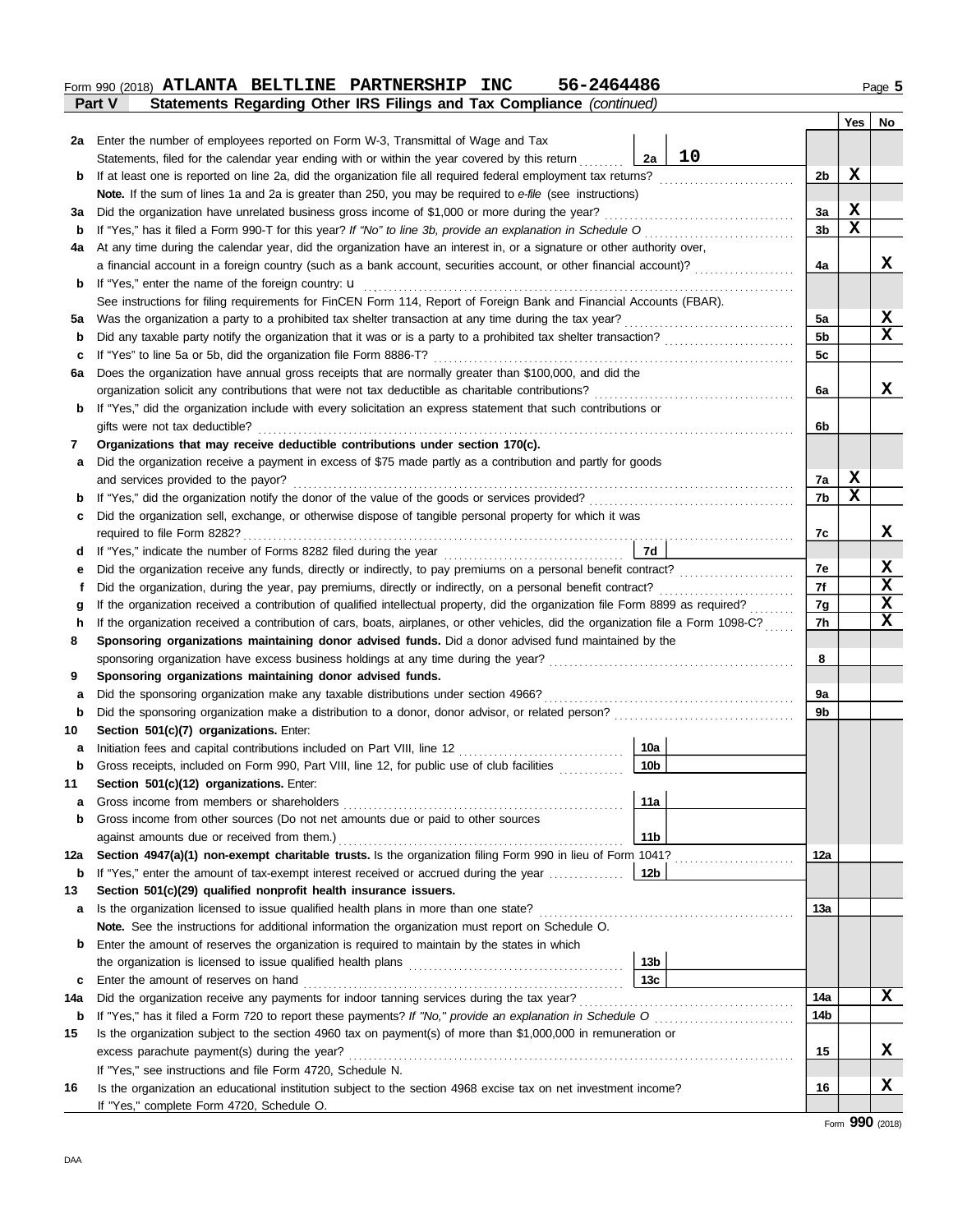|--|

| Part VI | Governance, Management, and Disclosure For each "Yes" response to lines 2 through 7b below, and for a "No"                |
|---------|---------------------------------------------------------------------------------------------------------------------------|
|         | response to line 8a, 8b, or 10b below, describe the circumstances, processes, or changes in Schedule O. See instructions. |
|         | $\mathbf{X}$                                                                                                              |
|         | <b>Continue A. Coverning Body and Monogoment</b>                                                                          |

|                                                                                                                                    | Section A. Governing Body and Management                                                                                                                                              |    |    |                              |     |                  |  |  |  |  |  |  |  |
|------------------------------------------------------------------------------------------------------------------------------------|---------------------------------------------------------------------------------------------------------------------------------------------------------------------------------------|----|----|------------------------------|-----|------------------|--|--|--|--|--|--|--|
|                                                                                                                                    |                                                                                                                                                                                       |    |    |                              | Yes | No               |  |  |  |  |  |  |  |
| 1а                                                                                                                                 | Enter the number of voting members of the governing body at the end of the tax year                                                                                                   | 1a | 30 |                              |     |                  |  |  |  |  |  |  |  |
|                                                                                                                                    | If there are material differences in voting rights among members of the governing body, or                                                                                            |    |    |                              |     |                  |  |  |  |  |  |  |  |
|                                                                                                                                    | if the governing body delegated broad authority to an executive committee or similar                                                                                                  |    |    |                              |     |                  |  |  |  |  |  |  |  |
|                                                                                                                                    | committee, explain in Schedule O.                                                                                                                                                     |    |    |                              |     |                  |  |  |  |  |  |  |  |
| b                                                                                                                                  | 30<br>Enter the number of voting members included in line 1a, above, who are independent<br>1b                                                                                        |    |    |                              |     |                  |  |  |  |  |  |  |  |
|                                                                                                                                    | $\mathbf{2}$<br>Did any officer, director, trustee, or key employee have a family relationship or a business relationship with                                                        |    |    |                              |     |                  |  |  |  |  |  |  |  |
| any other officer, director, trustee, or key employee?                                                                             |                                                                                                                                                                                       |    |    |                              |     |                  |  |  |  |  |  |  |  |
| 3                                                                                                                                  | Did the organization delegate control over management duties customarily performed by or under the direct                                                                             |    |    |                              |     |                  |  |  |  |  |  |  |  |
|                                                                                                                                    | supervision of officers, directors, or trustees, or key employees to a management company or other person?                                                                            |    |    | 3                            |     | X<br>$\mathbf x$ |  |  |  |  |  |  |  |
| 4                                                                                                                                  |                                                                                                                                                                                       |    |    | $\overline{\mathbf{4}}$<br>5 |     | $\mathbf x$      |  |  |  |  |  |  |  |
|                                                                                                                                    | Did the organization become aware during the year of a significant diversion of the organization's assets?<br>5                                                                       |    |    |                              |     |                  |  |  |  |  |  |  |  |
|                                                                                                                                    | Did the organization have members or stockholders?<br>6                                                                                                                               |    |    |                              |     |                  |  |  |  |  |  |  |  |
| 7a                                                                                                                                 | Did the organization have members, stockholders, or other persons who had the power to elect or appoint                                                                               |    |    |                              | X   |                  |  |  |  |  |  |  |  |
|                                                                                                                                    | one or more members of the governing body?                                                                                                                                            |    |    | 7a                           |     |                  |  |  |  |  |  |  |  |
| b                                                                                                                                  | Are any governance decisions of the organization reserved to (or subject to approval by) members,<br>stockholders, or persons other than the governing body?                          |    |    |                              |     | X                |  |  |  |  |  |  |  |
| 8                                                                                                                                  | Did the organization contemporaneously document the meetings held or written actions undertaken during the year by the following:                                                     |    |    | 7b                           |     |                  |  |  |  |  |  |  |  |
|                                                                                                                                    | The governing body?                                                                                                                                                                   |    |    | 8а                           | X   |                  |  |  |  |  |  |  |  |
| а<br>b                                                                                                                             | Each committee with authority to act on behalf of the governing body?                                                                                                                 |    |    | 8b                           | X   |                  |  |  |  |  |  |  |  |
| 9                                                                                                                                  | Is there any officer, director, trustee, or key employee listed in Part VII, Section A, who cannot be reached at                                                                      |    |    |                              |     |                  |  |  |  |  |  |  |  |
|                                                                                                                                    |                                                                                                                                                                                       |    |    | 9                            |     | X                |  |  |  |  |  |  |  |
|                                                                                                                                    | Section B. Policies (This Section B requests information about policies not required by the Internal Revenue Code.)                                                                   |    |    |                              |     |                  |  |  |  |  |  |  |  |
|                                                                                                                                    |                                                                                                                                                                                       |    |    |                              | Yes | No               |  |  |  |  |  |  |  |
| 10a                                                                                                                                | Did the organization have local chapters, branches, or affiliates?                                                                                                                    |    |    |                              |     |                  |  |  |  |  |  |  |  |
| If "Yes," did the organization have written policies and procedures governing the activities of such chapters,<br>b                |                                                                                                                                                                                       |    |    |                              |     |                  |  |  |  |  |  |  |  |
| affiliates, and branches to ensure their operations are consistent with the organization's exempt purposes?                        |                                                                                                                                                                                       |    |    |                              |     |                  |  |  |  |  |  |  |  |
| Has the organization provided a complete copy of this Form 990 to all members of its governing body before filing the form?<br>11a |                                                                                                                                                                                       |    |    |                              |     |                  |  |  |  |  |  |  |  |
| b                                                                                                                                  | Describe in Schedule O the process, if any, used by the organization to review this Form 990.                                                                                         |    |    |                              |     |                  |  |  |  |  |  |  |  |
| 12a                                                                                                                                | Did the organization have a written conflict of interest policy? If "No," go to line 13                                                                                               |    |    | 12a                          | х   |                  |  |  |  |  |  |  |  |
| b                                                                                                                                  | Were officers, directors, or trustees, and key employees required to disclose annually interests that could give rise to conflicts?                                                   |    |    | 12 <sub>b</sub>              | х   |                  |  |  |  |  |  |  |  |
| c                                                                                                                                  | Did the organization regularly and consistently monitor and enforce compliance with the policy? If "Yes,"                                                                             |    |    |                              |     |                  |  |  |  |  |  |  |  |
|                                                                                                                                    | describe in Schedule O how this was done                                                                                                                                              |    |    | 12c                          | X   |                  |  |  |  |  |  |  |  |
| 13                                                                                                                                 | Did the organization have a written whistleblower policy?                                                                                                                             |    |    | 13                           |     | X                |  |  |  |  |  |  |  |
| 14                                                                                                                                 | Did the organization have a written document retention and destruction policy?                                                                                                        |    |    | 14                           |     | X                |  |  |  |  |  |  |  |
| 15                                                                                                                                 | Did the process for determining compensation of the following persons include a review and approval by                                                                                |    |    |                              |     |                  |  |  |  |  |  |  |  |
|                                                                                                                                    | independent persons, comparability data, and contemporaneous substantiation of the deliberation and decision?                                                                         |    |    |                              |     |                  |  |  |  |  |  |  |  |
|                                                                                                                                    |                                                                                                                                                                                       |    |    | 15a                          | X   |                  |  |  |  |  |  |  |  |
| b                                                                                                                                  | Other officers or key employees of the organization                                                                                                                                   |    |    | 15b                          | X   |                  |  |  |  |  |  |  |  |
|                                                                                                                                    | If "Yes" to line 15a or 15b, describe the process in Schedule O (see instructions).                                                                                                   |    |    |                              |     |                  |  |  |  |  |  |  |  |
| 16a                                                                                                                                | Did the organization invest in, contribute assets to, or participate in a joint venture or similar arrangement                                                                        |    |    |                              |     |                  |  |  |  |  |  |  |  |
|                                                                                                                                    | with a taxable entity during the year?                                                                                                                                                |    |    | 16a                          |     | X                |  |  |  |  |  |  |  |
| b                                                                                                                                  | If "Yes," did the organization follow a written policy or procedure requiring the organization to evaluate its                                                                        |    |    |                              |     |                  |  |  |  |  |  |  |  |
|                                                                                                                                    | participation in joint venture arrangements under applicable federal tax law, and take steps to safeguard the                                                                         |    |    |                              |     |                  |  |  |  |  |  |  |  |
|                                                                                                                                    |                                                                                                                                                                                       |    |    | 16 <sub>b</sub>              |     |                  |  |  |  |  |  |  |  |
|                                                                                                                                    | <b>Section C. Disclosure</b>                                                                                                                                                          |    |    |                              |     |                  |  |  |  |  |  |  |  |
| 17                                                                                                                                 | List the states with which a copy of this Form 990 is required to be filed $\mathbf{u}$ $\mathbf{G}$ $\mathbf{A}$                                                                     |    |    |                              |     |                  |  |  |  |  |  |  |  |
| 18                                                                                                                                 | Section 6104 requires an organization to make its Forms 1023 (1024 or 1024-A if applicable), 990, and 990-T (Section 501(c)                                                           |    |    |                              |     |                  |  |  |  |  |  |  |  |
|                                                                                                                                    | (3)s only) available for public inspection. Indicate how you made these available. Check all that apply.                                                                              |    |    |                              |     |                  |  |  |  |  |  |  |  |
|                                                                                                                                    | Own website $ \mathbf{X} $ Another's website $ \mathbf{X} $ Upon request<br>Other (explain in Schedule O)                                                                             |    |    |                              |     |                  |  |  |  |  |  |  |  |
| 19                                                                                                                                 | Describe in Schedule O whether (and if so, how) the organization made its governing documents, conflict of interest policy, and                                                       |    |    |                              |     |                  |  |  |  |  |  |  |  |
| 20                                                                                                                                 | financial statements available to the public during the tax year.<br>State the name, address, and telephone number of the person who possesses the organization's books and records u |    |    |                              |     |                  |  |  |  |  |  |  |  |
|                                                                                                                                    |                                                                                                                                                                                       |    |    |                              |     |                  |  |  |  |  |  |  |  |

| <b>ANDRE GRAY</b> |  |  | 112 KROG STREET, NE SUITE 14 |       |                 |
|-------------------|--|--|------------------------------|-------|-----------------|
| <b>ATLANTA</b>    |  |  | GΑ                           | 30307 | 404-446-4404    |
|                   |  |  |                              |       | Form 990 (2018) |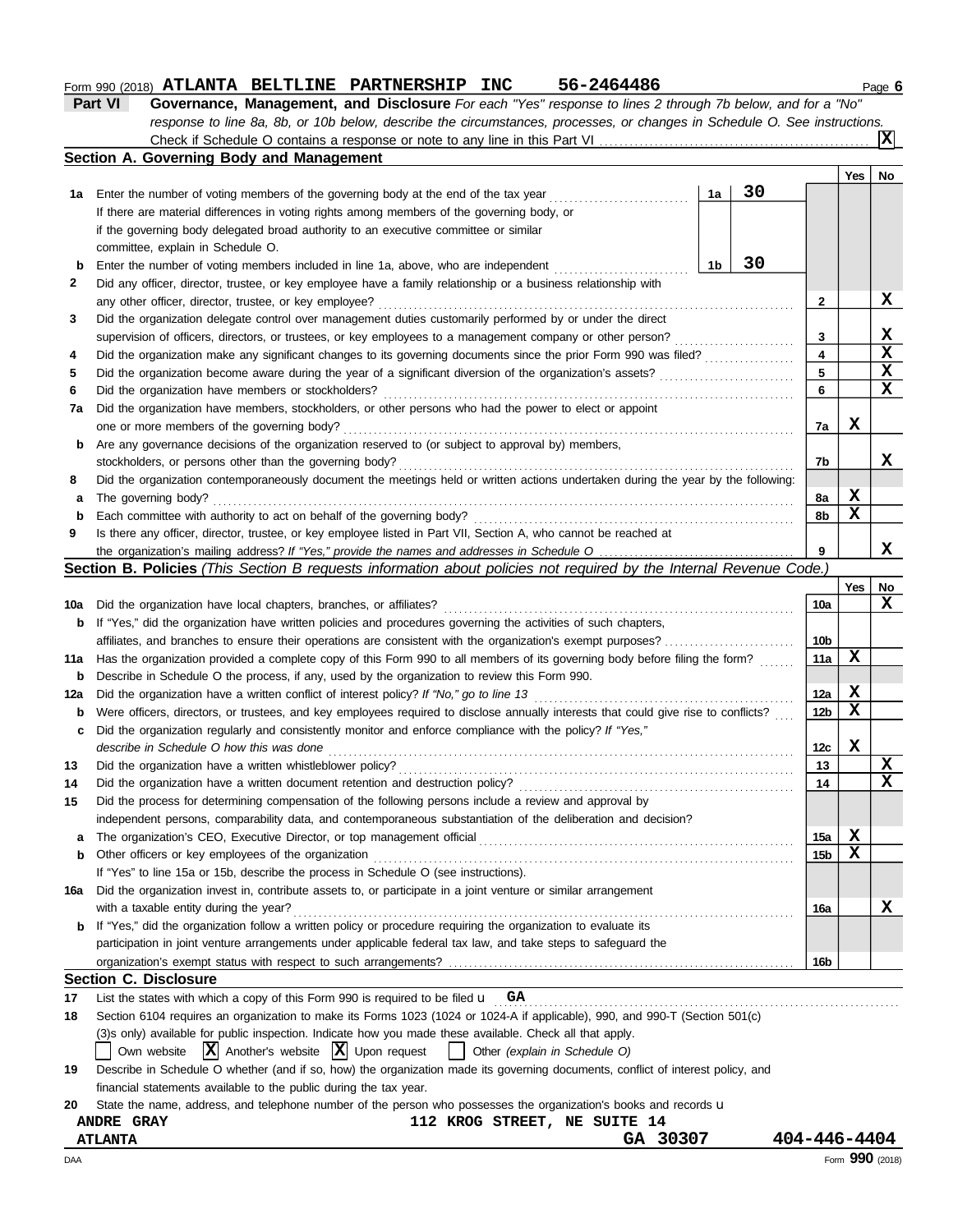**Independent Contractors**<br>Chack if Schadula O contair **Part VII Compensation of Officers, Directors, Trustees, Key Employees, Highest Compensated Employees, and**

|  | Check | Schedule 1 |  |  | : O contains a response or note to any line in this Part 1 |   |  |  |  | VII |  |  |  |  | . |  |
|--|-------|------------|--|--|------------------------------------------------------------|---|--|--|--|-----|--|--|--|--|---|--|
|  |       |            |  |  |                                                            | . |  |  |  |     |  |  |  |  |   |  |

**Section A. Officers, Directors, Trustees, Key Employees, and Highest Compensated Employees**

**1a** Complete this table for all persons required to be listed. Report compensation for the calendar year ending with or within the organization's tax year.

■ List all of the organization's **current** officers, directors, trustees (whether individuals or organizations), regardless of amount of compensation. Enter -0- in columns (D),  $(E)$ , and  $(F)$  if no compensation was paid.

● List all of the organization's **current** key employees, if any. See instructions for definition of "key employee."

who received reportable compensation (Box 5 of Form W-2 and/or Box 7 of Form 1099-MISC) of more than \$100,000 from the organization and any related organizations. ■ List the organization's five **current** highest compensated employees (other than an officer, director, trustee, or key employee)<br> **•** received reportable compensation (Box 5 of Form M/-2 and/or Box 7 of Form 1099-MISC)

■ List all of the organization's **former** officers, key employees, and highest compensated employees who received more than<br>00,000 of reportable compensation from the organization and any related organizations \$100,000 of reportable compensation from the organization and any related organizations.

■ List all of the organization's **former directors or trustees** that received, in the capacity as a former director or trustee of the<br>paization, more than \$10,000 of reportable compensation from the organization and any r organization, more than \$10,000 of reportable compensation from the organization and any related organizations.

List persons in the following order: individual trustees or directors; institutional trustees; officers; key employees; highest compensated employees; and former such persons.

Check this box if neither the organization nor any related organization compensated any current officer, director, or trustee.

| (A)<br>Name and Title                  | (B)<br>Average<br>hours per<br>week<br>(list any               |                    |                              | (C)<br>Position |                 | (do not check more than one<br>box, unless person is both an<br>officer and a director/trustee) |        | (D)<br>Reportable<br>compensation<br>from<br>the | (F)<br>Estimated<br>amount of<br>other<br>compensation |                                                          |
|----------------------------------------|----------------------------------------------------------------|--------------------|------------------------------|-----------------|-----------------|-------------------------------------------------------------------------------------------------|--------|--------------------------------------------------|--------------------------------------------------------|----------------------------------------------------------|
|                                        | hours for<br>related<br>organizations<br>below dotted<br>line) | Individual trustee | <b>Istutional</b><br>trustee | Officer         | Ķey<br>employee | Highest compensated<br>employee                                                                 | Former | organization<br>(W-2/1099-MISC)                  | (W-2/1099-MISC)                                        | from the<br>organization<br>and related<br>organizations |
| (1) AMBRISH BAISIWALA                  |                                                                |                    |                              |                 |                 |                                                                                                 |        |                                                  |                                                        |                                                          |
|                                        | 0.25                                                           |                    |                              |                 |                 |                                                                                                 |        |                                                  |                                                        |                                                          |
| <b>DIRECTOR</b>                        | 0.00                                                           | $\mathbf x$        |                              |                 |                 |                                                                                                 |        | 0                                                | 0                                                      | $\mathbf 0$                                              |
| (2) SCOTT BOHRER AS                    | 1/19<br>OF                                                     |                    |                              |                 |                 |                                                                                                 |        |                                                  |                                                        |                                                          |
|                                        | 3.00                                                           |                    |                              |                 |                 |                                                                                                 |        |                                                  | 0                                                      | $\mathbf 0$                                              |
| TREASURER<br>(3) MATT BRONFMAN         | 0.00                                                           | $\mathbf x$        |                              | $\mathbf x$     |                 |                                                                                                 |        | 0                                                |                                                        |                                                          |
|                                        | 0.25                                                           |                    |                              |                 |                 |                                                                                                 |        |                                                  |                                                        |                                                          |
| <b>DIRECTOR</b>                        | 0.00                                                           | $\mathbf x$        |                              |                 |                 |                                                                                                 |        | 0                                                | 0                                                      | 0                                                        |
| (4) ALTHEA BROUGHTON                   |                                                                |                    |                              |                 |                 |                                                                                                 |        |                                                  |                                                        |                                                          |
|                                        | 0.25                                                           |                    |                              |                 |                 |                                                                                                 |        |                                                  |                                                        |                                                          |
| <b>DIRECTOR</b>                        | 0.00                                                           | $\mathbf x$        |                              |                 |                 |                                                                                                 |        | 0                                                | 0                                                      | $\pmb{0}$                                                |
| (5) SCOTT BURTON                       |                                                                |                    |                              |                 |                 |                                                                                                 |        |                                                  |                                                        |                                                          |
|                                        | 3.00                                                           |                    |                              |                 |                 |                                                                                                 |        |                                                  |                                                        |                                                          |
| <b>DIRECTOR</b>                        | 0.00                                                           | $\mathbf x$        |                              |                 |                 |                                                                                                 |        | 0                                                | 0                                                      | $\mathbf 0$                                              |
| (6) RAJ CHOUDHURY                      |                                                                |                    |                              |                 |                 |                                                                                                 |        |                                                  |                                                        |                                                          |
|                                        | 0.25                                                           |                    |                              |                 |                 |                                                                                                 |        |                                                  |                                                        |                                                          |
| <b>DIRECTOR</b>                        | 0.00                                                           | $\mathbf x$        |                              |                 |                 |                                                                                                 |        | 0                                                | 0                                                      | $\mathbf 0$                                              |
| (7) DALLAS CLEMENT                     |                                                                |                    |                              |                 |                 |                                                                                                 |        |                                                  |                                                        |                                                          |
|                                        | 3.00                                                           |                    |                              |                 |                 |                                                                                                 |        |                                                  |                                                        |                                                          |
| <b>BOARD CHAIR</b>                     | 0.00                                                           | $\mathbf x$        |                              | $\mathbf x$     |                 |                                                                                                 |        | 0                                                | 0                                                      | $\mathbf 0$                                              |
| (8) MIKE DONNELLY                      |                                                                |                    |                              |                 |                 |                                                                                                 |        |                                                  |                                                        |                                                          |
|                                        | 0.25                                                           |                    |                              |                 |                 |                                                                                                 |        |                                                  |                                                        |                                                          |
| <b>DIRECTOR</b><br>(9) JENNIFER DORIAN | 0.00                                                           | $\mathbf x$        |                              |                 |                 |                                                                                                 |        | 0                                                | 0                                                      | $\mathbf 0$                                              |
|                                        | 3.00                                                           |                    |                              |                 |                 |                                                                                                 |        |                                                  |                                                        |                                                          |
| <b>DIRECTOR</b>                        | 0.00                                                           | $\mathbf x$        |                              |                 |                 |                                                                                                 |        | 0                                                | 0                                                      | $\mathbf 0$                                              |
| (10) MICHELLE<br><b>FISHER</b>         |                                                                |                    |                              |                 |                 |                                                                                                 |        |                                                  |                                                        |                                                          |
|                                        | 0.25                                                           |                    |                              |                 |                 |                                                                                                 |        |                                                  |                                                        |                                                          |
| <b>DIRECTOR</b>                        | 0.00                                                           | $\mathbf x$        |                              |                 |                 |                                                                                                 |        | 0                                                | 0                                                      | $\pmb{0}$                                                |
| (11) THARON JOHNSON                    |                                                                |                    |                              |                 |                 |                                                                                                 |        |                                                  |                                                        |                                                          |
|                                        | 0.25                                                           |                    |                              |                 |                 |                                                                                                 |        |                                                  |                                                        |                                                          |
| <b>DIRECTOR</b>                        | 0.00                                                           | $\mathbf x$        |                              |                 |                 |                                                                                                 |        | 0                                                | 0                                                      | 0                                                        |
| DAA                                    |                                                                |                    |                              |                 |                 |                                                                                                 |        |                                                  |                                                        | Form 990 (2018)                                          |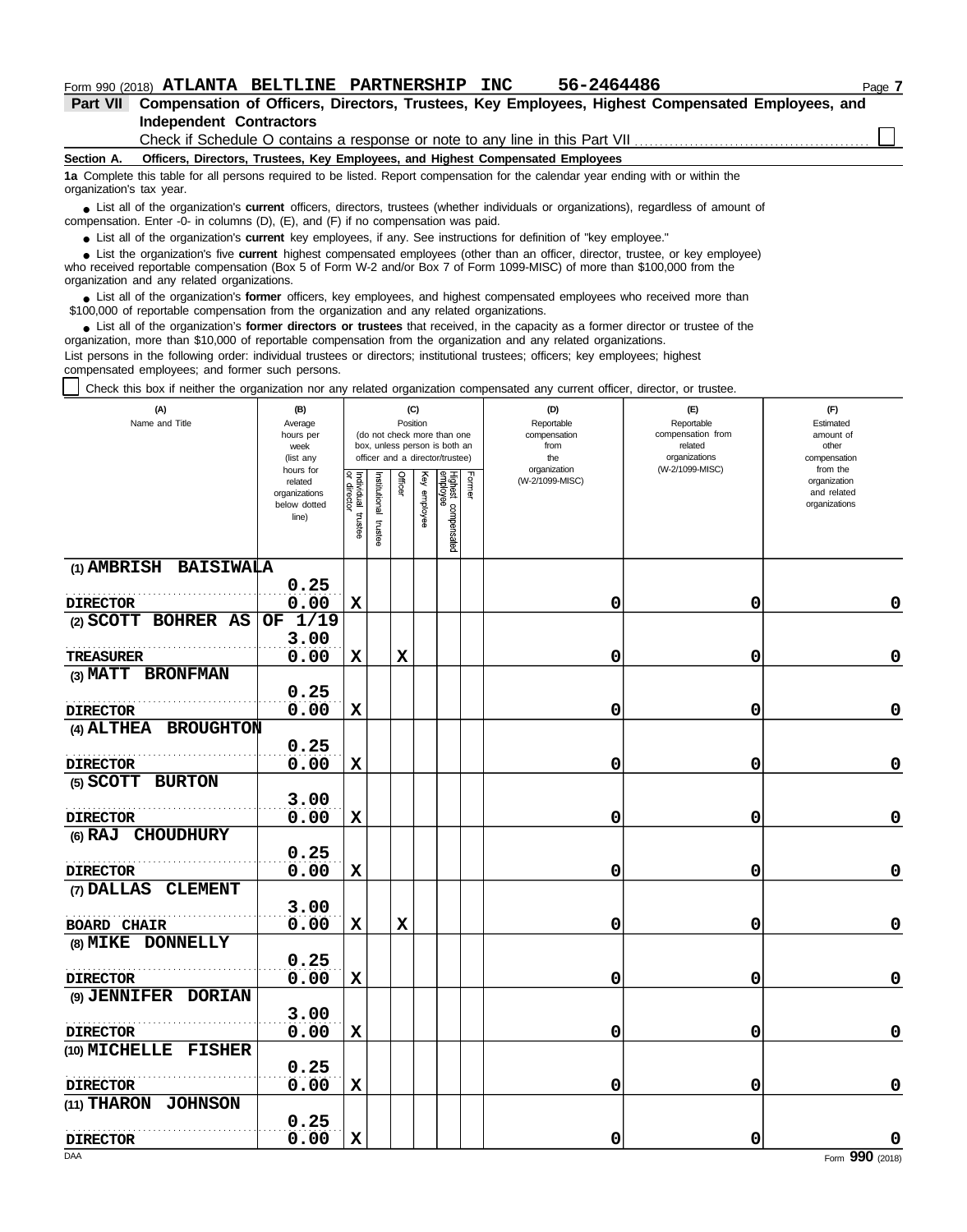### Form 990 (2018) ATLANTA BELTLINE PARTNERSHIP INC 56-2464486 **Fage 8 ATLANTA BELTLINE PARTNERSHIP INC 56-2464486**

| Part VII                                                                                                                                                                              |                                  |                           |              |          |          |                                 |   | Section A. Officers, Directors, Trustees, Key Employees, and Highest Compensated Employees (continued) |                                |                          |
|---------------------------------------------------------------------------------------------------------------------------------------------------------------------------------------|----------------------------------|---------------------------|--------------|----------|----------|---------------------------------|---|--------------------------------------------------------------------------------------------------------|--------------------------------|--------------------------|
| (A)                                                                                                                                                                                   | (B)                              |                           |              |          | (C)      |                                 |   | (D)                                                                                                    | $(\mathsf{F})$                 | (F)                      |
| Name and title                                                                                                                                                                        | Average                          |                           |              | Position |          | (do not check more than one     |   | Reportable<br>compensation                                                                             | Reportable                     | Estimated<br>amount of   |
|                                                                                                                                                                                       | hours per<br>week                |                           |              |          |          | box, unless person is both an   |   | from                                                                                                   | compensation from<br>related   | other                    |
|                                                                                                                                                                                       | (list any                        |                           |              |          |          | officer and a director/trustee) |   | the                                                                                                    | organizations                  | compensation             |
|                                                                                                                                                                                       | hours for<br>related             |                           |              | Officer  | Ķey      |                                 |   | organization<br>(W-2/1099-MISC)                                                                        | (W-2/1099-MISC)                | from the<br>organization |
|                                                                                                                                                                                       | organizations                    | Individual<br>or director |              |          |          |                                 |   |                                                                                                        |                                | and related              |
|                                                                                                                                                                                       | below dotted<br>line)            |                           | nstitutional |          | employee |                                 |   |                                                                                                        |                                | organizations            |
|                                                                                                                                                                                       |                                  | trustee                   | trustee      |          |          |                                 |   |                                                                                                        |                                |                          |
|                                                                                                                                                                                       |                                  |                           |              |          |          | Highest compensated<br>employee |   |                                                                                                        |                                |                          |
| KATIE KIRKPATRICK<br>(12)                                                                                                                                                             |                                  |                           |              |          |          |                                 |   |                                                                                                        |                                |                          |
|                                                                                                                                                                                       | 0.25                             |                           |              |          |          |                                 |   |                                                                                                        |                                |                          |
| <b>DIRECTOR</b>                                                                                                                                                                       | 0.00                             | X                         |              |          |          |                                 |   | 0                                                                                                      | 0                              | $\mathbf 0$              |
| <b>MICHELLE</b><br>(13)                                                                                                                                                               | <b>MOOREHEAD</b>                 |                           |              |          |          |                                 |   |                                                                                                        |                                |                          |
|                                                                                                                                                                                       | 0.25                             |                           |              |          |          |                                 |   |                                                                                                        |                                |                          |
| <b>DIRECTOR</b>                                                                                                                                                                       | 0.00                             | X                         |              |          |          |                                 |   | 0                                                                                                      | 0                              | $\mathbf 0$              |
| IRA MORELAND<br>(14)                                                                                                                                                                  |                                  |                           |              |          |          |                                 |   |                                                                                                        |                                |                          |
|                                                                                                                                                                                       | 0.25                             |                           |              |          |          |                                 |   |                                                                                                        |                                |                          |
|                                                                                                                                                                                       |                                  |                           |              |          |          |                                 |   |                                                                                                        |                                |                          |
| <b>DIRECTOR</b>                                                                                                                                                                       | 0.00                             | X                         |              |          |          |                                 |   | 0                                                                                                      | 0                              | 0                        |
| MELISSA PROCTOR<br>(15)                                                                                                                                                               |                                  |                           |              |          |          |                                 |   |                                                                                                        |                                |                          |
|                                                                                                                                                                                       | 0.25                             |                           |              |          |          |                                 |   |                                                                                                        |                                |                          |
| <b>DIRECTOR</b>                                                                                                                                                                       | 0.00                             | х                         |              |          |          |                                 |   | 0                                                                                                      | 0                              | 0                        |
| <b>KEN RICHARDS</b><br>(16)                                                                                                                                                           |                                  |                           |              |          |          |                                 |   |                                                                                                        |                                |                          |
|                                                                                                                                                                                       | 3.00                             |                           |              |          |          |                                 |   |                                                                                                        |                                |                          |
| <b>DIRECTOR</b>                                                                                                                                                                       | 0.00                             | X                         |              |          |          |                                 |   | 0                                                                                                      | 0                              | 0                        |
| <b>JAKATHYRN ROSS</b><br>(17)                                                                                                                                                         |                                  |                           |              |          |          |                                 |   |                                                                                                        |                                |                          |
|                                                                                                                                                                                       | 0.25                             |                           |              |          |          |                                 |   |                                                                                                        |                                |                          |
| <b>DIRECTOR</b>                                                                                                                                                                       | 0.00                             | X                         |              |          |          |                                 |   | 0                                                                                                      | 0                              | 0                        |
| MICHAEL RUSSELL<br>(18)                                                                                                                                                               |                                  |                           |              |          |          |                                 |   |                                                                                                        |                                |                          |
|                                                                                                                                                                                       | 0.25                             |                           |              |          |          |                                 |   |                                                                                                        |                                |                          |
| <b>DIRECTOR</b>                                                                                                                                                                       | 0.00                             | X                         |              |          |          |                                 |   | 0                                                                                                      | 0                              | 0                        |
| <b>JOHN SOMERHALDER</b><br>(19)                                                                                                                                                       |                                  |                           |              |          |          |                                 |   |                                                                                                        |                                |                          |
|                                                                                                                                                                                       | 0.25                             |                           |              |          |          |                                 |   |                                                                                                        |                                |                          |
| <b>DIRECTOR</b>                                                                                                                                                                       | 0.00                             | X                         |              |          |          |                                 |   | 0                                                                                                      | 0                              | $\mathbf 0$              |
| 1b.                                                                                                                                                                                   |                                  |                           |              |          |          |                                 | u |                                                                                                        |                                |                          |
| Total from continuation sheets to Part VII, Section A<br>С                                                                                                                            |                                  |                           |              |          |          |                                 | u | 391,921                                                                                                |                                | 28,256                   |
| d Total (add lines 1b and 1c)                                                                                                                                                         |                                  |                           |              |          |          |                                 | u | 391,921                                                                                                |                                | 28,256                   |
| Total number of individuals (including but not limited to those listed above) who received more than \$100,000 of<br>2                                                                |                                  |                           |              |          |          |                                 |   |                                                                                                        |                                |                          |
| reportable compensation from the organization $\mathbf{u}$ 3                                                                                                                          |                                  |                           |              |          |          |                                 |   |                                                                                                        |                                |                          |
|                                                                                                                                                                                       |                                  |                           |              |          |          |                                 |   |                                                                                                        |                                | Yes<br>No                |
| Did the organization list any <b>former</b> officer, director, or trustee, key employee, or highest compensated<br>3                                                                  |                                  |                           |              |          |          |                                 |   |                                                                                                        |                                | x                        |
| employee on line 1a? If "Yes," complete Schedule J for such individual<br>For any individual listed on line 1a, is the sum of reportable compensation and other compensation from the |                                  |                           |              |          |          |                                 |   |                                                                                                        |                                | 3                        |
| 4<br>organization and related organizations greater than \$150,000? If "Yes," complete Schedule J for such                                                                            |                                  |                           |              |          |          |                                 |   |                                                                                                        |                                |                          |
| individual                                                                                                                                                                            |                                  |                           |              |          |          |                                 |   |                                                                                                        |                                | X<br>4                   |
| Did any person listed on line 1a receive or accrue compensation from any unrelated organization or individual<br>5                                                                    |                                  |                           |              |          |          |                                 |   |                                                                                                        |                                |                          |
|                                                                                                                                                                                       |                                  |                           |              |          |          |                                 |   |                                                                                                        |                                | X<br>5                   |
| Section B. Independent Contractors                                                                                                                                                    |                                  |                           |              |          |          |                                 |   |                                                                                                        |                                |                          |
| Complete this table for your five highest compensated independent contractors that received more than \$100,000 of<br>1                                                               |                                  |                           |              |          |          |                                 |   |                                                                                                        |                                |                          |
| compensation from the organization. Report compensation for the calendar year ending with or within the organization's tax year.                                                      |                                  |                           |              |          |          |                                 |   |                                                                                                        |                                |                          |
|                                                                                                                                                                                       | (A)<br>Name and business address |                           |              |          |          |                                 |   |                                                                                                        | (B)<br>Description of services | (C)<br>Compensation      |
| COXE CURRY AND ASSOCIATES                                                                                                                                                             |                                  |                           |              |          |          |                                 |   | 191 PEACHTREE ST. NE #450                                                                              |                                |                          |
| <b>ATLANTA</b>                                                                                                                                                                        |                                  | GA 30303                  |              |          |          |                                 |   | <b>FUNDRAISING</b>                                                                                     |                                | 168,574                  |
| JP LATZ ADVISORS, LLC                                                                                                                                                                 |                                  |                           |              |          |          |                                 |   | 294 PINELAND RD, NW                                                                                    |                                |                          |
| <b>ATLANTA</b>                                                                                                                                                                        |                                  | GA 30342                  |              |          |          |                                 |   | <b>ACCOUNTING</b>                                                                                      |                                | 129,350                  |
|                                                                                                                                                                                       |                                  |                           |              |          |          |                                 |   |                                                                                                        |                                |                          |
|                                                                                                                                                                                       |                                  |                           |              |          |          |                                 |   |                                                                                                        |                                |                          |
|                                                                                                                                                                                       |                                  |                           |              |          |          |                                 |   |                                                                                                        |                                |                          |
|                                                                                                                                                                                       |                                  |                           |              |          |          |                                 |   |                                                                                                        |                                |                          |
|                                                                                                                                                                                       |                                  |                           |              |          |          |                                 |   |                                                                                                        |                                |                          |
|                                                                                                                                                                                       |                                  |                           |              |          |          |                                 |   |                                                                                                        |                                |                          |
|                                                                                                                                                                                       |                                  |                           |              |          |          |                                 |   |                                                                                                        |                                |                          |

**2** Total number of independent contractors (including but not limited to those listed above) who received more than  $$100,000$  of compensation from the organization  $\mathbf u$ 

**2**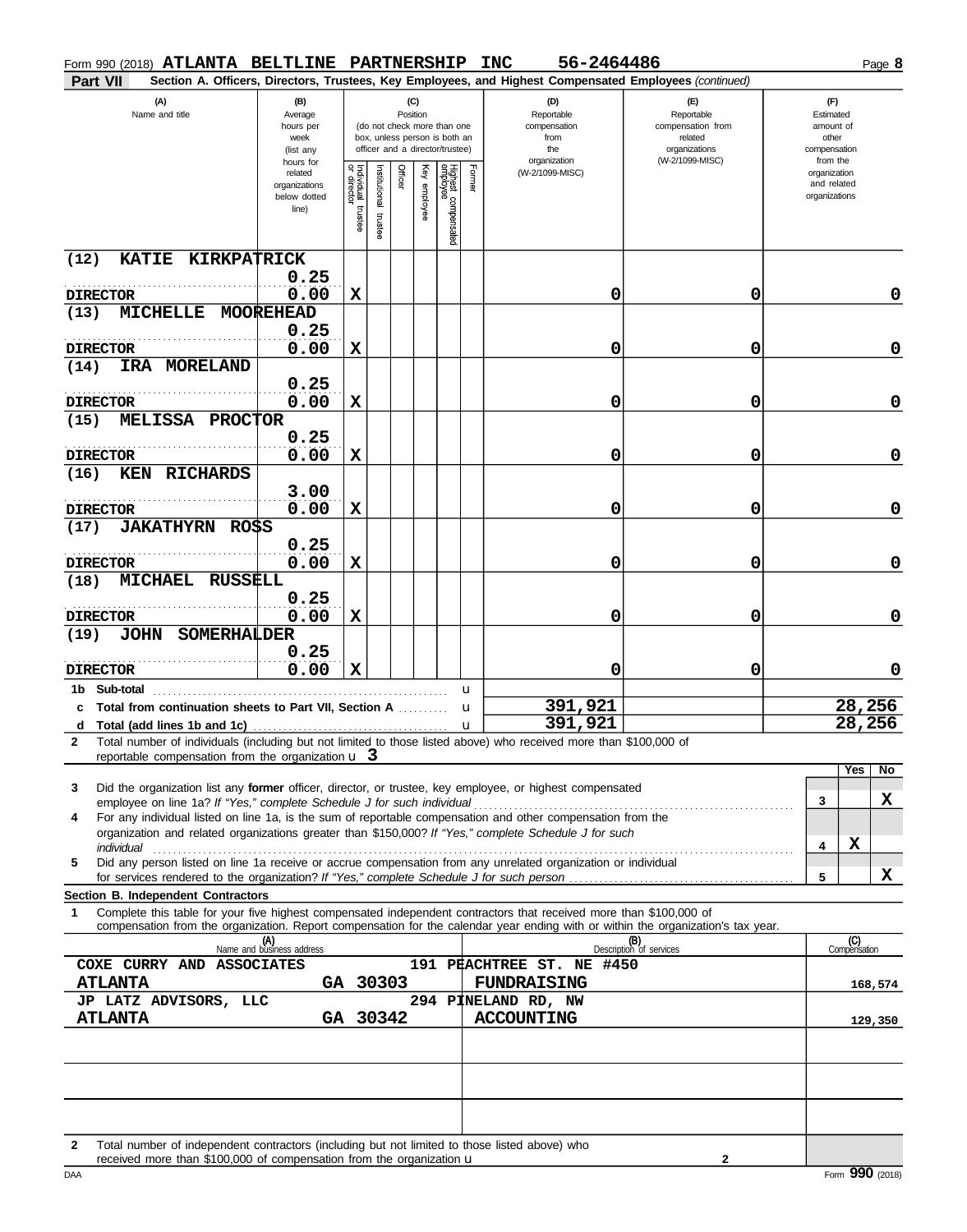**Part VIII Statement of Revenue**

| I GIL VIII                                                |     | יפווופוון הו ויפגפוומפ<br>Check if Schedule O contains a response or note to any line in this Part VIII |                |                           |                      |                                                    |                                         |                                                                  |
|-----------------------------------------------------------|-----|---------------------------------------------------------------------------------------------------------|----------------|---------------------------|----------------------|----------------------------------------------------|-----------------------------------------|------------------------------------------------------------------|
|                                                           |     |                                                                                                         |                |                           | (A)<br>Total revenue | (B)<br>Related or<br>exempt<br>function<br>revenue | (C)<br>Unrelated<br>business<br>revenue | (D)<br>Revenue<br>excluded from tax<br>under sections<br>512-514 |
|                                                           |     | 1a Federated campaigns                                                                                  | 1a             |                           |                      |                                                    |                                         |                                                                  |
| Contributions, Gifts, Grants<br>and Other Similar Amounts |     |                                                                                                         | 1b             |                           |                      |                                                    |                                         |                                                                  |
|                                                           |     | <b>b</b> Membership dues                                                                                |                | 14,850                    |                      |                                                    |                                         |                                                                  |
|                                                           |     | c Fundraising events                                                                                    | 1 <sub>c</sub> |                           |                      |                                                    |                                         |                                                                  |
|                                                           |     | d Related organizations                                                                                 | 1d             |                           |                      |                                                    |                                         |                                                                  |
|                                                           |     | <b>e</b> Government grants (contributions)                                                              | 1е             | 31,000                    |                      |                                                    |                                         |                                                                  |
|                                                           |     | f All other contributions, gifts, grants,<br>and similar amounts not included above                     |                |                           |                      |                                                    |                                         |                                                                  |
|                                                           |     |                                                                                                         | 1f             | 1,425,932                 |                      |                                                    |                                         |                                                                  |
|                                                           |     | <b>q</b> Noncash contributions included in lines 1a-1f:                                                 | $\frac{1}{2}$  | 15,597                    |                      |                                                    |                                         |                                                                  |
|                                                           |     |                                                                                                         |                |                           | 1,471,782            |                                                    |                                         |                                                                  |
|                                                           |     |                                                                                                         |                | Busn. Code                |                      |                                                    |                                         |                                                                  |
|                                                           | 2a  | BUS TOURS                                                                                               |                | 561520                    | 36,419               | 36,419                                             |                                         |                                                                  |
|                                                           | b   | ADOPT-THE-BELTLINE REVENUE                                                                              |                | 900099                    | 2,459                | 2,459                                              |                                         |                                                                  |
|                                                           | с   | WALKING TOURS                                                                                           |                | 561520                    | 515                  | 515                                                |                                         |                                                                  |
|                                                           | d   | BIKE TOURS                                                                                              |                | 561520                    | 300                  | 300                                                |                                         |                                                                  |
|                                                           |     |                                                                                                         |                |                           |                      |                                                    |                                         |                                                                  |
| Program Service Revenue                                   |     | f All other program service revenue                                                                     |                |                           |                      |                                                    |                                         |                                                                  |
|                                                           |     |                                                                                                         |                |                           | 39,693               |                                                    |                                         |                                                                  |
|                                                           | 3   | Investment income (including dividends, interest,                                                       |                |                           |                      |                                                    |                                         |                                                                  |
|                                                           |     |                                                                                                         |                | u                         | 4,843                |                                                    |                                         | 4,843                                                            |
|                                                           | 4   | Income from investment of tax-exempt bond proceeds u                                                    |                |                           |                      |                                                    |                                         |                                                                  |
|                                                           | 5   |                                                                                                         |                |                           |                      |                                                    |                                         |                                                                  |
|                                                           |     | (i) Real                                                                                                |                | (ii) Personal             |                      |                                                    |                                         |                                                                  |
|                                                           |     | 6a Gross rents                                                                                          |                |                           |                      |                                                    |                                         |                                                                  |
|                                                           |     | <b>b</b> Less: rental exps.                                                                             |                |                           |                      |                                                    |                                         |                                                                  |
|                                                           | c   | Rental inc. or (loss)                                                                                   |                |                           |                      |                                                    |                                         |                                                                  |
|                                                           |     | <b>d</b> Net rental income or (loss) $\ldots$ $\ldots$ $\ldots$ $\ldots$                                | u              |                           |                      |                                                    |                                         |                                                                  |
|                                                           |     | <b>7a</b> Gross amount from<br>(i) Securities                                                           | (ii) Other     |                           |                      |                                                    |                                         |                                                                  |
|                                                           |     | sales of assets<br>other than inventory                                                                 |                |                           |                      |                                                    |                                         |                                                                  |
|                                                           |     | <b>b</b> Less: cost or other                                                                            |                |                           |                      |                                                    |                                         |                                                                  |
|                                                           |     | basis & sales exps.                                                                                     | 6,727          |                           |                      |                                                    |                                         |                                                                  |
|                                                           |     | c Gain or (loss)                                                                                        | $-6,727$       |                           |                      |                                                    |                                         |                                                                  |
|                                                           |     |                                                                                                         |                |                           | $-6,727$             |                                                    |                                         | $-6,727$                                                         |
|                                                           |     | 8a Gross income from fundraising events                                                                 |                |                           |                      |                                                    |                                         |                                                                  |
| $\bullet$                                                 |     | 14,850<br>(not including \$                                                                             |                |                           |                      |                                                    |                                         |                                                                  |
|                                                           |     | of contributions reported on line 1c).                                                                  |                |                           |                      |                                                    |                                         |                                                                  |
|                                                           |     | See Part IV, line 18<br>.                                                                               | a              | 342,203                   |                      |                                                    |                                         |                                                                  |
| Other Revenu                                              |     | <b>b</b> Less: direct expenses                                                                          |                | 149,027                   |                      |                                                    |                                         |                                                                  |
|                                                           |     | c Net income or (loss) from fundraising events  u                                                       |                |                           | 193,176              |                                                    |                                         | 193,176                                                          |
|                                                           |     | 9a Gross income from gaming activities.                                                                 |                |                           |                      |                                                    |                                         |                                                                  |
|                                                           |     | See Part IV, line 19                                                                                    | a              |                           |                      |                                                    |                                         |                                                                  |
|                                                           |     | <b>b</b> Less: direct expenses                                                                          |                |                           |                      |                                                    |                                         |                                                                  |
|                                                           |     | c Net income or (loss) from gaming activities  u                                                        |                |                           |                      |                                                    |                                         |                                                                  |
|                                                           |     | 10a Gross sales of inventory, less                                                                      |                |                           |                      |                                                    |                                         |                                                                  |
|                                                           |     | returns and allowances                                                                                  |                | 13,635                    |                      |                                                    |                                         |                                                                  |
|                                                           |     | <b>b</b> Less: cost of goods sold                                                                       | a              | 2,447                     |                      |                                                    |                                         |                                                                  |
|                                                           |     |                                                                                                         |                |                           | 11,188               |                                                    |                                         | 11,188                                                           |
|                                                           |     | <b>c</b> Net income or (loss) from sales of inventory<br>Miscellaneous Revenue                          |                | $\mathbf u$<br>Busn. Code |                      |                                                    |                                         |                                                                  |
|                                                           |     |                                                                                                         |                | 900099                    | 9,324                |                                                    | 9,324                                   |                                                                  |
|                                                           | 11a | BITES ON THE BELTLINE                                                                                   |                |                           | 9,235                | 9,235                                              |                                         |                                                                  |
|                                                           | b   | AB CENTER RENTAL                                                                                        |                |                           |                      |                                                    |                                         |                                                                  |
|                                                           | c   |                                                                                                         |                |                           |                      |                                                    |                                         |                                                                  |
|                                                           | d   | All other revenue                                                                                       |                |                           | 18,559               |                                                    |                                         |                                                                  |
|                                                           | е   | Total. Add lines 11a-11d                                                                                |                | u                         | 1,732,514            | 48,928                                             | 9,324                                   | 202,480                                                          |
|                                                           | 12  | Total revenue. See instructions.                                                                        |                | u                         |                      |                                                    |                                         |                                                                  |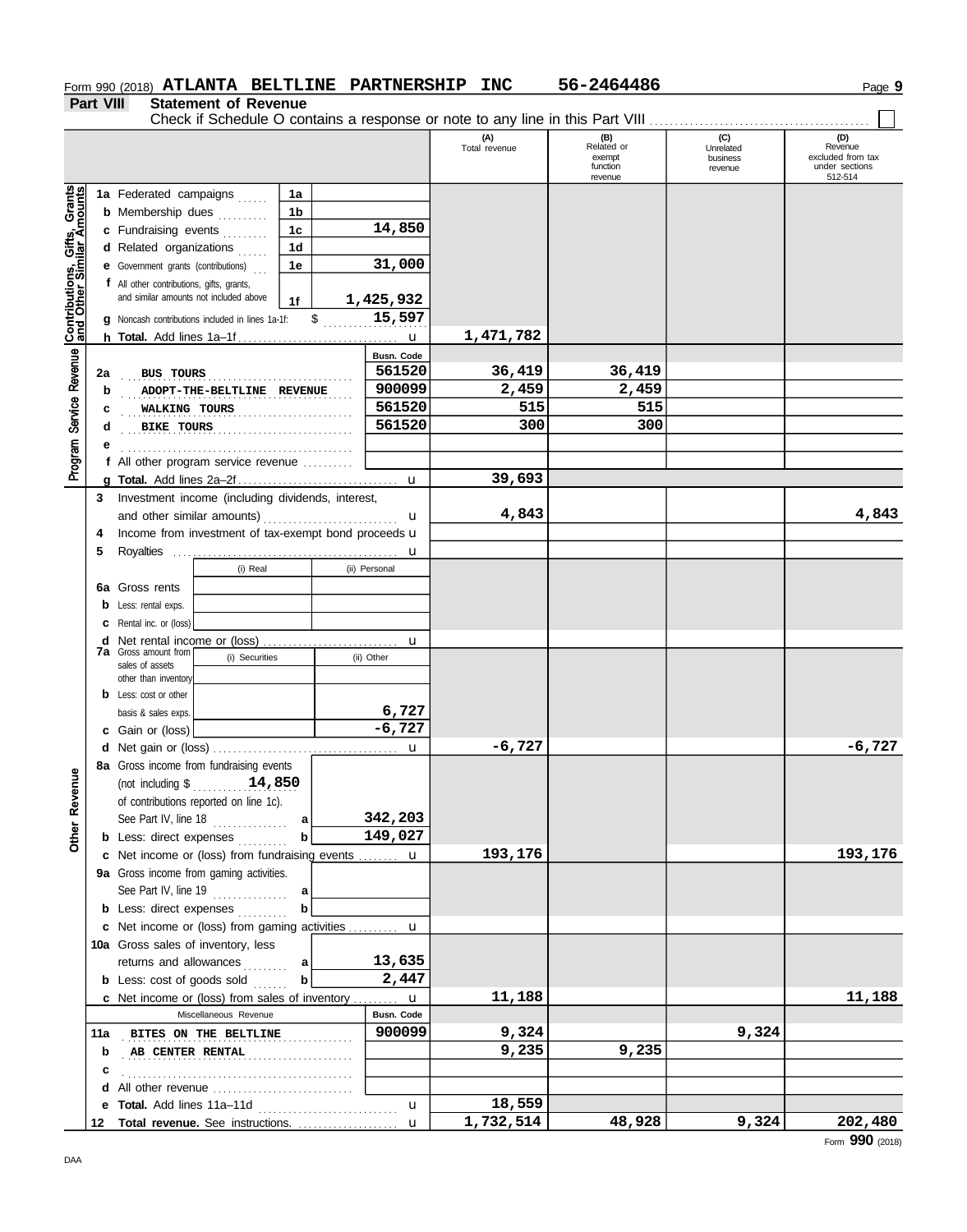## **Part IX Statement of Functional Expenses**

*Section 501(c)(3) and 501(c)(4) organizations must complete all columns. All other organizations must complete column (A).* Check if Schedule O contains a response or note to any line in this Part IX

|              | Check if Schedule O contains a response or note to any line in this Part IX                       |                       |                                    |                                    |                                |
|--------------|---------------------------------------------------------------------------------------------------|-----------------------|------------------------------------|------------------------------------|--------------------------------|
|              | Do not include amounts reported on lines 6b,<br>7b, 8b, 9b, and 10b of Part VIII.                 | (A)<br>Total expenses | (B)<br>Program service<br>expenses | Management and<br>general expenses | (D)<br>Fundraising<br>expenses |
| $1 \quad$    | Grants and other assistance to domestic organizations                                             |                       |                                    |                                    |                                |
|              | and domestic governments. See Part IV, line 21                                                    | 1,356,992             | 1,356,992                          |                                    |                                |
| $\mathbf{2}$ | Grants and other assistance to domestic                                                           |                       |                                    |                                    |                                |
|              | individuals. See Part IV, line 22                                                                 |                       |                                    |                                    |                                |
| 3            | Grants and other assistance to foreign                                                            |                       |                                    |                                    |                                |
|              | organizations, foreign governments, and foreign                                                   |                       |                                    |                                    |                                |
|              | individuals. See Part IV, lines 15 and 16                                                         |                       |                                    |                                    |                                |
| 4            | Benefits paid to or for members                                                                   |                       |                                    |                                    |                                |
| 5.           | Compensation of current officers, directors,                                                      |                       |                                    |                                    |                                |
|              | trustees, and key employees                                                                       | 170,000               | 144,500                            | 17,000                             | 8,500                          |
| 6            | Compensation not included above, to disqualified                                                  |                       |                                    |                                    |                                |
|              | persons (as defined under section 4958(f)(1)) and                                                 |                       |                                    |                                    |                                |
|              | persons described in section 4958(c)(3)(B)                                                        |                       |                                    |                                    |                                |
| 7            | Other salaries and wages                                                                          | 545,008               | 313,105                            | 83,101                             | 148,802                        |
| 8            | Pension plan accruals and contributions (include                                                  |                       |                                    |                                    |                                |
|              | section 401(k) and 403(b) employer contributions)                                                 |                       |                                    |                                    |                                |
| 9            | Other employee benefits                                                                           | 74,465                | 47,658                             | 10,425                             | 16,382                         |
| 10           |                                                                                                   | 52,623                | 33,679                             | 7,367                              | 11,577                         |
| 11           | Fees for services (non-employees):                                                                |                       |                                    |                                    |                                |
|              |                                                                                                   |                       |                                    |                                    |                                |
| b            |                                                                                                   |                       |                                    |                                    |                                |
|              |                                                                                                   | 141,176               |                                    | 141,176                            |                                |
|              |                                                                                                   |                       |                                    |                                    |                                |
|              | Professional fundraising services. See Part IV, line 17                                           | 152,842               |                                    |                                    | 152,842                        |
| f            | Investment management fees                                                                        |                       |                                    |                                    |                                |
| q            | Other. (If line 11g amount exceeds 10% of line 25, column                                         |                       |                                    |                                    |                                |
|              | (A) amount, list line 11g expenses on Schedule O.)                                                | 258,120               | 213,510                            | 14,562                             | <u>30,048</u>                  |
| 12           | Advertising and promotion                                                                         | 22,629                | 11,204                             | 1,295                              | 10,130                         |
| 13           |                                                                                                   |                       |                                    |                                    |                                |
| 14           | Information technology                                                                            | 30,543                | 22,602                             | 5,803                              | 2,138                          |
| 15           |                                                                                                   |                       |                                    |                                    |                                |
| 16           |                                                                                                   | 132,179<br>1,407      | 97,812<br>900                      | 25,114<br>197                      | 9,253<br>310                   |
| 17           | Travel                                                                                            |                       |                                    |                                    |                                |
| 18           | Payments of travel or entertainment expenses<br>for any federal, state, or local public officials |                       |                                    |                                    |                                |
| 19           | Conferences, conventions, and meetings                                                            | 4,470                 | 2,861                              | 626                                | 983                            |
| 20           | Interest                                                                                          |                       |                                    |                                    |                                |
| 21           | Payments to affiliates                                                                            |                       |                                    |                                    |                                |
| 22           | Depreciation, depletion, and amortization                                                         | 290,118               | 214,687                            | 55,123                             | 20,308                         |
| 23           | Insurance                                                                                         | 10,260                | 7,593                              | 1,949                              | 718                            |
| 24           | Other expenses. Itemize expenses not covered                                                      |                       |                                    |                                    |                                |
|              | above (List miscellaneous expenses in line 24e. If                                                |                       |                                    |                                    |                                |
|              | line 24e amount exceeds 10% of line 25, column                                                    |                       |                                    |                                    |                                |
|              | (A) amount, list line 24e expenses on Schedule O.)                                                |                       |                                    |                                    |                                |
| a            | TOUR BUS EXPENSE                                                                                  | 47,452                | 47,452                             |                                    |                                |
| b            | OTHER EXPENSES                                                                                    | 26,561                | 13,942                             | 10,380                             | 2,239                          |
| c            | SERVICE FEES                                                                                      | 20,448                | 3,827                              | 196                                | 16,425                         |
| d            | <b>TELEPHONE</b>                                                                                  | 16,401                | 11,522                             | 2,809                              | 2,070                          |
|              | <b>e</b> All other expenses                                                                       | 36,720                | 27,320                             | 6,504                              | 2,896                          |
| 25           | Total functional expenses. Add lines 1 through 24e                                                | 3,390,414             | $\overline{2,571,166}$             | 383,627                            | 435,621                        |
| 26           | Joint costs. Complete this line only if the<br>organization reported in column (B) joint costs    |                       |                                    |                                    |                                |
|              | from a combined educational campaign and                                                          |                       |                                    |                                    |                                |
|              | fundraising solicitation. Check here $\mathbf{u}$  <br>if                                         |                       |                                    |                                    |                                |
|              | following SOP 98-2 (ASC 958-720)                                                                  |                       |                                    |                                    |                                |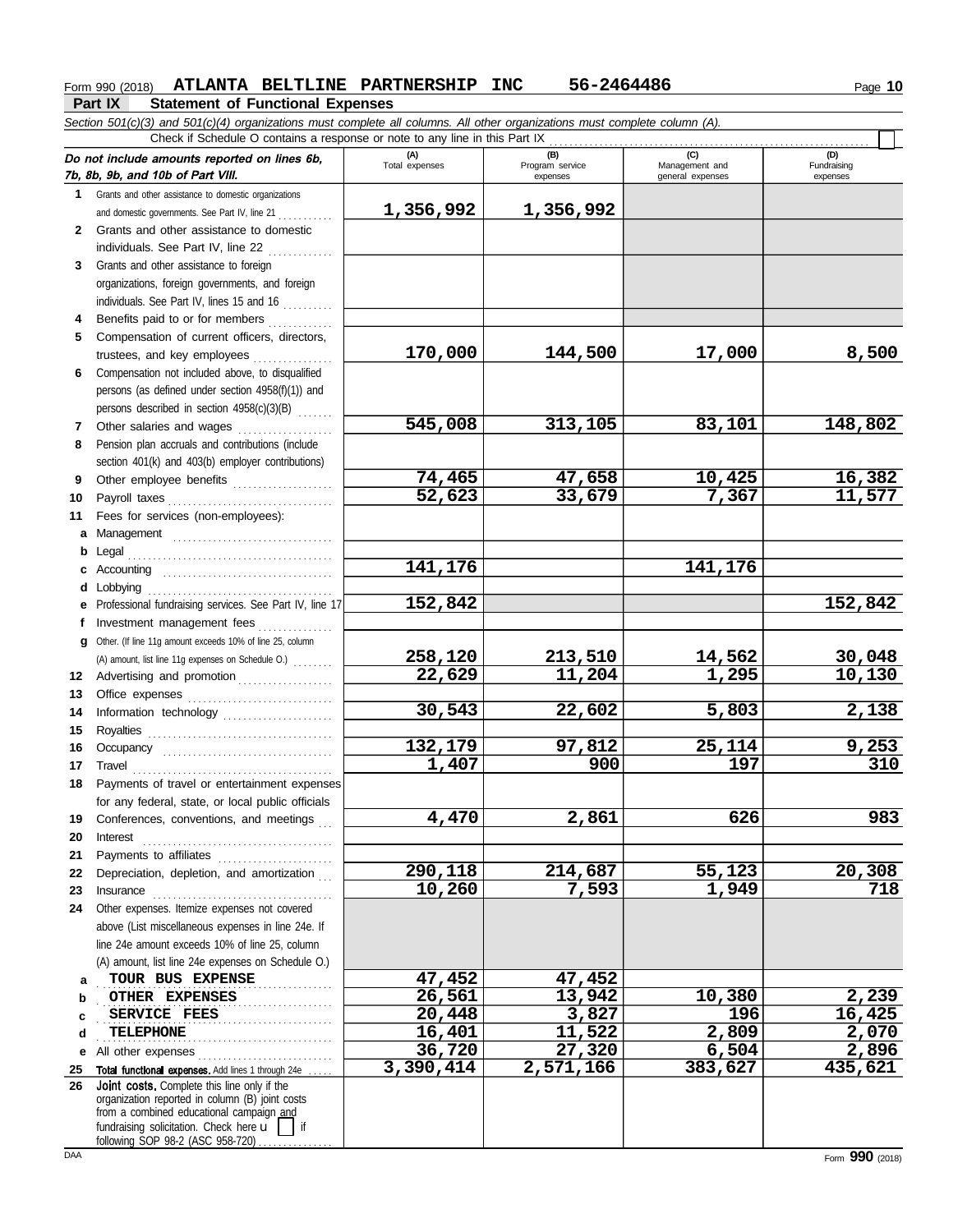**Part X Balance Sheet**

|                 |     |                                                                                                                                                                                                                                     |           |         | (A)<br>Beginning of year |              | (B)<br>End of year |
|-----------------|-----|-------------------------------------------------------------------------------------------------------------------------------------------------------------------------------------------------------------------------------------|-----------|---------|--------------------------|--------------|--------------------|
|                 | 1   | Cash-non-interest bearing                                                                                                                                                                                                           |           |         | 18,268                   | $\mathbf{1}$ | 648                |
|                 | 2   |                                                                                                                                                                                                                                     |           |         | 2,480,882                | $\mathbf{2}$ | 1,554,812          |
|                 | 3   |                                                                                                                                                                                                                                     | 1,195,566 | 3       | 826,799                  |              |                    |
|                 | 4   |                                                                                                                                                                                                                                     |           |         | 1,773                    | 4            | 1,464              |
|                 | 5   | Loans and other receivables from current and former officers, directors,                                                                                                                                                            |           |         |                          |              |                    |
|                 |     | trustees, key employees, and highest compensated employees.                                                                                                                                                                         |           |         |                          |              |                    |
|                 |     | Complete Part II of Schedule L                                                                                                                                                                                                      |           |         |                          | 5            |                    |
|                 | 6   | Loans and other receivables from other disqualified persons (as defined under section                                                                                                                                               |           |         |                          |              |                    |
|                 |     | $4958(f)(1)$ ), persons described in section $4958(c)(3)(B)$ , and contributing employers and                                                                                                                                       |           |         |                          |              |                    |
|                 |     | sponsoring organizations of section 501(c)(9) voluntary employees' beneficiary                                                                                                                                                      |           |         |                          |              |                    |
|                 |     |                                                                                                                                                                                                                                     |           | 6       |                          |              |                    |
| Assets          | 7   |                                                                                                                                                                                                                                     |           |         |                          | 7            |                    |
|                 | 8   |                                                                                                                                                                                                                                     |           |         | 6,950                    | 8            | 12,823             |
|                 | 9   | Inventories for sale or use <i>communication</i> and the state of the contract of the state of the state of the state or the state of the state of the state of the state of the state of the state of the state of the state of th |           |         | 16,330                   | 9            | 7,895              |
|                 | 10a | Land, buildings, and equipment: cost or                                                                                                                                                                                             |           |         |                          |              |                    |
|                 |     | other basis. Complete Part VI of Schedule D 10a   10a   10a   157,946                                                                                                                                                               |           |         |                          |              |                    |
|                 |     |                                                                                                                                                                                                                                     |           | 596,474 | 1,147,520                | 10c          | 861,472            |
|                 | 11  |                                                                                                                                                                                                                                     |           |         |                          | 11           |                    |
|                 | 12  |                                                                                                                                                                                                                                     |           | 12      |                          |              |                    |
|                 | 13  |                                                                                                                                                                                                                                     |           | 13      |                          |              |                    |
|                 | 14  | Intangible assets                                                                                                                                                                                                                   | 4,303     | 14      |                          |              |                    |
|                 | 15  |                                                                                                                                                                                                                                     |           |         | 6,808                    | 15           | 6,808              |
|                 | 16  |                                                                                                                                                                                                                                     |           |         | 4,878,400                | 16           | 3,272,721          |
|                 | 17  |                                                                                                                                                                                                                                     |           |         | 110,538                  | 17           | 137,630            |
|                 | 18  |                                                                                                                                                                                                                                     | 291,833   | 18      | 379,716                  |              |                    |
|                 | 19  |                                                                                                                                                                                                                                     |           |         | 90,500                   | 19           | 27,236             |
|                 | 20  |                                                                                                                                                                                                                                     |           |         |                          | 20           |                    |
|                 | 21  | Escrow or custodial account liability. Complete Part IV of Schedule D                                                                                                                                                               |           |         | 21                       |              |                    |
|                 | 22  | Loans and other payables to current and former officers, directors,                                                                                                                                                                 |           |         |                          |              |                    |
| Liabilities     |     | trustees, key employees, highest compensated employees, and                                                                                                                                                                         |           |         |                          |              |                    |
|                 |     | disqualified persons. Complete Part II of Schedule L                                                                                                                                                                                |           | 22      |                          |              |                    |
|                 | 23  | Secured mortgages and notes payable to unrelated third parties                                                                                                                                                                      |           | 23      |                          |              |                    |
|                 | 24  | Unsecured notes and loans payable to unrelated third parties [[[[[[[[[[[[[[[[[[[[[[]]]]]]]]]                                                                                                                                        |           |         |                          | 24           |                    |
|                 | 25  | Other liabilities (including federal income tax, payables to related third                                                                                                                                                          |           |         |                          |              |                    |
|                 |     | parties, and other liabilities not included on lines 17-24). Complete Part X                                                                                                                                                        |           |         |                          |              |                    |
|                 |     |                                                                                                                                                                                                                                     |           |         | 7,420                    | 25           | 7,930              |
|                 | 26  |                                                                                                                                                                                                                                     |           |         | 500,291                  | 26           | 552,512            |
|                 |     | Organizations that follow SFAS 117 (ASC 958), check here $\mathbf{u}$  X  and                                                                                                                                                       |           |         |                          |              |                    |
|                 |     | complete lines 27 through 29, and lines 33 and 34.                                                                                                                                                                                  |           |         |                          |              |                    |
|                 | 27  |                                                                                                                                                                                                                                     |           |         | 1,203,896                | 27           | 1,142,579          |
| <b>Balances</b> | 28  |                                                                                                                                                                                                                                     |           |         | 3, 174, 213              | 28           | 1,577,630          |
| Fund            | 29  |                                                                                                                                                                                                                                     |           |         |                          | 29           |                    |
|                 |     | Organizations that do not follow SFAS 117 (ASC 958), check here $\mathbf{u}$                                                                                                                                                        |           | and     |                          |              |                    |
| ŏ               |     | complete lines 30 through 34.                                                                                                                                                                                                       |           |         |                          |              |                    |
| Assets          | 30  | Capital stock or trust principal, or current funds                                                                                                                                                                                  |           |         | 30                       |              |                    |
|                 | 31  |                                                                                                                                                                                                                                     |           |         |                          | 31           |                    |
| $\frac{1}{2}$   | 32  | Retained earnings, endowment, accumulated income, or other funds                                                                                                                                                                    |           |         |                          | 32           |                    |
|                 | 33  | Total net assets or fund balances                                                                                                                                                                                                   |           |         | $\overline{4,378,109}$   | 33           | 2,720,209          |
|                 | 34  |                                                                                                                                                                                                                                     |           |         | 4,878,400                | 34           | 3,272,721          |

Form **990** (2018)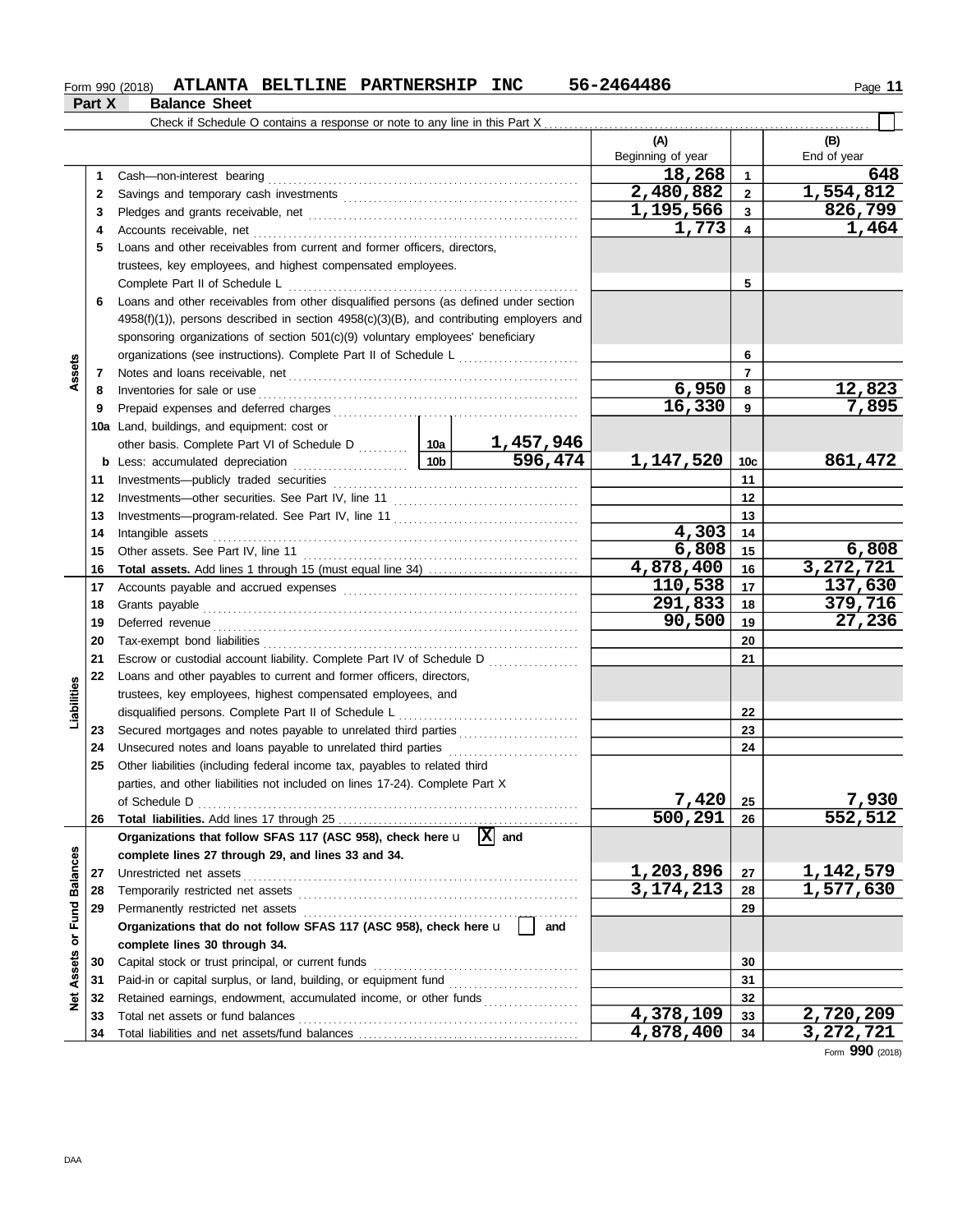| -ane | ١ |
|------|---|
|      |   |

|    | Part XI<br><b>Reconciliation of Net Assets</b>                                                                 |                        |             |                 |  |  |  |  |  |
|----|----------------------------------------------------------------------------------------------------------------|------------------------|-------------|-----------------|--|--|--|--|--|
|    |                                                                                                                |                        |             |                 |  |  |  |  |  |
| 1  | $\mathbf{1}$                                                                                                   | $\overline{1,732,514}$ |             |                 |  |  |  |  |  |
| 2  | 3,390,414<br>$\overline{2}$                                                                                    |                        |             |                 |  |  |  |  |  |
| 3  | $\overline{3}$<br>Revenue less expenses. Subtract line 2 from line 1                                           | $-1,657,900$           |             |                 |  |  |  |  |  |
| 4  | $\blacktriangle$                                                                                               |                        | 4,378,109   |                 |  |  |  |  |  |
| 5  |                                                                                                                |                        |             |                 |  |  |  |  |  |
| 6  | 6                                                                                                              |                        |             |                 |  |  |  |  |  |
| 7  | $\overline{7}$                                                                                                 |                        |             |                 |  |  |  |  |  |
| 8  | 8                                                                                                              |                        |             |                 |  |  |  |  |  |
| 9  | 9                                                                                                              |                        |             |                 |  |  |  |  |  |
| 10 | Net assets or fund balances at end of year. Combine lines 3 through 9 (must equal Part X, line                 |                        |             |                 |  |  |  |  |  |
|    | 10<br>33, column (B))                                                                                          | 2,720,209              |             |                 |  |  |  |  |  |
|    | <b>Financial Statements and Reporting</b><br>Part XII                                                          |                        |             |                 |  |  |  |  |  |
|    |                                                                                                                |                        |             |                 |  |  |  |  |  |
|    |                                                                                                                |                        | Yes         | No              |  |  |  |  |  |
| 1. | X <br>Accounting method used to prepare the Form 990:<br>Cash<br>Accrual<br>Other                              |                        |             |                 |  |  |  |  |  |
|    | If the organization changed its method of accounting from a prior year or checked "Other," explain in          |                        |             |                 |  |  |  |  |  |
|    | Schedule O.                                                                                                    |                        |             |                 |  |  |  |  |  |
|    | 2a Were the organization's financial statements compiled or reviewed by an independent accountant?<br>2a       |                        |             |                 |  |  |  |  |  |
|    | If "Yes," check a box below to indicate whether the financial statements for the year were compiled or         |                        |             |                 |  |  |  |  |  |
|    | reviewed on a separate basis, consolidated basis, or both:                                                     |                        |             |                 |  |  |  |  |  |
|    | Separate basis<br>  Consolidated basis<br>Both consolidated and separate basis                                 |                        |             |                 |  |  |  |  |  |
|    | <b>b</b> Were the organization's financial statements audited by an independent accountant?                    | 2b                     | X           |                 |  |  |  |  |  |
|    | If "Yes," check a box below to indicate whether the financial statements for the year were audited on a        |                        |             |                 |  |  |  |  |  |
|    | separate basis, consolidated basis, or both:                                                                   |                        |             |                 |  |  |  |  |  |
|    | Ixl<br>Separate basis<br>Consolidated basis<br>  Both consolidated and separate basis                          |                        |             |                 |  |  |  |  |  |
|    | c If "Yes" to line 2a or 2b, does the organization have a committee that assumes responsibility for oversight  |                        | $\mathbf x$ |                 |  |  |  |  |  |
|    |                                                                                                                |                        |             |                 |  |  |  |  |  |
|    | If the organization changed either its oversight process or selection process during the tax year, explain in  |                        |             |                 |  |  |  |  |  |
|    | Schedule O.                                                                                                    |                        |             |                 |  |  |  |  |  |
|    | 3a As a result of a federal award, was the organization required to undergo an audit or audits as set forth in |                        |             |                 |  |  |  |  |  |
|    | the Single Audit Act and OMB Circular A-133?                                                                   | 3a                     |             | x               |  |  |  |  |  |
|    | b If "Yes," did the organization undergo the required audit or audits? If the organization did not undergo the |                        |             |                 |  |  |  |  |  |
|    | required audit or audits, explain why in Schedule O and describe any steps taken to undergo such audits.       | 3 <sub>b</sub>         |             |                 |  |  |  |  |  |
|    |                                                                                                                |                        |             | Form 990 (2018) |  |  |  |  |  |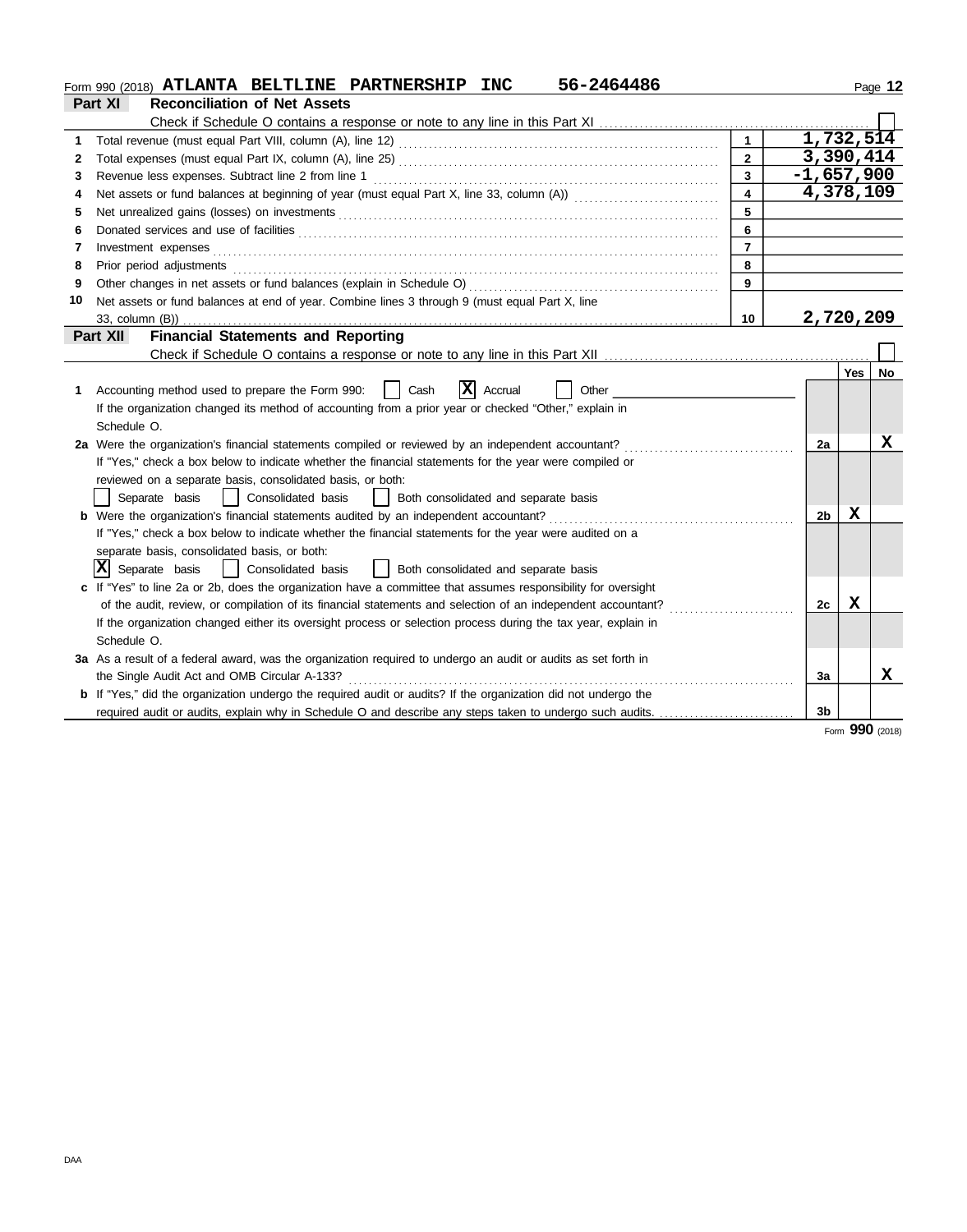| ı |  |
|---|--|
|   |  |

| Part VII                                                                                                                         |                                                                                   |                                   |              |         |          |                                 |             | Section A. Officers, Directors, Trustees, Key Employees, and Highest Compensated Employees (continued) |                                |                             |
|----------------------------------------------------------------------------------------------------------------------------------|-----------------------------------------------------------------------------------|-----------------------------------|--------------|---------|----------|---------------------------------|-------------|--------------------------------------------------------------------------------------------------------|--------------------------------|-----------------------------|
| (A)                                                                                                                              | (B)                                                                               |                                   |              |         | (C)      |                                 |             | (D)                                                                                                    | $(\mathsf{F})$                 | (F)                         |
| Name and title                                                                                                                   | Average                                                                           |                                   |              |         | Position |                                 |             | Reportable                                                                                             | Reportable                     | Estimated                   |
|                                                                                                                                  | hours per<br>(do not check more than one<br>box, unless person is both an<br>week |                                   |              |         |          |                                 |             | compensation<br>from                                                                                   | compensation from<br>related   | amount of<br>other          |
|                                                                                                                                  | (list any                                                                         |                                   |              |         |          | officer and a director/trustee) |             | the                                                                                                    | organizations                  | compensation                |
|                                                                                                                                  | hours for                                                                         |                                   |              |         |          |                                 |             | organization                                                                                           | (W-2/1099-MISC)                | from the                    |
|                                                                                                                                  | related<br>organizations                                                          |                                   | nstitutional | Officer | Ķey      |                                 | Former      | (W-2/1099-MISC)                                                                                        |                                | organization<br>and related |
|                                                                                                                                  | below dotted                                                                      |                                   |              |         |          |                                 |             |                                                                                                        |                                | organizations               |
|                                                                                                                                  | line)                                                                             | Individual trustee<br>or director |              |         | employee |                                 |             |                                                                                                        |                                |                             |
|                                                                                                                                  |                                                                                   |                                   | trustee      |         |          | Highest compensated<br>employee |             |                                                                                                        |                                |                             |
|                                                                                                                                  |                                                                                   |                                   |              |         |          |                                 |             |                                                                                                        |                                |                             |
| <b>AUSTIN STEPHENS</b><br>(20)                                                                                                   |                                                                                   |                                   |              |         |          |                                 |             |                                                                                                        |                                |                             |
|                                                                                                                                  | 0.25                                                                              |                                   |              |         |          |                                 |             |                                                                                                        |                                |                             |
| <b>DIRECTOR</b>                                                                                                                  | 0.00                                                                              | X                                 |              |         |          |                                 |             | 0                                                                                                      | 0                              | 0                           |
| <b>CHANDRA</b><br>(21)                                                                                                           | STEPHENS-ALBRIGHT                                                                 |                                   |              |         |          |                                 |             |                                                                                                        |                                |                             |
|                                                                                                                                  | 0.25                                                                              |                                   |              |         |          |                                 |             |                                                                                                        |                                |                             |
| <b>DIRECTOR</b>                                                                                                                  | 0.00                                                                              | X                                 |              |         |          |                                 |             | 0                                                                                                      | 0                              | 0                           |
| BENTINA TERRY<br>(22)                                                                                                            |                                                                                   |                                   |              |         |          |                                 |             |                                                                                                        |                                |                             |
|                                                                                                                                  | 0.25                                                                              |                                   |              |         |          |                                 |             |                                                                                                        |                                |                             |
|                                                                                                                                  |                                                                                   |                                   |              |         |          |                                 |             |                                                                                                        |                                |                             |
| <b>DIRECTOR</b>                                                                                                                  | 0.00                                                                              | X                                 |              |         |          |                                 |             | 0                                                                                                      | 0                              | 0                           |
| (23)<br><b>GREGOR TURK</b>                                                                                                       |                                                                                   |                                   |              |         |          |                                 |             |                                                                                                        |                                |                             |
|                                                                                                                                  | 0.25                                                                              |                                   |              |         |          |                                 |             |                                                                                                        |                                |                             |
| <b>DIRECTOR</b>                                                                                                                  | 0.00                                                                              | X                                 |              |         |          |                                 |             | 0                                                                                                      | 0                              | 0                           |
| PORTIA WILLS<br>(24)                                                                                                             | LEE                                                                               |                                   |              |         |          |                                 |             |                                                                                                        |                                |                             |
|                                                                                                                                  | 0.25                                                                              |                                   |              |         |          |                                 |             |                                                                                                        |                                |                             |
| <b>DIRECTOR</b>                                                                                                                  | 0.00                                                                              | X                                 |              |         |          |                                 |             | 0                                                                                                      | 0                              | 0                           |
| <b>VALARIE WILSON</b><br>(25)                                                                                                    |                                                                                   |                                   |              |         |          |                                 |             |                                                                                                        |                                |                             |
|                                                                                                                                  | 3.00                                                                              |                                   |              |         |          |                                 |             |                                                                                                        |                                |                             |
| .                                                                                                                                |                                                                                   |                                   |              |         |          |                                 |             |                                                                                                        |                                |                             |
| <b>DIRECTOR</b>                                                                                                                  | 0.00                                                                              | X                                 |              |         |          |                                 |             | 0                                                                                                      | 0                              | 0                           |
| ELIZABETH CHANDLER<br>(26)                                                                                                       |                                                                                   |                                   |              |         |          |                                 |             |                                                                                                        |                                |                             |
|                                                                                                                                  | 0.25                                                                              |                                   |              |         |          |                                 |             |                                                                                                        |                                |                             |
| <b>DIRECTOR</b>                                                                                                                  | 0.00                                                                              | X                                 |              |         |          |                                 |             | 0                                                                                                      | 0                              | 0                           |
| KATHY FARRELL<br>(27)                                                                                                            |                                                                                   |                                   |              |         |          |                                 |             |                                                                                                        |                                |                             |
|                                                                                                                                  | 0.25                                                                              |                                   |              |         |          |                                 |             |                                                                                                        |                                |                             |
| <b>DIRECTOR</b>                                                                                                                  | 0.00                                                                              | x                                 |              |         |          |                                 |             | 0                                                                                                      | 0                              | 0                           |
|                                                                                                                                  |                                                                                   |                                   |              |         |          |                                 | u           |                                                                                                        |                                |                             |
| Total from continuation sheets to Part VII, Section A<br>С                                                                       |                                                                                   |                                   |              |         |          |                                 | $\mathbf u$ |                                                                                                        |                                |                             |
| d Total (add lines 1b and 1c)                                                                                                    |                                                                                   |                                   |              |         |          |                                 | u           |                                                                                                        |                                |                             |
| Total number of individuals (including but not limited to those listed above) who received more than \$100,000 of<br>2           |                                                                                   |                                   |              |         |          |                                 |             |                                                                                                        |                                |                             |
| reportable compensation from the organization u                                                                                  |                                                                                   |                                   |              |         |          |                                 |             |                                                                                                        |                                |                             |
|                                                                                                                                  |                                                                                   |                                   |              |         |          |                                 |             |                                                                                                        |                                | Yes<br>No                   |
| Did the organization list any former officer, director, or trustee, key employee, or highest compensated<br>3                    |                                                                                   |                                   |              |         |          |                                 |             |                                                                                                        |                                |                             |
| employee on line 1a? If "Yes," complete Schedule J for such individual                                                           |                                                                                   |                                   |              |         |          |                                 |             |                                                                                                        |                                | 3                           |
| For any individual listed on line 1a, is the sum of reportable compensation and other compensation from the<br>4                 |                                                                                   |                                   |              |         |          |                                 |             |                                                                                                        |                                |                             |
| organization and related organizations greater than \$150,000? If "Yes," complete Schedule J for such                            |                                                                                   |                                   |              |         |          |                                 |             |                                                                                                        |                                |                             |
| individual                                                                                                                       |                                                                                   |                                   |              |         |          |                                 |             |                                                                                                        |                                | 4                           |
| Did any person listed on line 1a receive or accrue compensation from any unrelated organization or individual<br>5               |                                                                                   |                                   |              |         |          |                                 |             |                                                                                                        |                                |                             |
|                                                                                                                                  |                                                                                   |                                   |              |         |          |                                 |             |                                                                                                        |                                | 5                           |
| Section B. Independent Contractors                                                                                               |                                                                                   |                                   |              |         |          |                                 |             |                                                                                                        |                                |                             |
| Complete this table for your five highest compensated independent contractors that received more than \$100,000 of<br>1          |                                                                                   |                                   |              |         |          |                                 |             |                                                                                                        |                                |                             |
| compensation from the organization. Report compensation for the calendar year ending with or within the organization's tax year. |                                                                                   |                                   |              |         |          |                                 |             |                                                                                                        |                                |                             |
|                                                                                                                                  | (A)<br>Name and business address                                                  |                                   |              |         |          |                                 |             |                                                                                                        | (B)<br>Description of services | (C)<br>Compensation         |
|                                                                                                                                  |                                                                                   |                                   |              |         |          |                                 |             |                                                                                                        |                                |                             |
|                                                                                                                                  |                                                                                   |                                   |              |         |          |                                 |             |                                                                                                        |                                |                             |
|                                                                                                                                  |                                                                                   |                                   |              |         |          |                                 |             |                                                                                                        |                                |                             |
|                                                                                                                                  |                                                                                   |                                   |              |         |          |                                 |             |                                                                                                        |                                |                             |
|                                                                                                                                  |                                                                                   |                                   |              |         |          |                                 |             |                                                                                                        |                                |                             |
|                                                                                                                                  |                                                                                   |                                   |              |         |          |                                 |             |                                                                                                        |                                |                             |
|                                                                                                                                  |                                                                                   |                                   |              |         |          |                                 |             |                                                                                                        |                                |                             |
|                                                                                                                                  |                                                                                   |                                   |              |         |          |                                 |             |                                                                                                        |                                |                             |
|                                                                                                                                  |                                                                                   |                                   |              |         |          |                                 |             |                                                                                                        |                                |                             |
|                                                                                                                                  |                                                                                   |                                   |              |         |          |                                 |             |                                                                                                        |                                |                             |
|                                                                                                                                  |                                                                                   |                                   |              |         |          |                                 |             |                                                                                                        |                                |                             |
|                                                                                                                                  |                                                                                   |                                   |              |         |          |                                 |             |                                                                                                        |                                |                             |

**2** Total number of independent contractors (including but not limited to those listed above) who received more than \$100,000 of compensation from the organization u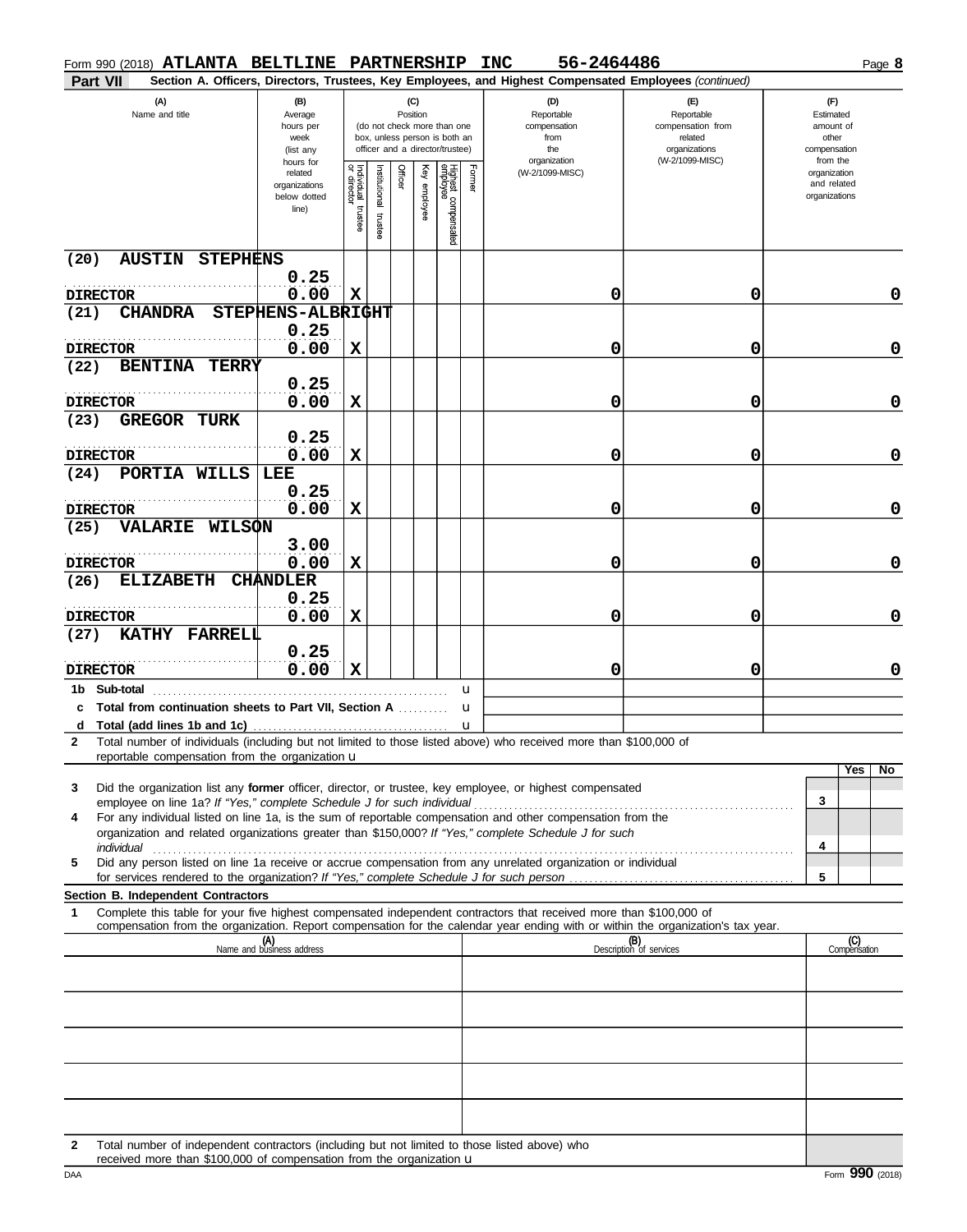| ı<br>r |  |
|--------|--|
|        |  |

| Part VII                                                                                                                                                                                |                                                                                   |                           |              |         |          |                                 |        | Section A. Officers, Directors, Trustees, Key Employees, and Highest Compensated Employees (continued) |                                |                             |
|-----------------------------------------------------------------------------------------------------------------------------------------------------------------------------------------|-----------------------------------------------------------------------------------|---------------------------|--------------|---------|----------|---------------------------------|--------|--------------------------------------------------------------------------------------------------------|--------------------------------|-----------------------------|
| (A)                                                                                                                                                                                     | (B)                                                                               |                           |              |         | (C)      |                                 |        | (D)                                                                                                    | $(\mathsf{F})$                 | (F)                         |
| Name and title                                                                                                                                                                          | Average                                                                           |                           |              |         | Position |                                 |        | Reportable                                                                                             | Reportable                     | Estimated                   |
|                                                                                                                                                                                         | hours per<br>(do not check more than one<br>box, unless person is both an<br>week |                           |              |         |          |                                 |        | compensation<br>from                                                                                   | compensation from<br>related   | amount of<br>other          |
|                                                                                                                                                                                         | (list any                                                                         |                           |              |         |          | officer and a director/trustee) |        | the                                                                                                    | organizations                  | compensation                |
|                                                                                                                                                                                         | hours for                                                                         |                           |              |         |          |                                 |        | organization                                                                                           | (W-2/1099-MISC)                | from the                    |
|                                                                                                                                                                                         | related<br>organizations                                                          | Individual<br>or director | nstitutional | Officer | Key      |                                 | Former | (W-2/1099-MISC)                                                                                        |                                | organization<br>and related |
|                                                                                                                                                                                         | below dotted                                                                      |                           |              |         |          |                                 |        |                                                                                                        |                                | organizations               |
|                                                                                                                                                                                         | line)                                                                             | trustee                   |              |         | employee |                                 |        |                                                                                                        |                                |                             |
|                                                                                                                                                                                         |                                                                                   |                           | trustee      |         |          | Highest compensated<br>employee |        |                                                                                                        |                                |                             |
|                                                                                                                                                                                         |                                                                                   |                           |              |         |          |                                 |        |                                                                                                        |                                |                             |
| PETER SCOTT<br>(28)                                                                                                                                                                     |                                                                                   |                           |              |         |          |                                 |        |                                                                                                        |                                |                             |
|                                                                                                                                                                                         | 0.25                                                                              |                           |              |         |          |                                 |        |                                                                                                        |                                |                             |
| <b>DIRECTOR</b>                                                                                                                                                                         | 0.00                                                                              | X                         |              |         |          |                                 |        | 0                                                                                                      | 0                              | 0                           |
| <b>MARKHAM SMITH</b><br>(29)                                                                                                                                                            |                                                                                   |                           |              |         |          |                                 |        |                                                                                                        |                                |                             |
|                                                                                                                                                                                         | 0.25                                                                              |                           |              |         |          |                                 |        |                                                                                                        |                                |                             |
| <b>DIRECTOR</b>                                                                                                                                                                         | 0.00                                                                              | X                         |              |         |          |                                 |        | 0                                                                                                      | 0                              | $\mathbf 0$                 |
|                                                                                                                                                                                         |                                                                                   |                           |              |         |          |                                 |        |                                                                                                        |                                |                             |
| KATHARINE WILCOX STRAHAN<br>(30)                                                                                                                                                        |                                                                                   |                           |              |         |          |                                 |        |                                                                                                        |                                |                             |
|                                                                                                                                                                                         | 0.25                                                                              |                           |              |         |          |                                 |        |                                                                                                        |                                |                             |
| <b>DIRECTOR</b>                                                                                                                                                                         | 0.00                                                                              | X                         |              |         |          |                                 |        | 0                                                                                                      | 0                              | $\mathbf 0$                 |
| PAUL ZURAWSKI<br>(31)                                                                                                                                                                   | <b>THROUGH</b>                                                                    |                           | 12/2018      |         |          |                                 |        |                                                                                                        |                                |                             |
| .                                                                                                                                                                                       | 0.25                                                                              |                           |              |         |          |                                 |        |                                                                                                        |                                |                             |
| <b>DIRECTOR</b>                                                                                                                                                                         | 0.00                                                                              | X                         |              |         |          |                                 |        | 0                                                                                                      | 0                              | 0                           |
| <b>JERRY GONZALES</b><br>(32)                                                                                                                                                           | <b>THROUGH</b>                                                                    |                           |              |         | 04/2018  |                                 |        |                                                                                                        |                                |                             |
|                                                                                                                                                                                         | 0.25                                                                              |                           |              |         |          |                                 |        |                                                                                                        |                                |                             |
| .<br><b>DIRECTOR</b>                                                                                                                                                                    | 0.00                                                                              | X                         |              |         |          |                                 |        | 0                                                                                                      | 0                              | 0                           |
|                                                                                                                                                                                         |                                                                                   |                           |              |         |          |                                 |        |                                                                                                        |                                |                             |
| JONATHAN ROBINSON THROUGH<br>(33)                                                                                                                                                       |                                                                                   |                           |              |         |          | 12/2018                         |        |                                                                                                        |                                |                             |
|                                                                                                                                                                                         | 0.25                                                                              |                           |              |         |          |                                 |        |                                                                                                        |                                |                             |
| <b>DIRECTOR</b>                                                                                                                                                                         | 0.00                                                                              | X                         |              |         |          |                                 |        | 0                                                                                                      | 0                              | 0                           |
| <b>JIM MORGENS</b><br>(34)                                                                                                                                                              | <b>THROUGH</b>                                                                    |                           | .2∤2018      |         |          |                                 |        |                                                                                                        |                                |                             |
|                                                                                                                                                                                         | 3.00                                                                              |                           |              |         |          |                                 |        |                                                                                                        |                                |                             |
| TREASURER                                                                                                                                                                               | 0.00                                                                              | X                         |              | х       |          |                                 |        | 0                                                                                                      | 0                              | 0                           |
| ROBERT BRAWNER<br>(35)                                                                                                                                                                  |                                                                                   |                           |              |         |          |                                 |        |                                                                                                        |                                |                             |
|                                                                                                                                                                                         | 65.00                                                                             |                           |              |         |          |                                 |        |                                                                                                        |                                |                             |
| <b>EXECUTIVE DIRECTOR</b>                                                                                                                                                               | 0.00                                                                              |                           |              | X       |          |                                 |        | 159,421                                                                                                | 0                              | 7,822                       |
| 1b Sub-total                                                                                                                                                                            |                                                                                   |                           |              |         |          |                                 |        | 159,421                                                                                                |                                | 7,822                       |
|                                                                                                                                                                                         |                                                                                   |                           |              |         |          |                                 | u      |                                                                                                        |                                |                             |
| Total from continuation sheets to Part VII, Section A<br>С                                                                                                                              |                                                                                   |                           |              |         |          |                                 | u      |                                                                                                        |                                |                             |
|                                                                                                                                                                                         |                                                                                   |                           |              |         |          |                                 | u      |                                                                                                        |                                |                             |
| Total number of individuals (including but not limited to those listed above) who received more than \$100,000 of<br>2                                                                  |                                                                                   |                           |              |         |          |                                 |        |                                                                                                        |                                |                             |
| reportable compensation from the organization u                                                                                                                                         |                                                                                   |                           |              |         |          |                                 |        |                                                                                                        |                                | Yes<br>No                   |
|                                                                                                                                                                                         |                                                                                   |                           |              |         |          |                                 |        |                                                                                                        |                                |                             |
| Did the organization list any former officer, director, or trustee, key employee, or highest compensated<br>3<br>employee on line 1a? If "Yes," complete Schedule J for such individual |                                                                                   |                           |              |         |          |                                 |        |                                                                                                        |                                | 3                           |
| For any individual listed on line 1a, is the sum of reportable compensation and other compensation from the<br>4                                                                        |                                                                                   |                           |              |         |          |                                 |        |                                                                                                        |                                |                             |
| organization and related organizations greater than \$150,000? If "Yes," complete Schedule J for such                                                                                   |                                                                                   |                           |              |         |          |                                 |        |                                                                                                        |                                |                             |
| individual                                                                                                                                                                              |                                                                                   |                           |              |         |          |                                 |        |                                                                                                        |                                | 4                           |
| Did any person listed on line 1a receive or accrue compensation from any unrelated organization or individual<br>5                                                                      |                                                                                   |                           |              |         |          |                                 |        |                                                                                                        |                                |                             |
|                                                                                                                                                                                         |                                                                                   |                           |              |         |          |                                 |        |                                                                                                        |                                | 5                           |
| Section B. Independent Contractors                                                                                                                                                      |                                                                                   |                           |              |         |          |                                 |        |                                                                                                        |                                |                             |
| Complete this table for your five highest compensated independent contractors that received more than \$100,000 of<br>1                                                                 |                                                                                   |                           |              |         |          |                                 |        |                                                                                                        |                                |                             |
| compensation from the organization. Report compensation for the calendar year ending with or within the organization's tax year.                                                        |                                                                                   |                           |              |         |          |                                 |        |                                                                                                        |                                |                             |
|                                                                                                                                                                                         | (A)<br>Name and business address                                                  |                           |              |         |          |                                 |        |                                                                                                        | (B)<br>Description of services | (C)<br>Compensation         |
|                                                                                                                                                                                         |                                                                                   |                           |              |         |          |                                 |        |                                                                                                        |                                |                             |
|                                                                                                                                                                                         |                                                                                   |                           |              |         |          |                                 |        |                                                                                                        |                                |                             |
|                                                                                                                                                                                         |                                                                                   |                           |              |         |          |                                 |        |                                                                                                        |                                |                             |
|                                                                                                                                                                                         |                                                                                   |                           |              |         |          |                                 |        |                                                                                                        |                                |                             |
|                                                                                                                                                                                         |                                                                                   |                           |              |         |          |                                 |        |                                                                                                        |                                |                             |
|                                                                                                                                                                                         |                                                                                   |                           |              |         |          |                                 |        |                                                                                                        |                                |                             |
|                                                                                                                                                                                         |                                                                                   |                           |              |         |          |                                 |        |                                                                                                        |                                |                             |
|                                                                                                                                                                                         |                                                                                   |                           |              |         |          |                                 |        |                                                                                                        |                                |                             |
|                                                                                                                                                                                         |                                                                                   |                           |              |         |          |                                 |        |                                                                                                        |                                |                             |
|                                                                                                                                                                                         |                                                                                   |                           |              |         |          |                                 |        |                                                                                                        |                                |                             |
|                                                                                                                                                                                         |                                                                                   |                           |              |         |          |                                 |        |                                                                                                        |                                |                             |
|                                                                                                                                                                                         |                                                                                   |                           |              |         |          |                                 |        |                                                                                                        |                                |                             |

**2** Total number of independent contractors (including but not limited to those listed above) who received more than  $$100,000$  of compensation from the organization  $\mathbf u$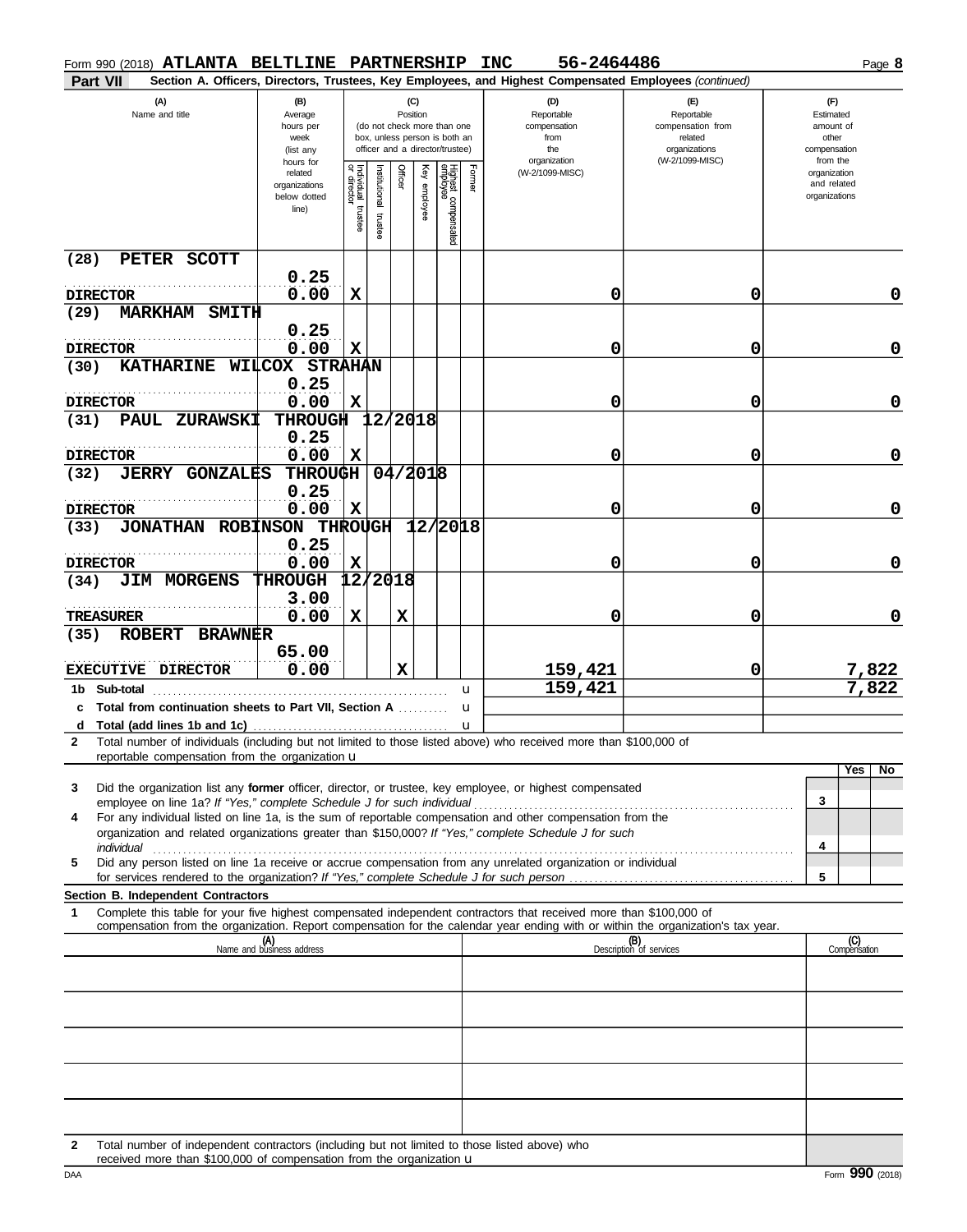|--|--|

| Part VII                                                                                                                                                                                                                                                    |                                                                                                                                                                                     |                                   |                      |         |              |                                 |                                                                  | Section A. Officers, Directors, Trustees, Key Employees, and Highest Compensated Employees (continued) |                                                                                                  |                                                                    |                                              |
|-------------------------------------------------------------------------------------------------------------------------------------------------------------------------------------------------------------------------------------------------------------|-------------------------------------------------------------------------------------------------------------------------------------------------------------------------------------|-----------------------------------|----------------------|---------|--------------|---------------------------------|------------------------------------------------------------------|--------------------------------------------------------------------------------------------------------|--------------------------------------------------------------------------------------------------|--------------------------------------------------------------------|----------------------------------------------|
| (A)<br>Name and title                                                                                                                                                                                                                                       | (B)<br>(C)<br>Position<br>Average<br>hours per<br>(do not check more than one<br>box, unless person is both an<br>week<br>officer and a director/trustee)<br>(list any<br>hours for |                                   |                      |         |              |                                 | (D)<br>Reportable<br>compensation<br>from<br>the<br>organization |                                                                                                        | $(\mathsf{F})$<br>Reportable<br>compensation from<br>related<br>organizations<br>(W-2/1099-MISC) | (F)<br>Estimated<br>amount of<br>other<br>compensation<br>from the |                                              |
|                                                                                                                                                                                                                                                             | related<br>organizations<br>below dotted<br>line)                                                                                                                                   | Individual trustee<br>or director | nstitutional trustee | Officer | Key employee | Highest compensated<br>employee | Former                                                           | (W-2/1099-MISC)                                                                                        |                                                                                                  |                                                                    | organization<br>and related<br>organizations |
| (36)<br><b>DAVID</b><br><b>JACKSON</b>                                                                                                                                                                                                                      | 50.00                                                                                                                                                                               |                                   |                      |         |              |                                 |                                                                  |                                                                                                        |                                                                                                  |                                                                    |                                              |
| DEPUTY EXECUTIVE DIR                                                                                                                                                                                                                                        | 0.00                                                                                                                                                                                |                                   |                      |         |              | X                               |                                                                  | 130,000                                                                                                | $\mathbf 0$                                                                                      |                                                                    | 13,089                                       |
| SALISHA EVANS<br>(37)<br>DIR OF DEVELOPMENT                                                                                                                                                                                                                 | 60.00<br>0.00                                                                                                                                                                       |                                   |                      |         |              | X                               |                                                                  | 102,500                                                                                                | 0                                                                                                |                                                                    | 7,345                                        |
|                                                                                                                                                                                                                                                             |                                                                                                                                                                                     |                                   |                      |         |              |                                 |                                                                  |                                                                                                        |                                                                                                  |                                                                    |                                              |
|                                                                                                                                                                                                                                                             |                                                                                                                                                                                     |                                   |                      |         |              |                                 |                                                                  |                                                                                                        |                                                                                                  |                                                                    |                                              |
|                                                                                                                                                                                                                                                             |                                                                                                                                                                                     |                                   |                      |         |              |                                 |                                                                  |                                                                                                        |                                                                                                  |                                                                    |                                              |
|                                                                                                                                                                                                                                                             |                                                                                                                                                                                     |                                   |                      |         |              |                                 |                                                                  |                                                                                                        |                                                                                                  |                                                                    |                                              |
|                                                                                                                                                                                                                                                             |                                                                                                                                                                                     |                                   |                      |         |              |                                 |                                                                  |                                                                                                        |                                                                                                  |                                                                    |                                              |
|                                                                                                                                                                                                                                                             |                                                                                                                                                                                     |                                   |                      |         |              |                                 |                                                                  |                                                                                                        |                                                                                                  |                                                                    |                                              |
|                                                                                                                                                                                                                                                             |                                                                                                                                                                                     |                                   |                      |         |              |                                 |                                                                  |                                                                                                        |                                                                                                  |                                                                    |                                              |
| Total from continuation sheets to Part VII, Section A<br>c                                                                                                                                                                                                  |                                                                                                                                                                                     |                                   |                      |         |              |                                 | u<br>u                                                           | 232,500                                                                                                |                                                                                                  |                                                                    | 20,434                                       |
| Total (add lines 1b and 1c)<br>d<br>2<br>Total number of individuals (including but not limited to those listed above) who received more than \$100,000 of<br>reportable compensation from the organization u                                               |                                                                                                                                                                                     |                                   |                      |         |              |                                 | u                                                                |                                                                                                        |                                                                                                  |                                                                    |                                              |
| Did the organization list any former officer, director, or trustee, key employee, or highest compensated<br>3                                                                                                                                               |                                                                                                                                                                                     |                                   |                      |         |              |                                 |                                                                  |                                                                                                        |                                                                                                  |                                                                    | Yes<br>No.                                   |
| For any individual listed on line 1a, is the sum of reportable compensation and other compensation from the<br>4<br>organization and related organizations greater than \$150,000? If "Yes," complete Schedule J for such                                   |                                                                                                                                                                                     |                                   |                      |         |              |                                 |                                                                  |                                                                                                        |                                                                                                  |                                                                    | 3                                            |
| Did any person listed on line 1a receive or accrue compensation from any unrelated organization or individual<br>5                                                                                                                                          |                                                                                                                                                                                     |                                   |                      |         |              |                                 |                                                                  |                                                                                                        |                                                                                                  |                                                                    | 4                                            |
| Section B. Independent Contractors                                                                                                                                                                                                                          |                                                                                                                                                                                     |                                   |                      |         |              |                                 |                                                                  |                                                                                                        |                                                                                                  |                                                                    | 5                                            |
| Complete this table for your five highest compensated independent contractors that received more than \$100,000 of<br>1<br>compensation from the organization. Report compensation for the calendar year ending with or within the organization's tax year. |                                                                                                                                                                                     |                                   |                      |         |              |                                 |                                                                  |                                                                                                        |                                                                                                  |                                                                    |                                              |
|                                                                                                                                                                                                                                                             | (A)<br>Name and business address                                                                                                                                                    |                                   |                      |         |              |                                 |                                                                  |                                                                                                        | (B)<br>Description of services                                                                   |                                                                    | (C)<br>Compensation                          |
|                                                                                                                                                                                                                                                             |                                                                                                                                                                                     |                                   |                      |         |              |                                 |                                                                  |                                                                                                        |                                                                                                  |                                                                    |                                              |
|                                                                                                                                                                                                                                                             |                                                                                                                                                                                     |                                   |                      |         |              |                                 |                                                                  |                                                                                                        |                                                                                                  |                                                                    |                                              |
|                                                                                                                                                                                                                                                             |                                                                                                                                                                                     |                                   |                      |         |              |                                 |                                                                  |                                                                                                        |                                                                                                  |                                                                    |                                              |
|                                                                                                                                                                                                                                                             |                                                                                                                                                                                     |                                   |                      |         |              |                                 |                                                                  |                                                                                                        |                                                                                                  |                                                                    |                                              |
| Total number of independent contractors (including but not limited to those listed above) who<br>$\mathbf{2}$                                                                                                                                               |                                                                                                                                                                                     |                                   |                      |         |              |                                 |                                                                  |                                                                                                        |                                                                                                  |                                                                    |                                              |

received more than  $$100,000$  of compensation from the organization  $\bf{u}$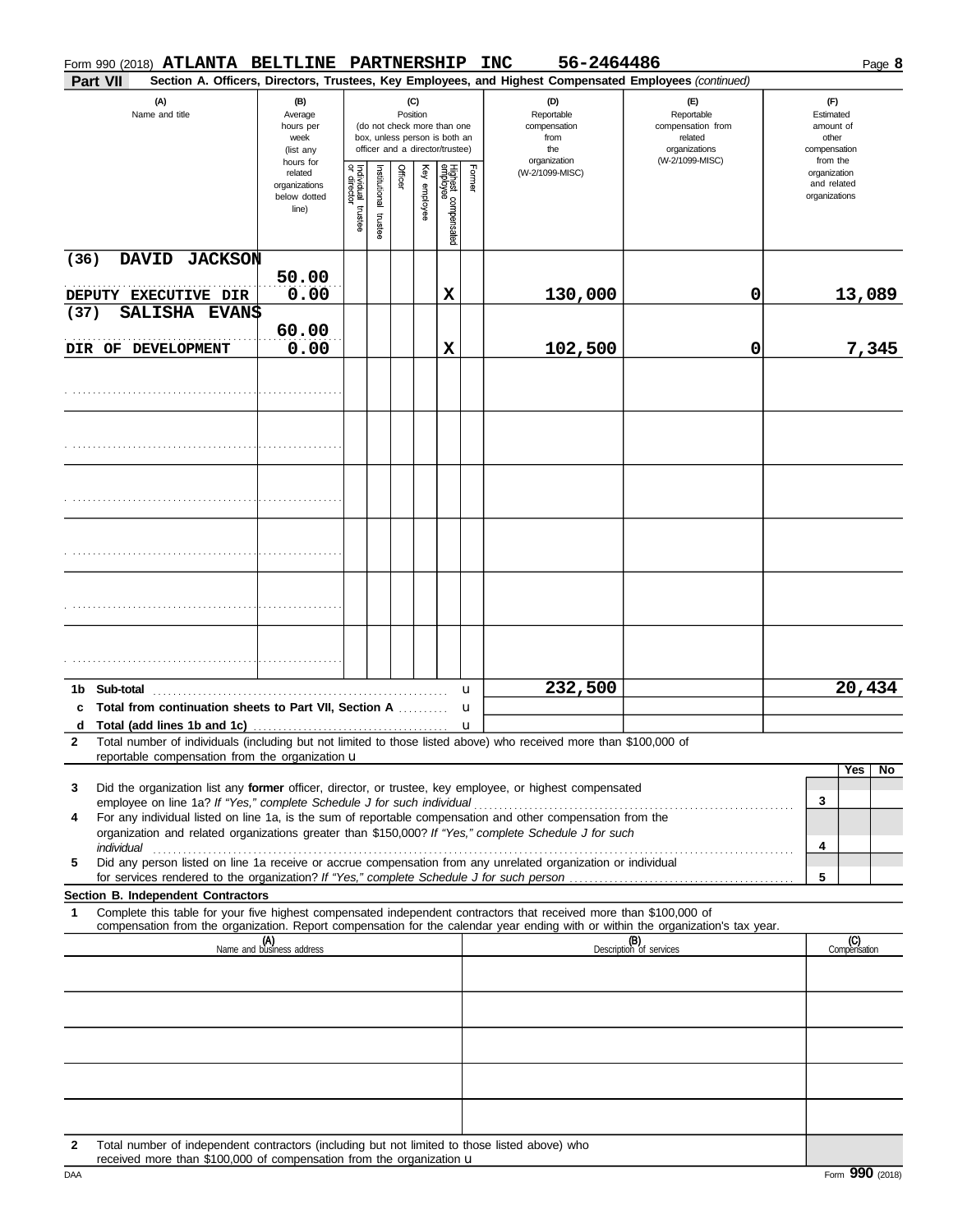|                                                                                                                                              | <b>SCHEDULE A</b>                                                                                                                                       |                                                            | <b>Public Charity Status and Public Support</b>                                                                                                                                                                                                                                                                                                                                                                                                                                  |                                       |                               |                                      |  |  |  |  |
|----------------------------------------------------------------------------------------------------------------------------------------------|---------------------------------------------------------------------------------------------------------------------------------------------------------|------------------------------------------------------------|----------------------------------------------------------------------------------------------------------------------------------------------------------------------------------------------------------------------------------------------------------------------------------------------------------------------------------------------------------------------------------------------------------------------------------------------------------------------------------|---------------------------------------|-------------------------------|--------------------------------------|--|--|--|--|
| (Form 990 or 990-EZ)<br>Complete if the organization is a section 501(c)(3) organization or a section 4947(a)(1) nonexempt charitable trust. |                                                                                                                                                         |                                                            |                                                                                                                                                                                                                                                                                                                                                                                                                                                                                  |                                       |                               |                                      |  |  |  |  |
|                                                                                                                                              | 018<br>La Attach to Form 990 or Form 990-EZ.<br>Department of the Treasury                                                                              |                                                            |                                                                                                                                                                                                                                                                                                                                                                                                                                                                                  |                                       |                               |                                      |  |  |  |  |
|                                                                                                                                              | Internal Revenue Service                                                                                                                                |                                                            | <b>u</b> Go to <i>www.irs.gov/Form990</i> for instructions and the latest information.                                                                                                                                                                                                                                                                                                                                                                                           |                                       |                               | Open to Public<br>Inspection         |  |  |  |  |
| Name of the organization                                                                                                                     | Employer identification number<br>56-2464486                                                                                                            |                                                            |                                                                                                                                                                                                                                                                                                                                                                                                                                                                                  |                                       |                               |                                      |  |  |  |  |
|                                                                                                                                              | ATLANTA BELTLINE PARTNERSHIP<br><b>INC</b><br>Part I<br>Reason for Public Charity Status (All organizations must complete this part.) See instructions. |                                                            |                                                                                                                                                                                                                                                                                                                                                                                                                                                                                  |                                       |                               |                                      |  |  |  |  |
|                                                                                                                                              |                                                                                                                                                         |                                                            | The organization is not a private foundation because it is: (For lines 1 through 12, check only one box.)                                                                                                                                                                                                                                                                                                                                                                        |                                       |                               |                                      |  |  |  |  |
| 1                                                                                                                                            |                                                                                                                                                         |                                                            | A church, convention of churches, or association of churches described in section 170(b)(1)(A)(i).                                                                                                                                                                                                                                                                                                                                                                               |                                       |                               |                                      |  |  |  |  |
| 2                                                                                                                                            |                                                                                                                                                         |                                                            | A school described in section 170(b)(1)(A)(ii). (Attach Schedule E (Form 990 or 990-EZ).)                                                                                                                                                                                                                                                                                                                                                                                        |                                       |                               |                                      |  |  |  |  |
| 3                                                                                                                                            |                                                                                                                                                         |                                                            | A hospital or a cooperative hospital service organization described in section 170(b)(1)(A)(iii).                                                                                                                                                                                                                                                                                                                                                                                |                                       |                               |                                      |  |  |  |  |
|                                                                                                                                              |                                                                                                                                                         |                                                            | A medical research organization operated in conjunction with a hospital described in section 170(b)(1)(A)(iii). Enter the hospital's name,                                                                                                                                                                                                                                                                                                                                       |                                       |                               |                                      |  |  |  |  |
|                                                                                                                                              | city, and state:                                                                                                                                        |                                                            |                                                                                                                                                                                                                                                                                                                                                                                                                                                                                  |                                       |                               |                                      |  |  |  |  |
| 5                                                                                                                                            |                                                                                                                                                         |                                                            | An organization operated for the benefit of a college or university owned or operated by a governmental unit described in                                                                                                                                                                                                                                                                                                                                                        |                                       |                               |                                      |  |  |  |  |
| 6                                                                                                                                            |                                                                                                                                                         | section 170(b)(1)(A)(iv). (Complete Part II.)              | A federal, state, or local government or governmental unit described in section 170(b)(1)(A)(v).                                                                                                                                                                                                                                                                                                                                                                                 |                                       |                               |                                      |  |  |  |  |
| X<br>7                                                                                                                                       |                                                                                                                                                         | described in section 170(b)(1)(A)(vi). (Complete Part II.) | An organization that normally receives a substantial part of its support from a governmental unit or from the general public                                                                                                                                                                                                                                                                                                                                                     |                                       |                               |                                      |  |  |  |  |
| 8                                                                                                                                            |                                                                                                                                                         |                                                            | A community trust described in section 170(b)(1)(A)(vi). (Complete Part II.)                                                                                                                                                                                                                                                                                                                                                                                                     |                                       |                               |                                      |  |  |  |  |
| 9                                                                                                                                            | university:                                                                                                                                             |                                                            | An agricultural research organization described in section 170(b)(1)(A)(ix) operated in conjunction with a land-grant college<br>or university or a non-land-grant college of agriculture (see instructions). Enter the name, city, and state of the college or                                                                                                                                                                                                                  |                                       |                               |                                      |  |  |  |  |
| 10                                                                                                                                           |                                                                                                                                                         |                                                            | An organization that normally receives: (1) more than 33 1/3% of its support from contributions, membership fees, and gross<br>receipts from activities related to its exempt functions—subject to certain exceptions, and (2) no more than 33 1/3% of its<br>support from gross investment income and unrelated business taxable income (less section 511 tax) from businesses<br>acquired by the organization after June 30, 1975. See section 509(a)(2). (Complete Part III.) |                                       |                               |                                      |  |  |  |  |
| 11                                                                                                                                           |                                                                                                                                                         |                                                            | An organization organized and operated exclusively to test for public safety. See section 509(a)(4).                                                                                                                                                                                                                                                                                                                                                                             |                                       |                               |                                      |  |  |  |  |
| 12                                                                                                                                           |                                                                                                                                                         |                                                            | An organization organized and operated exclusively for the benefit of, to perform the functions of, or to carry out the purposes                                                                                                                                                                                                                                                                                                                                                 |                                       |                               |                                      |  |  |  |  |
|                                                                                                                                              |                                                                                                                                                         |                                                            | of one or more publicly supported organizations described in section 509(a)(1) or section 509(a)(2). See section 509(a)(3).<br>Check the box in lines 12a through 12d that describes the type of supporting organization and complete lines 12e, 12f, and 12g.                                                                                                                                                                                                                   |                                       |                               |                                      |  |  |  |  |
| а                                                                                                                                            |                                                                                                                                                         |                                                            | Type I. A supporting organization operated, supervised, or controlled by its supported organization(s), typically by giving<br>the supported organization(s) the power to regularly appoint or elect a majority of the directors or trustees of the                                                                                                                                                                                                                              |                                       |                               |                                      |  |  |  |  |
|                                                                                                                                              |                                                                                                                                                         |                                                            | supporting organization. You must complete Part IV, Sections A and B.                                                                                                                                                                                                                                                                                                                                                                                                            |                                       |                               |                                      |  |  |  |  |
| b                                                                                                                                            |                                                                                                                                                         |                                                            | Type II. A supporting organization supervised or controlled in connection with its supported organization(s), by having<br>control or management of the supporting organization vested in the same persons that control or manage the supported<br>organization(s). You must complete Part IV, Sections A and C.                                                                                                                                                                 |                                       |                               |                                      |  |  |  |  |
| c                                                                                                                                            |                                                                                                                                                         |                                                            | Type III functionally integrated. A supporting organization operated in connection with, and functionally integrated with,<br>its supported organization(s) (see instructions). You must complete Part IV, Sections A, D, and E.                                                                                                                                                                                                                                                 |                                       |                               |                                      |  |  |  |  |
| d                                                                                                                                            |                                                                                                                                                         |                                                            | Type III non-functionally integrated. A supporting organization operated in connection with its supported organization(s)                                                                                                                                                                                                                                                                                                                                                        |                                       |                               |                                      |  |  |  |  |
|                                                                                                                                              |                                                                                                                                                         |                                                            | that is not functionally integrated. The organization generally must satisfy a distribution requirement and an attentiveness                                                                                                                                                                                                                                                                                                                                                     |                                       |                               |                                      |  |  |  |  |
|                                                                                                                                              |                                                                                                                                                         |                                                            | requirement (see instructions). You must complete Part IV, Sections A and D, and Part V.                                                                                                                                                                                                                                                                                                                                                                                         |                                       |                               |                                      |  |  |  |  |
| е                                                                                                                                            |                                                                                                                                                         |                                                            | Check this box if the organization received a written determination from the IRS that it is a Type I, Type II, Type III<br>functionally integrated, or Type III non-functionally integrated supporting organization.                                                                                                                                                                                                                                                             |                                       |                               |                                      |  |  |  |  |
| f                                                                                                                                            |                                                                                                                                                         | Enter the number of supported organizations                |                                                                                                                                                                                                                                                                                                                                                                                                                                                                                  |                                       |                               |                                      |  |  |  |  |
| g                                                                                                                                            |                                                                                                                                                         |                                                            | Provide the following information about the supported organization(s).                                                                                                                                                                                                                                                                                                                                                                                                           |                                       |                               |                                      |  |  |  |  |
|                                                                                                                                              | (i) Name of supported                                                                                                                                   | $(ii)$ $EIN$                                               | (iii) Type of organization                                                                                                                                                                                                                                                                                                                                                                                                                                                       | (iv) Is the organization              | (v) Amount of monetary        | (vi) Amount of                       |  |  |  |  |
|                                                                                                                                              | organization                                                                                                                                            |                                                            | (described on lines 1-10<br>above (see instructions))                                                                                                                                                                                                                                                                                                                                                                                                                            | listed in your governing<br>document? | support (see<br>instructions) | other support (see<br>instructions)  |  |  |  |  |
|                                                                                                                                              |                                                                                                                                                         |                                                            |                                                                                                                                                                                                                                                                                                                                                                                                                                                                                  | Yes<br>No                             |                               |                                      |  |  |  |  |
| (A)                                                                                                                                          |                                                                                                                                                         |                                                            |                                                                                                                                                                                                                                                                                                                                                                                                                                                                                  |                                       |                               |                                      |  |  |  |  |
| (B)                                                                                                                                          |                                                                                                                                                         |                                                            |                                                                                                                                                                                                                                                                                                                                                                                                                                                                                  |                                       |                               |                                      |  |  |  |  |
| (C)                                                                                                                                          |                                                                                                                                                         |                                                            |                                                                                                                                                                                                                                                                                                                                                                                                                                                                                  |                                       |                               |                                      |  |  |  |  |
| (D)                                                                                                                                          |                                                                                                                                                         |                                                            |                                                                                                                                                                                                                                                                                                                                                                                                                                                                                  |                                       |                               |                                      |  |  |  |  |
| (E)                                                                                                                                          |                                                                                                                                                         |                                                            |                                                                                                                                                                                                                                                                                                                                                                                                                                                                                  |                                       |                               |                                      |  |  |  |  |
|                                                                                                                                              |                                                                                                                                                         |                                                            |                                                                                                                                                                                                                                                                                                                                                                                                                                                                                  |                                       |                               |                                      |  |  |  |  |
| Total                                                                                                                                        |                                                                                                                                                         |                                                            |                                                                                                                                                                                                                                                                                                                                                                                                                                                                                  |                                       |                               |                                      |  |  |  |  |
|                                                                                                                                              |                                                                                                                                                         |                                                            | For Paperwork Reduction Act Notice, see the Instructions for Form 990 or 990-EZ.                                                                                                                                                                                                                                                                                                                                                                                                 |                                       |                               | Schedule A (Form 990 or 990-EZ) 2018 |  |  |  |  |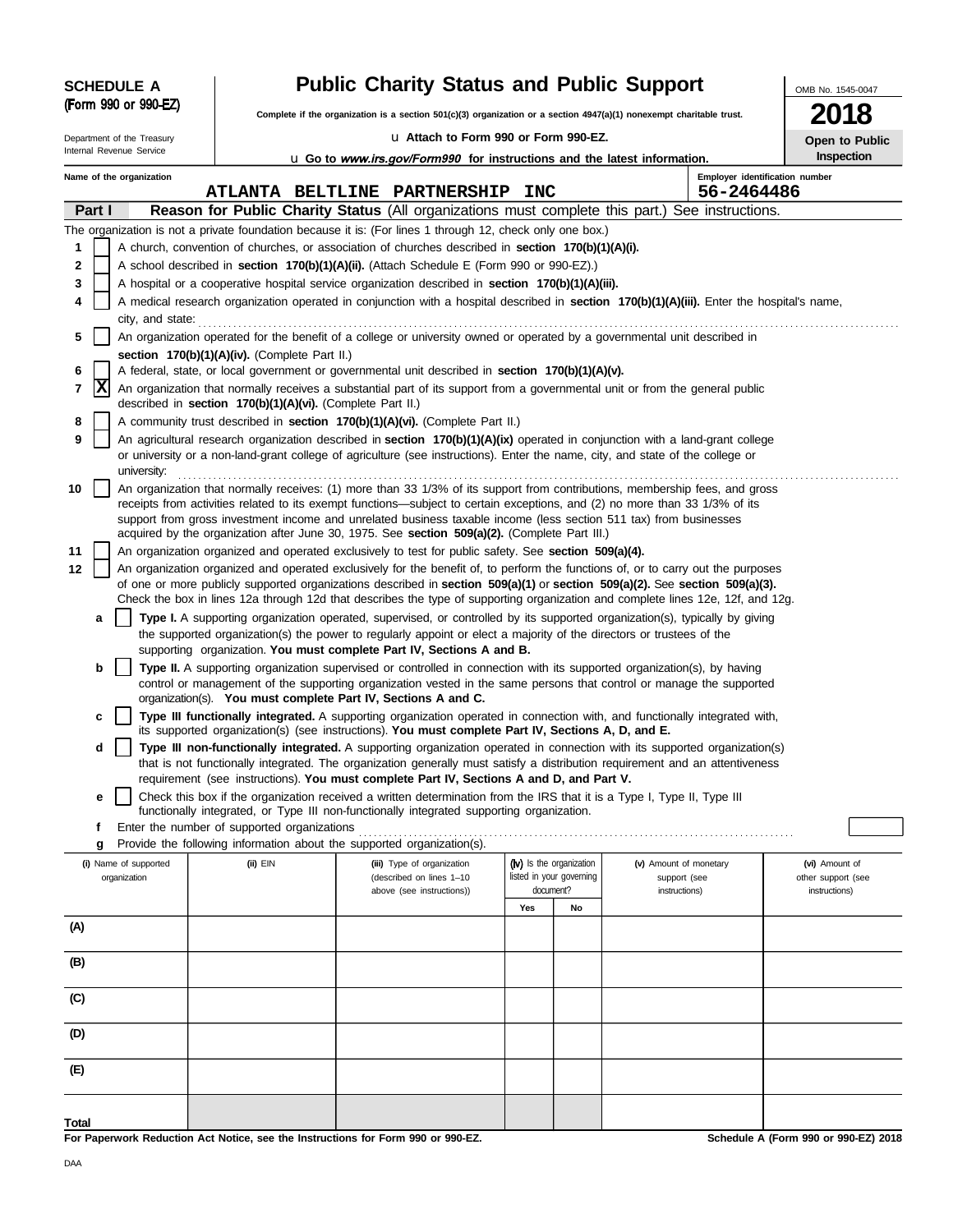# Schedule A (Form 990 or 990-EZ) 2018 **ATLANTA BELTLINE PARTNERSHIP INC** 56-2464486 Page 2

(Complete only if you checked the box on line 5, 7, or 8 of Part I or if the organization failed to qualify under Part II Support Schedule for Organizations Described in Sections 170(b)(1)(A)(iv) and 170(b)(1)(A)(vi) Part III. If the organization fails to qualify under the tests listed below, please complete Part III.)

|     | <b>Section A. Public Support</b>                                                                                                                                                                                                            |           |            |            |            |            |                                               |
|-----|---------------------------------------------------------------------------------------------------------------------------------------------------------------------------------------------------------------------------------------------|-----------|------------|------------|------------|------------|-----------------------------------------------|
|     | Calendar year (or fiscal year beginning in)<br>$\mathbf{u}$                                                                                                                                                                                 | (a) 2014  | (b) 2015   | $(c)$ 2016 | (d) $2017$ | (e) $2018$ | (f) Total                                     |
| 1   | Gifts, grants, contributions, and<br>membership fees received. (Do not<br>include any "unusual grants.")                                                                                                                                    | 1,587,886 | 566,069    | 1,088,844  | 4,700,894  | 1,471,782  | 9,415,475                                     |
| 2   | Tax revenues levied for the<br>organization's benefit and either paid<br>to or expended on its behalf                                                                                                                                       |           |            |            |            |            |                                               |
| 3   | The value of services or facilities<br>furnished by a governmental unit to the<br>organization without charge                                                                                                                               |           |            |            |            |            |                                               |
| 4   | Total. Add lines 1 through 3                                                                                                                                                                                                                | 1,587,886 | 566,069    | 1,088,844  | 4,700,894  | 1,471,782  | 9,415,475                                     |
| 5   | The portion of total contributions by<br>each person (other than a<br>governmental unit or publicly<br>supported organization) included on<br>line 1 that exceeds 2% of the amount<br>shown on line 11, column (f)                          |           |            |            |            |            |                                               |
|     | Public support. Subtract line 5 from line 4                                                                                                                                                                                                 |           |            |            |            |            | 1,700,538                                     |
| 6   | <b>Section B. Total Support</b>                                                                                                                                                                                                             |           |            |            |            |            | 7,714,937                                     |
|     | Calendar year (or fiscal year beginning in)<br>$\mathbf{u}$                                                                                                                                                                                 | (a) 2014  | (b) $2015$ | $(c)$ 2016 | $(d)$ 2017 | (e) 2018   | (f) Total                                     |
| 7   | Amounts from line 4                                                                                                                                                                                                                         | 1,587,886 | 566,069    | 1,088,844  | 4,700,894  | 1,471,782  | 9,415,475                                     |
| 8   | Gross income from interest, dividends,<br>payments received on securities loans,<br>rents, royalties, and income from<br>similar sources                                                                                                    | 16,620    | 7,725      | 14,747     | 9,171      | 4,843      | 53,106                                        |
| 9   | Net income from unrelated business<br>activities, whether or not the business<br>is regularly carried on                                                                                                                                    | 650       | 575        | 800        | 111,952    | 201,133    | 315,110                                       |
| 10  | Other income. Do not include gain or<br>loss from the sale of capital assets<br>(Explain in Part VI.)                                                                                                                                       | 26,231    | 14,280     | 504,634    |            |            | 545,145                                       |
| 11  | Total support. Add lines 7 through 10                                                                                                                                                                                                       |           |            |            |            |            | 10,328,836                                    |
| 12  | Gross receipts from related activities, etc. (see instructions)                                                                                                                                                                             |           |            |            |            | 12         | 106,309                                       |
| 13  | First five years. If the Form 990 is for the organization's first, second, third, fourth, or fifth tax year as a section 501(c)(3)                                                                                                          |           |            |            |            |            |                                               |
|     | organization, check this box and stop here                                                                                                                                                                                                  |           |            |            |            |            |                                               |
|     | Section C. Computation of Public Support Percentage                                                                                                                                                                                         |           |            |            |            |            |                                               |
| 14  | Public support percentage for 2018 (line 6, column (f) divided by line 11, column (f)) [[[[[[[[[[[[[[[[[[[[[[                                                                                                                               |           |            |            |            | 14         | 74.69%                                        |
| 15  | Public support percentage from 2017 Schedule A, Part II, line 14 <b>Conserverse in the Conserverse Conserverse in 33 1/3%</b> support test-2018. If the organization did not check the box on line 13, and line 14 is 33 1/3% or mo         |           |            |            |            | 15         | 56.82%                                        |
| 16a |                                                                                                                                                                                                                                             |           |            |            |            |            |                                               |
|     | box and stop here. The organization qualifies as a publicly supported organization                                                                                                                                                          |           |            |            |            |            | $\blacktriangleright$ $\overline{\mathtt{x}}$ |
| b   | 33 1/3% support test-2017. If the organization did not check a box on line 13 or 16a, and line 15 is 33 1/3% or more, check                                                                                                                 |           |            |            |            |            |                                               |
|     |                                                                                                                                                                                                                                             |           |            |            |            |            |                                               |
| 17a | 10%-facts-and-circumstances test-2018. If the organization did not check a box on line 13, 16a, or 16b, and line 14 is                                                                                                                      |           |            |            |            |            |                                               |
|     | 10% or more, and if the organization meets the "facts-and-circumstances" test, check this box and stop here. Explain in                                                                                                                     |           |            |            |            |            |                                               |
|     | Part VI how the organization meets the "facts-and-circumstances" test. The organization qualifies as a publicly supported<br>organization                                                                                                   |           |            |            |            |            |                                               |
| b   | 10%-facts-and-circumstances test-2017. If the organization did not check a box on line 13, 16a, 16b, or 17a, and line<br>15 is 10% or more, and if the organization meets the "facts-and-circumstances" test, check this box and stop here. |           |            |            |            |            |                                               |
|     | Explain in Part VI how the organization meets the "facts-and-circumstances" test. The organization qualifies as a publicly                                                                                                                  |           |            |            |            |            |                                               |
|     | supported organization                                                                                                                                                                                                                      |           |            |            |            |            |                                               |
| 18  | Private foundation. If the organization did not check a box on line 13, 16a, 16b, 17a, or 17b, check this box and see<br>instructions                                                                                                       |           |            |            |            |            |                                               |

**Schedule A (Form 990 or 990-EZ) 2018**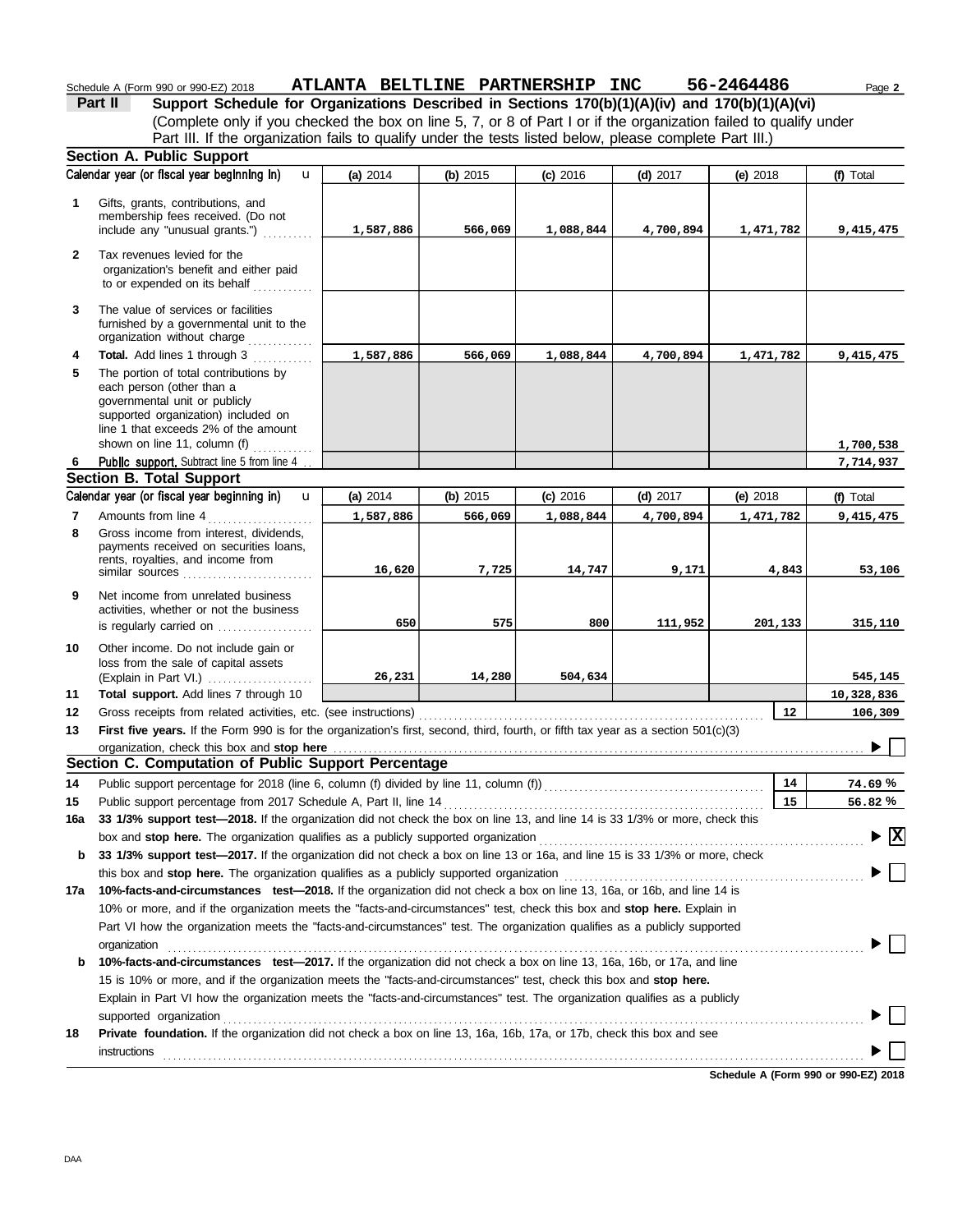# Schedule A (Form 990 or 990-EZ) 2018 Page **3 ATLANTA BELTLINE PARTNERSHIP INC 56-2464486**

|     | Part III<br>Support Schedule for Organizations Described in Section 509(a)(2)                                                                                                     |            |            |            |            |            |    |           |
|-----|-----------------------------------------------------------------------------------------------------------------------------------------------------------------------------------|------------|------------|------------|------------|------------|----|-----------|
|     | (Complete only if you checked the box on line 10 of Part I or if the organization failed to qualify under Part II.                                                                |            |            |            |            |            |    |           |
|     | If the organization fails to qualify under the tests listed below, please complete Part II.)                                                                                      |            |            |            |            |            |    |           |
|     | <b>Section A. Public Support</b>                                                                                                                                                  |            |            |            |            |            |    |           |
|     | Calendar year (or fiscal year beginning in)<br>$\mathbf{u}$                                                                                                                       | (a) $2014$ | (b) 2015   | $(c)$ 2016 | $(d)$ 2017 | $(e)$ 2018 |    | (f) Total |
| 1   | Gifts, grants, contributions, and membership<br>fees received. (Do not include any "unusual grants.")                                                                             |            |            |            |            |            |    |           |
| 2   | Gross receipts from admissions, merchandise<br>sold or services performed, or facilities<br>furnished in any activity that is related to the<br>organization's tax-exempt purpose |            |            |            |            |            |    |           |
| 3   | Gross receipts from activities that are not an<br>unrelated trade or business under section 513                                                                                   |            |            |            |            |            |    |           |
| 4   | Tax revenues levied for the<br>organization's benefit and either paid<br>to or expended on its behalf<br>. <b>.</b> .                                                             |            |            |            |            |            |    |           |
| 5   | The value of services or facilities<br>furnished by a governmental unit to the<br>organization without charge                                                                     |            |            |            |            |            |    |           |
| 6   | Total. Add lines 1 through 5<br>.                                                                                                                                                 |            |            |            |            |            |    |           |
| 7а  | Amounts included on lines 1, 2, and 3<br>received from disqualified persons<br>.                                                                                                  |            |            |            |            |            |    |           |
| b   | Amounts included on lines 2 and 3<br>received from other than disqualified<br>persons that exceed the greater of \$5,000<br>or 1% of the amount on line 13 for the year           |            |            |            |            |            |    |           |
| c   | Add lines 7a and 7b                                                                                                                                                               |            |            |            |            |            |    |           |
| 8   | Public support. (Subtract line 7c from<br>line $6.$ )                                                                                                                             |            |            |            |            |            |    |           |
|     | <b>Section B. Total Support</b>                                                                                                                                                   |            |            |            |            |            |    |           |
|     | Calendar year (or fiscal year beginning in)<br>$\mathbf{u}$                                                                                                                       | (a) 2014   | (b) $2015$ | $(c)$ 2016 | $(d)$ 2017 | (e) $2018$ |    | (f) Total |
| 9   | Amounts from line 6                                                                                                                                                               |            |            |            |            |            |    |           |
| 10a | Gross income from interest, dividends,<br>payments received on securities loans, rents,<br>royalties, and income from similar sources                                             |            |            |            |            |            |    |           |
| b   | Unrelated business taxable income (less<br>section 511 taxes) from businesses<br>acquired after June 30, 1975                                                                     |            |            |            |            |            |    |           |
|     | Add lines 10a and 10b                                                                                                                                                             |            |            |            |            |            |    |           |
| 11  | Net income from unrelated business<br>activities not included in line 10b, whether<br>or not the business is regularly carried on                                                 |            |            |            |            |            |    |           |
| 12  | Other income. Do not include gain or<br>loss from the sale of capital assets<br>(Explain in Part VI.)                                                                             |            |            |            |            |            |    |           |
| 13  | Total support. (Add lines 9, 10c, 11,                                                                                                                                             |            |            |            |            |            |    |           |
|     | and 12.)                                                                                                                                                                          |            |            |            |            |            |    |           |
| 14  | First five years. If the Form 990 is for the organization's first, second, third, fourth, or fifth tax year as a section 501(c)(3)<br>organization, check this box and stop here  |            |            |            |            |            |    |           |
|     | Section C. Computation of Public Support Percentage                                                                                                                               |            |            |            |            |            |    |           |
| 15  |                                                                                                                                                                                   |            |            |            |            |            | 15 | %         |
| 16  |                                                                                                                                                                                   |            |            |            |            | 16         |    | $\%$      |
|     | Section D. Computation of Investment Income Percentage                                                                                                                            |            |            |            |            |            |    |           |
| 17  |                                                                                                                                                                                   |            |            |            |            | 17         |    | %         |
| 18  | Investment income percentage from 2017 Schedule A, Part III, line 17                                                                                                              |            |            |            |            |            | 18 | %         |
| 19a | 33 1/3% support tests-2018. If the organization did not check the box on line 14, and line 15 is more than 33 1/3%, and line                                                      |            |            |            |            |            |    |           |
|     |                                                                                                                                                                                   |            |            |            |            |            |    |           |
| b   | 33 1/3% support tests-2017. If the organization did not check a box on line 14 or line 19a, and line 16 is more than 33 1/3%, and                                                 |            |            |            |            |            |    |           |
|     | line 18 is not more than 33 1/3%, check this box and stop here. The organization qualifies as a publicly supported organization                                                   |            |            |            |            |            |    |           |
| 20  |                                                                                                                                                                                   |            |            |            |            |            |    |           |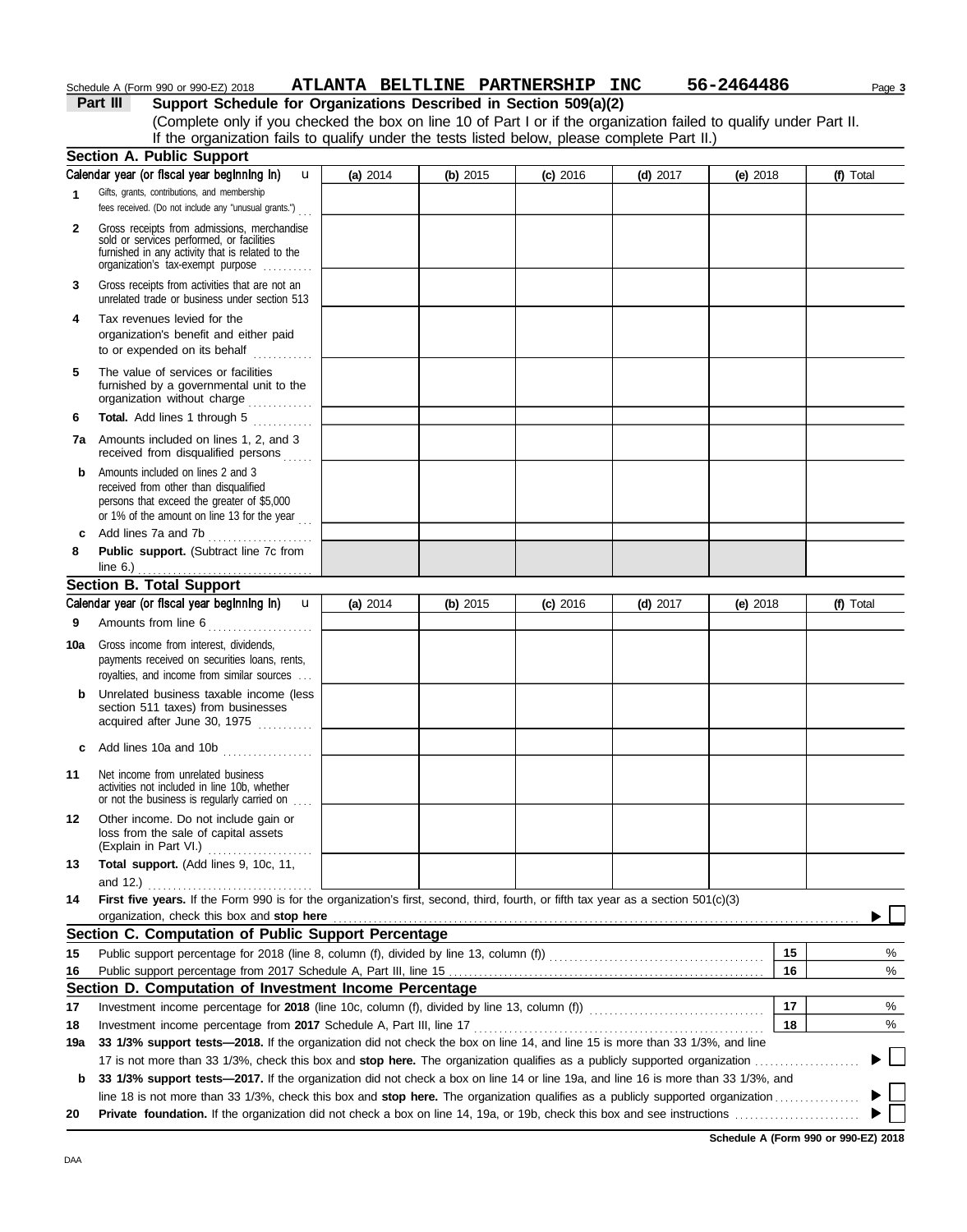|              | Part IV<br><b>Supporting Organizations</b>                                                                             |              |     |
|--------------|------------------------------------------------------------------------------------------------------------------------|--------------|-----|
|              | (Complete only if you checked a box in line 12 on Part I. If you checked 12a of Part I, complete Sections A            |              |     |
|              | and B. If you checked 12b of Part I, complete Sections A and C. If you checked 12c of Part I, complete                 |              |     |
|              | Sections A, D, and E. If you checked 12d of Part I, complete Sections A and D, and complete Part V.)                   |              |     |
|              | Section A. All Supporting Organizations                                                                                |              |     |
|              |                                                                                                                        |              | Yes |
| 1            | Are all of the organization's supported organizations listed by name in the organization's governing                   |              |     |
|              | documents? If "No," describe in Part VI how the supported organizations are designated. If designated by               |              |     |
|              | class or purpose, describe the designation. If historic and continuing relationship, explain.                          |              |     |
| $\mathbf{2}$ | Did the organization have any supported organization that does not have an IRS determination of status                 |              |     |
|              | under section 509(a)(1) or (2)? If "Yes," explain in <b>Part VI</b> how the organization determined that the supported |              |     |
|              | organization was described in section 509(a)(1) or (2).                                                                | $\mathbf{2}$ |     |
| За           | Did the organization have a supported organization described in section $501(c)(4)$ , (5), or (6)? If "Yes," answer    |              |     |
|              | $(b)$ and $(c)$ below.                                                                                                 | 3a           |     |
| b            | Did the organization confirm that each supported organization qualified under section 501(c)(4), (5), or (6) and       |              |     |

Schedule A (Form 990 or 990-EZ) 2018 **ATLANTA BELTLINE PARTNERSHIP INC** 56-2464486 Page 4

- **b** Did the organization confirm that each supported organization qualified under section 501(c)(4), (5), or (6) and satisfied the public support tests under section 509(a)(2)? *If "Yes," describe in Part VI when and how the organization made the determination.*
- **c** Did the organization ensure that all support to such organizations was used exclusively for section 170(c)(2)(B) purposes? If "Yes," explain in Part VI what controls the organization put in place to ensure such use.
- **4a** Was any supported organization not organized in the United States ("foreign supported organization")? *If "Yes," and if you checked 12a or 12b in Part I, answer (b) and (c) below.*
- **b** Did the organization have ultimate control and discretion in deciding whether to make grants to the foreign supported organization? *If "Yes," describe in Part VI how the organization had such control and discretion despite being controlled or supervised by or in connection with its supported organizations.*
- **c** Did the organization support any foreign supported organization that does not have an IRS determination under sections 501(c)(3) and 509(a)(1) or (2)? *If "Yes," explain in Part VI what controls the organization used to ensure that all support to the foreign supported organization was used exclusively for section 170(c)(2)(B) purposes.*
- **5a** Did the organization add, substitute, or remove any supported organizations during the tax year? *If "Yes,"* answer (b) and (c) below (if applicable). Also, provide detail in **Part VI**, including (i) the names and EIN *numbers of the supported organizations added, substituted, or removed; (ii) the reasons for each such action; (iii) the authority under the organization's organizing document authorizing such action; and (iv) how the action was accomplished (such as by amendment to the organizing document).*
- **b** Type I or Type II only. Was any added or substituted supported organization part of a class already designated in the organization's organizing document?
- **c Substitutions only.** Was the substitution the result of an event beyond the organization's control?
- **6** Did the organization provide support (whether in the form of grants or the provision of services or facilities) to anyone other than (i) its supported organizations, (ii) individuals that are part of the charitable class benefited by one or more of its supported organizations, or (iii) other supporting organizations that also support or benefit one or more of the filing organization's supported organizations? *If "Yes," provide detail in Part VI.*
- **7** Did the organization provide a grant, loan, compensation, or other similar payment to a substantial contributor (as defined in section 4958(c)(3)(C)), a family member of a substantial contributor, or a 35% controlled entity with regard to a substantial contributor? *If "Yes," complete Part I of Schedule L (Form 990 or 990-EZ).*
- **8** Did the organization make a loan to a disqualified person (as defined in section 4958) not described in line 7? *If "Yes," complete Part I of Schedule L (Form 990 or 990-EZ).*
- **9a** Was the organization controlled directly or indirectly at any time during the tax year by one or more disqualified persons as defined in section 4946 (other than foundation managers and organizations described in section 509(a)(1) or (2))? *If "Yes," provide detail in Part VI.*
- **b** Did one or more disqualified persons (as defined in line 9a) hold a controlling interest in any entity in which the supporting organization had an interest? If "Yes," provide detail in Part VI.
- **c** Did a disqualified person (as defined in line 9a) have an ownership interest in, or derive any personal benefit from, assets in which the supporting organization also had an interest? If "Yes," provide detail in Part VI.
- **10a** Was the organization subject to the excess business holdings rules of section 4943 because of section 4943(f) (regarding certain Type II supporting organizations, and all Type III non-functionally integrated supporting organizations)? *If "Yes," answer 10b below.*
	- **b** Did the organization have any excess business holdings in the tax year? *(Use Schedule C, Form 4720, to determine whether the organization had excess business holdings.)*

**Yes No**

**Schedule A (Form 990 or 990-EZ) 2018**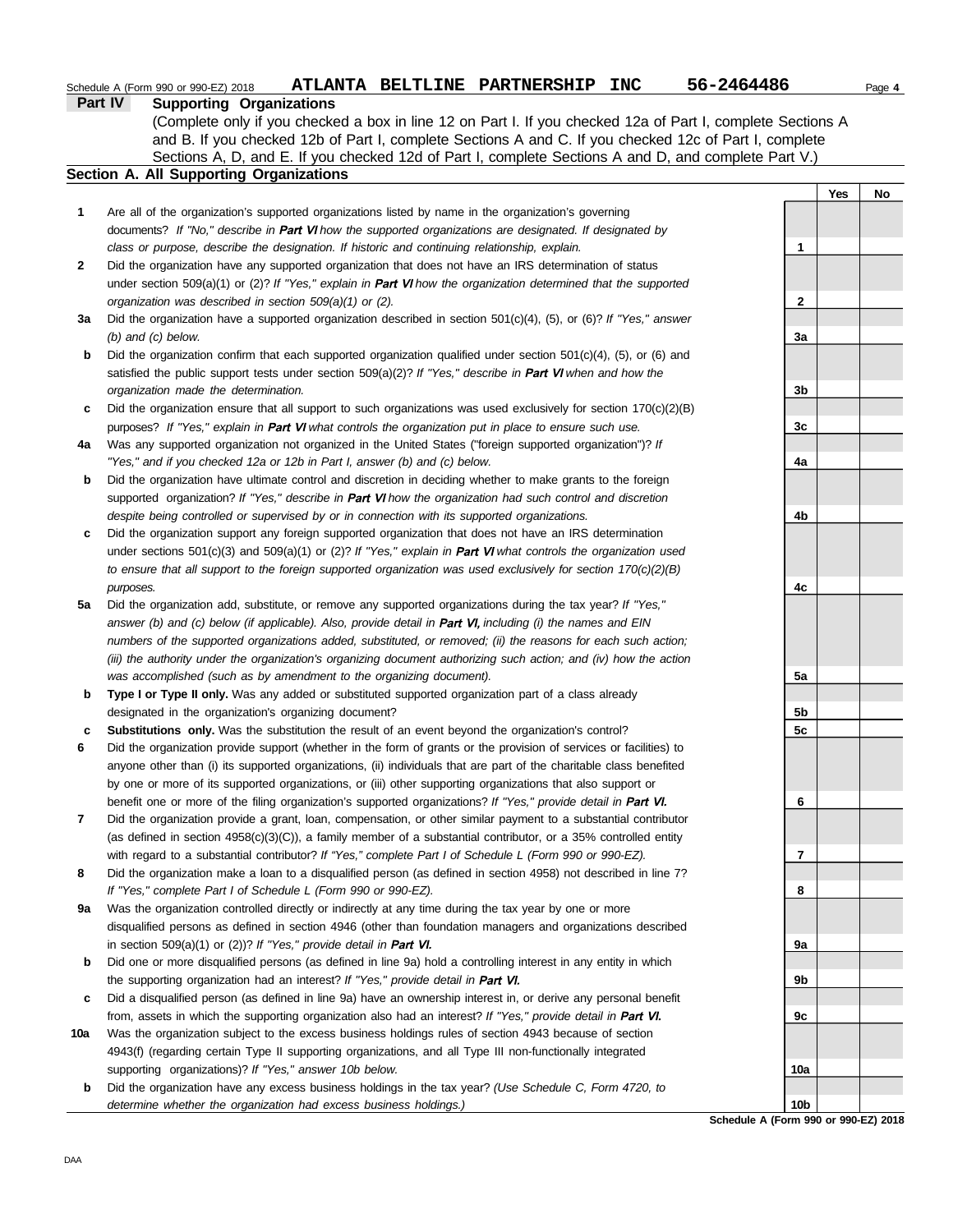|         | 56-2464486<br>ATLANTA BELTLINE PARTNERSHIP INC<br>Schedule A (Form 990 or 990-EZ) 2018                                                                                                                                     |                 |     | Page 5 |
|---------|----------------------------------------------------------------------------------------------------------------------------------------------------------------------------------------------------------------------------|-----------------|-----|--------|
| Part IV | Supporting Organizations (continued)                                                                                                                                                                                       |                 |     |        |
|         |                                                                                                                                                                                                                            |                 | Yes | No     |
| 11      | Has the organization accepted a gift or contribution from any of the following persons?                                                                                                                                    |                 |     |        |
| a       | A person who directly or indirectly controls, either alone or together with persons described in (b) and (c)                                                                                                               |                 |     |        |
|         | below, the governing body of a supported organization?                                                                                                                                                                     | 11a             |     |        |
|         | <b>b</b> A family member of a person described in (a) above?                                                                                                                                                               | 11 <sub>b</sub> |     |        |
|         | c A 35% controlled entity of a person described in (a) or (b) above? If "Yes" to a, b, or c, provide detail in Part VI.<br><b>Section B. Type I Supporting Organizations</b>                                               | 11c             |     |        |
|         |                                                                                                                                                                                                                            |                 | Yes | No     |
| 1       | Did the directors, trustees, or membership of one or more supported organizations have the power to                                                                                                                        |                 |     |        |
|         | regularly appoint or elect at least a majority of the organization's directors or trustees at all times during the                                                                                                         |                 |     |        |
|         | tax year? If "No," describe in Part VI how the supported organization(s) effectively operated, supervised, or                                                                                                              |                 |     |        |
|         | controlled the organization's activities. If the organization had more than one supported organization,                                                                                                                    |                 |     |        |
|         | describe how the powers to appoint and/or remove directors or trustees were allocated among the supported                                                                                                                  |                 |     |        |
|         | organizations and what conditions or restrictions, if any, applied to such powers during the tax year.                                                                                                                     | 1               |     |        |
| 2       | Did the organization operate for the benefit of any supported organization other than the supported                                                                                                                        |                 |     |        |
|         | organization(s) that operated, supervised, or controlled the supporting organization? If "Yes," explain in Part                                                                                                            |                 |     |        |
|         | VI how providing such benefit carried out the purposes of the supported organization(s) that operated,                                                                                                                     |                 |     |        |
|         | supervised, or controlled the supporting organization.                                                                                                                                                                     | 2               |     |        |
|         | Section C. Type II Supporting Organizations                                                                                                                                                                                |                 |     |        |
|         |                                                                                                                                                                                                                            |                 | Yes | No     |
| 1       | Were a majority of the organization's directors or trustees during the tax year also a majority of the directors                                                                                                           |                 |     |        |
|         | or trustees of each of the organization's supported organization(s)? If "No," describe in Part VI how control                                                                                                              |                 |     |        |
|         | or management of the supporting organization was vested in the same persons that controlled or managed                                                                                                                     |                 |     |        |
|         | the supported organization(s).                                                                                                                                                                                             | 1               |     |        |
|         | Section D. All Type III Supporting Organizations                                                                                                                                                                           |                 |     |        |
|         |                                                                                                                                                                                                                            |                 | Yes | No     |
| 1       | Did the organization provide to each of its supported organizations, by the last day of the fifth month of the                                                                                                             |                 |     |        |
|         | organization's tax year, (i) a written notice describing the type and amount of support provided during the prior tax                                                                                                      |                 |     |        |
|         | year, (ii) a copy of the Form 990 that was most recently filed as of the date of notification, and (iii) copies of the                                                                                                     |                 |     |        |
|         | organization's governing documents in effect on the date of notification, to the extent not previously provided?                                                                                                           | 1               |     |        |
| 2       | Were any of the organization's officers, directors, or trustees either (i) appointed or elected by the supported                                                                                                           |                 |     |        |
|         | organization(s) or (ii) serving on the governing body of a supported organization? If "No," explain in Part VI how                                                                                                         |                 |     |        |
|         | the organization maintained a close and continuous working relationship with the supported organization(s).                                                                                                                | 2               |     |        |
| 3       | By reason of the relationship described in (2), did the organization's supported organizations have a                                                                                                                      |                 |     |        |
|         | significant voice in the organization's investment policies and in directing the use of the organization's<br>income or assets at all times during the tax year? If "Yes," describe in Part VI the role the organization's |                 |     |        |
|         | supported organizations played in this regard.                                                                                                                                                                             | 3               |     |        |
|         | Section E. Type III Functionally-Integrated Supporting Organizations                                                                                                                                                       |                 |     |        |
| 1       | Check the box next to the method that the organization used to satisfy the Integral Part Test during the year (see instructions).                                                                                          |                 |     |        |
| a       | The organization satisfied the Activities Test. Complete line 2 below.                                                                                                                                                     |                 |     |        |
| b       | The organization is the parent of each of its supported organizations. Complete line 3 below.                                                                                                                              |                 |     |        |
| C       | The organization supported a governmental entity. Describe in Part VI how you supported a government entity (see instructions).                                                                                            |                 |     |        |
|         |                                                                                                                                                                                                                            |                 |     |        |
| 2       | Activities Test. Answer (a) and (b) below.                                                                                                                                                                                 |                 | Yes | No     |
| а       | Did substantially all of the organization's activities during the tax year directly further the exempt purposes of                                                                                                         |                 |     |        |
|         | the supported organization(s) to which the organization was responsive? If "Yes," then in Part VI identify                                                                                                                 |                 |     |        |
|         | those supported organizations and explain how these activities directly furthered their exempt purposes,                                                                                                                   |                 |     |        |
|         | how the organization was responsive to those supported organizations, and how the organization determined                                                                                                                  |                 |     |        |
|         | that these activities constituted substantially all of its activities.                                                                                                                                                     | 2a              |     |        |
| b       | Did the activities described in (a) constitute activities that, but for the organization's involvement, one or more                                                                                                        |                 |     |        |
|         | of the organization's supported organization(s) would have been engaged in? If "Yes," explain in Part VI the                                                                                                               |                 |     |        |
|         | reasons for the organization's position that its supported organization(s) would have engaged in these                                                                                                                     |                 |     |        |
|         | activities but for the organization's involvement.                                                                                                                                                                         | 2b              |     |        |
| 3       | Parent of Supported Organizations. Answer (a) and (b) below.                                                                                                                                                               |                 |     |        |
| a       | Did the organization have the power to regularly appoint or elect a majority of the officers, directors, or                                                                                                                |                 |     |        |
|         | trustees of each of the supported organizations? Provide details in Part VI.                                                                                                                                               | За              |     |        |

trustees of each of the supported organizations? *Provide details in* 

DAA **Schedule A (Form 990 or 990-EZ) 2018 b** Did the organization exercise a substantial degree of direction over the policies, programs, and activities of each of its supported organizations? If "Yes," describe in Part VI the role played by the organization in this regard.

**3b**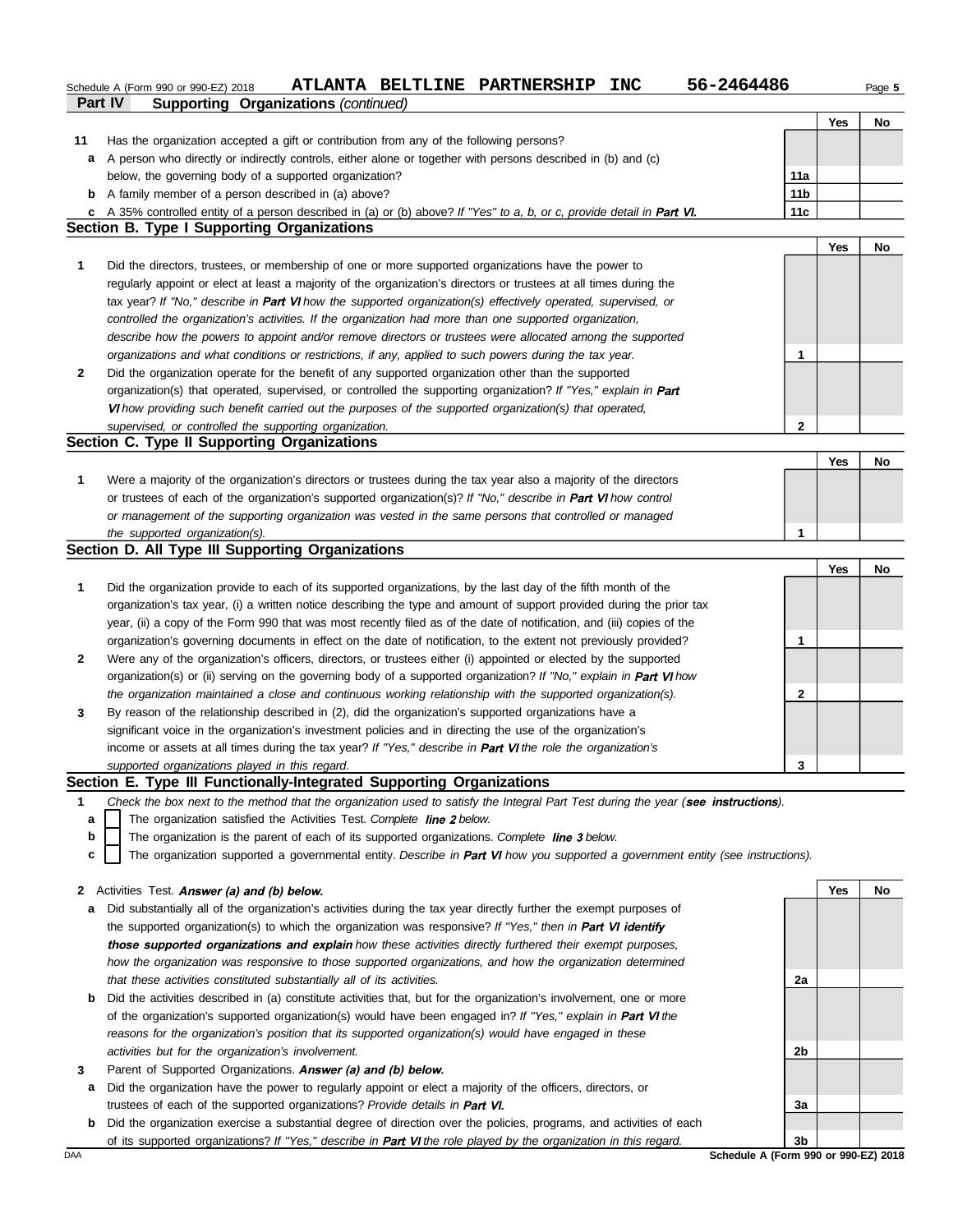| Part V<br>Type III Non-Functionally Integrated 509(a)(3) Supporting Organizations                                                                |                |                |                  |  |  |  |  |  |  |
|--------------------------------------------------------------------------------------------------------------------------------------------------|----------------|----------------|------------------|--|--|--|--|--|--|
| $\mathbf{1}$<br>Check here if the organization satisfied the Integral Part Test as a qualifying trust on Nov. 20, 1970 (explain in Part VI). See |                |                |                  |  |  |  |  |  |  |
| instructions. All other Type III non-functionally integrated supporting organizations must complete Sections A through E                         |                |                |                  |  |  |  |  |  |  |
| (B) Current Year<br>Section A - Adjusted Net Income<br>(A) Prior Year                                                                            |                |                |                  |  |  |  |  |  |  |
|                                                                                                                                                  |                | (optional)     |                  |  |  |  |  |  |  |
| Net short-term capital gain<br>1                                                                                                                 | 1              |                |                  |  |  |  |  |  |  |
| $\mathbf{2}$<br>Recoveries of prior-year distributions                                                                                           | 2              |                |                  |  |  |  |  |  |  |
| 3<br>Other gross income (see instructions)                                                                                                       | 3              |                |                  |  |  |  |  |  |  |
| 4<br>Add lines 1 through 3.                                                                                                                      | 4              |                |                  |  |  |  |  |  |  |
| 5<br>Depreciation and depletion                                                                                                                  | 5              |                |                  |  |  |  |  |  |  |
| Portion of operating expenses paid or incurred for production or<br>6                                                                            |                |                |                  |  |  |  |  |  |  |
| collection of gross income or for management, conservation, or                                                                                   |                |                |                  |  |  |  |  |  |  |
| maintenance of property held for production of income (see instructions)                                                                         | 6              |                |                  |  |  |  |  |  |  |
| 7 Other expenses (see instructions)                                                                                                              | $\overline{7}$ |                |                  |  |  |  |  |  |  |
| 8<br>Adjusted Net Income (subtract lines 5, 6, and 7 from line 4)                                                                                | 8              |                |                  |  |  |  |  |  |  |
| <b>Section B - Minimum Asset Amount</b>                                                                                                          |                | (A) Prior Year | (B) Current Year |  |  |  |  |  |  |
|                                                                                                                                                  |                |                | (optional)       |  |  |  |  |  |  |
| Aggregate fair market value of all non-exempt-use assets (see<br>1                                                                               |                |                |                  |  |  |  |  |  |  |
| instructions for short tax year or assets held for part of year):                                                                                |                |                |                  |  |  |  |  |  |  |
| Average monthly value of securities<br>a                                                                                                         | 1a             |                |                  |  |  |  |  |  |  |
| <b>b</b> Average monthly cash balances                                                                                                           | 1b             |                |                  |  |  |  |  |  |  |
| Fair market value of other non-exempt-use assets<br>c.                                                                                           | 1 <sub>c</sub> |                |                  |  |  |  |  |  |  |
| <b>Total</b> (add lines 1a, 1b, and 1c)<br>d                                                                                                     | 1 <sub>d</sub> |                |                  |  |  |  |  |  |  |
| <b>Discount</b> claimed for blockage or other<br>е                                                                                               |                |                |                  |  |  |  |  |  |  |
| factors (explain in detail in <b>Part VI)</b> :                                                                                                  |                |                |                  |  |  |  |  |  |  |
| Acquisition indebtedness applicable to non-exempt-use assets<br>$\mathbf{2}$                                                                     | $\mathbf{2}$   |                |                  |  |  |  |  |  |  |
| 3<br>Subtract line 2 from line 1d.                                                                                                               | 3              |                |                  |  |  |  |  |  |  |
| 4<br>Cash deemed held for exempt use. Enter 1-1/2% of line 3 (for greater amount,                                                                |                |                |                  |  |  |  |  |  |  |
| see instructions).                                                                                                                               | 4              |                |                  |  |  |  |  |  |  |
| 5<br>Net value of non-exempt-use assets (subtract line 4 from line 3)                                                                            | 5              |                |                  |  |  |  |  |  |  |
| 6<br>Multiply line 5 by .035.                                                                                                                    | 6              |                |                  |  |  |  |  |  |  |
| 7<br>Recoveries of prior-year distributions                                                                                                      | $\overline{7}$ |                |                  |  |  |  |  |  |  |
| 8<br><b>Minimum Asset Amount</b> (add line 7 to line 6)                                                                                          | 8              |                |                  |  |  |  |  |  |  |
| Section C - Distributable Amount                                                                                                                 |                |                | Current Year     |  |  |  |  |  |  |
| 1<br>Adjusted net income for prior year (from Section A, line 8, Column A)                                                                       | $\mathbf{1}$   |                |                  |  |  |  |  |  |  |
| $\mathbf{2}$<br>Enter 85% of line 1.                                                                                                             | $\mathbf{2}$   |                |                  |  |  |  |  |  |  |
| 3<br>Minimum asset amount for prior year (from Section B, line 8, Column A)                                                                      | 3              |                |                  |  |  |  |  |  |  |
| Enter greater of line 2 or line 3.<br>4                                                                                                          | 4              |                |                  |  |  |  |  |  |  |
| 5<br>Income tax imposed in prior year                                                                                                            | 5              |                |                  |  |  |  |  |  |  |
| 6<br><b>Distributable Amount.</b> Subtract line 5 from line 4, unless subject to                                                                 |                |                |                  |  |  |  |  |  |  |
| emergency temporary reduction (see instructions).                                                                                                | 6              |                |                  |  |  |  |  |  |  |
| 7<br>Check here if the current year is the organization's first as a non-functionally integrated Type III supporting organization (see           |                |                |                  |  |  |  |  |  |  |
| instructions).                                                                                                                                   |                |                |                  |  |  |  |  |  |  |

Schedule A (Form 990 or 990-EZ) 2018 Page **6 ATLANTA BELTLINE PARTNERSHIP INC 56-2464486**

**Schedule A (Form 990 or 990-EZ) 2018**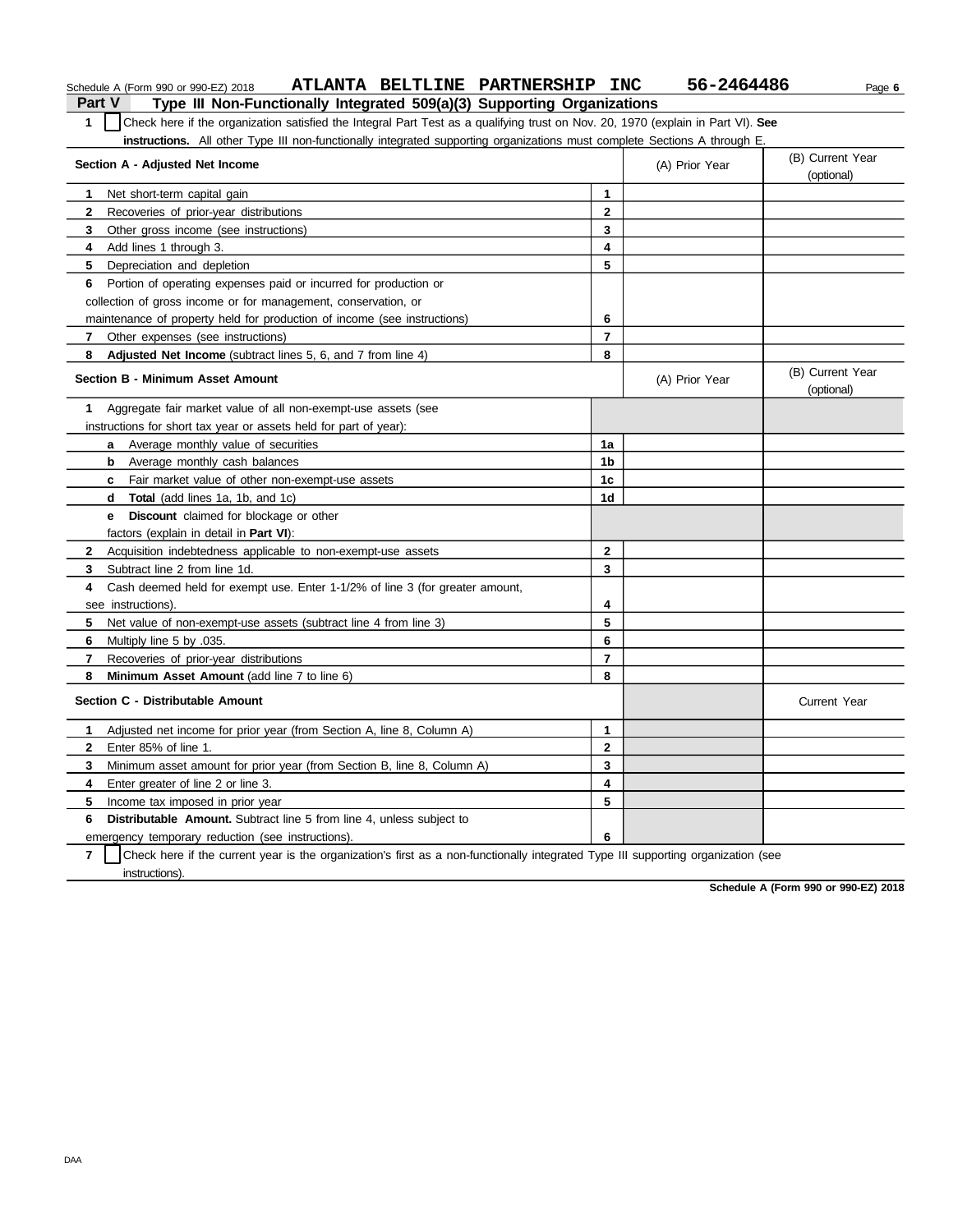**d** Excess from 2017 . . . . . . . . . . . . . . . . . . . . . . . . . . . **e** Excess from 2018 . . . . . . . . . . . . . . . . . . . . . . . . . . .

# Schedule A (Form 990 or 990-EZ) 2018 **ATLANTA BELTLINE PARTNERSHIP INC** 56-2464486 Page 7

# **Part V Type III Non-Functionally Integrated 509(a)(3) Supporting Organizations** *(continued)*

|              | <b>Section D - Distributions</b>                                                           |                                    |                                               |                                                  |  |  |  |  |  |
|--------------|--------------------------------------------------------------------------------------------|------------------------------------|-----------------------------------------------|--------------------------------------------------|--|--|--|--|--|
|              | Amounts paid to supported organizations to accomplish exempt purposes                      |                                    |                                               |                                                  |  |  |  |  |  |
| $\mathbf{2}$ | Amounts paid to perform activity that directly furthers exempt purposes of supported       |                                    |                                               |                                                  |  |  |  |  |  |
|              | organizations, in excess of income from activity                                           |                                    |                                               |                                                  |  |  |  |  |  |
| 3            | Administrative expenses paid to accomplish exempt purposes of supported organizations      |                                    |                                               |                                                  |  |  |  |  |  |
| 4            | Amounts paid to acquire exempt-use assets                                                  |                                    |                                               |                                                  |  |  |  |  |  |
| 5            | Qualified set-aside amounts (prior IRS approval required)                                  |                                    |                                               |                                                  |  |  |  |  |  |
| 6            | Other distributions (describe in Part VI). See instructions.                               |                                    |                                               |                                                  |  |  |  |  |  |
| 7            | Total annual distributions. Add lines 1 through 6.                                         |                                    |                                               |                                                  |  |  |  |  |  |
| 8            | Distributions to attentive supported organizations to which the organization is responsive |                                    |                                               |                                                  |  |  |  |  |  |
|              | (provide details in Part VI). See instructions.                                            |                                    |                                               |                                                  |  |  |  |  |  |
| 9            | Distributable amount for 2018 from Section C, line 6                                       |                                    |                                               |                                                  |  |  |  |  |  |
| 10           | Line 8 amount divided by line 9 amount                                                     |                                    |                                               |                                                  |  |  |  |  |  |
|              | <b>Section E - Distribution Allocations (see instructions)</b>                             | (i)<br><b>Excess Distributions</b> | (ii)<br><b>Underdistributions</b><br>Pre-2018 | (iii)<br><b>Distributable</b><br>Amount for 2018 |  |  |  |  |  |
| $\mathbf{1}$ | Distributable amount for 2018 from Section C. line 6                                       |                                    |                                               |                                                  |  |  |  |  |  |
| $\mathbf{2}$ | Underdistributions, if any, for years prior to 2018                                        |                                    |                                               |                                                  |  |  |  |  |  |
|              | (reasonable cause required-explain in Part VI). See                                        |                                    |                                               |                                                  |  |  |  |  |  |
|              | instructions.                                                                              |                                    |                                               |                                                  |  |  |  |  |  |
| 3            | Excess distributions carryover, if any, to 2018                                            |                                    |                                               |                                                  |  |  |  |  |  |
|              |                                                                                            |                                    |                                               |                                                  |  |  |  |  |  |
|              |                                                                                            |                                    |                                               |                                                  |  |  |  |  |  |
|              |                                                                                            |                                    |                                               |                                                  |  |  |  |  |  |
|              |                                                                                            |                                    |                                               |                                                  |  |  |  |  |  |
| f            | <b>Total</b> of lines 3a through e                                                         |                                    |                                               |                                                  |  |  |  |  |  |
|              | g Applied to underdistributions of prior years                                             |                                    |                                               |                                                  |  |  |  |  |  |
|              | <b>h</b> Applied to 2018 distributable amount                                              |                                    |                                               |                                                  |  |  |  |  |  |
| j.           | Carryover from 2013 not applied (see instructions)                                         |                                    |                                               |                                                  |  |  |  |  |  |
|              | Remainder. Subtract lines 3g, 3h, and 3i from 3f.                                          |                                    |                                               |                                                  |  |  |  |  |  |
| 4            | Distributions for 2018 from                                                                |                                    |                                               |                                                  |  |  |  |  |  |
|              | \$<br>Section D. line 7:                                                                   |                                    |                                               |                                                  |  |  |  |  |  |
|              | <b>a</b> Applied to underdistributions of prior years                                      |                                    |                                               |                                                  |  |  |  |  |  |
|              | <b>b</b> Applied to 2018 distributable amount                                              |                                    |                                               |                                                  |  |  |  |  |  |
|              | <b>c</b> Remainder. Subtract lines 4a and 4b from 4.                                       |                                    |                                               |                                                  |  |  |  |  |  |
| 5            | Remaining underdistributions for years prior to 2018, if                                   |                                    |                                               |                                                  |  |  |  |  |  |
|              | any. Subtract lines 3g and 4a from line 2. For result                                      |                                    |                                               |                                                  |  |  |  |  |  |
|              | greater than zero, explain in <b>Part VI</b> . See instructions.                           |                                    |                                               |                                                  |  |  |  |  |  |
| 6            | Remaining underdistributions for 2018. Subtract lines 3h                                   |                                    |                                               |                                                  |  |  |  |  |  |
|              | and 4b from line 1. For result greater than zero, explain in                               |                                    |                                               |                                                  |  |  |  |  |  |
|              | <b>Part VI.</b> See instructions.                                                          |                                    |                                               |                                                  |  |  |  |  |  |
| 7            | Excess distributions carryover to 2019. Add lines 3j                                       |                                    |                                               |                                                  |  |  |  |  |  |
|              | and 4c.                                                                                    |                                    |                                               |                                                  |  |  |  |  |  |
| 8            | Breakdown of line 7:                                                                       |                                    |                                               |                                                  |  |  |  |  |  |
|              |                                                                                            |                                    |                                               |                                                  |  |  |  |  |  |
|              |                                                                                            |                                    |                                               |                                                  |  |  |  |  |  |
|              | c Excess from 2016                                                                         |                                    |                                               |                                                  |  |  |  |  |  |

**Schedule A (Form 990 or 990-EZ) 2018**

Τ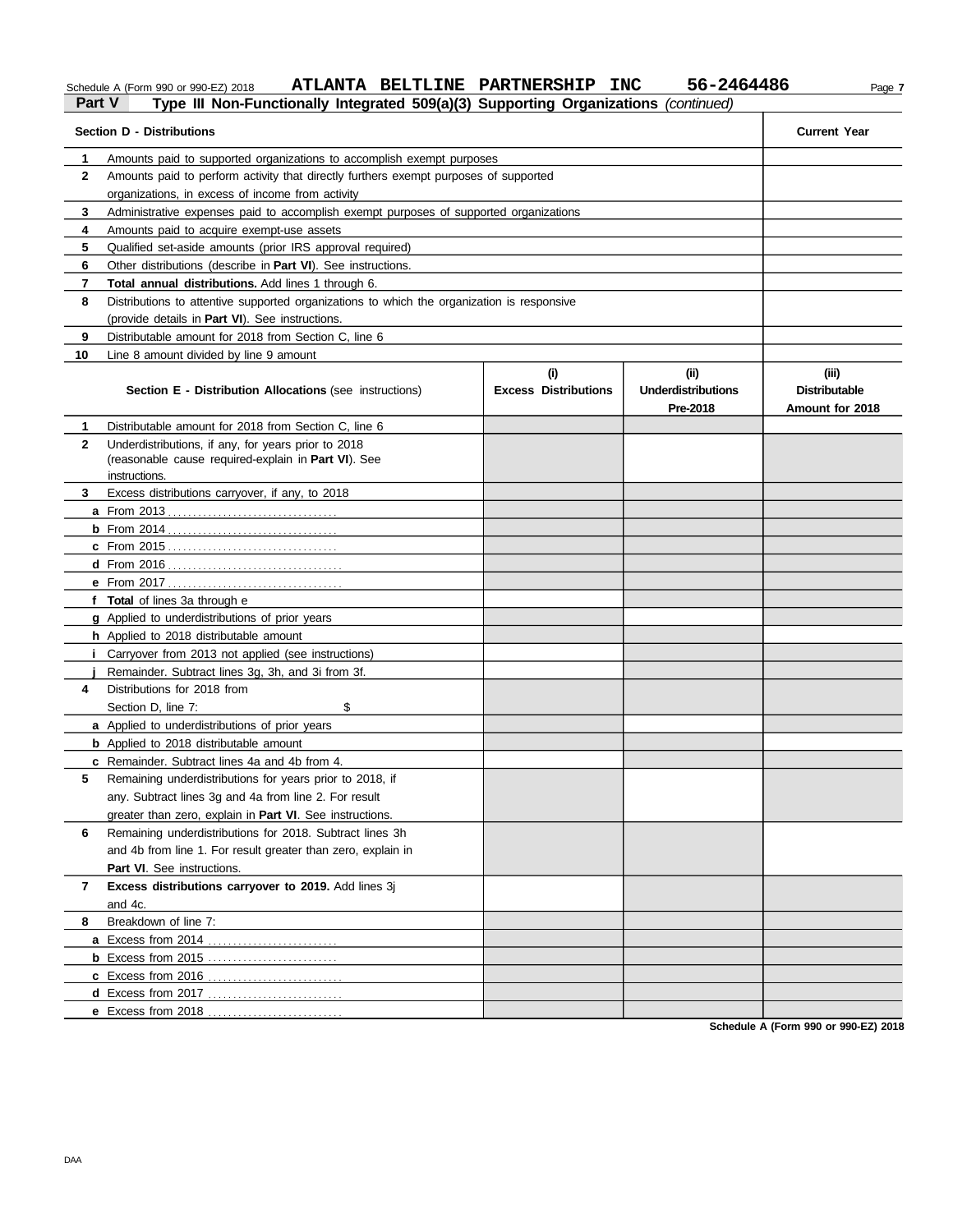|         | Schedule A (Form 990 or 990-EZ) 2018 |                                                                                                | ATLANTA BELTLINE PARTNERSHIP INC |               | 56-2464486<br>Page 8                                                                                                                                                                                                                                                                                                                                                                                                                                                                      |
|---------|--------------------------------------|------------------------------------------------------------------------------------------------|----------------------------------|---------------|-------------------------------------------------------------------------------------------------------------------------------------------------------------------------------------------------------------------------------------------------------------------------------------------------------------------------------------------------------------------------------------------------------------------------------------------------------------------------------------------|
| Part VI |                                      | lines 2, 5, and 6. Also complete this part for any additional information. (See instructions.) |                                  |               | Supplemental Information. Provide the explanations required by Part II, line 10; Part II, line 17a or 17b; Part<br>III, line 12; Part IV, Section A, lines 1, 2, 3b, 3c, 4b, 4c, 5a, 6, 9a, 9b, 9c, 11a, 11b, and 11c; Part IV, Section<br>B, lines 1 and 2; Part IV, Section C, line 1; Part IV, Section D, lines 2 and 3; Part IV, Section E, lines 1c, 2a, 2b,<br>3a, and 3b; Part V, line 1; Part V, Section B, line 1e; Part V, Section D, lines 5, 6, and 8; and Part V, Section E, |
|         |                                      | PART II, LINE 10 - OTHER INCOME DETAIL                                                         |                                  |               |                                                                                                                                                                                                                                                                                                                                                                                                                                                                                           |
|         | OTHER INCOME                         |                                                                                                |                                  | \$<br>545,145 |                                                                                                                                                                                                                                                                                                                                                                                                                                                                                           |
|         |                                      |                                                                                                |                                  |               |                                                                                                                                                                                                                                                                                                                                                                                                                                                                                           |
|         |                                      |                                                                                                |                                  |               |                                                                                                                                                                                                                                                                                                                                                                                                                                                                                           |
|         |                                      |                                                                                                |                                  |               |                                                                                                                                                                                                                                                                                                                                                                                                                                                                                           |
|         |                                      |                                                                                                |                                  |               |                                                                                                                                                                                                                                                                                                                                                                                                                                                                                           |
|         |                                      |                                                                                                |                                  |               |                                                                                                                                                                                                                                                                                                                                                                                                                                                                                           |
|         |                                      |                                                                                                |                                  |               |                                                                                                                                                                                                                                                                                                                                                                                                                                                                                           |
|         |                                      |                                                                                                |                                  |               |                                                                                                                                                                                                                                                                                                                                                                                                                                                                                           |
|         |                                      |                                                                                                |                                  |               |                                                                                                                                                                                                                                                                                                                                                                                                                                                                                           |
|         |                                      |                                                                                                |                                  |               |                                                                                                                                                                                                                                                                                                                                                                                                                                                                                           |
|         |                                      |                                                                                                |                                  |               |                                                                                                                                                                                                                                                                                                                                                                                                                                                                                           |
|         |                                      |                                                                                                |                                  |               |                                                                                                                                                                                                                                                                                                                                                                                                                                                                                           |
|         |                                      |                                                                                                |                                  |               |                                                                                                                                                                                                                                                                                                                                                                                                                                                                                           |
|         |                                      |                                                                                                |                                  |               |                                                                                                                                                                                                                                                                                                                                                                                                                                                                                           |
|         |                                      |                                                                                                |                                  |               |                                                                                                                                                                                                                                                                                                                                                                                                                                                                                           |
|         |                                      |                                                                                                |                                  |               |                                                                                                                                                                                                                                                                                                                                                                                                                                                                                           |
|         |                                      |                                                                                                |                                  |               |                                                                                                                                                                                                                                                                                                                                                                                                                                                                                           |
|         |                                      |                                                                                                |                                  |               |                                                                                                                                                                                                                                                                                                                                                                                                                                                                                           |
|         |                                      |                                                                                                |                                  |               |                                                                                                                                                                                                                                                                                                                                                                                                                                                                                           |
|         |                                      |                                                                                                |                                  |               |                                                                                                                                                                                                                                                                                                                                                                                                                                                                                           |
|         |                                      |                                                                                                |                                  |               |                                                                                                                                                                                                                                                                                                                                                                                                                                                                                           |
|         |                                      |                                                                                                |                                  |               |                                                                                                                                                                                                                                                                                                                                                                                                                                                                                           |
|         |                                      |                                                                                                |                                  |               |                                                                                                                                                                                                                                                                                                                                                                                                                                                                                           |
|         |                                      |                                                                                                |                                  |               |                                                                                                                                                                                                                                                                                                                                                                                                                                                                                           |
|         |                                      |                                                                                                |                                  |               |                                                                                                                                                                                                                                                                                                                                                                                                                                                                                           |
|         |                                      |                                                                                                |                                  |               |                                                                                                                                                                                                                                                                                                                                                                                                                                                                                           |
|         |                                      |                                                                                                |                                  |               |                                                                                                                                                                                                                                                                                                                                                                                                                                                                                           |
|         |                                      |                                                                                                |                                  |               |                                                                                                                                                                                                                                                                                                                                                                                                                                                                                           |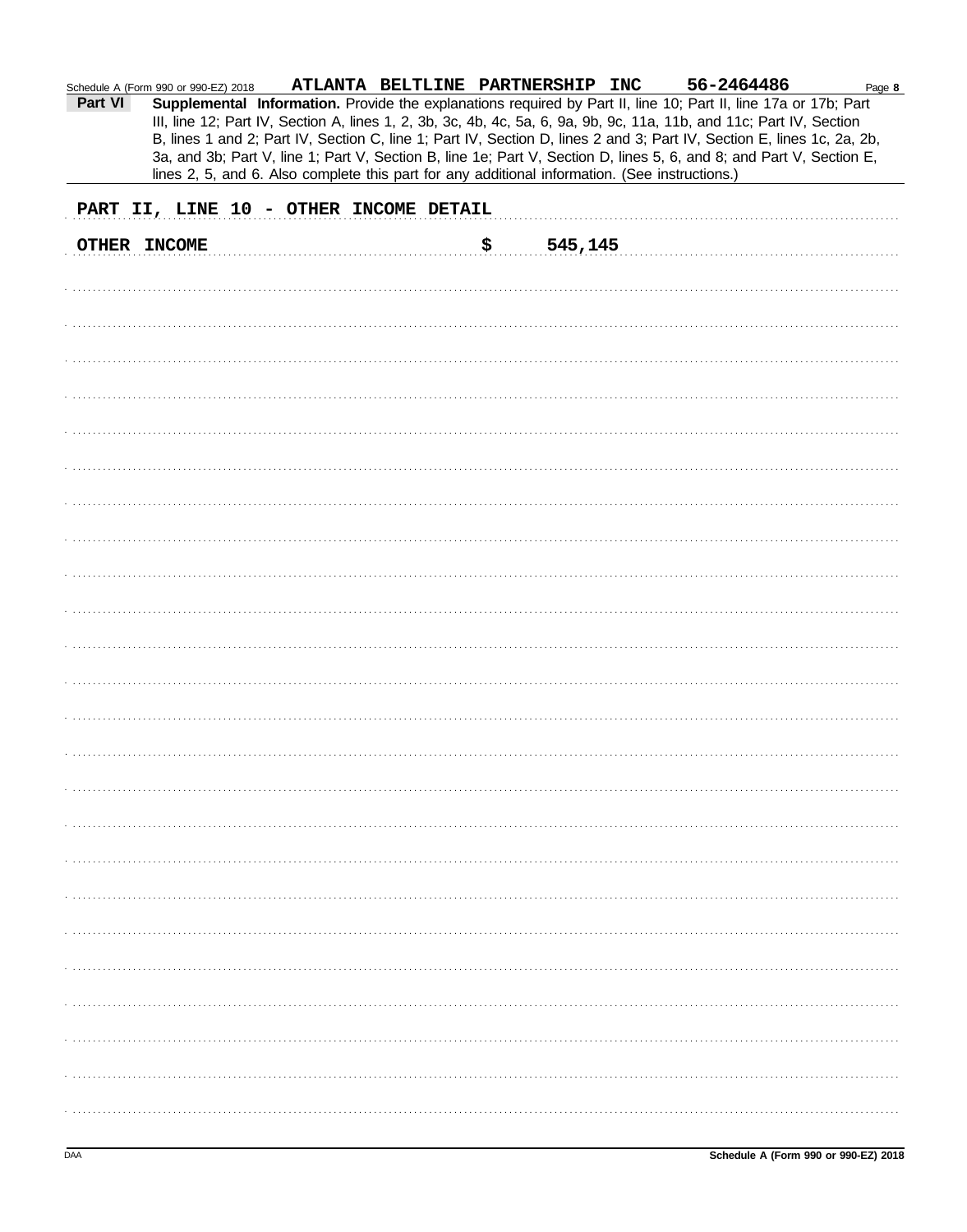# **(Form 990, 990-EZ,**

| ILOIIII 990, 990-EL,       |
|----------------------------|
| or 990-PF)                 |
| Department of the Treasury |
| Internal Revenue Service   |

# **Schedule of Contributors Schedule B**

OMB No. 1545-0047

**2018**

**or 990-PF)** u **Attach to Form 990, Form 990-EZ, or Form 990-PF. u** Go to www.irs.gov/Form990 for the latest information.

Name of the organization

**Employer identification number**

|                                       |  | ATLANTA BELTLINE PARTNERSHIP INC |  | 56-2464486 |  |  |  |  |  |  |
|---------------------------------------|--|----------------------------------|--|------------|--|--|--|--|--|--|
| <b>Organization type</b> (check one): |  |                                  |  |            |  |  |  |  |  |  |
|                                       |  |                                  |  |            |  |  |  |  |  |  |
| Filers of:                            |  | Section:                         |  |            |  |  |  |  |  |  |

| Form 990 or 990-EZ | $ \mathbf{X} $ 501(c)( $3$ ) (enter number) organization                    |
|--------------------|-----------------------------------------------------------------------------|
|                    | $4947(a)(1)$ nonexempt charitable trust not treated as a private foundation |
|                    | 527 political organization                                                  |
| Form 990-PF        | 501(c)(3) exempt private foundation                                         |
|                    | 4947(a)(1) nonexempt charitable trust treated as a private foundation       |
|                    | 501(c)(3) taxable private foundation                                        |

Check if your organization is covered by the **General Rule** or a **Special Rule. Note:** Only a section 501(c)(7), (8), or (10) organization can check boxes for both the General Rule and a Special Rule. See instructions.

## **General Rule**

For an organization filing Form 990, 990-EZ, or 990-PF that received, during the year, contributions totaling \$5,000 or more (in money or property) from any one contributor. Complete Parts I and II. See instructions for determining a contributor's total contributions.

## **Special Rules**

| $\overline{X}$ For an organization described in section 501(c)(3) filing Form 990 or 990-EZ that met the 33 <sup>1</sup> /3% support test of the |
|--------------------------------------------------------------------------------------------------------------------------------------------------|
| regulations under sections 509(a)(1) and 170(b)(1)(A)(vi), that checked Schedule A (Form 990 or 990-EZ), Part II, line                           |
| 13, 16a, or 16b, and that received from any one contributor, during the year, total contributions of the greater of (1)                          |
| \$5,000; or (2) 2% of the amount on (i) Form 990, Part VIII, line 1h; or (ii) Form 990-EZ, line 1. Complete Parts I and II.                      |

literary, or educational purposes, or for the prevention of cruelty to children or animals. Complete Parts I (entering) For an organization described in section 501(c)(7), (8), or (10) filing Form 990 or 990-EZ that received from any one contributor, during the year, total contributions of more than \$1,000 *exclusively* for religious, charitable, scientific, "N/A" in column (b) instead of the contributor name and address), II, and III.

For an organization described in section 501(c)(7), (8), or (10) filing Form 990 or 990-EZ that received from any one contributor, during the year, contributions *exclusively* for religious, charitable, etc., purposes, but no such contributions totaled more than \$1,000. If this box is checked, enter here the total contributions that were received during the year for an *exclusively* religious, charitable, etc., purpose. Don't complete any of the parts unless the **General Rule** applies to this organization because it received *nonexclusively* religious, charitable, etc., contributions totaling \$5,000 or more during the year . . . . . . . . . . . . . . . . . . . . . . . . . . . . . . . . . . . . . . . . . . . . . . . . . . . . . . . . . . . . . . . . . . . . . . . . . . . . . . . .

990-EZ, or 990-PF), but it **must** answer "No" on Part IV, line 2, of its Form 990; or check the box on line H of its Form 990-EZ or on its Form 990-PF, Part I, line 2, to certify that it doesn't meet the filing requirements of Schedule B (Form 990, 990-EZ, or 990-PF). **Caution:** An organization that isn't covered by the General Rule and/or the Special Rules doesn't file Schedule B (Form 990,

**For Paperwork Reduction Act Notice, see the instructions for Form 990, 990-EZ, or 990-PF.**

\$ . . . . . . . . . . . . . . . . . . . . . . . . . . .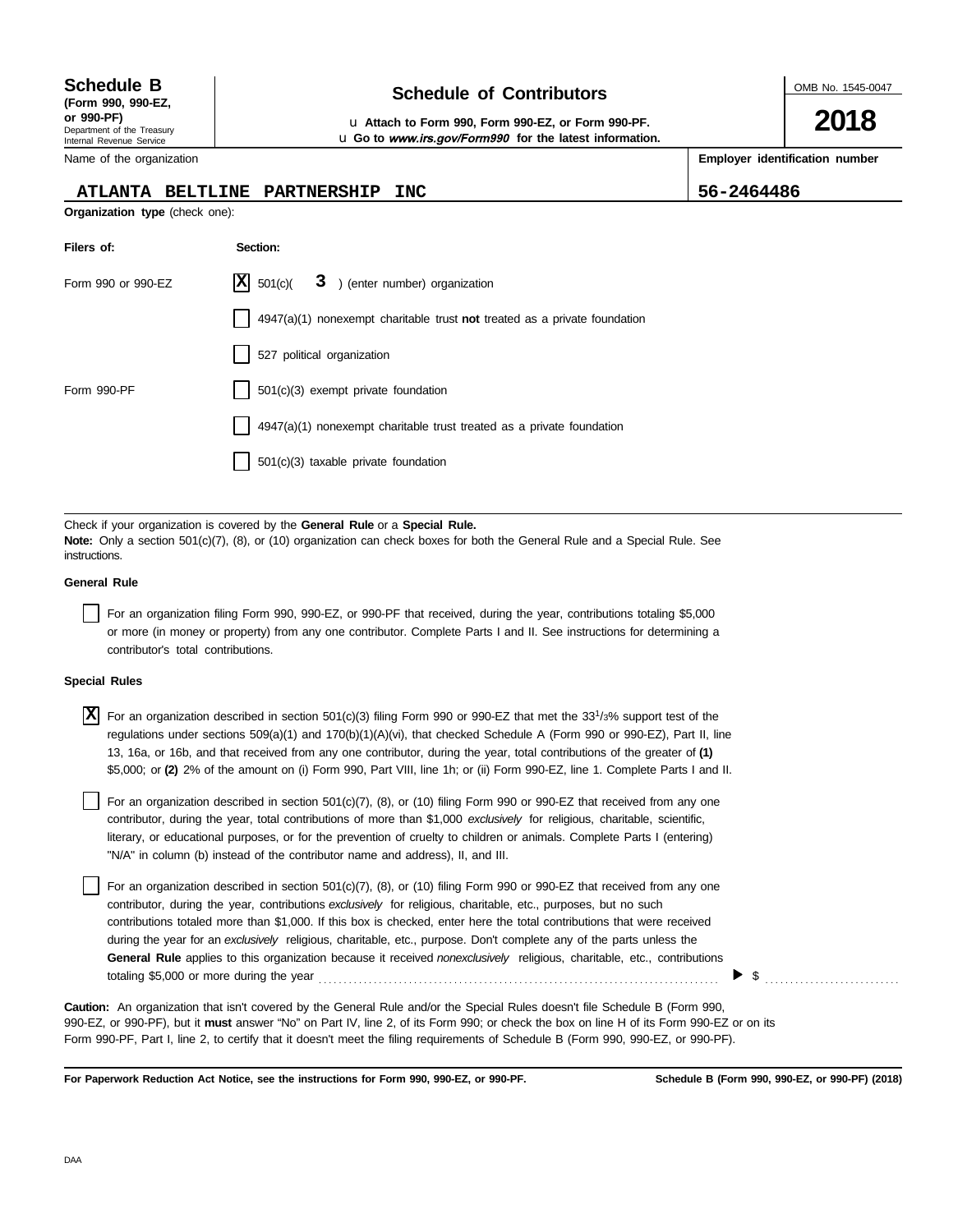|                 | Name of organization<br>ATLANTA BELTLINE PARTNERSHIP<br><b>INC</b>                             |                                    | Employer identification number<br>56-2464486                                                                |
|-----------------|------------------------------------------------------------------------------------------------|------------------------------------|-------------------------------------------------------------------------------------------------------------|
| Part I          | Contributors (see instructions). Use duplicate copies of Part I if additional space is needed. |                                    |                                                                                                             |
| (a)<br>No.      | (b)<br>Name, address, and ZIP + 4                                                              | (c)<br><b>Total contributions</b>  | (d)<br>Type of contribution                                                                                 |
| 1               |                                                                                                | 30,000<br>$\frac{1}{2}$            | X<br>Person<br>Payroll<br>Noncash<br>(Complete Part II for<br>noncash contributions.)                       |
| (a)<br>No.      | (b)<br>Name, address, and ZIP + 4                                                              | (c)<br><b>Total contributions</b>  | (d)<br>Type of contribution                                                                                 |
| $\frac{2}{\pi}$ |                                                                                                | 250,000<br>$$\tilde{\phantom{a}}$$ | $\overline{\mathbf{x}}$<br>Person<br>Payroll<br>Noncash<br>(Complete Part II for<br>noncash contributions.) |
| (a)<br>No.      | (b)<br>Name, address, and ZIP + 4                                                              | (c)<br><b>Total contributions</b>  | (d)<br>Type of contribution                                                                                 |
| 3 <sub>1</sub>  |                                                                                                | 75,000<br>\$                       | X<br>Person<br>Payroll<br>Noncash<br>(Complete Part II for<br>noncash contributions.)                       |
| (a)<br>No.      | (b)<br>Name, address, and ZIP + 4                                                              | (c)<br><b>Total contributions</b>  | (d)<br>Type of contribution                                                                                 |
| $\frac{4}{1}$   |                                                                                                | 50,000<br>\$                       | X<br>Person<br>Payroll<br><b>Noncash</b><br>(Complete Part II for<br>noncash contributions.)                |
| (a)<br>No.      | (b)<br>Name, address, and ZIP + 4                                                              | (c)<br><b>Total contributions</b>  | (d)<br>Type of contribution                                                                                 |
| $\overline{5}$  |                                                                                                | 50,000<br>$\mathsf{\$}$            | Person<br>Payroll<br><b>Noncash</b><br>(Complete Part II for<br>noncash contributions.)                     |
| (a)<br>No.      | (b)<br>Name, address, and ZIP + 4                                                              | (c)<br><b>Total contributions</b>  | (d)<br>Type of contribution                                                                                 |
| 6               |                                                                                                | 30,000<br>\$                       | X<br>Person<br>Payroll<br>Noncash<br>(Complete Part II for<br>noncash contributions.)                       |

Page **2**

**PAGE 1 OF 2**

Schedule B (Form 990, 990-EZ, or 990-PF) (2018)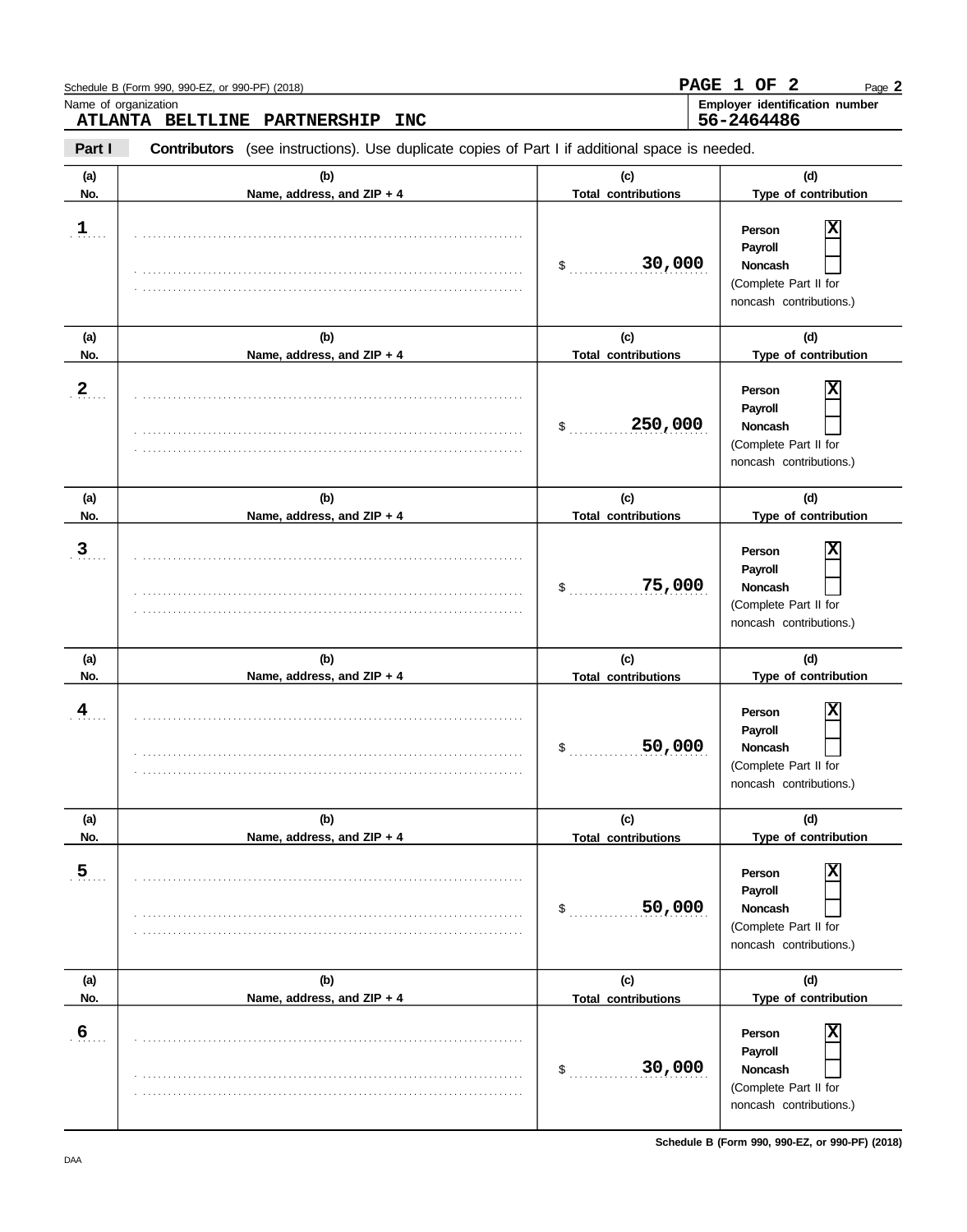| Name of organization | ATLANTA BELTLINE PARTNERSHIP<br><b>INC</b>                                                            |                                   | Employer identification number<br>56-2464486                                          |
|----------------------|-------------------------------------------------------------------------------------------------------|-----------------------------------|---------------------------------------------------------------------------------------|
| Part I               | <b>Contributors</b> (see instructions). Use duplicate copies of Part I if additional space is needed. |                                   |                                                                                       |
| (a)<br>No.           | (b)<br>Name, address, and ZIP + 4                                                                     | (c)<br><b>Total contributions</b> | (d)<br>Type of contribution                                                           |
| $\overline{Z}$       |                                                                                                       | 100,000<br>$\,$                   | Person<br>Payroll<br>Noncash<br>(Complete Part II for<br>noncash contributions.)      |
| (a)<br>No.           | (b)<br>Name, address, and ZIP + 4                                                                     | (c)<br><b>Total contributions</b> | (d)<br>Type of contribution                                                           |
| $\mathbf{8}$         |                                                                                                       | 50,000<br>\$                      | Person<br>Payroll<br>Noncash<br>(Complete Part II for<br>noncash contributions.)      |
| (a)<br>No.           | (b)<br>Name, address, and ZIP + 4                                                                     | (c)<br><b>Total contributions</b> | (d)<br>Type of contribution                                                           |
| $\mathbf{9}$         |                                                                                                       | 75,000<br>\$                      | X<br>Person<br>Payroll<br>Noncash<br>(Complete Part II for<br>noncash contributions.) |
| (a)<br>No.           | (b)<br>Name, address, and ZIP + 4                                                                     | (c)<br><b>Total contributions</b> | (d)<br>Type of contribution                                                           |
|                      |                                                                                                       | \$                                | Person<br>Payroll<br>Noncash<br>(Complete Part II for<br>noncash contributions.)      |
| (a)                  | (b)                                                                                                   | (c)                               | (d)                                                                                   |
| No.                  | Name, address, and ZIP + 4                                                                            | <b>Total contributions</b><br>\$  | Type of contribution<br>Person<br>Payroll<br>Noncash<br>(Complete Part II for         |
| (a)<br>No.           | (b)<br>Name, address, and ZIP + 4                                                                     | (c)<br><b>Total contributions</b> | noncash contributions.)<br>(d)<br>Type of contribution                                |
|                      |                                                                                                       | \$                                | Person<br>Payroll<br>Noncash<br>(Complete Part II for<br>noncash contributions.)      |

Page **2**

**PAGE 2 OF 2**

Schedule B (Form 990, 990-EZ, or 990-PF) (2018)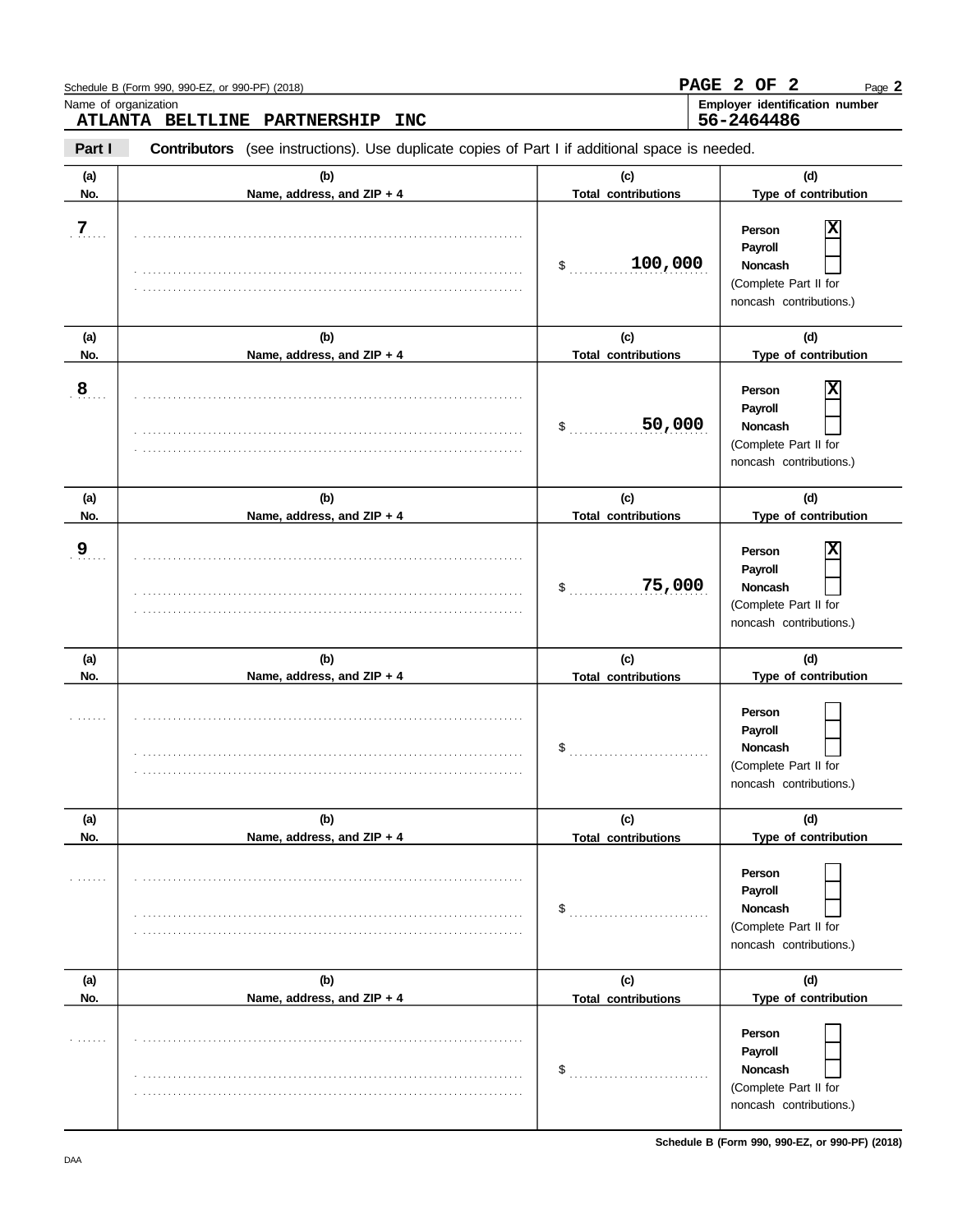| <b>SCHEDULE C</b>                                      | <b>Political Campaign and Lobbying Activities</b>                                                                                                                                                                             | OMB No. 1545-0047 |         |                                        |                                                |  |  |  |  |  |
|--------------------------------------------------------|-------------------------------------------------------------------------------------------------------------------------------------------------------------------------------------------------------------------------------|-------------------|---------|----------------------------------------|------------------------------------------------|--|--|--|--|--|
| (Form 990 or 990-EZ)                                   | 18<br>For Organizations Exempt From Income Tax Under section 501(c) and section 527                                                                                                                                           |                   |         |                                        |                                                |  |  |  |  |  |
| Department of the Treasury<br>Internal Revenue Service | <b>Open to Public</b><br>La Complete if the organization is described below.<br>L1 Attach to Form 990 or Form 990-EZ.<br>La Go to www.irs.gov/Form990 for instructions and the latest information.                            |                   |         |                                        |                                                |  |  |  |  |  |
|                                                        | If the organization answered "Yes," on Form 990, Part IV, line 3, or Form 990-EZ, Part V, line 46 (Political Campaign Activities), then                                                                                       |                   |         |                                        |                                                |  |  |  |  |  |
|                                                        | • Section 501(c)(3) organizations: Complete Parts I-A and B. Do not complete Part I-C.                                                                                                                                        |                   |         |                                        |                                                |  |  |  |  |  |
|                                                        | • Section 501(c) (other than section 501(c)(3)) organizations: Complete Parts I-A and C below. Do not complete Part I-B.                                                                                                      |                   |         |                                        |                                                |  |  |  |  |  |
|                                                        | • Section 527 organizations: Complete Part I-A only.                                                                                                                                                                          |                   |         |                                        |                                                |  |  |  |  |  |
|                                                        | If the organization answered "Yes," on Form 990, Part IV, line 4, or Form 990-EZ, Part VI, line 47 (Lobbying Activities), then                                                                                                |                   |         |                                        |                                                |  |  |  |  |  |
|                                                        | · Section 501(c)(3) organizations that have filed Form 5768 (election under section 501(h)): Complete Part II-A. Do not complete Part II-B.                                                                                   |                   |         |                                        |                                                |  |  |  |  |  |
|                                                        |                                                                                                                                                                                                                               |                   |         |                                        |                                                |  |  |  |  |  |
|                                                        | • Section 501(c)(3) organizations that have NOT filed Form 5768 (election under section 501(h)): Complete Part II-B. Do not complete Part II-A.                                                                               |                   |         |                                        |                                                |  |  |  |  |  |
|                                                        | If the organization answered "Yes," on Form 990, Part IV, line 5 (Proxy Tax) (see separate instructions) or Form 990-EZ, Part V, line 35c (Proxy                                                                              |                   |         |                                        |                                                |  |  |  |  |  |
| Tax) (see separate instructions), then                 |                                                                                                                                                                                                                               |                   |         |                                        |                                                |  |  |  |  |  |
|                                                        | • Section 501(c)(4), (5), or (6) organizations: Complete Part III.                                                                                                                                                            |                   |         |                                        |                                                |  |  |  |  |  |
| Name of organization                                   |                                                                                                                                                                                                                               |                   |         |                                        | Employer identification number                 |  |  |  |  |  |
|                                                        | ATLANTA BELTLINE PARTNERSHIP INC                                                                                                                                                                                              |                   |         | 56-2464486                             |                                                |  |  |  |  |  |
| Part I-A                                               | Complete if the organization is exempt under section 501(c) or is a section 527 organization.                                                                                                                                 |                   |         |                                        |                                                |  |  |  |  |  |
|                                                        | 1 Provide a description of the organization's direct and indirect political campaign activities in Part IV. (see instructions for                                                                                             |                   |         |                                        |                                                |  |  |  |  |  |
| definition of "political campaign activities")         |                                                                                                                                                                                                                               |                   |         |                                        |                                                |  |  |  |  |  |
| 2                                                      |                                                                                                                                                                                                                               |                   |         |                                        | <b>u</b> \$                                    |  |  |  |  |  |
| 3                                                      | Volunteer hours for political campaign activities (see instructions) manufactions and contain contained to be very set of the very set of the very set of the very set of the very set of the very set of the very set of the |                   |         |                                        |                                                |  |  |  |  |  |
| Part I-B                                               | Complete if the organization is exempt under section 501(c)(3).                                                                                                                                                               |                   |         |                                        |                                                |  |  |  |  |  |
| 1                                                      | Enter the amount of any excise tax incurred by the organization under section 4955 [[[[[[[[[[[[[[[[[[[[[[[[[[[                                                                                                                |                   |         |                                        |                                                |  |  |  |  |  |
| 2                                                      | Enter the amount of any excise tax incurred by organization managers under section 4955 [[[[[[[[[[[[[[[[[[[[[[                                                                                                                |                   |         |                                        |                                                |  |  |  |  |  |
| 3                                                      |                                                                                                                                                                                                                               |                   |         |                                        | Yes<br>No                                      |  |  |  |  |  |
| 4a Was a correction made?                              |                                                                                                                                                                                                                               |                   |         |                                        | No<br>Yes                                      |  |  |  |  |  |
| <b>b</b> If "Yes," describe in Part IV.                |                                                                                                                                                                                                                               |                   |         |                                        |                                                |  |  |  |  |  |
| Part I-C                                               | Complete if the organization is exempt under section $501(c)$ , except section $501(c)(3)$ .                                                                                                                                  |                   |         |                                        |                                                |  |  |  |  |  |
| 1.                                                     | Enter the amount directly expended by the filing organization for section 527 exempt function                                                                                                                                 |                   |         |                                        |                                                |  |  |  |  |  |
| activities                                             |                                                                                                                                                                                                                               |                   |         |                                        |                                                |  |  |  |  |  |
| 2                                                      | Enter the amount of the filing organization's funds contributed to other organizations for section                                                                                                                            |                   |         |                                        |                                                |  |  |  |  |  |
| 527 exempt function activities                         |                                                                                                                                                                                                                               |                   |         | $\mathbf{u} \mathbf{\pmb{\mathsf{s}}}$ |                                                |  |  |  |  |  |
| 3                                                      | Total exempt function expenditures. Add lines 1 and 2. Enter here and on Form 1120-POL.                                                                                                                                       |                   |         |                                        |                                                |  |  |  |  |  |
| line 17b                                               |                                                                                                                                                                                                                               |                   |         | u \$                                   |                                                |  |  |  |  |  |
|                                                        | Did the filing organization file Form 1120-POL for this year?                                                                                                                                                                 |                   |         |                                        | Yes<br>No                                      |  |  |  |  |  |
| 5                                                      | Enter the names, addresses and employer identification number (EIN) of all section 527 political organizations to which the filing                                                                                            |                   |         |                                        |                                                |  |  |  |  |  |
|                                                        | organization made payments. For each organization listed, enter the amount paid from the filing organization's funds. Also enter                                                                                              |                   |         |                                        |                                                |  |  |  |  |  |
|                                                        | the amount of political contributions received that were promptly and directly delivered to a separate political organization, such                                                                                           |                   |         |                                        |                                                |  |  |  |  |  |
|                                                        | as a separate segregated fund or a political action committee (PAC). If additional space is needed, provide information in Part IV.                                                                                           |                   |         |                                        |                                                |  |  |  |  |  |
|                                                        | (a) Name                                                                                                                                                                                                                      | (b) Address       | (c) EIN | (d) Amount paid from                   | (e) Amount of political                        |  |  |  |  |  |
|                                                        |                                                                                                                                                                                                                               |                   |         | filing organization's                  | contributions received and                     |  |  |  |  |  |
|                                                        |                                                                                                                                                                                                                               |                   |         | funds. If none, enter -0-.             | promptly and directly                          |  |  |  |  |  |
|                                                        |                                                                                                                                                                                                                               |                   |         |                                        | delivered to a separate                        |  |  |  |  |  |
|                                                        |                                                                                                                                                                                                                               |                   |         |                                        | political organization.<br>If none, enter -0-. |  |  |  |  |  |
|                                                        |                                                                                                                                                                                                                               |                   |         |                                        |                                                |  |  |  |  |  |
| (1)                                                    |                                                                                                                                                                                                                               |                   |         |                                        |                                                |  |  |  |  |  |
|                                                        |                                                                                                                                                                                                                               |                   |         |                                        |                                                |  |  |  |  |  |
| (2)                                                    |                                                                                                                                                                                                                               |                   |         |                                        |                                                |  |  |  |  |  |
|                                                        |                                                                                                                                                                                                                               |                   |         |                                        |                                                |  |  |  |  |  |
| (3)                                                    |                                                                                                                                                                                                                               |                   |         |                                        |                                                |  |  |  |  |  |
|                                                        |                                                                                                                                                                                                                               |                   |         |                                        |                                                |  |  |  |  |  |
| (4)                                                    |                                                                                                                                                                                                                               |                   |         |                                        |                                                |  |  |  |  |  |
|                                                        |                                                                                                                                                                                                                               |                   |         |                                        |                                                |  |  |  |  |  |
| (5)                                                    |                                                                                                                                                                                                                               |                   |         |                                        |                                                |  |  |  |  |  |
|                                                        |                                                                                                                                                                                                                               |                   |         |                                        |                                                |  |  |  |  |  |
| (6)                                                    |                                                                                                                                                                                                                               |                   |         |                                        |                                                |  |  |  |  |  |
|                                                        |                                                                                                                                                                                                                               |                   |         |                                        |                                                |  |  |  |  |  |

**For Paperwork Reduction Act Notice, see the Instructions for Form 990 or 990-EZ.**

**Schedule C (Form 990 or 990-EZ) 2018**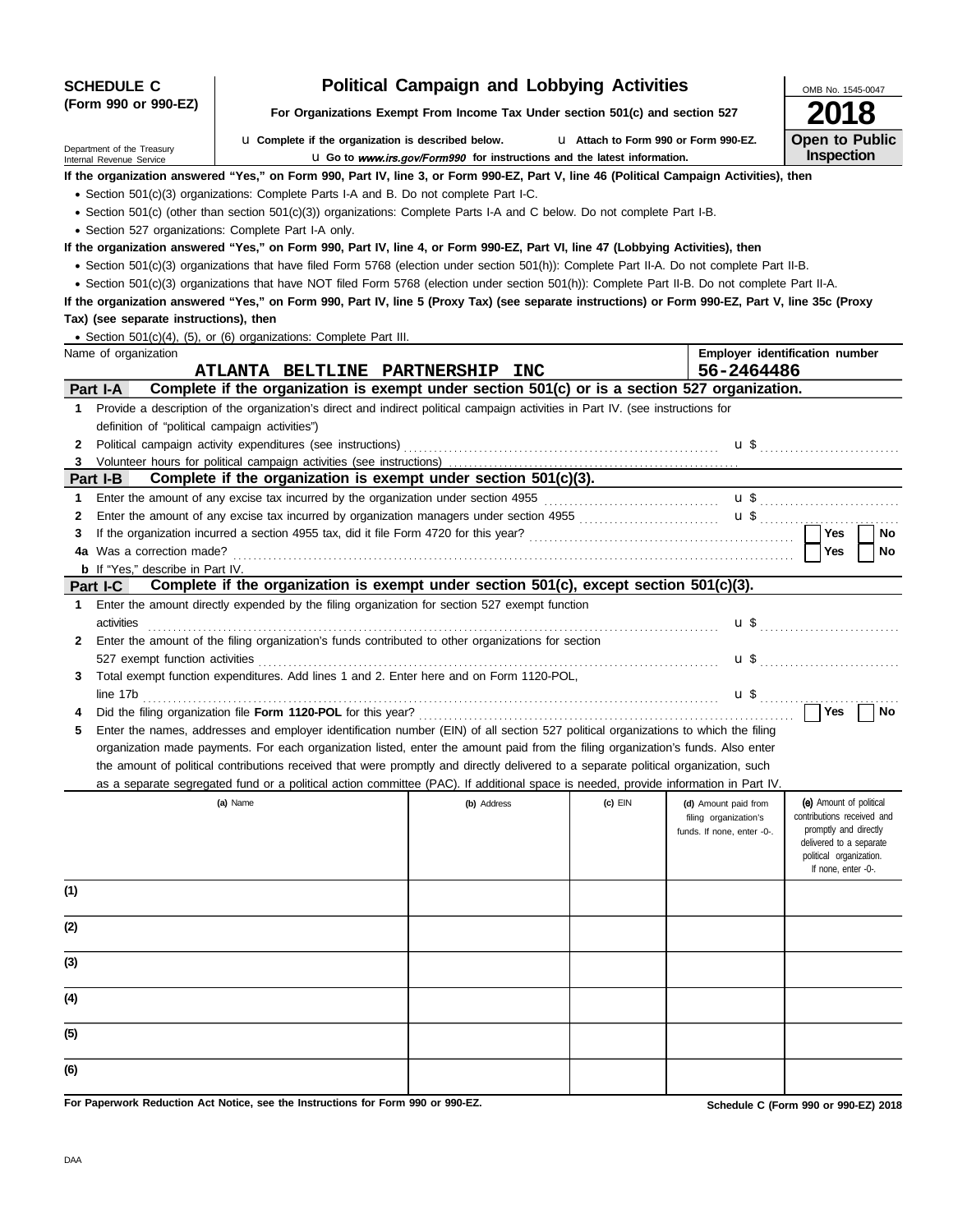|   |           | Schedule C (Form 990 or 990-EZ) 2018 ATLANTA BELTLINE PARTNERSHIP INC                                         |                                        |                                                                                                                                                                                            | 56-2464486                          | Page 2                         |
|---|-----------|---------------------------------------------------------------------------------------------------------------|----------------------------------------|--------------------------------------------------------------------------------------------------------------------------------------------------------------------------------------------|-------------------------------------|--------------------------------|
|   | Part II-A | section 501(h)).                                                                                              |                                        | Complete if the organization is exempt under section 501(c)(3) and filed Form 5768 (election under                                                                                         |                                     |                                |
|   | A Check   | $\mathbf{u}$                                                                                                  |                                        | if the filing organization belongs to an affiliated group (and list in Part IV each affiliated group member's name,<br>address, EIN, expenses, and share of excess lobbying expenditures). |                                     |                                |
| в | Check     | $\mathbf{u}$                                                                                                  |                                        | if the filing organization checked box A and "limited control" provisions apply.                                                                                                           |                                     |                                |
|   |           | (The term "expenditures" means amounts paid or incurred.)                                                     | <b>Limits on Lobbying Expenditures</b> |                                                                                                                                                                                            | (a) Filing<br>organization's totals | (b) Affiliated<br>group totals |
|   |           | 1a Total lobbying expenditures to influence public opinion (grass roots lobbying) [[[[[[[[[[[[[[[[[[[[[[[[[[[ |                                        |                                                                                                                                                                                            | 0                                   |                                |
|   |           |                                                                                                               |                                        |                                                                                                                                                                                            | 0                                   |                                |
|   |           |                                                                                                               |                                        |                                                                                                                                                                                            | O                                   |                                |
|   |           | Other exempt purpose expenditures                                                                             |                                        |                                                                                                                                                                                            | 2,571,166                           |                                |
|   |           | Total exempt purpose expenditures (add lines 1c and 1d)                                                       |                                        |                                                                                                                                                                                            | 2,571,166                           |                                |
|   |           | f Lobbying nontaxable amount. Enter the amount from the following table in both                               |                                        |                                                                                                                                                                                            |                                     |                                |
|   | columns.  | If the amount on line 1e, column (a) or (b) is:                                                               | The lobbying nontaxable amount is:     |                                                                                                                                                                                            | 278,558                             |                                |
|   |           | Not over \$500,000                                                                                            | 20% of the amount on line 1e.          |                                                                                                                                                                                            |                                     |                                |
|   |           | Over \$500,000 but not over \$1,000,000                                                                       |                                        | \$100,000 plus 15% of the excess over \$500,000.                                                                                                                                           |                                     |                                |
|   |           | Over \$1,000,000 but not over \$1,500,000                                                                     |                                        | \$175,000 plus 10% of the excess over \$1,000,000.                                                                                                                                         |                                     |                                |
|   |           | Over \$1,500,000 but not over \$17,000,000                                                                    |                                        | \$225,000 plus 5% of the excess over \$1,500,000.                                                                                                                                          |                                     |                                |
|   |           | Over \$17,000,000                                                                                             | \$1,000,000.                           |                                                                                                                                                                                            |                                     |                                |
|   |           |                                                                                                               |                                        |                                                                                                                                                                                            | 69,640                              |                                |
|   |           |                                                                                                               |                                        |                                                                                                                                                                                            | 0                                   |                                |
|   |           | Subtract line 1f from line 1c. If zero or less, enter -0-                                                     |                                        |                                                                                                                                                                                            | 0                                   |                                |
|   |           | j If there is an amount other than zero on either line 1h or line 1i, did the organization file Form 4720     |                                        |                                                                                                                                                                                            |                                     |                                |
|   |           |                                                                                                               |                                        |                                                                                                                                                                                            |                                     | <b>Yes</b><br>No               |

**4-Year Averaging Period Under Section 501(h)**

## **(Some organizations that made a section 501(h) election do not have to complete all of the five columns below. See the separate instructions for lines 2a through 2f.)**

| Lobbying Expenditures During 4-Year Averaging Period                                   |            |          |            |            |           |  |  |  |  |  |
|----------------------------------------------------------------------------------------|------------|----------|------------|------------|-----------|--|--|--|--|--|
| Calendar year (or fiscal year<br>beginning in)                                         | (a) $2015$ | (b) 2016 | $(c)$ 2017 | $(d)$ 2018 | (e) Total |  |  |  |  |  |
| 2a Lobbying nontaxable amount                                                          |            |          | 363,547    | 278,558    | 642,105   |  |  |  |  |  |
| <b>b</b> Lobbying ceiling amount<br>$(150\% \text{ of line } 2a, \text{ column } (e))$ |            |          |            |            | 963,158   |  |  |  |  |  |
| c Total lobbying expenditures                                                          |            |          | 56,250     |            | 56,250    |  |  |  |  |  |
| <b>d</b> Grassroots nontaxable amount                                                  |            |          | 90,887     | 69,640     | 160,527   |  |  |  |  |  |
| e Grassroots ceiling amount<br>(150% of line 2d, column (e))                           |            |          |            |            | 240,791   |  |  |  |  |  |
| f Grassroots lobbying expenditures                                                     |            |          | 56,250     |            | 56,250    |  |  |  |  |  |

**Schedule C (Form 990 or 990-EZ) 2018**

DAA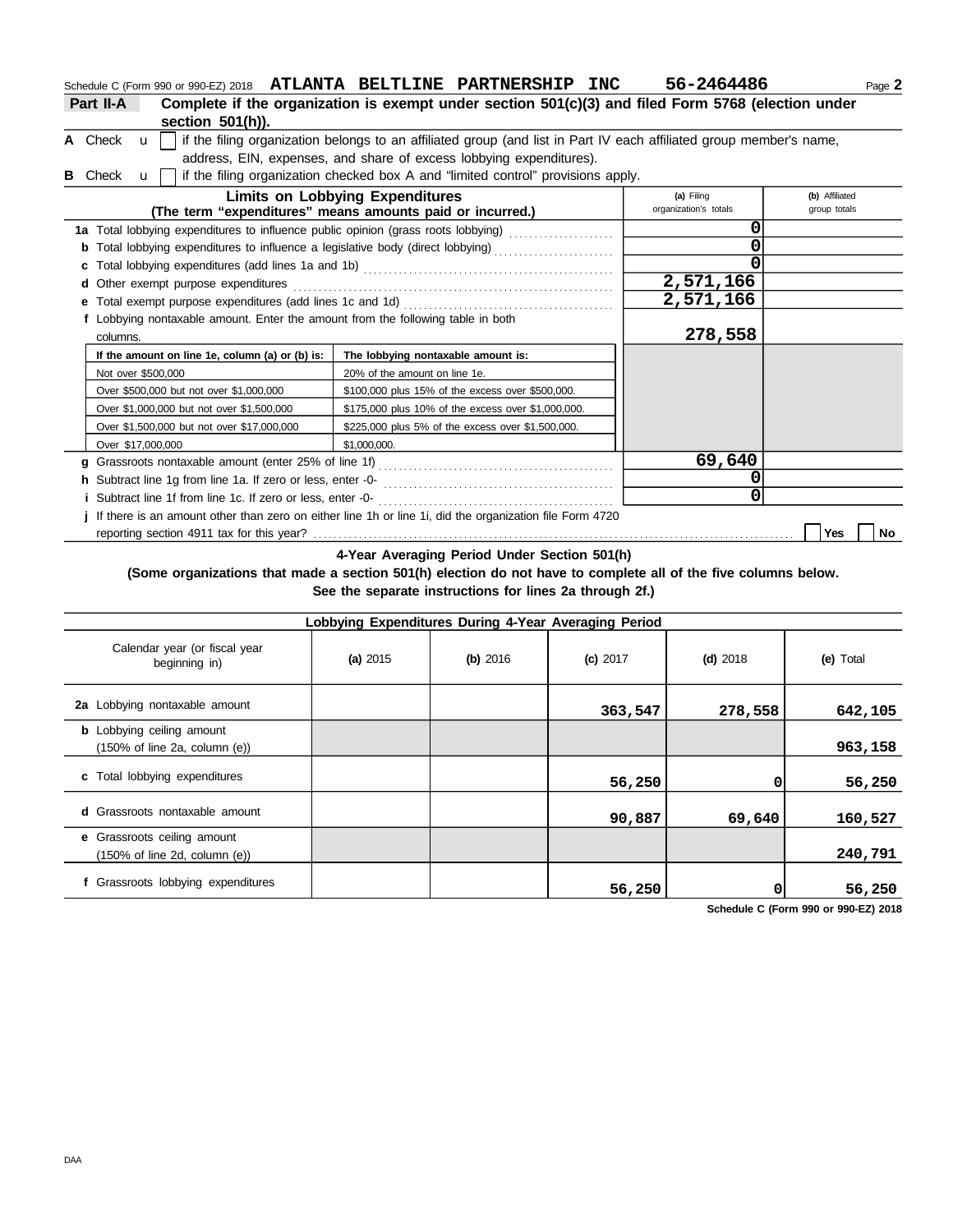# Schedule C (Form 990 or 990-EZ) 2018 **ATLANTA BELTLINE PARTNERSHIP INC** 56-2464486 Page 3

| 164486 |  |  |  |  |
|--------|--|--|--|--|
|        |  |  |  |  |

# **Part II-B Complete if the organization is exempt under section 501(c)(3) and has NOT filed Form 5768 (election under section 501(h)).**

| <u>oiootioii aliaoi oootioii oo i</u>                                                                                                                 | (a) |    | (b)          |            |    |
|-------------------------------------------------------------------------------------------------------------------------------------------------------|-----|----|--------------|------------|----|
| For each "Yes," response on lines 1a through 1i below, provide in Part IV a detailed<br>description of the lobbying activity.                         | Yes | No | Amount       |            |    |
| During the year, did the filing organization attempt to influence foreign, national, state, or local<br>1                                             |     |    |              |            |    |
| legislation, including any attempt to influence public opinion on a legislative matter or                                                             |     |    |              |            |    |
| referendum, through the use of:                                                                                                                       |     |    |              |            |    |
| a Volunteers?                                                                                                                                         |     |    |              |            |    |
| Paid staff or management (include compensation in expenses reported on lines 1c through 1i)?<br>b                                                     |     |    |              |            |    |
| Media advertisements?<br>с                                                                                                                            |     |    |              |            |    |
|                                                                                                                                                       |     |    |              |            |    |
|                                                                                                                                                       |     |    |              |            |    |
|                                                                                                                                                       |     |    |              |            |    |
| g                                                                                                                                                     |     |    |              |            |    |
|                                                                                                                                                       |     |    |              |            |    |
| <i>i</i> Other activities?                                                                                                                            |     |    |              |            |    |
|                                                                                                                                                       |     |    |              |            |    |
|                                                                                                                                                       |     |    |              |            |    |
|                                                                                                                                                       |     |    |              |            |    |
| c If "Yes," enter the amount of any tax incurred by organization managers under section 4912                                                          |     |    |              |            |    |
|                                                                                                                                                       |     |    |              |            |    |
| Complete if the organization is exempt under section 501(c)(4), section 501(c)(5), or section<br>Part III-A                                           |     |    |              |            |    |
| $501(c)(6)$ .                                                                                                                                         |     |    |              |            |    |
|                                                                                                                                                       |     |    |              | <b>Yes</b> | No |
| 1                                                                                                                                                     |     |    | 1            |            |    |
| 2                                                                                                                                                     |     |    | 2            |            |    |
| Did the organization agree to carry over lobbying and political campaign activity expenditures from the prior year?<br>3                              |     |    | $\mathbf{3}$ |            |    |
| Complete if the organization is exempt under section 501(c)(4), section 501(c)(5), or section<br>Part III-B                                           |     |    |              |            |    |
| 501(c)(6) and if either (a) BOTH Part III-A, lines 1 and 2, are answered "No," OR (b) Part III-A, line 3, is<br>answered "Yes."                       |     |    |              |            |    |
| 1                                                                                                                                                     |     | 1  |              |            |    |
| Section 162(e) nondeductible lobbying and political expenditures (do not include amounts of<br>2                                                      |     |    |              |            |    |
| political expenses for which the section 527(f) tax was paid).                                                                                        |     |    |              |            |    |
|                                                                                                                                                       |     | 2a |              |            |    |
| <b>b</b> Carryover from last year <i>contained as a contained as care are a contained as care are a contained as <math>\alpha</math></i>              |     | 2b |              |            |    |
| Total<br>c                                                                                                                                            |     | 2с |              |            |    |
| Aggregate amount reported in section 6033(e)(1)(A) notices of nondeductible section 162(e) dues                                                       |     | 3  |              |            |    |
| If notices were sent and the amount on line 2c exceeds the amount on line 3, what portion of the<br>4                                                 |     |    |              |            |    |
| excess does the organization agree to carryover to the reasonable estimate of nondeductible lobbying                                                  |     |    |              |            |    |
| and political expenditure next year?                                                                                                                  |     | 4  |              |            |    |
| 5.                                                                                                                                                    |     | 5  |              |            |    |
| <b>Part IV</b><br><b>Supplemental Information</b>                                                                                                     |     |    |              |            |    |
| Provide the descriptions required for Part I-A, line 1; Part I-B, line 4; Part I-C, line 5; Part II-A (affiliated group list); Part II-A, lines 1 and |     |    |              |            |    |
| 2 (see instructions); and Part II-B, line 1. Also, complete this part for any additional information.                                                 |     |    |              |            |    |
|                                                                                                                                                       |     |    |              |            |    |
| SCHEDULE C, PART II-A, EXPLANATION OF FOUR YEAR AVERAGING                                                                                             |     |    |              |            |    |
|                                                                                                                                                       |     |    |              |            |    |
| THERE WERE NO LOBBYING EXPENSES FOR TAX YEARS 2014-2016.                                                                                              |     |    |              |            |    |
|                                                                                                                                                       |     |    |              |            |    |
|                                                                                                                                                       |     |    |              |            |    |

. . . . . . . . . . . . . . . . . . . . . . . . . . . . . . . . . . . . . . . . . . . . . . . . . . . . . . . . . . . . . . . . . . . . . . . . . . . . . . . . . . . . . . . . . . . . . . . . . . . . . . . . . . . . . . . . . . . . . . . . . . . . . . . . . . . . . . . . . . . . . . . . . . . . . . . . . . . . . . . . . . . . . .

. . . . . . . . . . . . . . . . . . . . . . . . . . . . . . . . . . . . . . . . . . . . . . . . . . . . . . . . . . . . . . . . . . . . . . . . . . . . . . . . . . . . . . . . . . . . . . . . . . . . . . . . . . . . . . . . . . . . . . . . . . . . . . . . . . . . . . . . . . . . . . . . . . . . . . . . . . . . . . . . . . . . . .

. . . . . . . . . . . . . . . . . . . . . . . . . . . . . . . . . . . . . . . . . . . . . . . . . . . . . . . . . . . . . . . . . . . . . . . . . . . . . . . . . . . . . . . . . . . . . . . . . . . . . . . . . . . . . . . . . . . . . . . . . . . . . . . . . . . . . . . . . . . . . . . . . . . . . . . . . . . . . . . . . . . . . .

DAA **Schedule C (Form 990 or 990-EZ) 2018**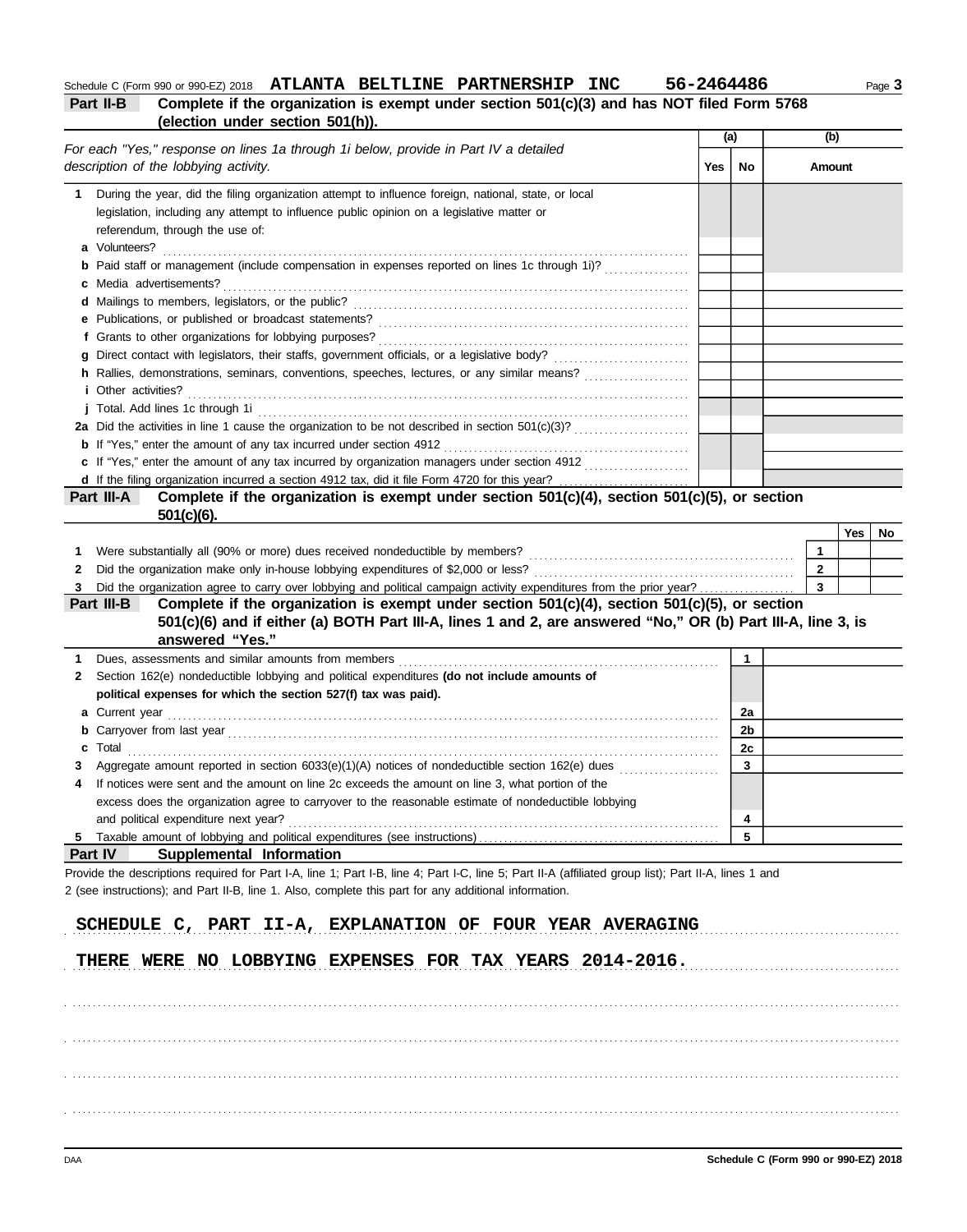|         |                                      |  | Schedule C (Form 990 or 990-EZ) 2018 ATLANTA BELTLINE PARTNERSHIP INC | 56-2464486 | Page 4 |
|---------|--------------------------------------|--|-----------------------------------------------------------------------|------------|--------|
| Part IV | Supplemental Information (continued) |  |                                                                       |            |        |
|         |                                      |  |                                                                       |            |        |
|         |                                      |  |                                                                       |            |        |
|         |                                      |  |                                                                       |            |        |
|         |                                      |  |                                                                       |            |        |
|         |                                      |  |                                                                       |            |        |
|         |                                      |  |                                                                       |            |        |
|         |                                      |  |                                                                       |            |        |
|         |                                      |  |                                                                       |            |        |
|         |                                      |  |                                                                       |            |        |
|         |                                      |  |                                                                       |            |        |
|         |                                      |  |                                                                       |            |        |
|         |                                      |  |                                                                       |            |        |
|         |                                      |  |                                                                       |            |        |
|         |                                      |  |                                                                       |            |        |
|         |                                      |  |                                                                       |            |        |
|         |                                      |  |                                                                       |            |        |
|         |                                      |  |                                                                       |            |        |
|         |                                      |  |                                                                       |            |        |
|         |                                      |  |                                                                       |            |        |
|         |                                      |  |                                                                       |            |        |
|         |                                      |  |                                                                       |            |        |
|         |                                      |  |                                                                       |            |        |
|         |                                      |  |                                                                       |            |        |
|         |                                      |  |                                                                       |            |        |
|         |                                      |  |                                                                       |            |        |
|         |                                      |  |                                                                       |            |        |
|         |                                      |  |                                                                       |            |        |
|         |                                      |  |                                                                       |            |        |
|         |                                      |  |                                                                       |            |        |
|         |                                      |  |                                                                       |            |        |
|         |                                      |  |                                                                       |            |        |
|         |                                      |  |                                                                       |            |        |
|         |                                      |  |                                                                       |            |        |
|         |                                      |  |                                                                       |            |        |
|         |                                      |  |                                                                       |            |        |
|         |                                      |  |                                                                       |            |        |
|         |                                      |  |                                                                       |            |        |
|         |                                      |  |                                                                       |            |        |
|         |                                      |  |                                                                       |            |        |
|         |                                      |  |                                                                       |            |        |
|         |                                      |  |                                                                       |            |        |
|         |                                      |  |                                                                       |            |        |
|         |                                      |  |                                                                       |            |        |
|         |                                      |  |                                                                       |            |        |
|         |                                      |  |                                                                       |            |        |
|         |                                      |  |                                                                       |            |        |
|         |                                      |  |                                                                       |            |        |
|         |                                      |  |                                                                       |            |        |
|         |                                      |  |                                                                       |            |        |
|         |                                      |  |                                                                       |            |        |
|         |                                      |  |                                                                       |            |        |
|         |                                      |  |                                                                       |            |        |
|         |                                      |  |                                                                       |            |        |
|         |                                      |  |                                                                       |            |        |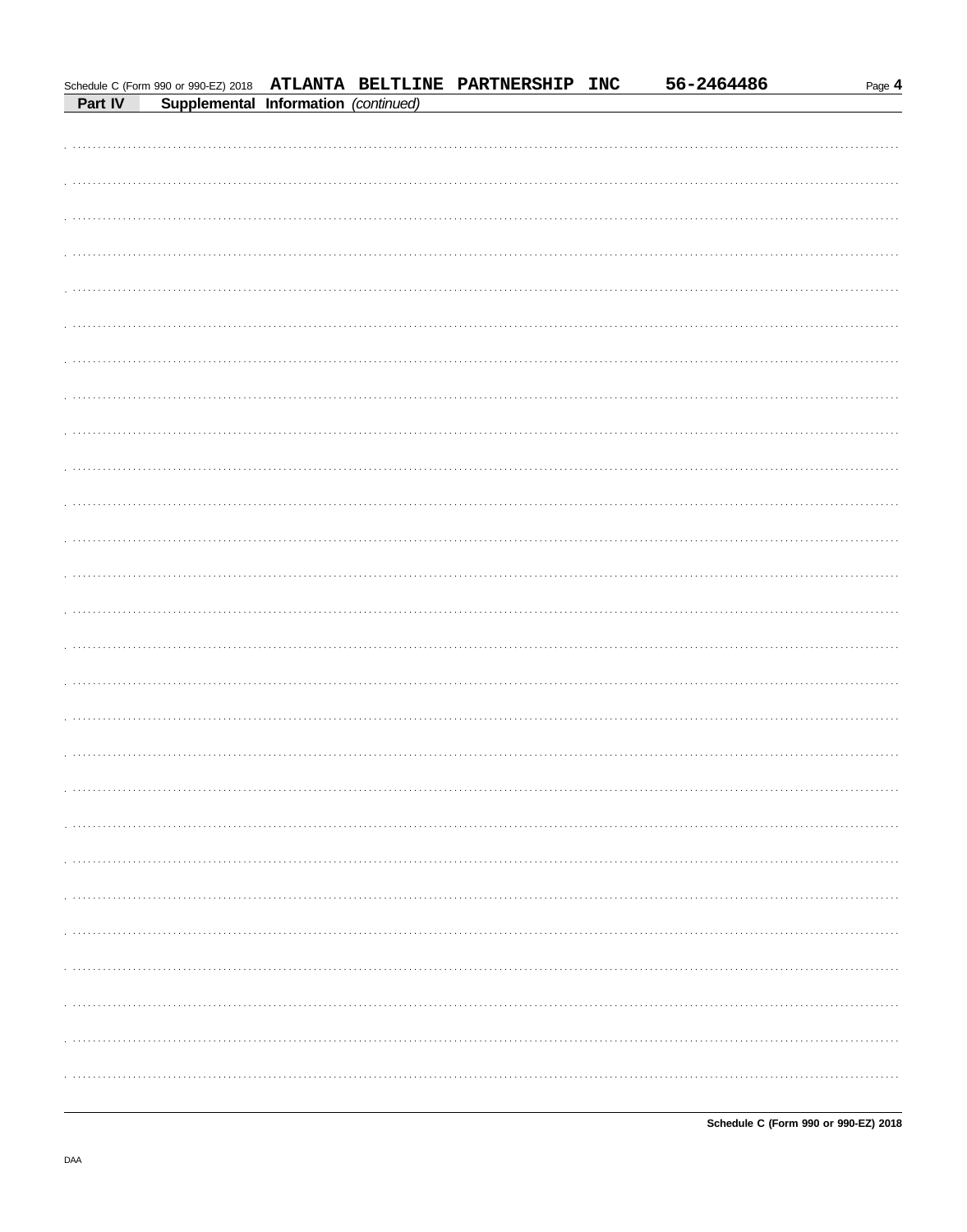|   | <b>SCHEDULE D</b><br>(Form 990)                        | Supplemental Financial Statements<br>u Complete if the organization answered "Yes" on Form 990,                                                                                            |                                | OMB No. 1545-0047               |
|---|--------------------------------------------------------|--------------------------------------------------------------------------------------------------------------------------------------------------------------------------------------------|--------------------------------|---------------------------------|
|   |                                                        | Part IV, line 6, 7, 8, 9, 10, 11a, 11b, 11c, 11d, 11e, 11f, 12a, or 12b.                                                                                                                   |                                | Open to Public                  |
|   | Department of the Treasury<br>Internal Revenue Service | u Attach to Form 990.<br>u Go to www.irs.gov/Form990 for instructions and the latest information.                                                                                          |                                | Inspection                      |
|   | Name of the organization                               |                                                                                                                                                                                            | Employer identification number |                                 |
|   |                                                        |                                                                                                                                                                                            |                                |                                 |
|   |                                                        | ATLANTA BELTLINE PARTNERSHIP INC                                                                                                                                                           |                                | 56-2464486                      |
|   | Part I                                                 | Organizations Maintaining Donor Advised Funds or Other Similar Funds or Accounts.<br>Complete if the organization answered "Yes" on Form 990, Part IV, line 6.                             |                                |                                 |
|   |                                                        | (a) Donor advised funds                                                                                                                                                                    |                                | (b) Funds and other accounts    |
| 1 | Total number at end of year                            |                                                                                                                                                                                            |                                |                                 |
| 2 |                                                        | Aggregate value of contributions to (during year) [11] [11] Aggregate value of contributions to (during year)                                                                              |                                |                                 |
| 3 |                                                        |                                                                                                                                                                                            |                                |                                 |
| 4 |                                                        |                                                                                                                                                                                            |                                |                                 |
| 5 |                                                        | Did the organization inform all donors and donor advisors in writing that the assets held in donor advised                                                                                 |                                |                                 |
|   |                                                        |                                                                                                                                                                                            |                                | Yes<br>No                       |
| 6 |                                                        | Did the organization inform all grantees, donors, and donor advisors in writing that grant funds can be used                                                                               |                                |                                 |
|   |                                                        | only for charitable purposes and not for the benefit of the donor or donor advisor, or for any other purpose                                                                               |                                |                                 |
|   | conferring impermissible private benefit?              |                                                                                                                                                                                            |                                | Yes<br><b>No</b>                |
|   | Part II                                                | <b>Conservation Easements.</b><br>Complete if the organization answered "Yes" on Form 990, Part IV, line 7.                                                                                |                                |                                 |
| 1 |                                                        | Purpose(s) of conservation easements held by the organization (check all that apply).                                                                                                      |                                |                                 |
|   |                                                        | Preservation of land for public use (e.g., recreation or education)<br>Preservation of a historically important land area                                                                  |                                |                                 |
|   | Protection of natural habitat                          | Preservation of a certified historic structure                                                                                                                                             |                                |                                 |
|   | Preservation of open space                             |                                                                                                                                                                                            |                                |                                 |
| 2 |                                                        | Complete lines 2a through 2d if the organization held a qualified conservation contribution in the form of a conservation                                                                  |                                |                                 |
|   | easement on the last day of the tax year.              |                                                                                                                                                                                            |                                | Held at the End of the Tax Year |
| а |                                                        |                                                                                                                                                                                            | 2a                             |                                 |
| b |                                                        |                                                                                                                                                                                            | 2b                             |                                 |
| c |                                                        | Number of conservation easements on a certified historic structure included in (a) [[[[[ [ [ ]]]                                                                                           | 2c                             |                                 |
| d |                                                        | Number of conservation easements included in (c) acquired after 7/25/06, and not on a                                                                                                      |                                |                                 |
|   |                                                        | historic structure listed in the National Register                                                                                                                                         | 2d                             |                                 |
| 3 |                                                        | Number of conservation easements modified, transferred, released, extinguished, or terminated by the organization during the                                                               |                                |                                 |
|   | tax year $\mathbf u$                                   | Number of states where property subject to conservation easement is located <b>u</b>                                                                                                       |                                |                                 |
| 5 |                                                        | Does the organization have a written policy regarding the periodic monitoring, inspection, handling of                                                                                     |                                |                                 |
|   |                                                        | violations, and enforcement of the conservation easements it holds?                                                                                                                        |                                | Yes<br>No                       |
| 6 |                                                        | Staff and volunteer hours devoted to monitoring, inspecting, handling of violations, and enforcing conservation easements during the year                                                  |                                |                                 |
|   | u <sub></sub> .                                        |                                                                                                                                                                                            |                                |                                 |
| 7 |                                                        | Amount of expenses incurred in monitoring, inspecting, handling of violations, and enforcing conservation easements during the year                                                        |                                |                                 |
|   | u\$                                                    |                                                                                                                                                                                            |                                |                                 |
| 8 |                                                        | Does each conservation easement reported on line 2(d) above satisfy the requirements of section 170(h)(4)(B)(i)                                                                            |                                |                                 |
|   |                                                        |                                                                                                                                                                                            |                                | Yes<br>No                       |
| 9 |                                                        | In Part XIII, describe how the organization reports conservation easements in its revenue and expense statement, and                                                                       |                                |                                 |
|   |                                                        | balance sheet, and include, if applicable, the text of the footnote to the organization's financial statements that describes the<br>organization's accounting for conservation easements. |                                |                                 |
|   | Part III                                               | Organizations Maintaining Collections of Art, Historical Treasures, or Other Similar Assets.                                                                                               |                                |                                 |
|   |                                                        | Complete if the organization answered "Yes" on Form 990, Part IV, line 8.                                                                                                                  |                                |                                 |
|   |                                                        | 1a If the organization elected, as permitted under SFAS 116 (ASC 958), not to report in its revenue statement and balance sheet                                                            |                                |                                 |
|   |                                                        | works of art, historical treasures, or other similar assets held for public exhibition, education, or research in furtherance of                                                           |                                |                                 |
|   |                                                        | public service, provide, in Part XIII, the text of the footnote to its financial statements that describes these items.                                                                    |                                |                                 |
|   |                                                        | <b>b</b> If the organization elected, as permitted under SFAS 116 (ASC 958), to report in its revenue statement and balance sheet                                                          |                                |                                 |
|   |                                                        | works of art, historical treasures, or other similar assets held for public exhibition, education, or research in furtherance of                                                           |                                |                                 |
|   |                                                        | public service, provide the following amounts relating to these items:                                                                                                                     |                                |                                 |
|   |                                                        |                                                                                                                                                                                            |                                | $\mathbf{u}$ \$                 |
|   |                                                        |                                                                                                                                                                                            |                                |                                 |
| 2 |                                                        | If the organization received or held works of art, historical treasures, or other similar assets for financial gain, provide the                                                           |                                |                                 |
|   |                                                        | following amounts required to be reported under SFAS 116 (ASC 958) relating to these items:                                                                                                |                                |                                 |
| а |                                                        |                                                                                                                                                                                            |                                |                                 |
|   |                                                        |                                                                                                                                                                                            |                                |                                 |

For Paperwork Reduction Act Notice, see the Instructions for Form 990.<br><sub>DAA</sub>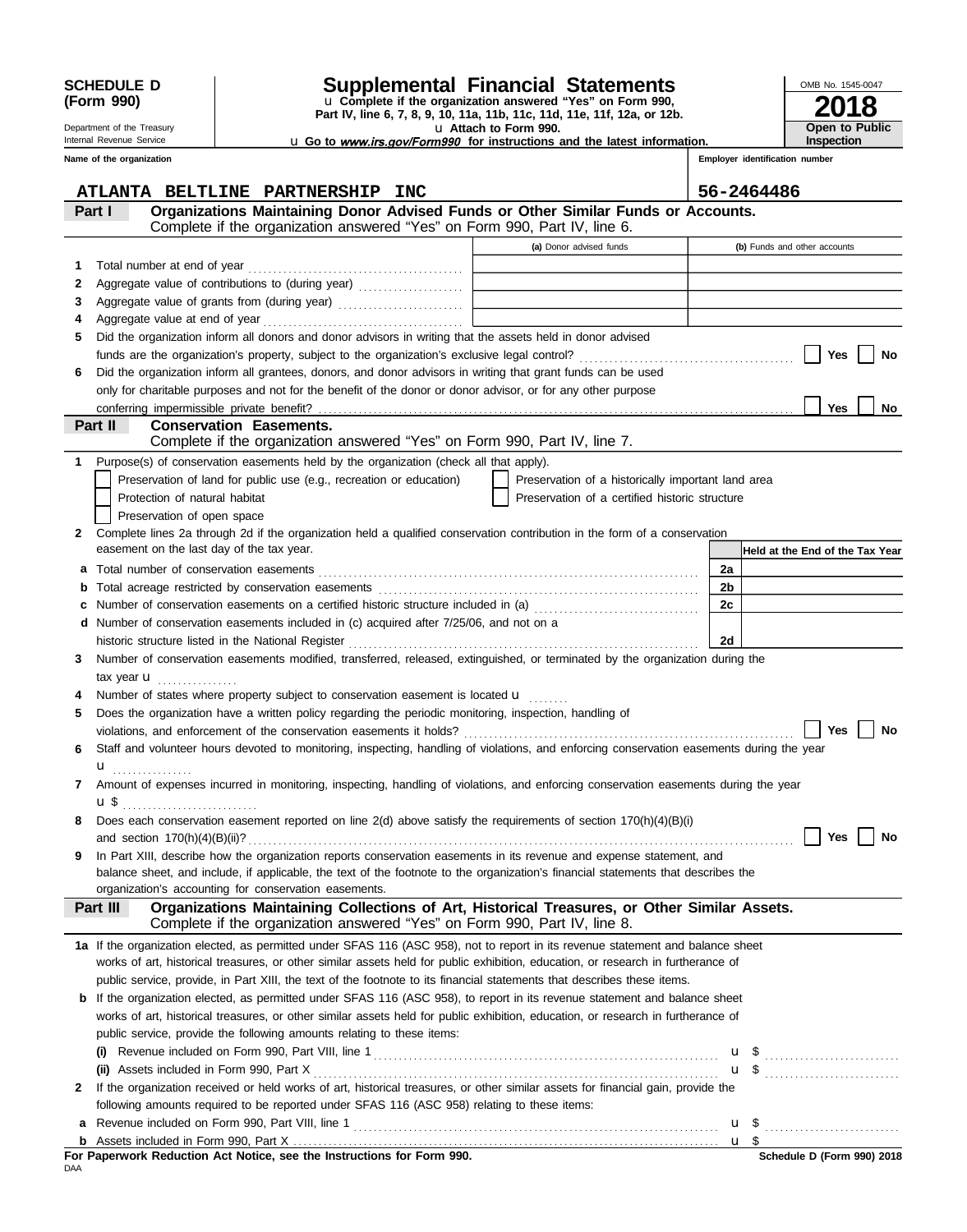|   |                    |                                          | Schedule D (Form 990) 2018 ATLANTA BELTLINE PARTNERSHIP INC                                                                                                                                                                   |                                         |                           |                                    | 56-2464486                      |                      |                | Page 2              |
|---|--------------------|------------------------------------------|-------------------------------------------------------------------------------------------------------------------------------------------------------------------------------------------------------------------------------|-----------------------------------------|---------------------------|------------------------------------|---------------------------------|----------------------|----------------|---------------------|
|   | Part III           |                                          | Organizations Maintaining Collections of Art, Historical Treasures, or Other Similar Assets (continued)                                                                                                                       |                                         |                           |                                    |                                 |                      |                |                     |
| 3 |                    | collection items (check all that apply): | Using the organization's acquisition, accession, and other records, check any of the following that are a significant use of its                                                                                              |                                         |                           |                                    |                                 |                      |                |                     |
| a |                    | Public exhibition                        |                                                                                                                                                                                                                               | d                                       | Loan or exchange programs |                                    |                                 |                      |                |                     |
| b |                    | Scholarly research                       |                                                                                                                                                                                                                               | е                                       |                           |                                    |                                 |                      |                |                     |
| c |                    | Preservation for future generations      |                                                                                                                                                                                                                               |                                         |                           |                                    |                                 |                      |                |                     |
|   |                    |                                          | Provide a description of the organization's collections and explain how they further the organization's exempt purpose in Part                                                                                                |                                         |                           |                                    |                                 |                      |                |                     |
|   | XIII.              |                                          |                                                                                                                                                                                                                               |                                         |                           |                                    |                                 |                      |                |                     |
| 5 |                    |                                          | During the year, did the organization solicit or receive donations of art, historical treasures, or other similar                                                                                                             |                                         |                           |                                    |                                 |                      |                |                     |
|   |                    |                                          |                                                                                                                                                                                                                               |                                         |                           |                                    |                                 |                      | <b>Yes</b>     | No                  |
|   | Part IV            |                                          | <b>Escrow and Custodial Arrangements.</b>                                                                                                                                                                                     |                                         |                           |                                    |                                 |                      |                |                     |
|   |                    |                                          | Complete if the organization answered "Yes" on Form 990, Part IV, line 9, or reported an amount on Form                                                                                                                       |                                         |                           |                                    |                                 |                      |                |                     |
|   |                    | 990, Part X, line 21.                    |                                                                                                                                                                                                                               |                                         |                           |                                    |                                 |                      |                |                     |
|   |                    |                                          | 1a Is the organization an agent, trustee, custodian or other intermediary for contributions or other assets not                                                                                                               |                                         |                           |                                    |                                 |                      |                |                     |
|   |                    |                                          |                                                                                                                                                                                                                               |                                         |                           |                                    |                                 |                      | Yes            | No                  |
|   |                    |                                          | <b>b</b> If "Yes," explain the arrangement in Part XIII and complete the following table:                                                                                                                                     |                                         |                           |                                    |                                 |                      |                |                     |
|   |                    |                                          |                                                                                                                                                                                                                               |                                         |                           |                                    |                                 |                      | Amount         |                     |
| c |                    |                                          |                                                                                                                                                                                                                               |                                         |                           |                                    |                                 | 1c                   |                |                     |
|   |                    |                                          |                                                                                                                                                                                                                               |                                         |                           |                                    |                                 | 1 <sub>d</sub>       |                |                     |
|   |                    |                                          | Distributions during the year manufactured and contact the year manufactured and contact the property of the state of the state of the state of the state of the state of the state of the state of the state of the state of |                                         |                           |                                    |                                 | 1e                   |                |                     |
|   |                    |                                          |                                                                                                                                                                                                                               |                                         |                           |                                    |                                 | 1f                   |                |                     |
|   |                    |                                          | 2a Did the organization include an amount on Form 990, Part X, line 21, for escrow or custodial account liability?                                                                                                            |                                         |                           |                                    |                                 |                      | Yes            | No                  |
|   |                    |                                          |                                                                                                                                                                                                                               |                                         |                           |                                    |                                 |                      |                |                     |
|   | Part V             | <b>Endowment Funds.</b>                  |                                                                                                                                                                                                                               |                                         |                           |                                    |                                 |                      |                |                     |
|   |                    |                                          | Complete if the organization answered "Yes" on Form 990, Part IV, line 10.                                                                                                                                                    |                                         |                           |                                    |                                 |                      |                |                     |
|   |                    |                                          |                                                                                                                                                                                                                               | (a) Current year                        | (b) Prior year            | (c) Two years back                 |                                 | (d) Three years back |                | (e) Four years back |
|   |                    |                                          | 1a Beginning of year balance                                                                                                                                                                                                  |                                         |                           |                                    |                                 |                      |                |                     |
|   | Contributions      |                                          |                                                                                                                                                                                                                               |                                         |                           |                                    |                                 |                      |                |                     |
|   |                    | Net investment earnings, gains, and      |                                                                                                                                                                                                                               |                                         |                           |                                    |                                 |                      |                |                     |
|   |                    |                                          |                                                                                                                                                                                                                               |                                         |                           |                                    |                                 |                      |                |                     |
| d |                    |                                          | Grants or scholarships                                                                                                                                                                                                        |                                         |                           |                                    |                                 |                      |                |                     |
| е |                    | Other expenditures for facilities and    |                                                                                                                                                                                                                               |                                         |                           |                                    |                                 |                      |                |                     |
|   | programs           |                                          |                                                                                                                                                                                                                               |                                         |                           |                                    |                                 |                      |                |                     |
|   |                    |                                          | f Administrative expenses                                                                                                                                                                                                     |                                         |                           |                                    |                                 |                      |                |                     |
|   |                    |                                          | End of year balance                                                                                                                                                                                                           |                                         |                           |                                    |                                 |                      |                |                     |
|   |                    |                                          | Provide the estimated percentage of the current year end balance (line 1g, column (a)) held as:                                                                                                                               |                                         |                           |                                    |                                 |                      |                |                     |
| a |                    |                                          | Board designated or quasi-endowment u                                                                                                                                                                                         |                                         |                           |                                    |                                 |                      |                |                     |
|   |                    | <b>b</b> Permanent endowment <b>u</b>    | . %                                                                                                                                                                                                                           |                                         |                           |                                    |                                 |                      |                |                     |
|   |                    | c Temporarily restricted endowment u     |                                                                                                                                                                                                                               | %<br>.                                  |                           |                                    |                                 |                      |                |                     |
|   |                    |                                          | The percentages on lines 2a, 2b, and 2c should equal 100%.                                                                                                                                                                    |                                         |                           |                                    |                                 |                      |                |                     |
|   |                    |                                          | 3a Are there endowment funds not in the possession of the organization that are held and administered for the                                                                                                                 |                                         |                           |                                    |                                 |                      |                |                     |
|   | organization by:   |                                          |                                                                                                                                                                                                                               |                                         |                           |                                    |                                 |                      |                | Yes<br>No           |
|   |                    |                                          |                                                                                                                                                                                                                               |                                         |                           |                                    |                                 |                      | 3a(i)          |                     |
|   |                    |                                          |                                                                                                                                                                                                                               |                                         |                           |                                    |                                 |                      | 3a(ii)         |                     |
|   |                    |                                          |                                                                                                                                                                                                                               |                                         |                           |                                    |                                 |                      | 3b             |                     |
|   |                    |                                          | Describe in Part XIII the intended uses of the organization's endowment funds.                                                                                                                                                |                                         |                           |                                    |                                 |                      |                |                     |
|   | Part VI            |                                          | Land, Buildings, and Equipment.                                                                                                                                                                                               |                                         |                           |                                    |                                 |                      |                |                     |
|   |                    |                                          | Complete if the organization answered "Yes" on Form 990, Part IV, line 11a. See Form 990, Part X, line 10.                                                                                                                    |                                         |                           |                                    |                                 |                      |                |                     |
|   |                    | Description of property                  |                                                                                                                                                                                                                               | (a) Cost or other basis<br>(investment) |                           | (b) Cost or other basis<br>(other) | (c) Accumulated<br>depreciation |                      | (d) Book value |                     |
|   |                    |                                          |                                                                                                                                                                                                                               |                                         |                           |                                    |                                 |                      |                |                     |
|   |                    |                                          |                                                                                                                                                                                                                               |                                         |                           |                                    |                                 |                      |                |                     |
|   | <b>b</b> Buildings |                                          |                                                                                                                                                                                                                               |                                         |                           | 1,150,934                          |                                 |                      |                | 758,341             |
|   |                    |                                          | c Leasehold improvements                                                                                                                                                                                                      |                                         |                           | 15,750                             |                                 | 392,593              |                | 12,291              |
|   |                    |                                          |                                                                                                                                                                                                                               |                                         |                           | 291,262                            |                                 | 3,459<br>200,422     |                | 90,840              |
|   | e Other            |                                          | Total. Add lines 1a through 1e. (Column (d) must equal Form 990, Part X, column (B), line 10c.)                                                                                                                               |                                         |                           |                                    |                                 |                      |                | 861,472             |
|   |                    |                                          |                                                                                                                                                                                                                               |                                         |                           |                                    |                                 | u                    |                |                     |

**Schedule D (Form 990) 2018**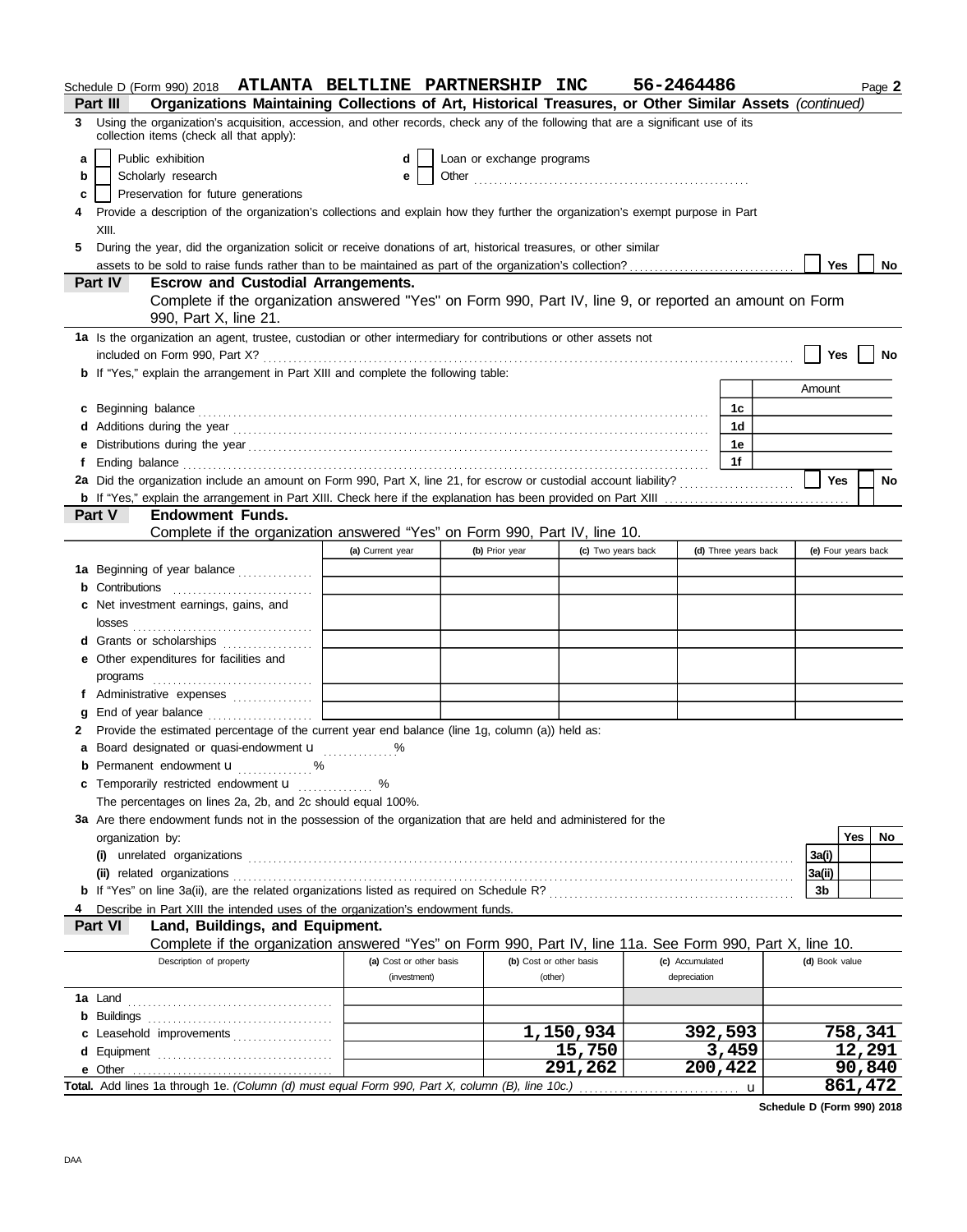# Schedule D (Form 990) 2018 **ATLANTA BELTLINE PARTNERSHIP INC 56-2464486**

# **Part VII Investments—Other Securities.**<br>Complete if the organization answe

Complete if the organization answered "Yes" on Form 990, Part IV, line 11b. See Form 990, Part X, line 12.

|                    | Complete if the organization answered "Yes" on Form 990, Part IV, line 11b. See Form 990, Part X, line 12.                                           |                |                                  |                |
|--------------------|------------------------------------------------------------------------------------------------------------------------------------------------------|----------------|----------------------------------|----------------|
|                    | (a) Description of security or category                                                                                                              | (b) Book value | (c) Method of valuation:         |                |
|                    | (including name of security)                                                                                                                         |                | Cost or end-of-year market value |                |
|                    |                                                                                                                                                      |                |                                  |                |
|                    |                                                                                                                                                      |                |                                  |                |
|                    | (3) Other $\ldots$ and $\ldots$ and $\ldots$ and $\ldots$ and $\ldots$ and $\ldots$ and $\ldots$ and $\ldots$                                        |                |                                  |                |
|                    |                                                                                                                                                      |                |                                  |                |
|                    |                                                                                                                                                      |                |                                  |                |
|                    |                                                                                                                                                      |                |                                  |                |
| . (D)              |                                                                                                                                                      |                |                                  |                |
| $\overline{E}$ (E) |                                                                                                                                                      |                |                                  |                |
| $\cdot$ (F)        |                                                                                                                                                      |                |                                  |                |
| (G)                |                                                                                                                                                      |                |                                  |                |
| (H)                |                                                                                                                                                      |                |                                  |                |
|                    | Total. (Column (b) must equal Form 990, Part X, col. (B) line 12.) u                                                                                 |                |                                  |                |
| Part VIII          | Investments-Program Related.                                                                                                                         |                |                                  |                |
|                    | Complete if the organization answered "Yes" on Form 990, Part IV, line 11c. See Form 990, Part X, line 13.                                           |                |                                  |                |
|                    | (a) Description of investment                                                                                                                        | (b) Book value | (c) Method of valuation:         |                |
|                    |                                                                                                                                                      |                | Cost or end-of-year market value |                |
| (1)                |                                                                                                                                                      |                |                                  |                |
| (2)                |                                                                                                                                                      |                |                                  |                |
| (3)                |                                                                                                                                                      |                |                                  |                |
| (4)                |                                                                                                                                                      |                |                                  |                |
| (5)                |                                                                                                                                                      |                |                                  |                |
| (6)                |                                                                                                                                                      |                |                                  |                |
| (7)                |                                                                                                                                                      |                |                                  |                |
| (8)                |                                                                                                                                                      |                |                                  |                |
|                    |                                                                                                                                                      |                |                                  |                |
| (9)                | Total. (Column (b) must equal Form 990, Part X, col. (B) line 13.) $\mathbf u$                                                                       |                |                                  |                |
| Part IX            | Other Assets.                                                                                                                                        |                |                                  |                |
|                    | Complete if the organization answered "Yes" on Form 990, Part IV, line 11d. See Form 990, Part X, line 15.                                           |                |                                  |                |
|                    | (a) Description                                                                                                                                      |                |                                  | (b) Book value |
|                    |                                                                                                                                                      |                |                                  |                |
| (1)                |                                                                                                                                                      |                |                                  |                |
| (2)                |                                                                                                                                                      |                |                                  |                |
| (3)                |                                                                                                                                                      |                |                                  |                |
| (4)                |                                                                                                                                                      |                |                                  |                |
| (5)                |                                                                                                                                                      |                |                                  |                |
| (6)                |                                                                                                                                                      |                |                                  |                |
| (7)                |                                                                                                                                                      |                |                                  |                |
| (8)                |                                                                                                                                                      |                |                                  |                |
| (9)                |                                                                                                                                                      |                |                                  |                |
|                    | Total. (Column (b) must equal Form 990, Part X, col. (B) line 15.)                                                                                   |                | u                                |                |
| Part X             | Other Liabilities.                                                                                                                                   |                |                                  |                |
|                    | Complete if the organization answered "Yes" on Form 990, Part IV, line 11e or 11f. See Form 990, Part X,                                             |                |                                  |                |
|                    | line $25$ .                                                                                                                                          |                |                                  |                |
| 1.                 | (a) Description of liability                                                                                                                         | (b) Book value |                                  |                |
| (1)                | Federal income taxes                                                                                                                                 |                |                                  |                |
| (2)                | OTHER LIABILITES                                                                                                                                     | 7,930          |                                  |                |
| (3)                |                                                                                                                                                      |                |                                  |                |
| (4)                |                                                                                                                                                      |                |                                  |                |
| (5)                |                                                                                                                                                      |                |                                  |                |
| (6)                |                                                                                                                                                      |                |                                  |                |
| (7)                |                                                                                                                                                      |                |                                  |                |
| (8)                |                                                                                                                                                      |                |                                  |                |
| (9)                |                                                                                                                                                      |                |                                  |                |
|                    | Total. (Column (b) must equal Form 990, Part X, col. (B) line 25.) $\mathbf u$                                                                       | 7,930          |                                  |                |
|                    | 2. Liability for uncertain tax positions. In Part XIII, provide the text of the footnote to the organization's financial statements that reports the |                |                                  |                |

organization's liability for uncertain tax positions under FIN 48 (ASC 740). Check here if the text of the footnote has been provided in Part XIII.

**X**

Page **3**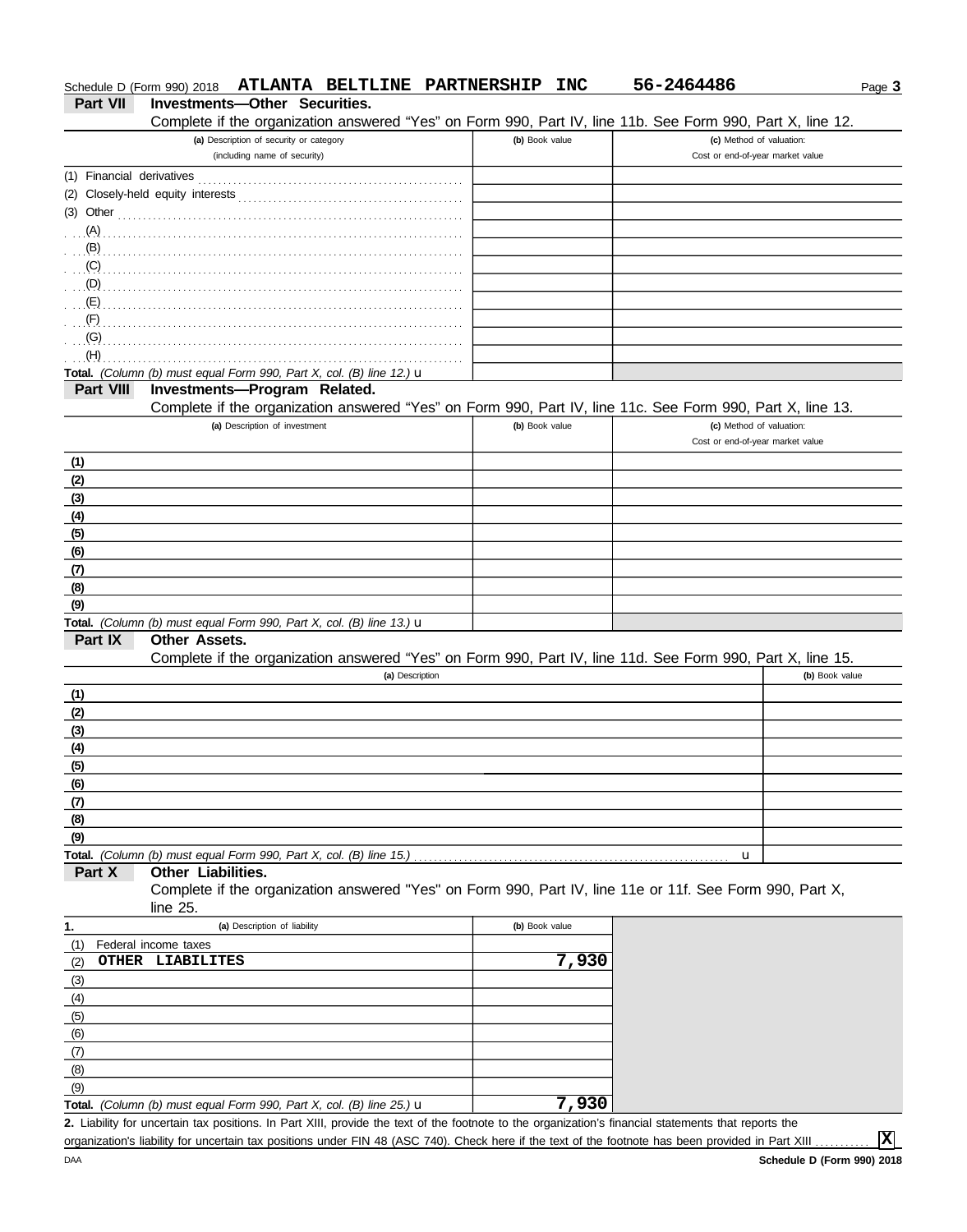|   | Schedule D (Form 990) 2018 ATLANTA BELTLINE PARTNERSHIP INC                                                                                                                                                                   | 56-2464486 |                 | Page 4    |
|---|-------------------------------------------------------------------------------------------------------------------------------------------------------------------------------------------------------------------------------|------------|-----------------|-----------|
|   | Reconciliation of Revenue per Audited Financial Statements With Revenue per Return.<br><b>Part XI</b>                                                                                                                         |            |                 |           |
|   | Complete if the organization answered "Yes" on Form 990, Part IV, line 12a.                                                                                                                                                   |            |                 |           |
| 1 |                                                                                                                                                                                                                               |            | $\mathbf{1}$    | 1,748,954 |
| 2 | Amounts included on line 1 but not on Form 990, Part VIII, line 12:                                                                                                                                                           |            |                 |           |
| a | 2a                                                                                                                                                                                                                            |            |                 |           |
| b | 2 <sub>b</sub>                                                                                                                                                                                                                | 16,440     |                 |           |
| c | 2c                                                                                                                                                                                                                            |            |                 |           |
| d | 2d                                                                                                                                                                                                                            |            |                 |           |
| е | Add lines 2a through 2d [11] and the contract of the contract of the contract of the contract of the contract of the contract of the contract of the contract of the contract of the contract of the contract of the contract |            | 2е              | 16,440    |
| 3 |                                                                                                                                                                                                                               |            | $\mathbf{3}$    | 1,732,514 |
|   | Amounts included on Form 990, Part VIII, line 12, but not on line 1:                                                                                                                                                          |            |                 |           |
|   | 4a                                                                                                                                                                                                                            |            |                 |           |
| b | 4 <sub>b</sub>                                                                                                                                                                                                                |            |                 |           |
|   | Add lines 4a and 4b                                                                                                                                                                                                           |            | 4c              |           |
|   | Total revenue. Add lines 3 and 4c. (This must equal Form 990, Part I, line 12.) <i>manumeronal content and the State</i>                                                                                                      |            | $5\phantom{.0}$ | 1,732,514 |
|   | Reconciliation of Expenses per Audited Financial Statements With Expenses per Return.<br>Part XII                                                                                                                             |            |                 |           |
|   | Complete if the organization answered "Yes" on Form 990, Part IV, line 12a.                                                                                                                                                   |            |                 |           |
| 1 |                                                                                                                                                                                                                               |            |                 | 3,406,854 |
| 2 | Amounts included on line 1 but not on Form 990, Part IX, line 25:                                                                                                                                                             |            |                 |           |
| a | 2a                                                                                                                                                                                                                            | 16,440     |                 |           |
| b | 2 <sub>b</sub>                                                                                                                                                                                                                |            |                 |           |
| с | 2c                                                                                                                                                                                                                            |            |                 |           |
|   | 2d                                                                                                                                                                                                                            |            |                 |           |
|   | Add lines 2a through 2d [11] and the contract of the contract of the contract of the contract of the contract of the contract of the contract of the contract of the contract of the contract of the contract of the contract |            | 2е              | 16,440    |
| 3 |                                                                                                                                                                                                                               |            | $\overline{3}$  | 3,390,414 |
|   | Amounts included on Form 990, Part IX, line 25, but not on line 1:                                                                                                                                                            |            |                 |           |
| a | -4a                                                                                                                                                                                                                           |            |                 |           |
| b | 4b                                                                                                                                                                                                                            |            |                 |           |
|   | Add lines 4a and 4b                                                                                                                                                                                                           |            | 4c              |           |
|   |                                                                                                                                                                                                                               |            | 5               | 3,390,414 |
|   | Part XIII Supplemental Information.                                                                                                                                                                                           |            |                 |           |

Provide the descriptions required for Part II, lines 3, 5, and 9; Part III, lines 1a and 4; Part IV, lines 1b and 2b; Part V, line 4; Part X, line 2; Part XI, lines 2d and 4b; and Part XII, lines 2d and 4b. Also complete this part to provide any additional information.

**PART X - FIN 48 FOOTNOTE**

ATLANTA BELTLINE PARTNERSHIP, INC. IS A NOT-FOR-PROFIT ORGANIZATION EXEMPT FROM FEDERAL INCOME TAXES UNDER THE PROVISIONS OF INTERNAL REVENUE CODE SECTION  $501(C)(3)$  OF THE INTERNAL REVENUE CODE. INCOME FROM CERTAIN ACTIVITIES NOT DIRECTLY RELATED TO THE ORGANIZATION'S TAX-EXEMPT PURPOSE IS SUBJECT TO TAXATION AS UNRELATED BUSINESS INCOME. THE ORGANIZATION IS SUBJECT TO TAX ON UNRELATED BUSINESS INCOME, NET OF EXPENSES, RESULTING 2019 AND 2018. THE ORGANIZATION BELIEVES THAT IT HAS APPROPRIATE SUPPORT FROM RENTAL OF AN ORGANIZATION VEHICLE AND THE BELTLINE CENTER. THERE WAS NO UNRELATED BUSINESS INCOME TAX LIABILITY FOR THE YEARS ENDED JUNE 30, FOR ANY TAX POSITIONS TAKEN, AND AS SUCH, DOES NOT HAVE ANY UNCERTAIN TAX POSITIONS THAT ARE MATERIAL TO THE FINANCIAL STATEMENTS. THE

. . . . . . . . . . . . . . . . . . . . . . . . . . . . . . . . . . . . . . . . . . . . . . . . . . . . . . . . . . . . . . . . . . . . . . . . . . . . . . . . . . . . . . . . . . . . . . . . . . . . . . . . . . . . . . . . . . . . . . . . . . . . . . . . . . . . . . . . . . . . . . . . . . . . . . . . . . . . . . . . . . . . . .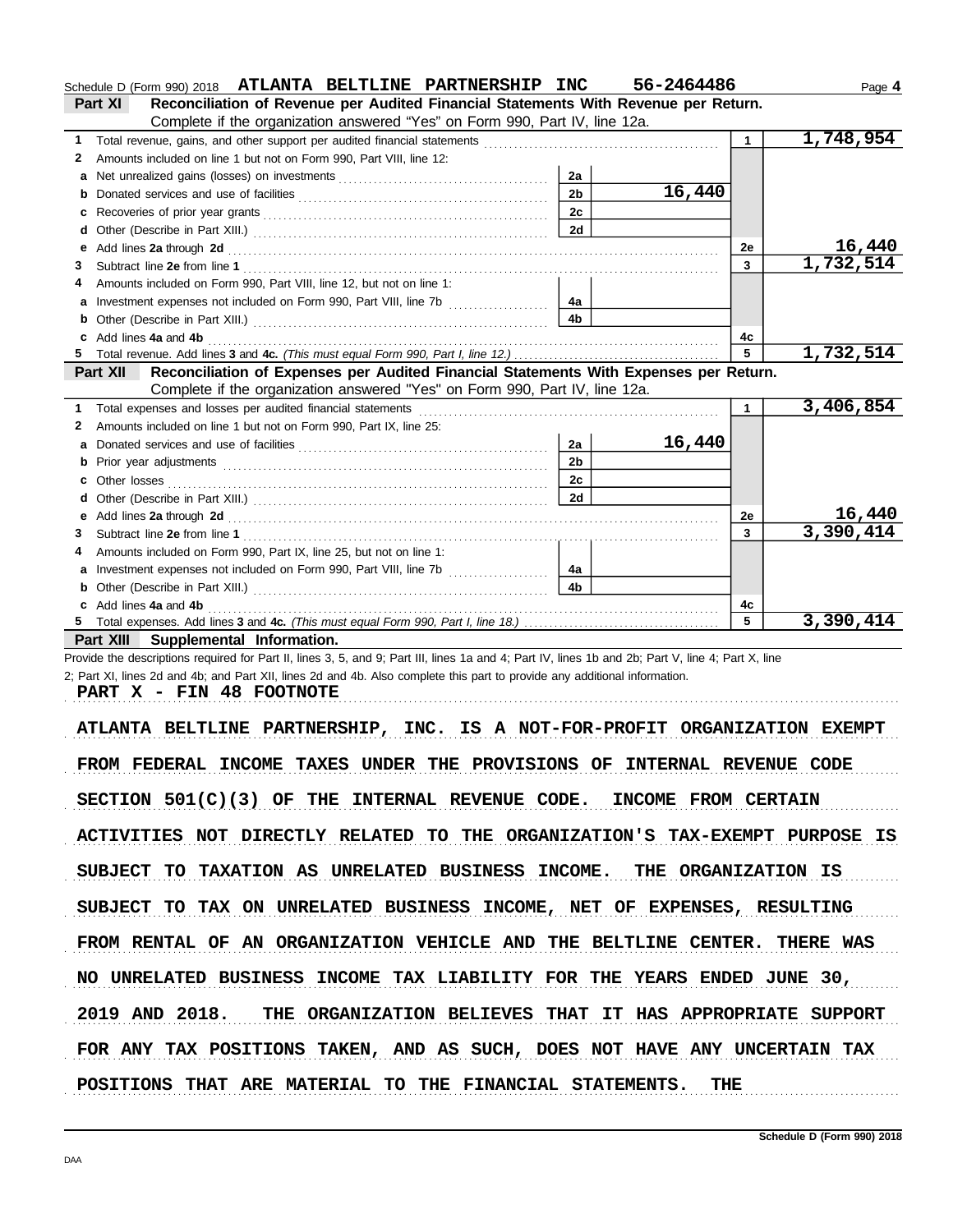| Part XIII | Supplemental Information (continued) | Schedule D (Form 990) 2018 ATLANTA BELTLINE PARTNERSHIP INC |  | 56-2464486 |          | Page 5       |
|-----------|--------------------------------------|-------------------------------------------------------------|--|------------|----------|--------------|
|           |                                      | ORGANIZATION'S INTERNAL REVENUE SERVICE FILINGS FOR THE     |  |            | PREVIOUS | <b>THREE</b> |
|           |                                      | YEARS REMAIN SUBJECT TO EXAMINATION.                        |  |            |          |              |
|           |                                      |                                                             |  |            |          |              |
|           |                                      |                                                             |  |            |          |              |
|           |                                      |                                                             |  |            |          |              |
|           |                                      |                                                             |  |            |          |              |
|           |                                      |                                                             |  |            |          |              |
|           |                                      |                                                             |  |            |          |              |
|           |                                      |                                                             |  |            |          |              |
|           |                                      |                                                             |  |            |          |              |
|           |                                      |                                                             |  |            |          |              |
|           |                                      |                                                             |  |            |          |              |
|           |                                      |                                                             |  |            |          |              |
|           |                                      |                                                             |  |            |          |              |
|           |                                      |                                                             |  |            |          |              |
|           |                                      |                                                             |  |            |          |              |
|           |                                      |                                                             |  |            |          |              |
|           |                                      |                                                             |  |            |          |              |
|           |                                      |                                                             |  |            |          |              |
|           |                                      |                                                             |  |            |          |              |
|           |                                      |                                                             |  |            |          |              |
|           |                                      |                                                             |  |            |          |              |
|           |                                      |                                                             |  |            |          |              |
|           |                                      |                                                             |  |            |          |              |
|           |                                      |                                                             |  |            |          |              |
|           |                                      |                                                             |  |            |          |              |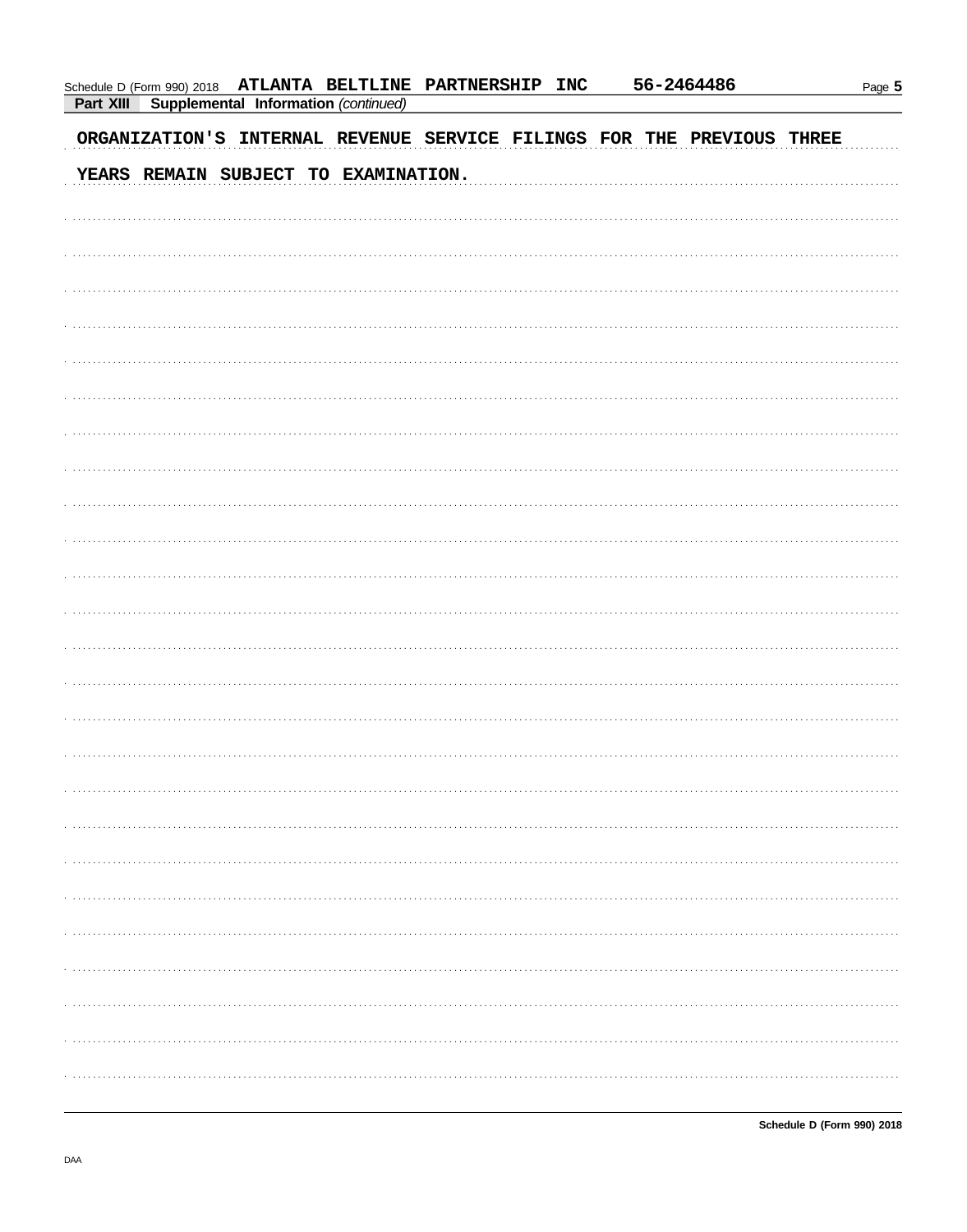| <b>SCHEDULE G</b>                                                                                                                     |                                    |                                                            |                                        |                 |                           | Supplemental Information Regarding Fundraising or Gaming Activities                                                                                                 |                                  | OMB No. 1545-0047            |
|---------------------------------------------------------------------------------------------------------------------------------------|------------------------------------|------------------------------------------------------------|----------------------------------------|-----------------|---------------------------|---------------------------------------------------------------------------------------------------------------------------------------------------------------------|----------------------------------|------------------------------|
| (Form 990 or 990-EZ)                                                                                                                  |                                    |                                                            |                                        |                 |                           | Complete if the organization answered "Yes" on Form 990, Part IV, line 17, 18, or 19, or if the<br>organization entered more than \$15,000 on Form 990-EZ, line 6a. |                                  |                              |
| Department of the Treasury<br>Internal Revenue Service                                                                                |                                    |                                                            | LI Attach to Form 990 or Form 990-EZ.  |                 |                           | U Go to www.irs.gov/Form990 for instructions and the latest information.                                                                                            |                                  | Open to Public<br>Inspection |
| Name of the organization                                                                                                              |                                    |                                                            |                                        |                 |                           |                                                                                                                                                                     | Employer identification number   |                              |
|                                                                                                                                       |                                    | ATLANTA BELTLINE PARTNERSHIP                               |                                        |                 | <b>INC</b>                |                                                                                                                                                                     | 56-2464486                       |                              |
| Part I                                                                                                                                |                                    |                                                            |                                        |                 |                           | Fundraising Activities. Complete if the organization answered "Yes" on Form 990, Part IV, line 17.                                                                  |                                  |                              |
| Indicate whether the organization raised funds through any of the following activities. Check all that apply.<br>$\mathbf{1}$         |                                    | Form 990-EZ filers are not required to complete this part. |                                        |                 |                           |                                                                                                                                                                     |                                  |                              |
| X <br>Mail solicitations                                                                                                              |                                    |                                                            |                                        |                 |                           | Solicitation of non-government grants                                                                                                                               |                                  |                              |
| a<br> X                                                                                                                               |                                    |                                                            | e<br>$\mathbf{x}$                      |                 |                           |                                                                                                                                                                     |                                  |                              |
| Internet and email solicitations<br>b<br> X                                                                                           |                                    |                                                            | f                                      |                 |                           | Solicitation of government grants                                                                                                                                   |                                  |                              |
| Phone solicitations<br>c                                                                                                              |                                    |                                                            | ΙXΙ<br>Special fundraising events<br>q |                 |                           |                                                                                                                                                                     |                                  |                              |
| 쬐<br>In-person solicitations<br>d                                                                                                     |                                    |                                                            |                                        |                 |                           |                                                                                                                                                                     |                                  |                              |
| 2a Did the organization have a written or oral agreement with any individual (including officers, directors, trustees,                |                                    |                                                            |                                        |                 |                           | or key employees listed in Form 990, Part VII) or entity in connection with professional fundraising services?                                                      |                                  | ΙX<br>No<br>Yes              |
| b If "Yes," list the 10 highest paid individuals or entities (fundraisers) pursuant to agreements under which the fundraiser is to be |                                    |                                                            |                                        |                 |                           |                                                                                                                                                                     |                                  |                              |
| compensated at least \$5,000 by the organization.                                                                                     |                                    |                                                            |                                        | (iii) Did fund- |                           |                                                                                                                                                                     | (v) Amount paid to               | (vi) Amount paid to          |
|                                                                                                                                       | (i) Name and address of individual |                                                            | (ii) Activity                          |                 | raiser have<br>custody or | (iv) Gross receipts                                                                                                                                                 | (or retained by)                 | (or retained by)             |
|                                                                                                                                       | or entity (fundraiser)             |                                                            |                                        | contributions?  | control of                | from activity                                                                                                                                                       | fundraiser listed in<br>col. (i) | organization                 |
| COXE CURRY AND ASSOCIATES                                                                                                             |                                    |                                                            |                                        | <b>Yes</b>      | No                        |                                                                                                                                                                     |                                  |                              |
| 1 191 PEACHTREE ST NE                                                                                                                 |                                    |                                                            |                                        |                 |                           |                                                                                                                                                                     |                                  |                              |
| <b>ATLANTA</b>                                                                                                                        |                                    | GA 30303                                                   | <b>CAPITAL FR</b>                      |                 | х                         | 954,767                                                                                                                                                             | 152,842                          | 801,925                      |
| $\mathbf{2}$                                                                                                                          |                                    |                                                            |                                        |                 |                           |                                                                                                                                                                     |                                  |                              |
|                                                                                                                                       |                                    |                                                            |                                        |                 |                           |                                                                                                                                                                     |                                  |                              |
| 3                                                                                                                                     |                                    |                                                            |                                        |                 |                           |                                                                                                                                                                     |                                  |                              |
|                                                                                                                                       |                                    |                                                            |                                        |                 |                           |                                                                                                                                                                     |                                  |                              |
|                                                                                                                                       |                                    |                                                            |                                        |                 |                           |                                                                                                                                                                     |                                  |                              |
|                                                                                                                                       |                                    |                                                            |                                        |                 |                           |                                                                                                                                                                     |                                  |                              |
|                                                                                                                                       |                                    |                                                            |                                        |                 |                           |                                                                                                                                                                     |                                  |                              |
| 5                                                                                                                                     |                                    |                                                            |                                        |                 |                           |                                                                                                                                                                     |                                  |                              |
|                                                                                                                                       |                                    |                                                            |                                        |                 |                           |                                                                                                                                                                     |                                  |                              |
|                                                                                                                                       |                                    |                                                            |                                        |                 |                           |                                                                                                                                                                     |                                  |                              |
|                                                                                                                                       |                                    |                                                            |                                        |                 |                           |                                                                                                                                                                     |                                  |                              |
|                                                                                                                                       |                                    |                                                            |                                        |                 |                           |                                                                                                                                                                     |                                  |                              |
| 7                                                                                                                                     |                                    |                                                            |                                        |                 |                           |                                                                                                                                                                     |                                  |                              |
|                                                                                                                                       |                                    |                                                            |                                        |                 |                           |                                                                                                                                                                     |                                  |                              |
|                                                                                                                                       |                                    |                                                            |                                        |                 |                           |                                                                                                                                                                     |                                  |                              |
| 8                                                                                                                                     |                                    |                                                            |                                        |                 |                           |                                                                                                                                                                     |                                  |                              |
|                                                                                                                                       |                                    |                                                            |                                        |                 |                           |                                                                                                                                                                     |                                  |                              |
| 9                                                                                                                                     |                                    |                                                            |                                        |                 |                           |                                                                                                                                                                     |                                  |                              |
|                                                                                                                                       |                                    |                                                            |                                        |                 |                           |                                                                                                                                                                     |                                  |                              |
| 10                                                                                                                                    |                                    |                                                            |                                        |                 |                           |                                                                                                                                                                     |                                  |                              |
|                                                                                                                                       |                                    |                                                            |                                        |                 |                           |                                                                                                                                                                     |                                  |                              |
|                                                                                                                                       |                                    |                                                            |                                        |                 |                           |                                                                                                                                                                     |                                  |                              |
| Total                                                                                                                                 |                                    |                                                            |                                        |                 |                           | 954,767                                                                                                                                                             | 152,842                          | 801,925                      |
| 3<br>registration or licensing.<br><b>GEORGIA</b>                                                                                     |                                    |                                                            |                                        |                 |                           | List all states in which the organization is registered or licensed to solicit contributions or has been notified it is exempt from                                 |                                  |                              |
|                                                                                                                                       |                                    |                                                            |                                        |                 |                           |                                                                                                                                                                     |                                  |                              |
|                                                                                                                                       |                                    |                                                            |                                        |                 |                           |                                                                                                                                                                     |                                  |                              |
|                                                                                                                                       |                                    |                                                            |                                        |                 |                           |                                                                                                                                                                     |                                  |                              |
|                                                                                                                                       |                                    |                                                            |                                        |                 |                           |                                                                                                                                                                     |                                  |                              |
|                                                                                                                                       |                                    |                                                            |                                        |                 |                           |                                                                                                                                                                     |                                  |                              |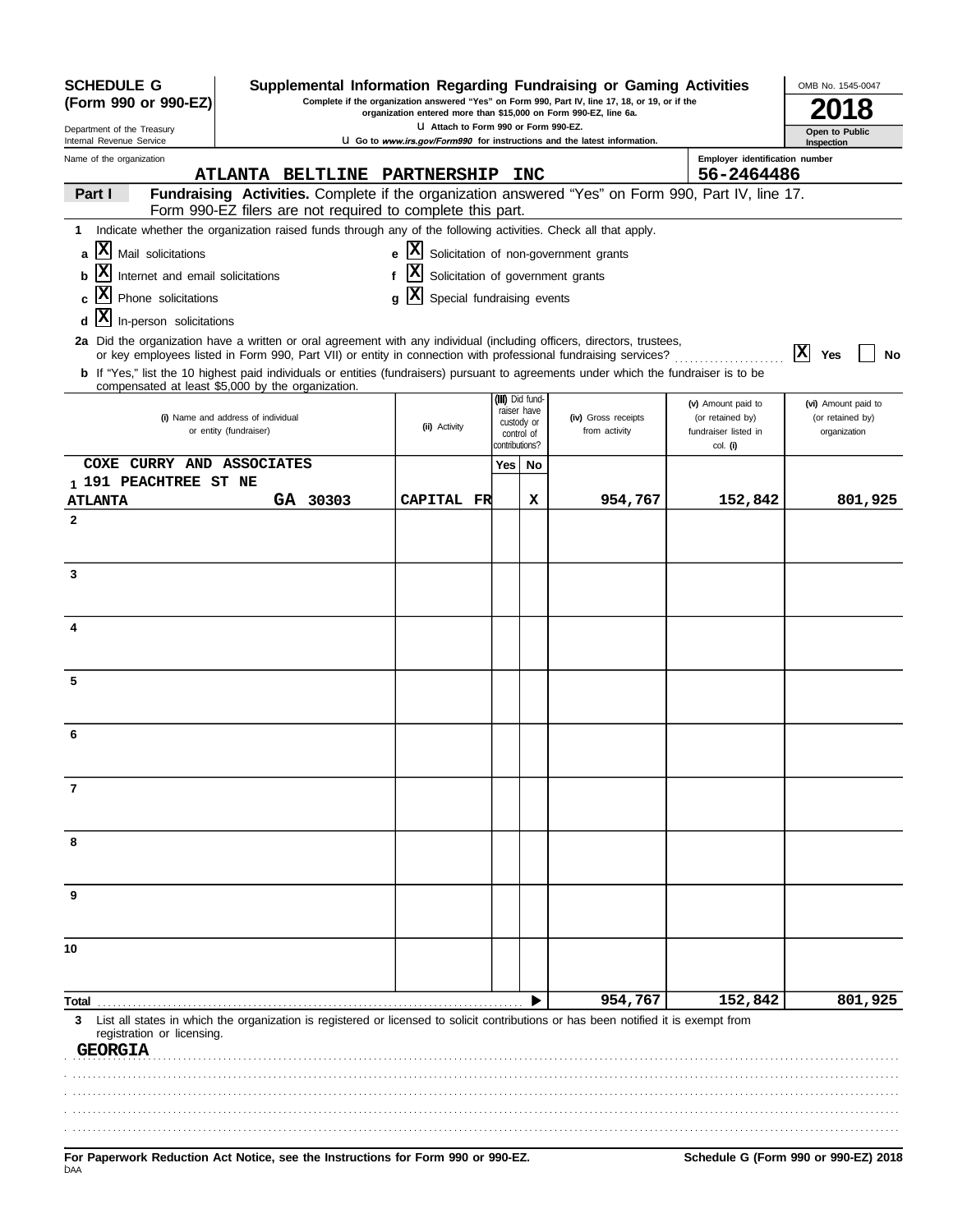# Schedule G (Form 990 or 990-EZ) 2018 ATLANTA BELTLINE PARTNERSHIP INC 56-2464486 Page 2

**Part II Fundraising Events.** Complete if the organization answered "Yes" on Form 990, Part IV, line 18, or reported more gross receipts greater than \$5,000. than \$15,000 of fundraising event contributions and gross income on Form 990-EZ, lines 1 and 6b. List events with

|                 |          |                              | gioos roocipto groator triair φο,ουσ.<br>(a) Event $#1$<br>RUN.WALK.GO!                             | (b) Event $#2$<br>FOR ACTION<br>ART              | (c) Other events<br>5 | (d) Total events<br>(add col. (a) through           |
|-----------------|----------|------------------------------|-----------------------------------------------------------------------------------------------------|--------------------------------------------------|-----------------------|-----------------------------------------------------|
|                 |          |                              | (event type)                                                                                        | (event type)                                     | (total number)        | col. (c)                                            |
| Revenue         |          | 1 Gross receipts             | 203,420                                                                                             | 49,524                                           | 104,109               | <u>357,053</u>                                      |
|                 |          | 2 Less: Contributions        |                                                                                                     |                                                  | 14,850                | 14,850                                              |
|                 |          | 3 Gross income (line 1 minus |                                                                                                     |                                                  |                       |                                                     |
|                 |          |                              | 203,420                                                                                             | 49,524                                           | 89,259                | 342,203                                             |
|                 |          | 4 Cash prizes                |                                                                                                     |                                                  |                       |                                                     |
|                 |          | 5 Noncash prizes             |                                                                                                     |                                                  |                       |                                                     |
| Expenses        |          | 6 Rent/facility costs        |                                                                                                     |                                                  |                       |                                                     |
|                 |          | 7 Food and beverages         |                                                                                                     |                                                  | 14,850                | 14,850                                              |
| Direct          |          | 8 Entertainment              |                                                                                                     |                                                  |                       |                                                     |
|                 |          | 9 Other direct expenses      | 77,924                                                                                              | 19,299                                           | 36,954                | 134,177                                             |
|                 |          |                              |                                                                                                     |                                                  |                       | 149,027                                             |
|                 |          |                              |                                                                                                     |                                                  |                       | 193,176                                             |
|                 | Part III |                              | Gaming. Complete if the organization answered "Yes" on Form 990, Part IV, line 19, or reported more |                                                  |                       |                                                     |
|                 |          |                              | than \$15,000 on Form 990-EZ, line 6a.                                                              |                                                  |                       |                                                     |
|                 |          |                              | (a) Bingo                                                                                           | (b) Pull tabs/instant<br>bingo/progressive bingo | (c) Other gaming      | (d) Total gaming (add<br>col. (a) through col. (c)) |
| Revenue         |          |                              |                                                                                                     |                                                  |                       |                                                     |
|                 |          | 1 Gross revenue              |                                                                                                     |                                                  |                       |                                                     |
|                 |          | 2 Cash prizes                |                                                                                                     |                                                  |                       |                                                     |
| Direct Expenses |          | 3 Noncash prizes             |                                                                                                     |                                                  |                       |                                                     |
|                 |          | 4 Rent/facility costs        |                                                                                                     |                                                  |                       |                                                     |
|                 |          | 5 Other direct expenses      |                                                                                                     |                                                  |                       |                                                     |
|                 |          | 6 Volunteer labor            | $\sim$ $\sim$<br>Yes<br>No                                                                          | %<br><b>Yes</b><br>No                            | <b>Yes</b><br>%<br>No |                                                     |
|                 |          |                              |                                                                                                     |                                                  |                       |                                                     |
|                 |          |                              |                                                                                                     |                                                  |                       |                                                     |
| 9               |          | <b>b</b> If "No," explain:   |                                                                                                     |                                                  |                       | Yes<br>No                                           |
|                 |          |                              |                                                                                                     |                                                  |                       |                                                     |
|                 |          | <b>b</b> If "Yes," explain:  |                                                                                                     |                                                  |                       | Yes<br>No                                           |
|                 |          |                              |                                                                                                     |                                                  |                       |                                                     |

DAA **Schedule G (Form 990 or 990-EZ) 2018**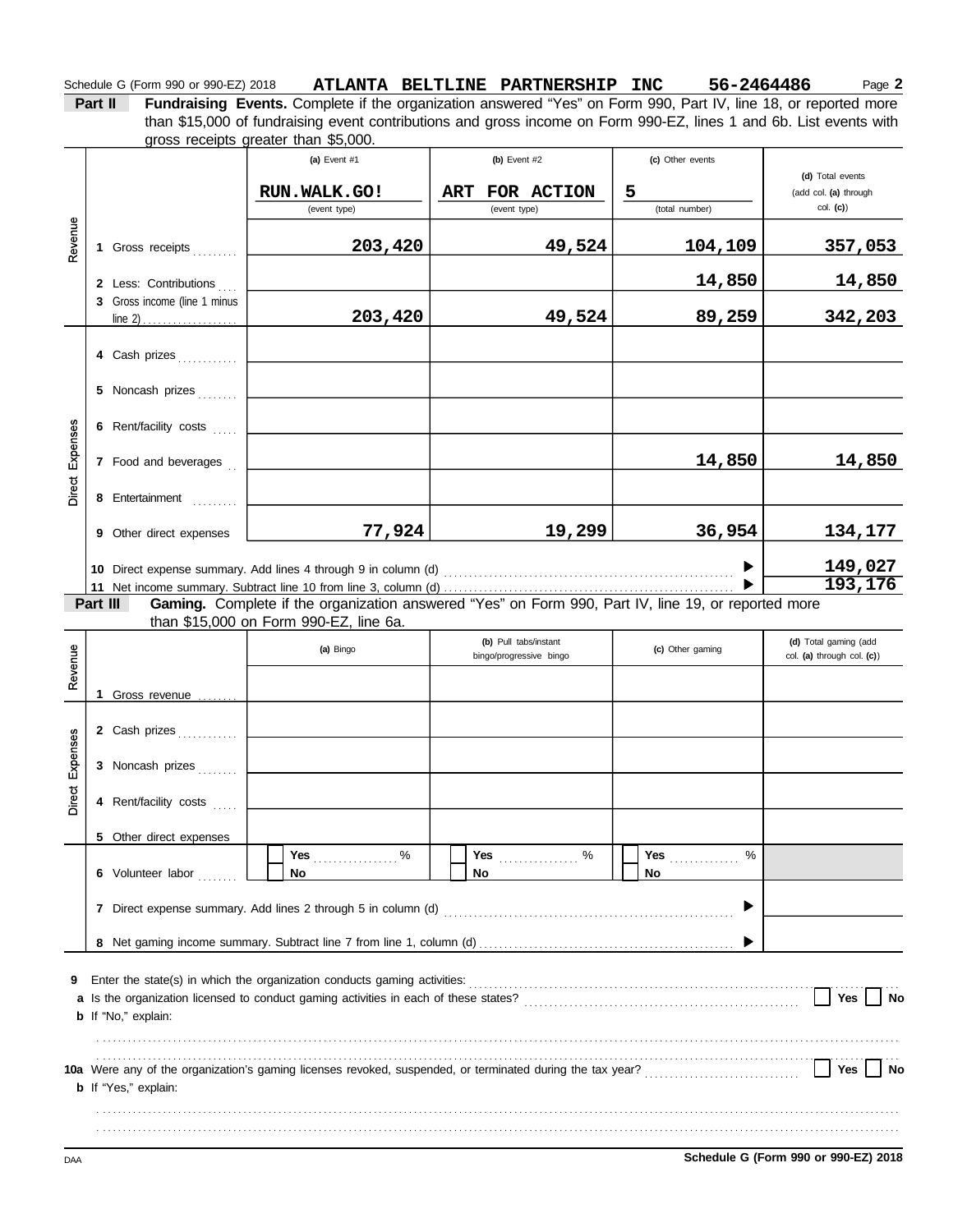|     |          | Schedule G (Form 990 or 990-EZ) 2018                                                                                                                                                                                                          |          | ATLANTA BELTLINE PARTNERSHIP INC |                        |  |  |  | 56-2464486                           |     | Page 3 |
|-----|----------|-----------------------------------------------------------------------------------------------------------------------------------------------------------------------------------------------------------------------------------------------|----------|----------------------------------|------------------------|--|--|--|--------------------------------------|-----|--------|
| 11  |          |                                                                                                                                                                                                                                               |          |                                  |                        |  |  |  |                                      | Yes | No     |
| 12  |          | Is the organization a grantor, beneficiary or trustee of a trust, or a member of a partnership or other entity                                                                                                                                |          |                                  |                        |  |  |  |                                      |     |        |
|     |          |                                                                                                                                                                                                                                               |          |                                  |                        |  |  |  |                                      | Yes | No     |
| 13  |          | Indicate the percentage of gaming activity conducted in:                                                                                                                                                                                      |          |                                  |                        |  |  |  |                                      |     |        |
| a   |          | The organization's facility contained and contained and contained and contained and contained and contained and contained and contained and contained and contained and contained and contained and contained and contained an                |          |                                  |                        |  |  |  | 13a                                  |     | %      |
| b   |          | An outside facility <i>contained a contained a contained a contained a contained a contained a contained a contained a</i>                                                                                                                    |          |                                  |                        |  |  |  | 13b                                  |     | %      |
| 14  | records: | Enter the name and address of the person who prepares the organization's gaming/special events books and                                                                                                                                      |          |                                  |                        |  |  |  |                                      |     |        |
|     |          |                                                                                                                                                                                                                                               |          |                                  |                        |  |  |  |                                      |     |        |
|     |          | Address <b>u</b>                                                                                                                                                                                                                              |          |                                  |                        |  |  |  |                                      |     |        |
| 15a | revenue? | Does the organization have a contract with a third party from whom the organization receives gaming                                                                                                                                           |          |                                  |                        |  |  |  |                                      | Yes | No     |
| b   |          |                                                                                                                                                                                                                                               |          |                                  |                        |  |  |  |                                      |     |        |
|     |          |                                                                                                                                                                                                                                               |          |                                  |                        |  |  |  |                                      |     |        |
|     |          | If "Yes," enter name and address of the third party:                                                                                                                                                                                          |          |                                  |                        |  |  |  |                                      |     |        |
|     |          |                                                                                                                                                                                                                                               |          |                                  |                        |  |  |  |                                      |     |        |
|     |          | Address <b>u</b>                                                                                                                                                                                                                              |          |                                  |                        |  |  |  |                                      |     |        |
| 16  |          | Gaming manager information:                                                                                                                                                                                                                   |          |                                  |                        |  |  |  |                                      |     |        |
|     |          |                                                                                                                                                                                                                                               |          |                                  |                        |  |  |  |                                      |     |        |
|     |          |                                                                                                                                                                                                                                               |          |                                  |                        |  |  |  |                                      |     |        |
|     |          |                                                                                                                                                                                                                                               |          |                                  |                        |  |  |  |                                      |     |        |
|     |          | Director/officer                                                                                                                                                                                                                              | Employee |                                  | Independent contractor |  |  |  |                                      |     |        |
| 17  |          | Mandatory distributions:                                                                                                                                                                                                                      |          |                                  |                        |  |  |  |                                      |     |        |
|     |          | Is the organization required under state law to make charitable distributions from the gaming proceeds to                                                                                                                                     |          |                                  |                        |  |  |  |                                      |     |        |
|     |          |                                                                                                                                                                                                                                               |          |                                  |                        |  |  |  |                                      | Yes | No     |
|     |          | <b>b</b> Enter the amount of distributions required under state law to be distributed to other exempt organizations or                                                                                                                        |          |                                  |                        |  |  |  |                                      |     |        |
|     |          | spent in the organization's own exempt activities during the tax year $\mathbf{u}$ \$                                                                                                                                                         |          |                                  |                        |  |  |  |                                      |     |        |
|     | Part IV  | Supplemental Information. Provide the explanations required by Part I, line 2b, columns (iii) and (v); and<br>Part III, lines 9, 9b, 10b, 15b, 15c, 16, and 17b, as applicable. Also provide any additional information.<br>See instructions. |          |                                  |                        |  |  |  |                                      |     |        |
|     |          |                                                                                                                                                                                                                                               |          |                                  |                        |  |  |  |                                      |     |        |
|     |          |                                                                                                                                                                                                                                               |          |                                  |                        |  |  |  |                                      |     |        |
|     |          |                                                                                                                                                                                                                                               |          |                                  |                        |  |  |  |                                      |     |        |
|     |          |                                                                                                                                                                                                                                               |          |                                  |                        |  |  |  |                                      |     |        |
|     |          |                                                                                                                                                                                                                                               |          |                                  |                        |  |  |  |                                      |     |        |
|     |          |                                                                                                                                                                                                                                               |          |                                  |                        |  |  |  |                                      |     |        |
|     |          |                                                                                                                                                                                                                                               |          |                                  |                        |  |  |  |                                      |     |        |
|     |          |                                                                                                                                                                                                                                               |          |                                  |                        |  |  |  |                                      |     |        |
|     |          |                                                                                                                                                                                                                                               |          |                                  |                        |  |  |  |                                      |     |        |
|     |          |                                                                                                                                                                                                                                               |          |                                  |                        |  |  |  |                                      |     |        |
|     |          |                                                                                                                                                                                                                                               |          |                                  |                        |  |  |  |                                      |     |        |
|     |          |                                                                                                                                                                                                                                               |          |                                  |                        |  |  |  |                                      |     |        |
|     |          |                                                                                                                                                                                                                                               |          |                                  |                        |  |  |  | Schedule G (Form 990 or 990-EZ) 2018 |     |        |

DAA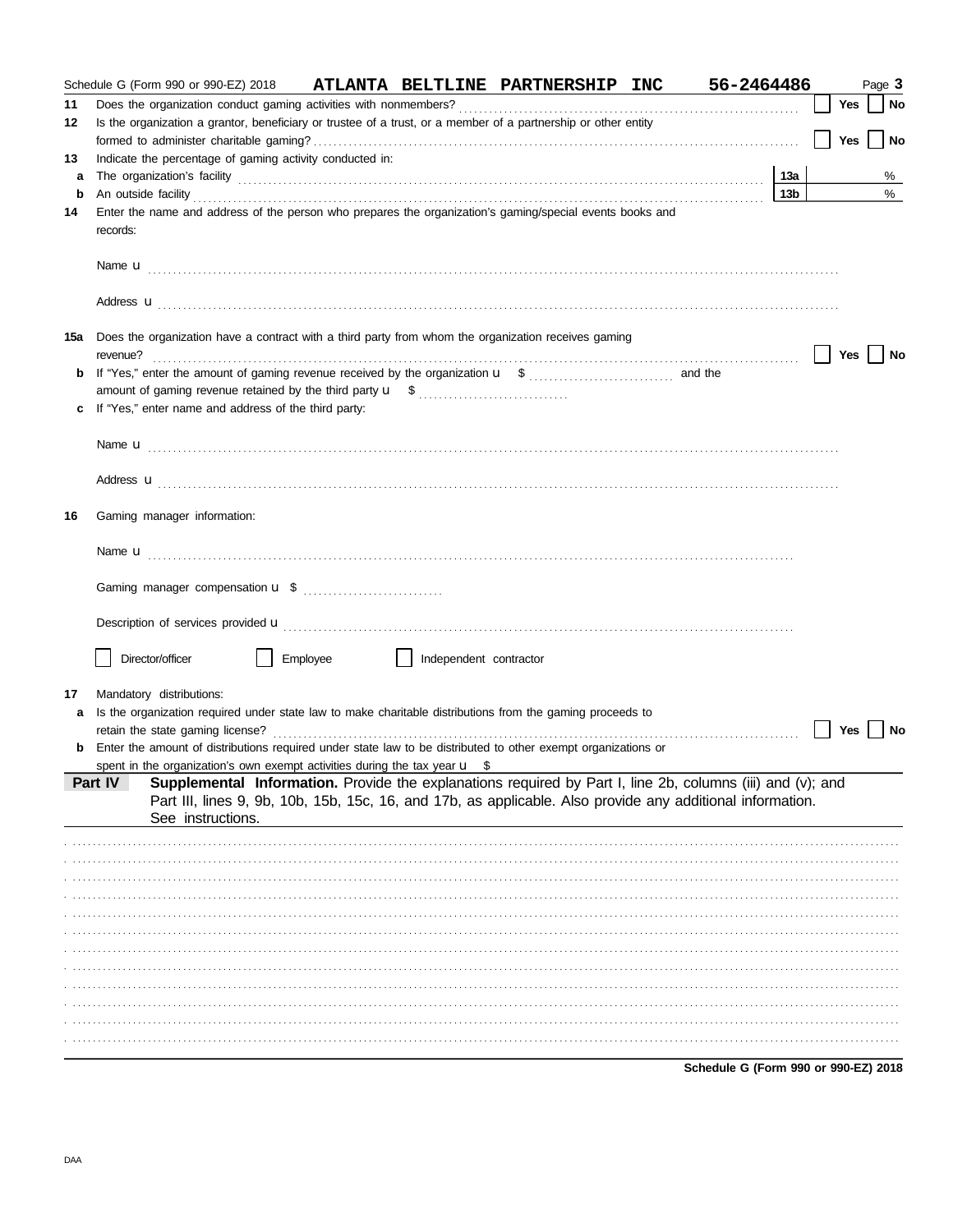| <b>SCHEDULE I</b><br>(Form 990)                                                                                                                                                                                                                                                               |                                                                                                                               |            |                                         | <b>Grants and Other Assistance to Organizations,</b><br>Governments, and Individuals in the United States<br>Complete if the organization answered "Yes" on Form 990, Part IV, line 21 or 22.<br>u Attach to Form 990. |                                       |                                                             |                                     |  |  |  |  |
|-----------------------------------------------------------------------------------------------------------------------------------------------------------------------------------------------------------------------------------------------------------------------------------------------|-------------------------------------------------------------------------------------------------------------------------------|------------|-----------------------------------------|------------------------------------------------------------------------------------------------------------------------------------------------------------------------------------------------------------------------|---------------------------------------|-------------------------------------------------------------|-------------------------------------|--|--|--|--|
| Department of the Treasury<br>Internal Revenue Service                                                                                                                                                                                                                                        | u Go to www.irs.gov/Form990 for the latest information.                                                                       |            |                                         |                                                                                                                                                                                                                        |                                       |                                                             |                                     |  |  |  |  |
| Name of the organization                                                                                                                                                                                                                                                                      |                                                                                                                               |            |                                         |                                                                                                                                                                                                                        |                                       |                                                             |                                     |  |  |  |  |
|                                                                                                                                                                                                                                                                                               | ATLANTA BELTLINE PARTNERSHIP<br><b>INC</b>                                                                                    |            |                                         |                                                                                                                                                                                                                        |                                       |                                                             |                                     |  |  |  |  |
| Part I                                                                                                                                                                                                                                                                                        | <b>General Information on Grants and Assistance</b>                                                                           |            |                                         |                                                                                                                                                                                                                        |                                       |                                                             |                                     |  |  |  |  |
| Does the organization maintain records to substantiate the amount of the grants or assistance, the grantees' eligibility for the grants or assistance, and<br>$\mathbf{1}$<br>2 Describe in Part IV the organization's procedures for monitoring the use of grant funds in the United States. |                                                                                                                               |            |                                         |                                                                                                                                                                                                                        |                                       |                                                             |                                     |  |  |  |  |
| Part II                                                                                                                                                                                                                                                                                       | Grants and Other Assistance to Domestic Organizations and Domestic Governments. Complete if the organization an               |            |                                         |                                                                                                                                                                                                                        |                                       |                                                             |                                     |  |  |  |  |
|                                                                                                                                                                                                                                                                                               | Part IV, line 21, for any recipient that received more than \$5,000. Part II can be duplicated if additional space is needed. |            |                                         |                                                                                                                                                                                                                        |                                       |                                                             |                                     |  |  |  |  |
| (a) Name and address of organization<br>$\mathbf{1}$<br>or government                                                                                                                                                                                                                         |                                                                                                                               | $(b)$ EIN  | $(c)$ IRC<br>section<br>(if applicable) | (d) Amount of cash<br>grant                                                                                                                                                                                            | (e) Amount of non-<br>cash assistance | (f) Method of valuation<br>(book, FMV, appraisal,<br>other) | (g) Description<br>noncash assistan |  |  |  |  |
| (1) ATLANTA BELTLINE INC.<br>100 PEACHTREE ST NW SUITE 2300                                                                                                                                                                                                                                   |                                                                                                                               |            |                                         |                                                                                                                                                                                                                        |                                       |                                                             |                                     |  |  |  |  |
| <b>ATLANTA</b>                                                                                                                                                                                                                                                                                | GA 30303                                                                                                                      | 20-5433299 |                                         | 211,567                                                                                                                                                                                                                |                                       |                                                             |                                     |  |  |  |  |
| (2) ATLANTA BELTLINE INC.<br>100 PEACHTREE ST NW SUITE 2300                                                                                                                                                                                                                                   |                                                                                                                               |            |                                         |                                                                                                                                                                                                                        |                                       |                                                             |                                     |  |  |  |  |
| <b>ATLANTA</b><br>(3) GRADY MEMORIAL HOSPITAL CORP.                                                                                                                                                                                                                                           | GA 30303                                                                                                                      | 20-5433299 |                                         | 1,137,425                                                                                                                                                                                                              |                                       |                                                             |                                     |  |  |  |  |
| 80 JESSE HILL JR. DRIVE, SE                                                                                                                                                                                                                                                                   |                                                                                                                               |            |                                         |                                                                                                                                                                                                                        |                                       |                                                             |                                     |  |  |  |  |
| <b>ATLANTA</b>                                                                                                                                                                                                                                                                                | GA 30303                                                                                                                      | 26-2037695 | 501C3                                   | 8,000                                                                                                                                                                                                                  |                                       |                                                             |                                     |  |  |  |  |
| (4)                                                                                                                                                                                                                                                                                           |                                                                                                                               |            |                                         |                                                                                                                                                                                                                        |                                       |                                                             |                                     |  |  |  |  |
|                                                                                                                                                                                                                                                                                               |                                                                                                                               |            |                                         |                                                                                                                                                                                                                        |                                       |                                                             |                                     |  |  |  |  |
| (5)                                                                                                                                                                                                                                                                                           |                                                                                                                               |            |                                         |                                                                                                                                                                                                                        |                                       |                                                             |                                     |  |  |  |  |
|                                                                                                                                                                                                                                                                                               |                                                                                                                               |            |                                         |                                                                                                                                                                                                                        |                                       |                                                             |                                     |  |  |  |  |
| (6)                                                                                                                                                                                                                                                                                           |                                                                                                                               |            |                                         |                                                                                                                                                                                                                        |                                       |                                                             |                                     |  |  |  |  |
|                                                                                                                                                                                                                                                                                               |                                                                                                                               |            |                                         |                                                                                                                                                                                                                        |                                       |                                                             |                                     |  |  |  |  |
| (7)                                                                                                                                                                                                                                                                                           |                                                                                                                               |            |                                         |                                                                                                                                                                                                                        |                                       |                                                             |                                     |  |  |  |  |
|                                                                                                                                                                                                                                                                                               |                                                                                                                               |            |                                         |                                                                                                                                                                                                                        |                                       |                                                             |                                     |  |  |  |  |
| (8)                                                                                                                                                                                                                                                                                           |                                                                                                                               |            |                                         |                                                                                                                                                                                                                        |                                       |                                                             |                                     |  |  |  |  |
|                                                                                                                                                                                                                                                                                               |                                                                                                                               |            |                                         |                                                                                                                                                                                                                        |                                       |                                                             |                                     |  |  |  |  |
| (9)                                                                                                                                                                                                                                                                                           |                                                                                                                               |            |                                         |                                                                                                                                                                                                                        |                                       |                                                             |                                     |  |  |  |  |
|                                                                                                                                                                                                                                                                                               |                                                                                                                               |            |                                         |                                                                                                                                                                                                                        |                                       |                                                             |                                     |  |  |  |  |
| 2 Enter total number of section 501(c)(3) and government organizations listed in the line 1 table                                                                                                                                                                                             |                                                                                                                               |            |                                         |                                                                                                                                                                                                                        |                                       |                                                             |                                     |  |  |  |  |

**3** Enter total number of other organizations listed in the line 1 table  $\,\,\ldots\, \,\ldots\, \,\ldots\, \,\ldots\, \,\ldots\, \,\ldots\, \,\ldots\, \,\ldots\, \,\ldots\, \,\ldots\, \,\ldots\, \,\ldots\, \,\ldots\, \,\ldots\, \,\ldots\, \,\ldots\, \,\ldots\, \,\ldots\, \,\ldots\, \,\ldots\, \,\ldots\, \,\ldots\, \,\ldots\, \,\ldots\, \,\ldots\,$ 

**For Paperwork Reduction Act Notice, see the Instructions for Form 990.**

DAA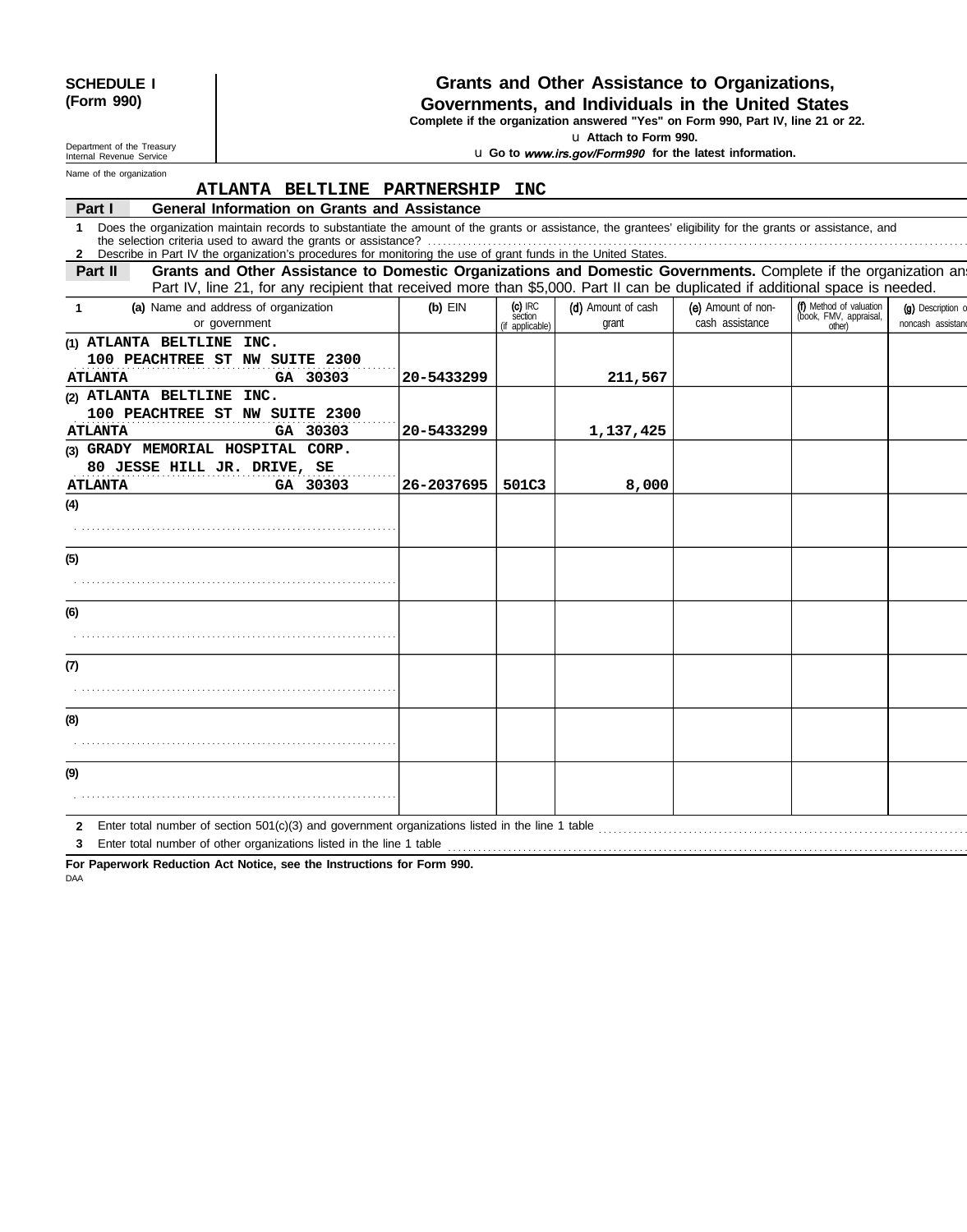### Schedule I (Form 990) (2018) ATLANTA BELTLINE PARTNERSHIP INC 56-2464486

| Part III<br><b>Grants and Other Assistance to Domestic Individuals.</b> Complete if the organization answered "Yes" on Form 990, Part IV   |               |               |                    |                                |  |
|--------------------------------------------------------------------------------------------------------------------------------------------|---------------|---------------|--------------------|--------------------------------|--|
| Part III can be duplicated if additional space is needed.<br>(a) Type of grant or assistance                                               | (b) Number of | (c) Amount of | (d) Amount of      | (e) Method of valuation (book, |  |
|                                                                                                                                            | recipients    | cash grant    | noncash assistance | FMV, appraisal, other)         |  |
|                                                                                                                                            |               |               |                    |                                |  |
| -1                                                                                                                                         |               |               |                    |                                |  |
|                                                                                                                                            |               |               |                    |                                |  |
| $\overline{\mathbf{2}}$                                                                                                                    |               |               |                    |                                |  |
|                                                                                                                                            |               |               |                    |                                |  |
| $\mathbf{3}$                                                                                                                               |               |               |                    |                                |  |
|                                                                                                                                            |               |               |                    |                                |  |
| 4                                                                                                                                          |               |               |                    |                                |  |
|                                                                                                                                            |               |               |                    |                                |  |
| 5                                                                                                                                          |               |               |                    |                                |  |
|                                                                                                                                            |               |               |                    |                                |  |
| 6                                                                                                                                          |               |               |                    |                                |  |
| 7                                                                                                                                          |               |               |                    |                                |  |
| Part IV<br>Supplemental Information. Provide the information required in Part I, line 2; Part III, column (b); and any other additional in |               |               |                    |                                |  |
|                                                                                                                                            |               |               |                    |                                |  |
| SEE SCHEDULE I SUPPLEMENTAL INFORMATION WORKSHEET                                                                                          |               |               |                    |                                |  |
|                                                                                                                                            |               |               |                    |                                |  |
|                                                                                                                                            |               |               |                    |                                |  |
|                                                                                                                                            |               |               |                    |                                |  |
|                                                                                                                                            |               |               |                    |                                |  |
|                                                                                                                                            |               |               |                    |                                |  |
|                                                                                                                                            |               |               |                    |                                |  |
|                                                                                                                                            |               |               |                    |                                |  |
|                                                                                                                                            |               |               |                    |                                |  |
|                                                                                                                                            |               |               |                    |                                |  |
|                                                                                                                                            |               |               |                    |                                |  |
|                                                                                                                                            |               |               |                    |                                |  |
|                                                                                                                                            |               |               |                    |                                |  |
|                                                                                                                                            |               |               |                    |                                |  |
|                                                                                                                                            |               |               |                    |                                |  |
|                                                                                                                                            |               |               |                    |                                |  |
|                                                                                                                                            |               |               |                    |                                |  |
|                                                                                                                                            |               |               |                    |                                |  |
|                                                                                                                                            |               |               |                    |                                |  |
|                                                                                                                                            |               |               |                    |                                |  |

 $\mathsf{DAA}$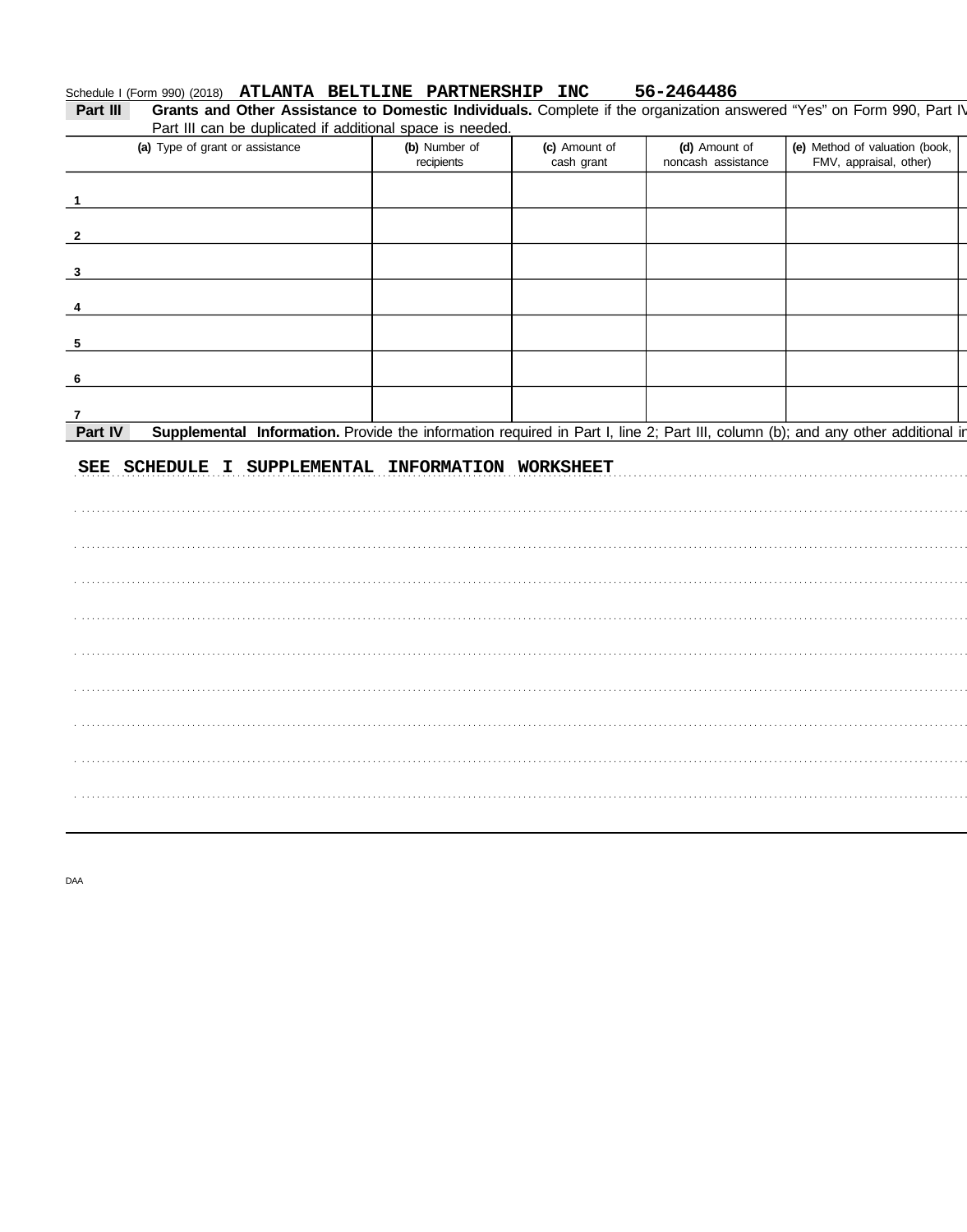| <b>SCHEDULE I</b> | Supplemental Information                      |                        |  |                                |      |  |  |  |  |
|-------------------|-----------------------------------------------|------------------------|--|--------------------------------|------|--|--|--|--|
| (Form 990)        | For calendar year 2018, or tax year beginning | 07/01/18<br>and ending |  | 06/30/19                       | 2018 |  |  |  |  |
|                   |                                               |                        |  | Employer identification number |      |  |  |  |  |

## ATLANTA BELTLINE PARTNERSHIP INC

Name of the organization

56-2464486

PART I, LINE 2 - PROCEDURES FOR MONITORING THE USE OF GRANT FUNDS CAPITAL GRANTS TO ABI ARE MADE TO PURCHASE AND DEVELOP BELTLINE PARKS AND TRAILS AS WELL AS SUPPORT DEVELOPMENT ALONG THE BELTLINE INCLUDING THE CREATION OF PERMANENT JOBS AND AFFORDABLE HOUSING. GRANTS ARE APPROVED BY A SUB-COMMITTEE OF THE BOARD AND MONITORED BY STAFF AND THE SUB-COMMITTEE. ABI HAS AN INDEPENDENT FINANCIAL AUDIT AND GRANTS ARE RESTRICTED FOR BELTLINE DEVELOPMENT PURPOSES. ABP ALSO SUPPORTS ABI PROGRAMMING AND STAFF INCLUDING THE ANNUAL ART ON THE ATLANTA BELTLINE EVENT. FINALLY, ABP PROVIDED THE KAISER COMMUNITY HEALTH GRANTS THROUGH A PARTNERSHIP WITH KAISER PERMANENTE TO PROMOTE HEALTH AWARENESS AND HEALTHY LIVING AMONG RESIDENTS AND VISITORS ON THE BELTLINE. THESE GRANTS ARE MONITORED BY A CONTRACT THIRD PARTY ORGANIZATION AND ABP.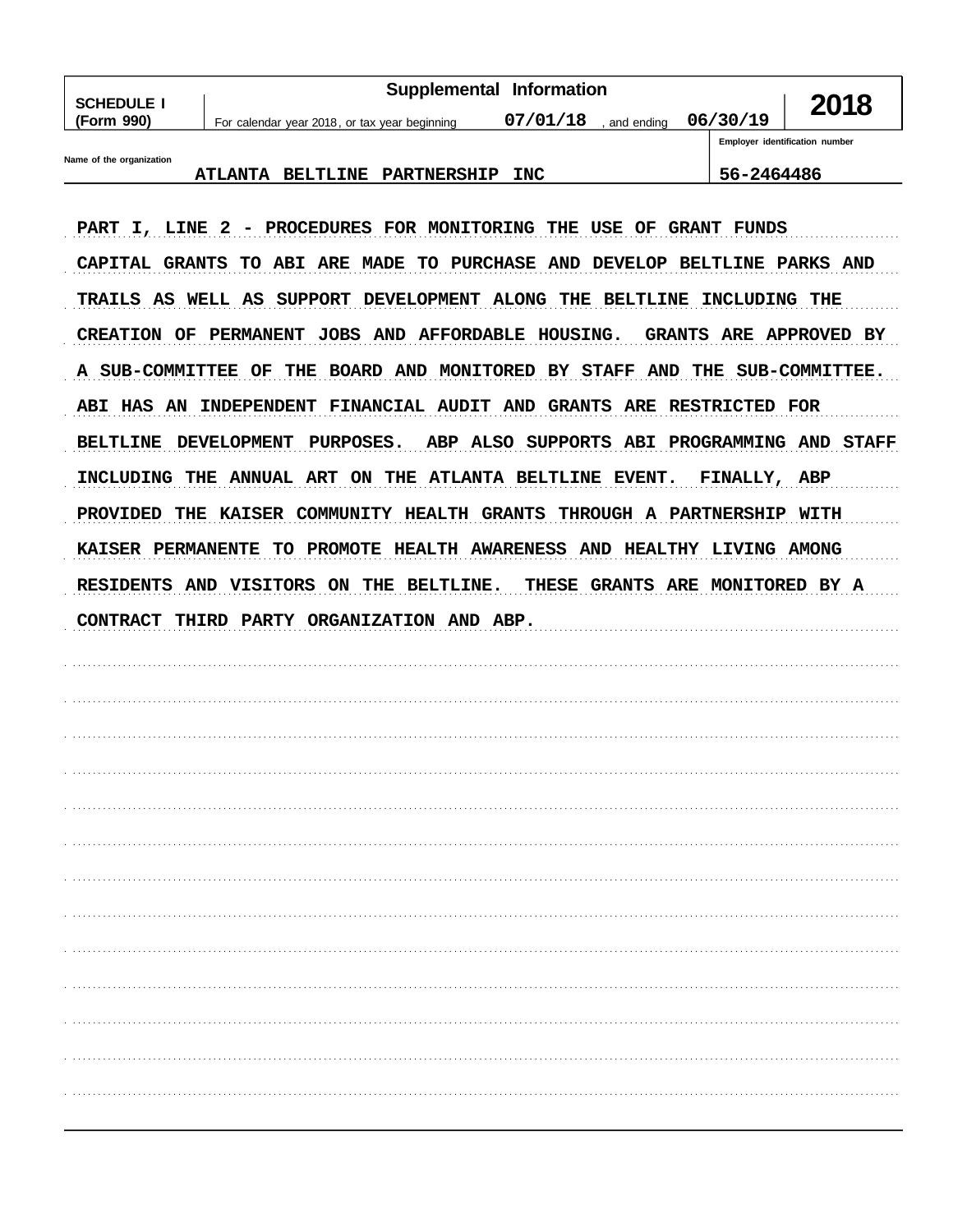|    | <b>SCHEDULE J</b>                                      |                                                                                                                                                                                                                                | <b>Compensation Information</b>                                                                                      | OMB No. 1545-0047              |            |             |
|----|--------------------------------------------------------|--------------------------------------------------------------------------------------------------------------------------------------------------------------------------------------------------------------------------------|----------------------------------------------------------------------------------------------------------------------|--------------------------------|------------|-------------|
|    | (Form 990)                                             |                                                                                                                                                                                                                                | For certain Officers, Directors, Trustees, Key Employees, and Highest                                                |                                | 2018       |             |
|    |                                                        |                                                                                                                                                                                                                                | <b>Compensated Employees</b><br>u Complete if the organization answered "Yes" on Form 990, Part IV, line 23.         |                                |            |             |
|    | Department of the Treasury                             |                                                                                                                                                                                                                                | u Attach to Form 990.                                                                                                | Open to Public                 | Inspection |             |
|    | Internal Revenue Service                               |                                                                                                                                                                                                                                | uGo to www.irs.gov/Form990 for instructions and the latest information.                                              | Employer identification number |            |             |
|    | Name of the organization                               | <b>ATLANTA BELTLINE PARTNERSHIP INC</b>                                                                                                                                                                                        |                                                                                                                      | 56-2464486                     |            |             |
|    | Part I                                                 | Questions Regarding Compensation                                                                                                                                                                                               |                                                                                                                      |                                |            |             |
|    |                                                        |                                                                                                                                                                                                                                |                                                                                                                      |                                | Yes        | No          |
|    |                                                        |                                                                                                                                                                                                                                | 1a Check the appropriate box(es) if the organization provided any of the following to or for a person listed on Form |                                |            |             |
|    |                                                        |                                                                                                                                                                                                                                | 990, Part VII, Section A, line 1a. Complete Part III to provide any relevant information regarding these items.      |                                |            |             |
|    | First-class or charter travel<br>Travel for companions |                                                                                                                                                                                                                                | Housing allowance or residence for personal use<br>Payments for business use of personal residence                   |                                |            |             |
|    |                                                        | Tax indemnification and gross-up payments                                                                                                                                                                                      | Health or social club dues or initiation fees                                                                        |                                |            |             |
|    | Discretionary spending account                         |                                                                                                                                                                                                                                | Personal services (such as maid, chauffeur, chef)                                                                    |                                |            |             |
|    |                                                        |                                                                                                                                                                                                                                |                                                                                                                      |                                |            |             |
|    |                                                        |                                                                                                                                                                                                                                | <b>b</b> If any of the boxes on line 1a are checked, did the organization follow a written policy regarding payment  |                                |            |             |
|    |                                                        | or reimbursement or provision of all of the expenses described above? If "No," complete Part III to                                                                                                                            |                                                                                                                      | 1b                             |            |             |
|    |                                                        | explain continuous contract and continuous contract of the contract of the contract of the contract of the contract of the contract of the contract of the contract of the contract of the contract of the contract of the con |                                                                                                                      |                                |            |             |
| 2  |                                                        | Did the organization require substantiation prior to reimbursing or allowing expenses incurred by all                                                                                                                          |                                                                                                                      |                                |            |             |
|    |                                                        |                                                                                                                                                                                                                                | directors, trustees, and officers, including the CEO/Executive Director, regarding the items checked on line         |                                |            |             |
|    |                                                        |                                                                                                                                                                                                                                |                                                                                                                      | 2                              |            |             |
| 3  |                                                        | Indicate which, if any, of the following the filing organization used to establish the compensation of the                                                                                                                     |                                                                                                                      |                                |            |             |
|    |                                                        |                                                                                                                                                                                                                                | organization's CEO/Executive Director. Check all that apply. Do not check any boxes for methods used by a            |                                |            |             |
|    |                                                        | related organization to establish compensation of the CEO/Executive Director, but explain in Part III.                                                                                                                         |                                                                                                                      |                                |            |             |
|    | Compensation committee                                 |                                                                                                                                                                                                                                | Written employment contract                                                                                          |                                |            |             |
|    |                                                        | Independent compensation consultant                                                                                                                                                                                            | Compensation survey or study                                                                                         |                                |            |             |
|    | Form 990 of other organizations                        |                                                                                                                                                                                                                                | ΙXΙ<br>Approval by the board or compensation committee                                                               |                                |            |             |
|    |                                                        |                                                                                                                                                                                                                                |                                                                                                                      |                                |            |             |
| 4  | organization or a related organization:                | During the year, did any person listed on Form 990, Part VII, Section A, line 1a, with respect to the filing                                                                                                                   |                                                                                                                      |                                |            |             |
|    |                                                        | a Receive a severance payment or change-of-control payment?                                                                                                                                                                    |                                                                                                                      | 4a                             |            | х           |
|    |                                                        |                                                                                                                                                                                                                                |                                                                                                                      | 4b                             |            | X           |
|    |                                                        |                                                                                                                                                                                                                                |                                                                                                                      | 4c                             |            | $\mathbf x$ |
|    |                                                        |                                                                                                                                                                                                                                | If "Yes" to any of lines 4a-c, list the persons and provide the applicable amounts for each item in Part III.        |                                |            |             |
|    |                                                        | Only section $501(c)(3)$ , $501(c)(4)$ , and $501(c)(29)$ organizations must complete lines 5–9.                                                                                                                               |                                                                                                                      |                                |            |             |
| 5. |                                                        | For persons listed on Form 990, Part VII, Section A, line 1a, did the organization pay or accrue any                                                                                                                           |                                                                                                                      |                                |            |             |
|    |                                                        | compensation contingent on the revenues of:                                                                                                                                                                                    |                                                                                                                      |                                |            |             |
|    | a The organization?                                    |                                                                                                                                                                                                                                |                                                                                                                      | 5a                             |            | X           |
|    |                                                        |                                                                                                                                                                                                                                |                                                                                                                      | 5b                             |            | $\mathbf x$ |
|    |                                                        | If "Yes" on line 5a or 5b, describe in Part III.                                                                                                                                                                               |                                                                                                                      |                                |            |             |
| 6  |                                                        | For persons listed on Form 990, Part VII, Section A, line 1a, did the organization pay or accrue any                                                                                                                           |                                                                                                                      |                                |            |             |
|    |                                                        | compensation contingent on the net earnings of:                                                                                                                                                                                |                                                                                                                      |                                |            |             |
|    |                                                        |                                                                                                                                                                                                                                |                                                                                                                      | 6а                             |            | X           |
|    |                                                        |                                                                                                                                                                                                                                |                                                                                                                      | 6b                             |            | $\mathbf x$ |
|    |                                                        | If "Yes" on line 6a or 6b, describe in Part III.                                                                                                                                                                               |                                                                                                                      |                                |            |             |
| 7  |                                                        | For persons listed on Form 990, Part VII, Section A, line 1a, did the organization provide any nonfixed                                                                                                                        |                                                                                                                      |                                |            |             |
|    |                                                        | payments not described on lines 5 and 6? If "Yes," describe in Part III                                                                                                                                                        |                                                                                                                      | $\overline{7}$                 |            | x           |
| 8  |                                                        |                                                                                                                                                                                                                                | Were any amounts reported on Form 990, Part VII, paid or accrued pursuant to a contract that was subject             |                                |            |             |
|    |                                                        | to the initial contract exception described in Regulations section 53.4958-4(a)(3)? If "Yes," describe                                                                                                                         |                                                                                                                      |                                |            |             |
|    |                                                        |                                                                                                                                                                                                                                | $\ $ n Part III $\ $                                                                                                 | 8                              |            | x           |
|    |                                                        |                                                                                                                                                                                                                                |                                                                                                                      |                                |            |             |
| 9  |                                                        | If "Yes" on line 8, did the organization also follow the rebuttable presumption procedure described in                                                                                                                         |                                                                                                                      | 9                              |            |             |
|    |                                                        | For Paperwork Reduction Act Notice, see the Instructions for Form 990.                                                                                                                                                         |                                                                                                                      | Schedule J (Form 990) 2018     |            |             |

| For Paperwork Reduction Act Notice, see the Instructions for Fo |  |  |  |  |
|-----------------------------------------------------------------|--|--|--|--|
| DAA                                                             |  |  |  |  |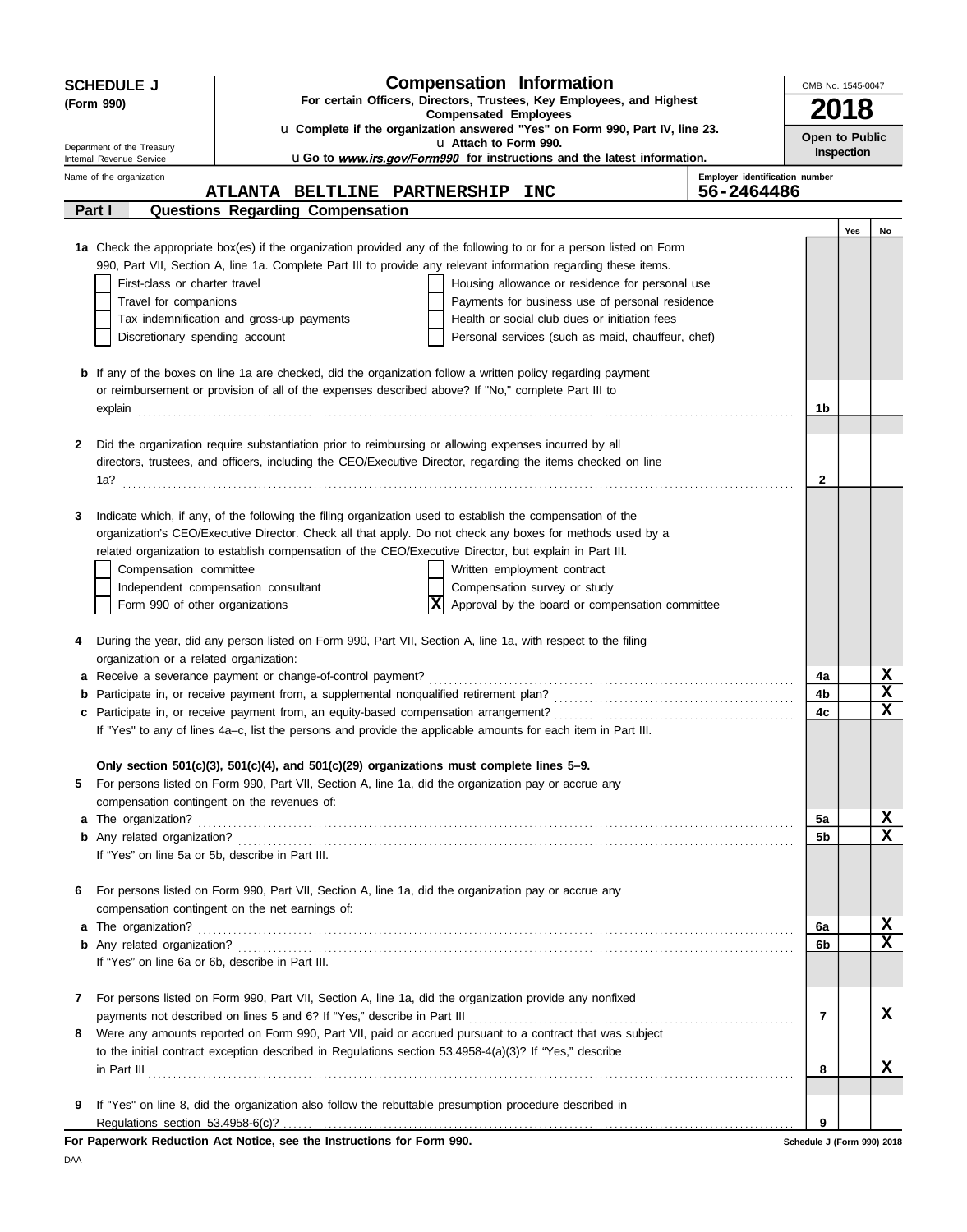### ATLANTA BELTLINE PARTNERSHIP INC 56-2464486 Schedule J (Form 990) 2018

### Part II Officers, Directors, Trustees, Key Employees, and Highest Compensated Employees. Use duplicate copies if additiona

For each individual whose compensation must be reported on Schedule J, report compensation from the organization on row (i) and from related organizations, described instructions, on row (ii). Do not list any individuals that aren't listed on Form 990, Part VII.

Note: The sum of columns (B)(i)-(iii) for each listed individual must equal the total amount of Form 990, Part VII, Section A, line 1a, applicable column (D) and (E) amoun

|                      |                              |                          | (B) Breakdown of W-2 and/or 1099-MISC compensation |                                           | (C) Retirement and             | (D) Nontaxable |  |
|----------------------|------------------------------|--------------------------|----------------------------------------------------|-------------------------------------------|--------------------------------|----------------|--|
| (A) Name and Title   |                              | (i) Base<br>compensation | (ii) Bonus & incentive<br>compensation             | (iii) Other<br>reportable<br>compensation | other deferred<br>compensation | benefits       |  |
| ROBERT BRAWNER       | (i)                          | 159,421                  | $\mathbf 0$                                        | O                                         | $\Omega$                       | 7,822          |  |
| 1 EXECUTIVE DIRECTOR | (ii)                         | 01                       | 0                                                  |                                           | 0                              |                |  |
|                      | $\qquad \qquad \textbf{(i)}$ |                          |                                                    |                                           |                                |                |  |
| $\overline{2}$       | (ii)                         |                          |                                                    |                                           |                                |                |  |
|                      | $\bf (i)$                    |                          |                                                    |                                           |                                |                |  |
| 3                    | (i)                          |                          |                                                    |                                           |                                |                |  |
|                      | $\qquad \qquad \textbf{(i)}$ |                          |                                                    |                                           |                                |                |  |
|                      | (ii)                         |                          |                                                    |                                           |                                |                |  |
|                      | (i)                          |                          |                                                    |                                           |                                |                |  |
| 5                    | (ii)                         |                          |                                                    |                                           |                                |                |  |
|                      | $\qquad \qquad \textbf{(i)}$ |                          |                                                    |                                           |                                |                |  |
| 6                    | (ii)                         |                          |                                                    |                                           |                                |                |  |
|                      | $\qquad \qquad \textbf{(i)}$ |                          |                                                    |                                           |                                |                |  |
| $\overline{7}$       | (i)                          |                          |                                                    |                                           |                                |                |  |
|                      | $\qquad \qquad \textbf{(i)}$ |                          |                                                    |                                           |                                |                |  |
| 8                    | (i)                          |                          |                                                    |                                           |                                |                |  |
|                      | $\qquad \qquad \textbf{(i)}$ |                          |                                                    |                                           |                                |                |  |
|                      | (i)                          |                          |                                                    |                                           |                                |                |  |
| 9                    | $\qquad \qquad \textbf{(i)}$ |                          |                                                    |                                           |                                |                |  |
|                      | (ii)                         |                          |                                                    |                                           |                                |                |  |
| 10                   | $\qquad \qquad \textbf{(i)}$ |                          |                                                    |                                           |                                |                |  |
|                      |                              |                          |                                                    |                                           |                                |                |  |
| 11                   | (ii)                         |                          |                                                    |                                           |                                |                |  |
|                      | $\qquad \qquad \textbf{(i)}$ |                          |                                                    |                                           |                                |                |  |
| 12                   | (i)                          |                          |                                                    |                                           |                                |                |  |
|                      | (i)                          |                          |                                                    |                                           |                                |                |  |
| 13                   | (i)                          |                          |                                                    |                                           |                                |                |  |
|                      | $\qquad \qquad \textbf{(i)}$ |                          |                                                    |                                           |                                |                |  |
| 14                   | (i)                          |                          |                                                    |                                           |                                |                |  |
|                      | $\qquad \qquad \textbf{(i)}$ |                          |                                                    |                                           |                                |                |  |
| 15                   | (ii)                         |                          |                                                    |                                           |                                |                |  |
|                      | (i)                          |                          |                                                    |                                           |                                |                |  |
| 16                   | (i)                          |                          |                                                    |                                           |                                |                |  |

DAA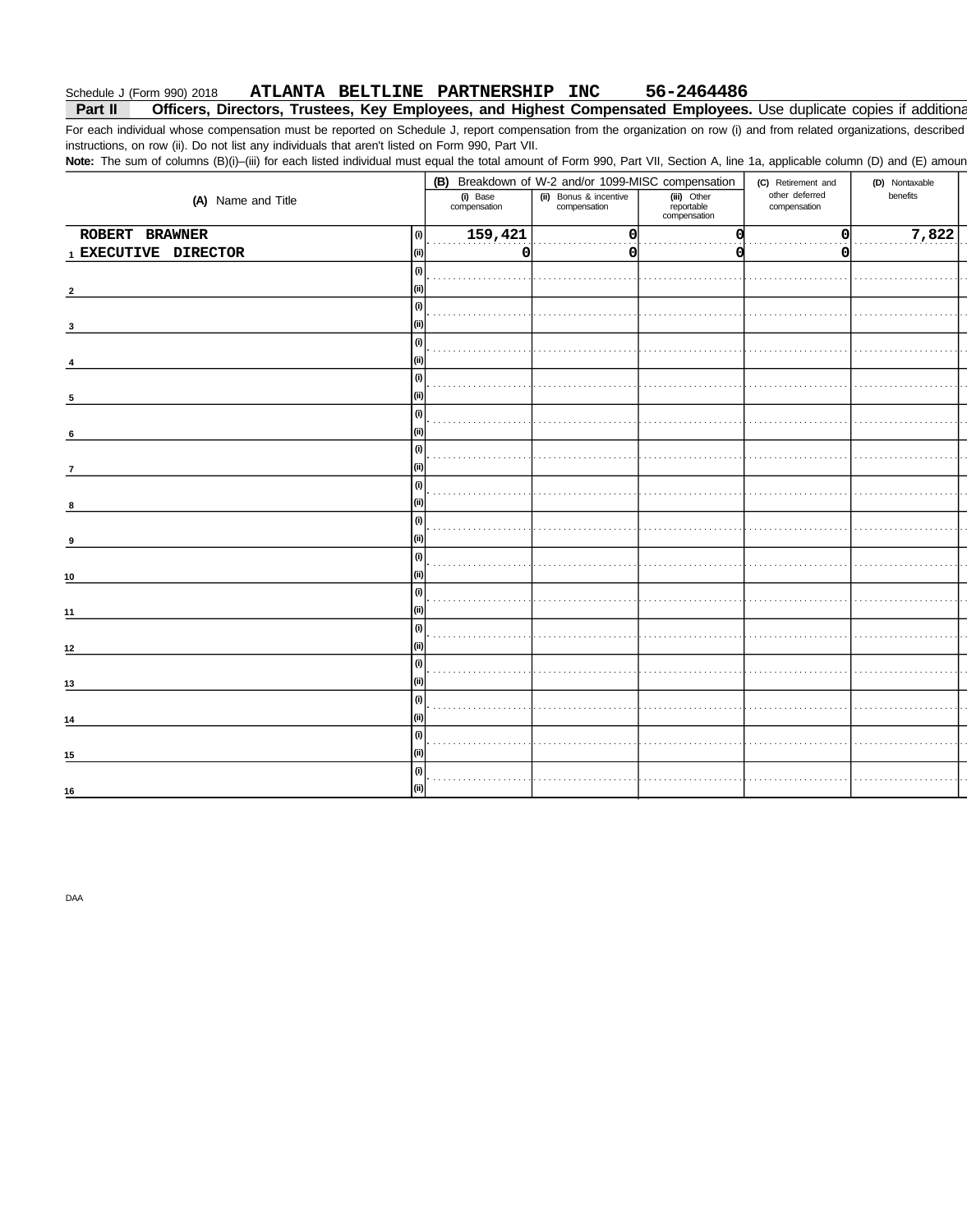| Schedule J (Form 990) 2018 ATLANTA BELTLINE PARTNERSHIP INC |  |  |  |  | 56-2464486 |
|-------------------------------------------------------------|--|--|--|--|------------|
|-------------------------------------------------------------|--|--|--|--|------------|

Part III Supplemental Information

|  |                                 | Provide the information, explanation, or descriptions required for Part I, lines 1a, 1b, 3, 4a, 4b, 4c, 5a, 5b, 6a, 6b, 7, and 8, and for Part II. |  |  |  |  |  |  |
|--|---------------------------------|----------------------------------------------------------------------------------------------------------------------------------------------------|--|--|--|--|--|--|
|  | for any additional information. |                                                                                                                                                    |  |  |  |  |  |  |
|  |                                 |                                                                                                                                                    |  |  |  |  |  |  |

|  |  | . |
|--|--|---|
|  |  |   |
|  |  |   |

DAA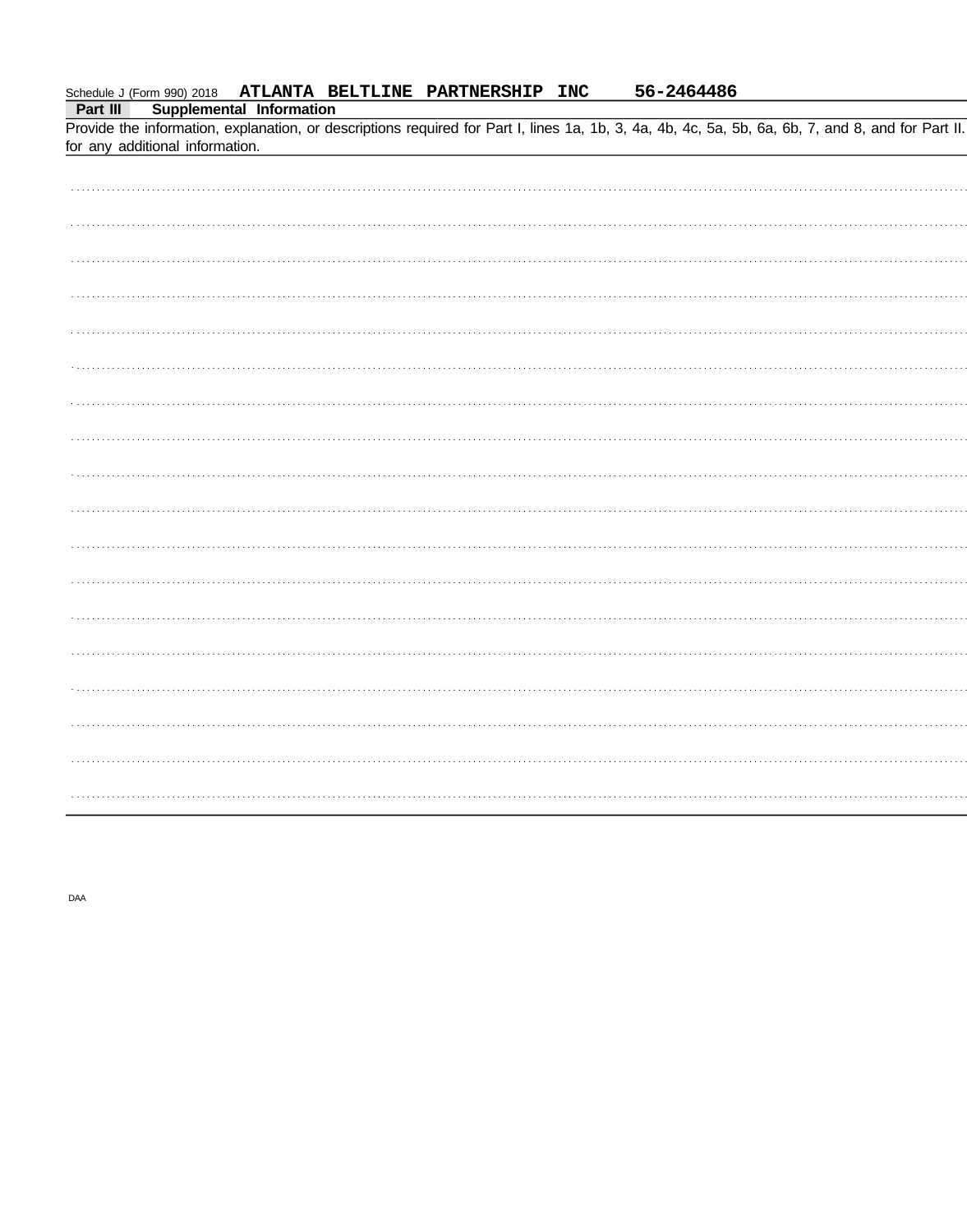**SCHEDULE O** (Form 990 or 990-EZ)

Department of the Treasury<br>Internal Revenue Service

Name of the organization

Supplemental Information to Form 990 or 990-EZ

Complete to provide information for responses to specific questions on Form 990 or 990-EZ or to provide any additional information.

u Attach to Form 990 or 990-EZ. u Go to www.irs.gov/Form990 for the latest information.

2018 **Open to Public Inspection** 

OMB No. 1545-0047

**Employer identification number** 

ATLANTA BELTLINE PARTNERSHIP INC

56-2464486

FORM 990 - ADDITIONAL INFORMATION

DURING THE INITIAL PHASES OF A CAPITAL CAMPAIGN, THE ORGANIZATION WILL DEVOTE CONSIDERABLE RESOURCES TO FUNDRAISING IN PREPARATION FOR LAUNCH. BECAUSE GIFTS ARE RAISED AND EXPENDED AT A LATER POINT IN TIME, FUNDRAISING EXPENSES WILL BE A RELATIVELY HIGHER PERCENTAGE OF TOTAL EXPENSES AT THE BEGINNING OF A CAPITAL CAMPAIGN. FUNDRAISING EXPENSES WILL BE A LOWER PERCENTAGE OF TOTAL EXPENSES AS THE ORGANIZATION RAISES FUNDS AND BEGINS TO SPEND THEM ON BELTLINE PROJECTS.

DURING FY19, ABP EMBARKED UPON AN EXPANDED CAPITAL CAMPAIGN WHICH INCLUDES THE CONSTRUCTION OF WESTSIDE PARK AND FOUR OTHER PARK AND TRAIL PROJECTS. AS A RESULT, IN FY19 FUNDRAISING EXPENSES TOTALED 13% OF TOTAL EXPENSES AS COMPARED TO 10% IN FY18.

AS A RESULT OF FUNDRAISING EXPENSES IN FY19, THE ORGANIZATION RECEIVED A \$17.5 MILLION GRANT IN FY20.

FORM 990, PART VI, LINE 7A - ELECTION OF MEMBERS AND THEIR RIGHTS BY-LAWS IDENTIFY SPECIAL PARTNER ORGANIZATIONS THAT ARE ALLOWED TO APPOINT ONE MEMBER TO THE BOARD OF DIRECTORS. THESE APPOINTMENTS ARE SUBJECT TO BOARD APPROVAL.

FORM 990, PART VI, LINE 11B - ORGANIZATION'S PROCESS TO REVIEW FORM 990 THE FORM 990 IS REVIEWED IN DETAIL BY THE ORGANIZATION'S ACCOUNTANT, DIRECTOR OF FINANCE AND EXECUTIVE DIRECTOR.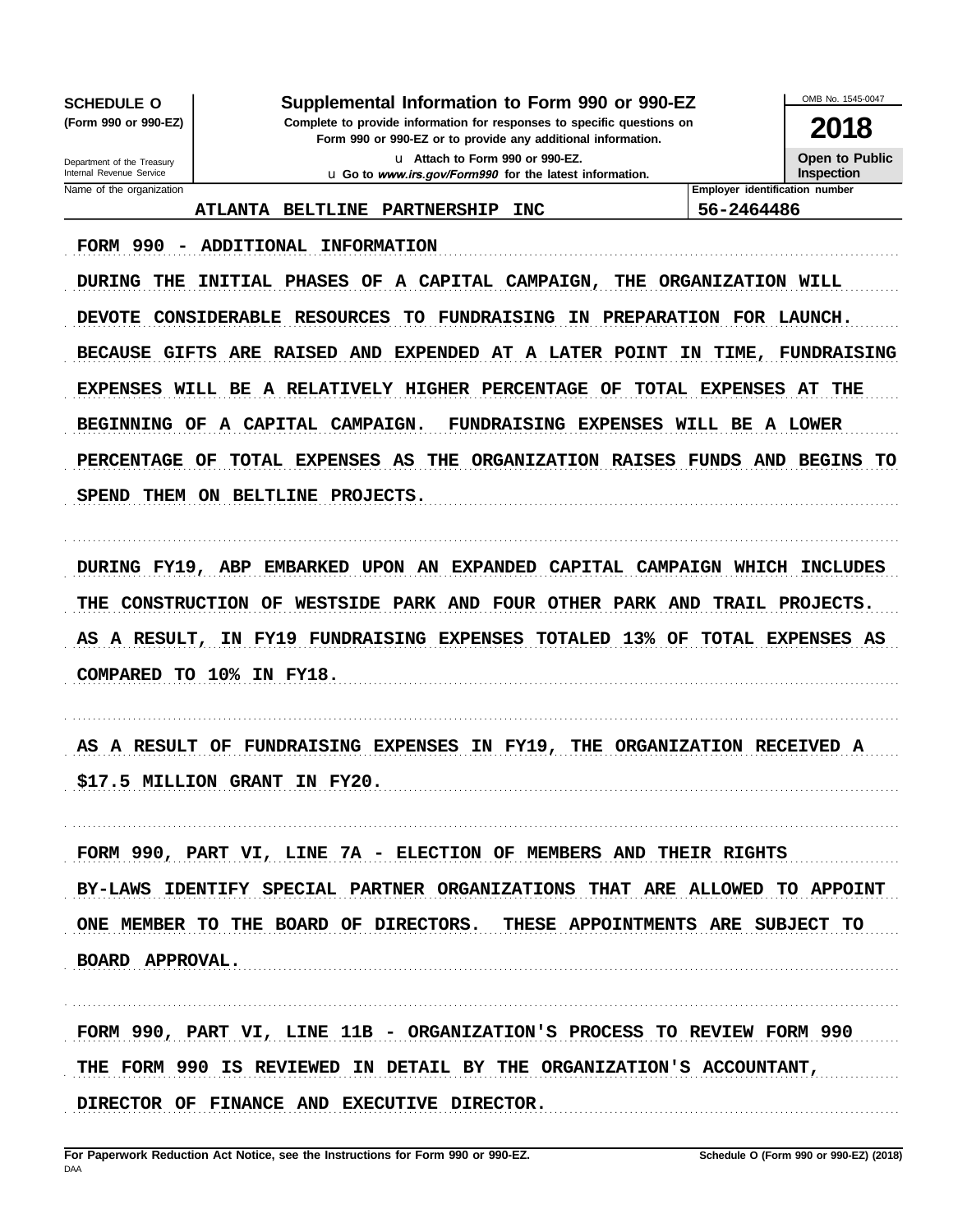| ATLANTA BELTLINE PARTNERSHIP<br><b>INC</b>                                                                                                                                                                                                                                             | Page 2<br>Employer identification number |
|----------------------------------------------------------------------------------------------------------------------------------------------------------------------------------------------------------------------------------------------------------------------------------------|------------------------------------------|
|                                                                                                                                                                                                                                                                                        | 56-2464486                               |
| FORM 990, PART VI, LINE 12C - ENFORCEMENT OF CONFLICTS POLICY<br>THE ORGANIZATION REQUIRES DISCLOSURE OF ANY CONFLICTS OF INTEREST ANNUALLY<br>DURING ITS ANNUAL FINANCIAL AUDIT. RELATED PARTY QUESTIONNAIRES ARE<br>REQUIRED TO BE COMPLETED BY ALL BOARD MEMBERS AND KEY EMPLOYEES. |                                          |
| FORM 990, PART VI, LINE 15A - COMPENSATION PROCESS FOR TOP OFFICIAL<br>THE EXECUTIVE DIRECTOR'S COMPENSATION IS REVIEWED BY THE BOARD.                                                                                                                                                 |                                          |
| FORM 990, PART VI, LINE 15B - COMPENSATION PROCESS FOR OFFICERS<br>OTHER EMPLOYEES COMPENSATION ARE REVIEWED AND DETERMINED BY THE EXECUTIVE<br>DIRECTOR.                                                                                                                              |                                          |
| FORM 990, PART VI, LINE 19 - GOVERNING DOCUMENTS DISCLOSURE EXPLANATION                                                                                                                                                                                                                |                                          |
| ORGANIZATION'S FORM 990 AND OTHER PUBLIC DOCUMENTS CAN BE REVIEWED AT<br>THE<br><b>THE</b><br>ORGANIZATION'S OFFICE UPON REQUEST.                                                                                                                                                      |                                          |
|                                                                                                                                                                                                                                                                                        |                                          |
|                                                                                                                                                                                                                                                                                        |                                          |
|                                                                                                                                                                                                                                                                                        |                                          |
|                                                                                                                                                                                                                                                                                        |                                          |
|                                                                                                                                                                                                                                                                                        |                                          |
|                                                                                                                                                                                                                                                                                        |                                          |
|                                                                                                                                                                                                                                                                                        |                                          |
|                                                                                                                                                                                                                                                                                        |                                          |
|                                                                                                                                                                                                                                                                                        |                                          |

Schedule O (Form 990 or 990-EZ) (2018)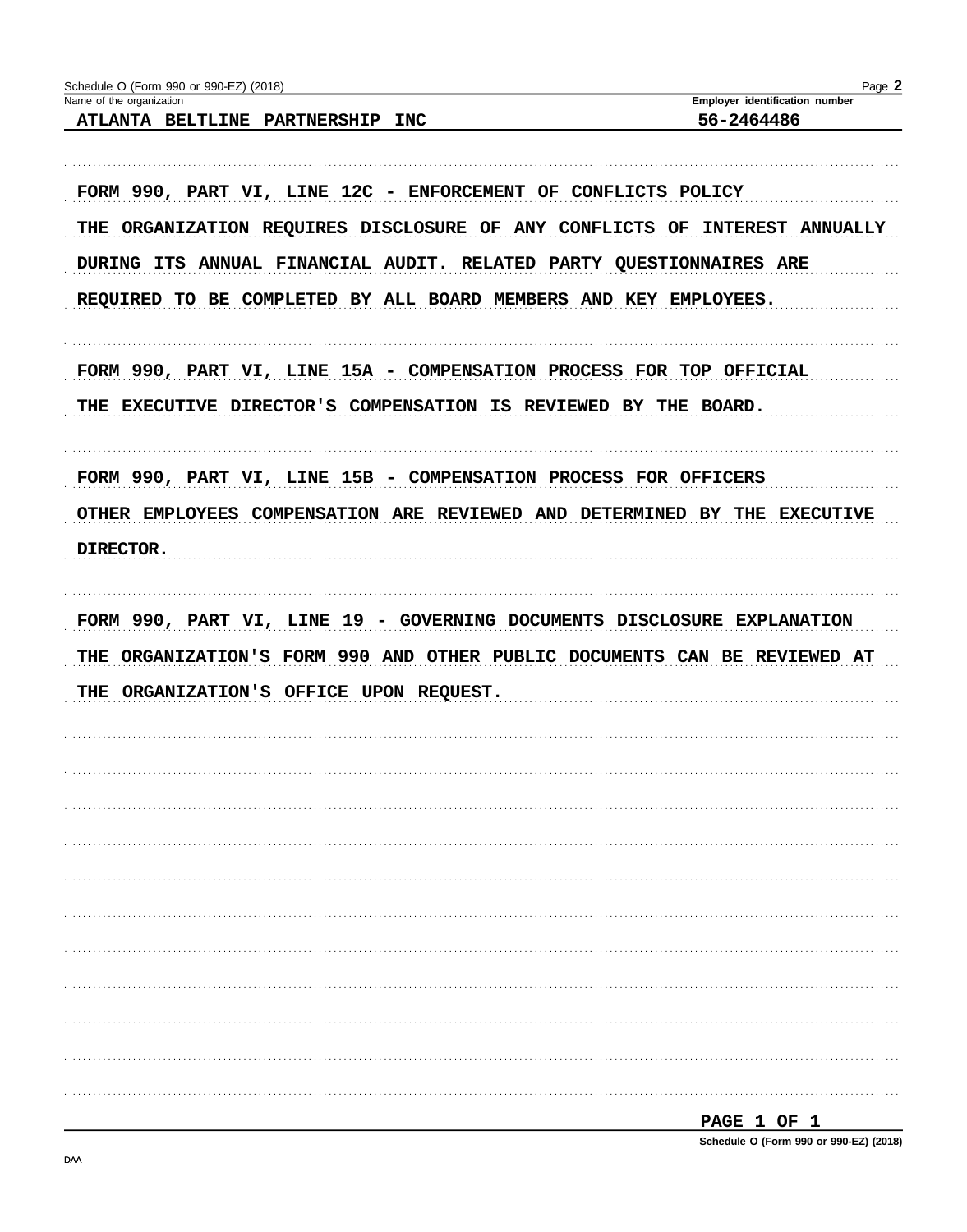|             |                                                                               |             |                                           |                                                                                                                                                                                                                                     |                  |          |                |                                                                           |                                    | OMB No. 1545-0687             |  |
|-------------|-------------------------------------------------------------------------------|-------------|-------------------------------------------|-------------------------------------------------------------------------------------------------------------------------------------------------------------------------------------------------------------------------------------|------------------|----------|----------------|---------------------------------------------------------------------------|------------------------------------|-------------------------------|--|
|             | Form 990-T                                                                    |             |                                           | <b>Exempt Organization Business Income Tax Return</b><br>(and proxy tax under section 6033(e))                                                                                                                                      |                  |          |                |                                                                           |                                    | 2018                          |  |
|             | Department of the Treasury                                                    |             |                                           | For calendar year 2018 or other tax year beginning $07/01/18$ , and ending $06/30/19$<br><b>uGo to www.irs.gov/Form990T</b> for instructions and the latest information.                                                            |                  |          |                |                                                                           |                                    | Open to Public Inspection for |  |
|             | Internal Revenue Service                                                      |             |                                           | $\mu$ Do not enter SSN numbers on this form as it may be made public if your organization is a 501(c)(3).                                                                                                                           |                  |          |                |                                                                           |                                    | 501(c)(3) Organizations Only  |  |
| А<br>в      | Check box if<br>address changed                                               |             | Name of organization                      | Check box if name changed and see instructions.)                                                                                                                                                                                    |                  |          |                | D Employer identification number<br>(Employees' trust, see instructions.) |                                    |                               |  |
|             | Exempt under section<br>$\overline{\mathbf{x}}$<br>$501($ C <sub>)</sub> ( 3) | Print       |                                           | <b>ATLANTA BELTLINE PARTNERSHIP</b>                                                                                                                                                                                                 |                  |          | <b>INC</b>     |                                                                           |                                    |                               |  |
|             | 220(e)<br>408(e)                                                              | or          |                                           | Number, street, and room or suite no. If a P.O. box, see instructions.                                                                                                                                                              |                  |          |                |                                                                           | 56-2464486                         |                               |  |
|             | 408A<br>530(a)                                                                | <b>Type</b> |                                           | 112 KROG STREET, NE STE 14                                                                                                                                                                                                          |                  |          |                |                                                                           | E Unrelated business activity code |                               |  |
|             | 529(a)                                                                        |             |                                           | City or town, state or province, country, and ZIP or foreign postal code                                                                                                                                                            |                  |          |                | (See instructions.)                                                       |                                    |                               |  |
| C           | Book value of all assets                                                      |             | <b>ATLANTA</b>                            |                                                                                                                                                                                                                                     |                  | GA 30307 |                | 900099                                                                    |                                    |                               |  |
|             | at end of year                                                                | F.          |                                           | Group exemption number (See instructions.) u                                                                                                                                                                                        |                  |          |                |                                                                           |                                    |                               |  |
|             | 3,272,721                                                                     |             | <b>G</b> Check organization type <b>u</b> | $ X $ 501(c) corporation                                                                                                                                                                                                            |                  |          | $501(c)$ trust | $401(a)$ trust                                                            |                                    | Other trust                   |  |
| н           |                                                                               |             | <b>INCOME</b>                             | Enter the number of the organization's unrelated trades or businesses. $\mathbf{u}$ <b>1</b> Describe the only (or first) unrelated trade or business here                                                                          |                  |          |                |                                                                           |                                    |                               |  |
|             | u ADVERTISING                                                                 |             |                                           | Parts I-V. If more than one, describe the first in the blank space at the end of the previous sentence, complete Parts I and II, complete                                                                                           |                  |          |                |                                                                           |                                    | . If only one, complete       |  |
|             |                                                                               |             |                                           | Schedule M for each additional trade or business, then complete Parts III-V.                                                                                                                                                        |                  |          |                |                                                                           |                                    |                               |  |
| L.          |                                                                               |             |                                           |                                                                                                                                                                                                                                     |                  |          |                |                                                                           |                                    | $ {\bf x} $<br>Yes<br>No      |  |
|             | u                                                                             |             |                                           | If "Yes," enter the name and identifying number of the parent corporation.                                                                                                                                                          |                  |          |                |                                                                           |                                    |                               |  |
| . I         | The books are in care of <b>u ANDRE GRAY</b>                                  |             |                                           |                                                                                                                                                                                                                                     |                  |          |                | Telephone number u                                                        |                                    | 404-446-4404                  |  |
|             | Part I                                                                        |             | <b>Unrelated Trade or Business Income</b> |                                                                                                                                                                                                                                     |                  |          | (A) Income     | (B) Expenses                                                              |                                    | (C) Net                       |  |
| 1a          | Gross receipts or sales                                                       |             |                                           |                                                                                                                                                                                                                                     |                  |          |                |                                                                           |                                    |                               |  |
| b           | Less returns and allowances                                                   |             |                                           | c Balance <b>u</b>                                                                                                                                                                                                                  | 1c               |          |                |                                                                           |                                    |                               |  |
| 2           |                                                                               |             |                                           |                                                                                                                                                                                                                                     | $\overline{2}$   |          |                |                                                                           |                                    |                               |  |
| 3           | Gross profit. Subtract line 2 from line 1c                                    |             |                                           |                                                                                                                                                                                                                                     | 3                |          |                |                                                                           |                                    |                               |  |
| 4a          |                                                                               |             |                                           |                                                                                                                                                                                                                                     | 4a               |          |                |                                                                           |                                    |                               |  |
| $\mathbf b$ |                                                                               |             |                                           | Net gain (loss) (Form 4797, Part II, line 17) (attach Form 4797)                                                                                                                                                                    | 4 <sub>b</sub>   |          |                |                                                                           |                                    |                               |  |
| C           | Capital loss deduction for trusts                                             |             |                                           |                                                                                                                                                                                                                                     | 4 <sub>c</sub>   |          |                |                                                                           |                                    |                               |  |
| 5           |                                                                               |             |                                           |                                                                                                                                                                                                                                     | 5                |          |                |                                                                           |                                    |                               |  |
| 6           | Rent income (Schedule C)                                                      |             |                                           |                                                                                                                                                                                                                                     | 6                |          |                |                                                                           |                                    |                               |  |
| 7           |                                                                               |             |                                           |                                                                                                                                                                                                                                     | $\overline{7}$   |          |                |                                                                           |                                    |                               |  |
| 8           |                                                                               |             |                                           | Interest, annuities, royalties, and rents from controlled organization (Schedule F)                                                                                                                                                 | 8                |          |                |                                                                           |                                    |                               |  |
| 9           |                                                                               |             |                                           | Investment income of a section 501(c)(7), (9), or (17) organization (Schedule G)                                                                                                                                                    | 9                |          |                |                                                                           |                                    |                               |  |
| 10          |                                                                               |             |                                           | Exploited exempt activity income (Schedule I)                                                                                                                                                                                       | 10               |          |                |                                                                           |                                    |                               |  |
| 11          |                                                                               |             |                                           |                                                                                                                                                                                                                                     | 11               |          |                |                                                                           |                                    |                               |  |
| 12          |                                                                               |             |                                           | Other income (See instructions; attach schedule) SEE STMT 1                                                                                                                                                                         | 12 <sup>12</sup> |          | 9,324<br>9,324 |                                                                           |                                    | 9,324                         |  |
| 13          |                                                                               |             |                                           | Deductions Not Taken Elsewhere (See instructions for limitations on deductions.) (Except for contributions,                                                                                                                         | 13               |          |                |                                                                           |                                    | 9,324                         |  |
|             | Part II                                                                       |             |                                           | deductions must be directly connected with the unrelated business income.)                                                                                                                                                          |                  |          |                |                                                                           |                                    |                               |  |
| 14          |                                                                               |             |                                           |                                                                                                                                                                                                                                     |                  |          |                |                                                                           | 14                                 |                               |  |
| 15          |                                                                               |             |                                           |                                                                                                                                                                                                                                     |                  |          |                |                                                                           | 15                                 | 4,135                         |  |
| 16          |                                                                               |             |                                           | Repairs and maintenance communications are all the contract of the contract of the contract of the contract of                                                                                                                      |                  |          |                |                                                                           | 16                                 |                               |  |
| 17<br>18    | Bad debts                                                                     |             |                                           |                                                                                                                                                                                                                                     |                  |          |                |                                                                           | 17<br>18                           |                               |  |
| 19          |                                                                               |             |                                           |                                                                                                                                                                                                                                     |                  |          |                |                                                                           | 19                                 |                               |  |
| 20          |                                                                               |             |                                           | Taxes and licenses <b>construction and construction</b> and intervention and intervention and intervention and intervention and intervention and intervention and intervention and intervention and intervention and intervention a |                  |          |                |                                                                           | 20                                 |                               |  |
| 21          |                                                                               |             |                                           |                                                                                                                                                                                                                                     |                  |          |                |                                                                           |                                    |                               |  |
| 22          |                                                                               |             |                                           | Less depreciation claimed on Schedule A and elsewhere on return [11, 11, 11, 11, 1221   22a                                                                                                                                         |                  |          |                |                                                                           | 22 <sub>b</sub>                    | 0                             |  |
| 23          | Depletion                                                                     |             |                                           |                                                                                                                                                                                                                                     |                  |          |                |                                                                           | 23                                 |                               |  |
| 24          |                                                                               |             |                                           |                                                                                                                                                                                                                                     |                  |          |                |                                                                           | 24                                 |                               |  |
| 25          |                                                                               |             |                                           |                                                                                                                                                                                                                                     |                  |          |                |                                                                           | 25                                 |                               |  |
| 26          |                                                                               |             |                                           |                                                                                                                                                                                                                                     |                  |          |                |                                                                           | 26                                 |                               |  |
| 27          |                                                                               |             |                                           |                                                                                                                                                                                                                                     |                  |          |                |                                                                           | 27                                 |                               |  |
| 28          |                                                                               |             |                                           | Other deductions (attach schedule) Material Material SEE STATEMENT 2                                                                                                                                                                |                  |          |                |                                                                           | 28                                 | 7,420                         |  |
| 29          | Total deductions. Add lines 14 through 28                                     |             |                                           |                                                                                                                                                                                                                                     |                  |          |                |                                                                           | 29                                 | 11,555                        |  |
| 30          |                                                                               |             |                                           | Unrelated business taxable income before net operating loss deduction. Subtract line 29 from line 13                                                                                                                                |                  |          |                |                                                                           | 30                                 | $-2,231$                      |  |
| 31          |                                                                               |             |                                           | Deduction for net operating loss arising in tax years beginning on or after January 1, 2018 (see instructions)                                                                                                                      |                  |          |                |                                                                           | 31                                 |                               |  |
| 32          | Unrelated business taxable income. Subtract line 31 from line 30              |             |                                           |                                                                                                                                                                                                                                     |                  |          |                |                                                                           | 32                                 | $-2,231$                      |  |
| DAA         | For Paperwork Reduction Act Notice, see instructions.                         |             |                                           |                                                                                                                                                                                                                                     |                  |          |                |                                                                           |                                    | Form 990-T (2018)             |  |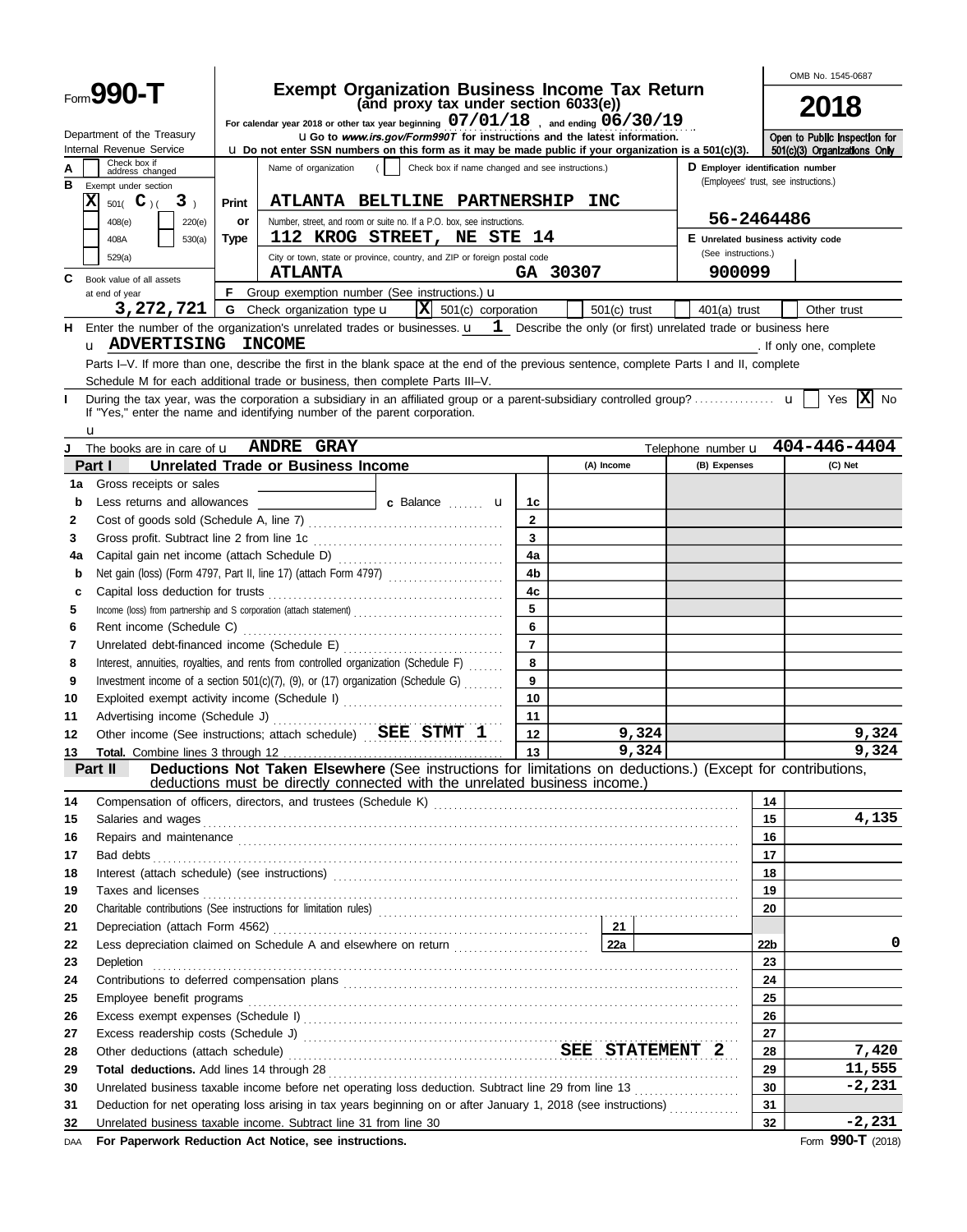|  | Form 990-T (2018) |  |  | <b>ATLANTA BELTLINE PARTNERSHIP</b> | <b>INC</b> | 56-2464486 | $P$ age $\blacktriangle$ |
|--|-------------------|--|--|-------------------------------------|------------|------------|--------------------------|
|--|-------------------|--|--|-------------------------------------|------------|------------|--------------------------|

|--|

|                 | <b>Total Unrelated Business Taxable income</b><br>Part III                                                                                                                                                                                 |              |               |                                                      |       |                         |
|-----------------|--------------------------------------------------------------------------------------------------------------------------------------------------------------------------------------------------------------------------------------------|--------------|---------------|------------------------------------------------------|-------|-------------------------|
| 33              | Total of unrelated business taxable income computed from all unrelated trades or businesses (see                                                                                                                                           |              |               |                                                      |       |                         |
|                 | instructions)                                                                                                                                                                                                                              | 33           |               |                                                      |       |                         |
| 34              | Amounts paid for disallowed fringes                                                                                                                                                                                                        | 34           |               |                                                      |       |                         |
| 35              | Deductions for net operating loss arising in tax years beginning before January 1, 2018 (see                                                                                                                                               |              |               |                                                      |       |                         |
|                 | instructions)                                                                                                                                                                                                                              | 35           |               |                                                      |       |                         |
| 36              | Total of unrelated business taxable income before specific deduction. Subtract line 35 from the sum                                                                                                                                        |              |               |                                                      |       |                         |
|                 | of lines 33 and 34                                                                                                                                                                                                                         | 36           |               |                                                      |       |                         |
| 37              | Specific deduction (Generally \$1,000, but see line 37 instructions for exceptions) [[[[[[[[[[[[[[[[[[[[[[[[[[                                                                                                                             | 37           |               |                                                      | 1,000 |                         |
| 38              | Unrelated business taxable income. Subtract line 37 from line 36. If line 37 is greater than line 36,                                                                                                                                      |              |               |                                                      |       |                         |
|                 |                                                                                                                                                                                                                                            | 38           |               |                                                      |       | 0                       |
|                 | Part IV<br><b>Tax Computation</b>                                                                                                                                                                                                          |              |               |                                                      |       |                         |
| 39              | Organizations Taxable as Corporations. Multiply line 38 by 21% (0.21)                                                                                                                                                                      | ▶<br>39      |               |                                                      |       |                         |
| 40              | Trusts Taxable at Trust Rates. See instructions for tax computation. Income tax on                                                                                                                                                         |              |               |                                                      |       |                         |
|                 | Tax rate schedule or     Schedule D (Form 1041)<br>the amount on line 38 from:                                                                                                                                                             | 40           |               |                                                      |       |                         |
| 41              |                                                                                                                                                                                                                                            | 41           |               |                                                      |       |                         |
| 42              |                                                                                                                                                                                                                                            | 42           |               |                                                      |       |                         |
| 43              |                                                                                                                                                                                                                                            | 43           |               |                                                      |       |                         |
| 44              |                                                                                                                                                                                                                                            | 44           |               |                                                      |       | 0                       |
|                 | Part V<br><b>Tax and Payments</b>                                                                                                                                                                                                          |              |               |                                                      |       |                         |
| 45a             | Foreign tax credit (corporations attach Form 1118; trusts attach Form 1116)<br>45a                                                                                                                                                         |              |               |                                                      |       |                         |
| b               | 45b<br>Other credits (see instructions)                                                                                                                                                                                                    |              |               |                                                      |       |                         |
| с               | 45c<br>General business credit. Attach Form 3800 (see instructions)                                                                                                                                                                        |              |               |                                                      |       |                         |
| d               | <b>45d</b><br>Credit for prior year minimum tax (attach Form 8801 or 8827)                                                                                                                                                                 |              |               |                                                      |       |                         |
| е               |                                                                                                                                                                                                                                            | 45e          |               |                                                      |       |                         |
| 46              | Subtract line 45e from line 44<br>Other taxes.                                                                                                                                                                                             | 46           |               |                                                      |       |                         |
| 47              | Form 4255<br>Check if from:                                                                                                                                                                                                                | 47           |               |                                                      |       |                         |
| 48              | <b>Total tax.</b> Add lines 46 and 47 (see instructions)                                                                                                                                                                                   | 48           |               |                                                      |       | 0                       |
| 49              |                                                                                                                                                                                                                                            | 49           |               |                                                      |       |                         |
| <b>50a</b>      | 50a                                                                                                                                                                                                                                        |              |               |                                                      |       |                         |
| b               | 50 <sub>b</sub><br>2018 estimated tax payments                                                                                                                                                                                             |              |               |                                                      |       |                         |
| с               | Tax deposited with Form 8868<br>50c                                                                                                                                                                                                        |              |               |                                                      |       |                         |
| d               | 50d<br>Foreign organizations: Tax paid or withheld at source (see instructions) [[[[[[[[[[[[[[[[[[[[[[[[[[]]]]]]]]]]                                                                                                                       |              |               |                                                      |       |                         |
| е               | <b>50e</b>                                                                                                                                                                                                                                 |              |               |                                                      |       |                         |
| f               | Credit for small employer health insurance premiums (attach Form 8941)<br>50f                                                                                                                                                              |              |               |                                                      |       |                         |
| g               | Other credits, adjustments, and payments:                                                                                                                                                                                                  |              |               |                                                      |       |                         |
|                 | Total <b>u</b><br>50g                                                                                                                                                                                                                      |              |               |                                                      |       |                         |
| 51              | Total payments. Add lines 50a through 50g                                                                                                                                                                                                  | 51           |               |                                                      |       |                         |
| 52              | u                                                                                                                                                                                                                                          | 52           |               |                                                      |       |                         |
| 53              |                                                                                                                                                                                                                                            | 53<br>u      |               |                                                      |       | 0                       |
| 54              |                                                                                                                                                                                                                                            | 54<br>u      |               |                                                      |       |                         |
| 55              | Enter the amount of line 54 you want: Credited to 2019 estimated tax u<br>Refunded u                                                                                                                                                       | 55           |               |                                                      |       |                         |
|                 | Statements Regarding Certain Activities and Other Information (see instructions)<br><b>Part VI</b>                                                                                                                                         |              |               |                                                      |       |                         |
| 56              | At any time during the 2018 calendar year, did the organization have an interest in or a signature or other authority                                                                                                                      |              |               |                                                      | Yes   | No                      |
|                 | over a financial account (bank, securities, or other) in a foreign country? If "YES," the organization may have to file<br>FinCEN Form 114, Report of Foreign Bank and Financial Accounts. If "YES," enter the name of the foreign country |              |               |                                                      |       |                         |
|                 |                                                                                                                                                                                                                                            |              |               |                                                      |       | x                       |
| 57              | During the tax year, did the organization receive a distribution from, or was it the grantor of, or transferor to, a foreign trust?                                                                                                        |              |               |                                                      |       | $\overline{\mathbf{X}}$ |
|                 | If "YES," see instructions for other forms the organization may have to file.                                                                                                                                                              |              |               |                                                      |       |                         |
| 58              | Enter the amount of tax-exempt interest received or accrued during the tax year $\mathbf{u}$ \$                                                                                                                                            |              |               |                                                      |       |                         |
|                 | Under penalties of perjury, I declare that I have examined this return, including accompanying schedules and statements, and to the best of my knowledge and belief, it is                                                                 |              |               |                                                      |       |                         |
| Sign            | true, correct, and complete. Declaration of preparer (other than taxpayer) is based on all information of which preparer has any knowledge.                                                                                                |              |               | May the IRS discuss this return                      |       |                         |
| <b>Here</b>     | u<br><b>U EXECUTIVE</b><br><b>DIRECTOR</b>                                                                                                                                                                                                 |              |               | with the preparer shown below<br>(see instructions)? |       |                         |
|                 | Signature of officer<br>Title<br>Date                                                                                                                                                                                                      |              |               | xı<br>Yes                                            |       | No.                     |
|                 | Preparer's signature<br>Date<br>Print/Type preparer's name                                                                                                                                                                                 | Check        |               | PTIN<br>if                                           |       |                         |
| Paid            |                                                                                                                                                                                                                                            |              | self-employed |                                                      |       |                         |
| Preparer        | Firm's name                                                                                                                                                                                                                                | Firm's EIN } |               |                                                      |       |                         |
| <b>Use Only</b> |                                                                                                                                                                                                                                            |              |               |                                                      |       |                         |
|                 | Firm's address                                                                                                                                                                                                                             | Phone no.    |               |                                                      |       |                         |
|                 |                                                                                                                                                                                                                                            |              |               |                                                      |       |                         |

Form **990-T** (2018)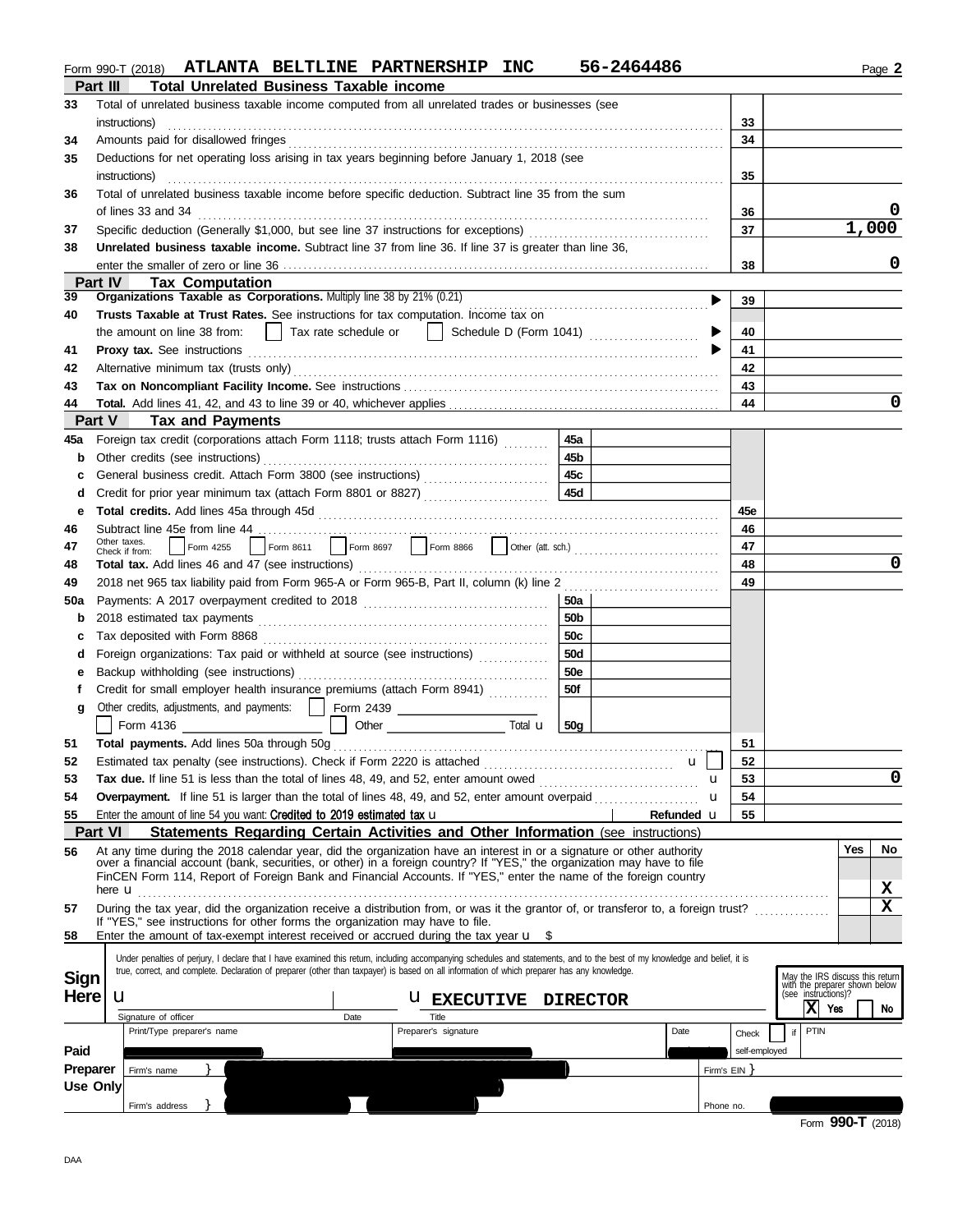|               | Form 990-T (2018)                                                                                                                                                                                                             | ATLANTA BELTLINE PARTNERSHIP INC                |       |                                                  |                          |                                    |               | 56-2464486                                                            |                |                                                          |            | Page 3    |
|---------------|-------------------------------------------------------------------------------------------------------------------------------------------------------------------------------------------------------------------------------|-------------------------------------------------|-------|--------------------------------------------------|--------------------------|------------------------------------|---------------|-----------------------------------------------------------------------|----------------|----------------------------------------------------------|------------|-----------|
|               | Schedule A - Cost of Goods Sold. Enter method of inventory valuation u                                                                                                                                                        |                                                 |       |                                                  |                          |                                    |               |                                                                       |                |                                                          |            |           |
| 1             | Inventory at beginning of year                                                                                                                                                                                                | $\mathbf{1}$                                    |       |                                                  |                          |                                    |               |                                                                       | 6              |                                                          |            |           |
| 2             | Purchases                                                                                                                                                                                                                     | $\mathbf{2}$                                    |       |                                                  |                          | 7 Cost of goods sold. Subtract     |               |                                                                       |                |                                                          |            |           |
| 3             | Cost of labor                                                                                                                                                                                                                 | $\overline{3}$                                  |       |                                                  |                          | line 6 from line 5. Enter here and |               |                                                                       |                |                                                          |            |           |
| 4a            | Additional sec. 263A costs                                                                                                                                                                                                    |                                                 |       |                                                  |                          | in Part I, line 2                  |               |                                                                       | $\overline{7}$ |                                                          |            |           |
|               | (attach schedule)<br>.                                                                                                                                                                                                        | 4a                                              |       | 8                                                |                          |                                    |               | Do the rules of section 263A (with respect to                         |                |                                                          | <b>Yes</b> | <b>No</b> |
| b             | Other costs                                                                                                                                                                                                                   | 4 <sub>b</sub>                                  |       |                                                  |                          |                                    |               | property produced or acquired for resale) apply                       |                |                                                          |            |           |
| 5             | Total. Add lines 1 through 4b                                                                                                                                                                                                 | $\overline{5}$                                  |       |                                                  |                          | to the organization? $\ldots$      |               |                                                                       |                |                                                          |            |           |
|               | Schedule C - Rent Income (From Real Property and Personal Property Leased With Real Property)                                                                                                                                 |                                                 |       |                                                  |                          |                                    |               |                                                                       |                |                                                          |            |           |
|               | (see instructions)                                                                                                                                                                                                            |                                                 |       |                                                  |                          |                                    |               |                                                                       |                |                                                          |            |           |
|               | 1. Description of property                                                                                                                                                                                                    |                                                 |       |                                                  |                          |                                    |               |                                                                       |                |                                                          |            |           |
| (1)           | N/A                                                                                                                                                                                                                           |                                                 |       |                                                  |                          |                                    |               |                                                                       |                |                                                          |            |           |
| (2)           |                                                                                                                                                                                                                               |                                                 |       |                                                  |                          |                                    |               |                                                                       |                |                                                          |            |           |
| (3)           | the control of the control of the control of the control of the control of the control of the control of the control of the control of the control of the control of the control of the control of the control of the control |                                                 |       |                                                  |                          |                                    |               |                                                                       |                |                                                          |            |           |
| (4)           |                                                                                                                                                                                                                               |                                                 |       |                                                  |                          |                                    |               |                                                                       |                |                                                          |            |           |
|               |                                                                                                                                                                                                                               | 2. Rent received or accrued                     |       |                                                  |                          |                                    |               |                                                                       |                |                                                          |            |           |
|               | (a) From personal property (if the percentage of rent                                                                                                                                                                         |                                                 |       | (b) From real and personal property (if the      |                          |                                    |               |                                                                       |                | 3(a) Deductions directly connected with the income       |            |           |
|               | for personal property is more than 10% but not<br>more than 50%)                                                                                                                                                              |                                                 |       | percentage of rent for personal property exceeds |                          |                                    |               |                                                                       |                | in columns 2(a) and 2(b) (attach schedule)               |            |           |
|               |                                                                                                                                                                                                                               |                                                 |       | 50% or if the rent is based on profit or income) |                          |                                    |               |                                                                       |                |                                                          |            |           |
| (1)           |                                                                                                                                                                                                                               |                                                 |       |                                                  |                          |                                    |               |                                                                       |                |                                                          |            |           |
| (2)           |                                                                                                                                                                                                                               |                                                 |       |                                                  |                          |                                    |               |                                                                       |                |                                                          |            |           |
| (3)           |                                                                                                                                                                                                                               |                                                 |       |                                                  |                          |                                    |               |                                                                       |                |                                                          |            |           |
| (4)<br>Total  |                                                                                                                                                                                                                               |                                                 | Total |                                                  |                          |                                    |               |                                                                       |                |                                                          |            |           |
|               |                                                                                                                                                                                                                               |                                                 |       |                                                  |                          |                                    |               | (b) Total deductions.                                                 |                |                                                          |            |           |
|               | (c) Total income. Add totals of columns 2(a) and 2(b). Enter<br>here and on page 1, Part I, line 6, column (A)                                                                                                                |                                                 |       |                                                  | u                        |                                    |               | Enter here and on page 1,<br>Part I, line 6, column $(B)$ $\mathbf u$ |                |                                                          |            |           |
|               | <b>Schedule E - Unrelated Debt-Financed Income</b> (see instructions)                                                                                                                                                         |                                                 |       |                                                  |                          |                                    |               |                                                                       |                |                                                          |            |           |
|               |                                                                                                                                                                                                                               |                                                 |       |                                                  |                          |                                    |               | 3. Deductions directly connected with or allocable to                 |                |                                                          |            |           |
|               |                                                                                                                                                                                                                               |                                                 |       |                                                  |                          | 2. Gross income from or            |               | debt-financed property                                                |                |                                                          |            |           |
|               | 1. Description of debt-financed property                                                                                                                                                                                      |                                                 |       |                                                  | property                 | allocable to debt-financed         |               | (a) Straight line depreciation                                        |                | (b) Other deductions                                     |            |           |
|               |                                                                                                                                                                                                                               |                                                 |       |                                                  |                          |                                    |               | (attach schedule)                                                     |                | (attach schedule)                                        |            |           |
| (1)           | N/A                                                                                                                                                                                                                           |                                                 |       |                                                  |                          |                                    |               |                                                                       |                |                                                          |            |           |
| (2)           |                                                                                                                                                                                                                               |                                                 |       |                                                  |                          |                                    |               |                                                                       |                |                                                          |            |           |
| (3)           |                                                                                                                                                                                                                               |                                                 |       |                                                  |                          |                                    |               |                                                                       |                |                                                          |            |           |
| (4)           |                                                                                                                                                                                                                               |                                                 |       |                                                  |                          |                                    |               |                                                                       |                |                                                          |            |           |
|               | 4. Amount of average<br>acquisition debt on or                                                                                                                                                                                | 5. Average adjusted basis<br>of or allocable to |       |                                                  | 6. Column                |                                    |               |                                                                       |                | 8. Allocable deductions                                  |            |           |
|               | allocable to debt-financed                                                                                                                                                                                                    | debt-financed property                          |       |                                                  | 4 divided<br>by column 5 |                                    |               | 7. Gross income reportable<br>(column 2 x column 6)                   |                | (column 6 x total of columns)<br>$3(a)$ and $3(b)$ )     |            |           |
|               | property (attach schedule)                                                                                                                                                                                                    | (attach schedule)                               |       |                                                  |                          |                                    |               |                                                                       |                |                                                          |            |           |
| (1)           |                                                                                                                                                                                                                               |                                                 |       |                                                  |                          |                                    | %             |                                                                       |                |                                                          |            |           |
| (2)           |                                                                                                                                                                                                                               |                                                 |       |                                                  |                          |                                    | %             |                                                                       |                |                                                          |            |           |
| (3)           |                                                                                                                                                                                                                               |                                                 |       |                                                  |                          |                                    | %             |                                                                       |                |                                                          |            |           |
| (4)           |                                                                                                                                                                                                                               |                                                 |       |                                                  |                          |                                    | $\frac{0}{0}$ |                                                                       |                |                                                          |            |           |
|               |                                                                                                                                                                                                                               |                                                 |       |                                                  |                          |                                    |               | Enter here and on page 1,<br>Part I, line 7, column (A).              |                | Enter here and on page 1,<br>Part I, line 7, column (B). |            |           |
|               |                                                                                                                                                                                                                               |                                                 |       |                                                  |                          |                                    |               |                                                                       |                |                                                          |            |           |
| <b>Totals</b> |                                                                                                                                                                                                                               |                                                 |       |                                                  |                          |                                    | u             |                                                                       |                |                                                          |            |           |
|               |                                                                                                                                                                                                                               |                                                 |       |                                                  |                          |                                    |               | $\mathbf{u}$                                                          |                |                                                          |            |           |

Form **990-T** (2018)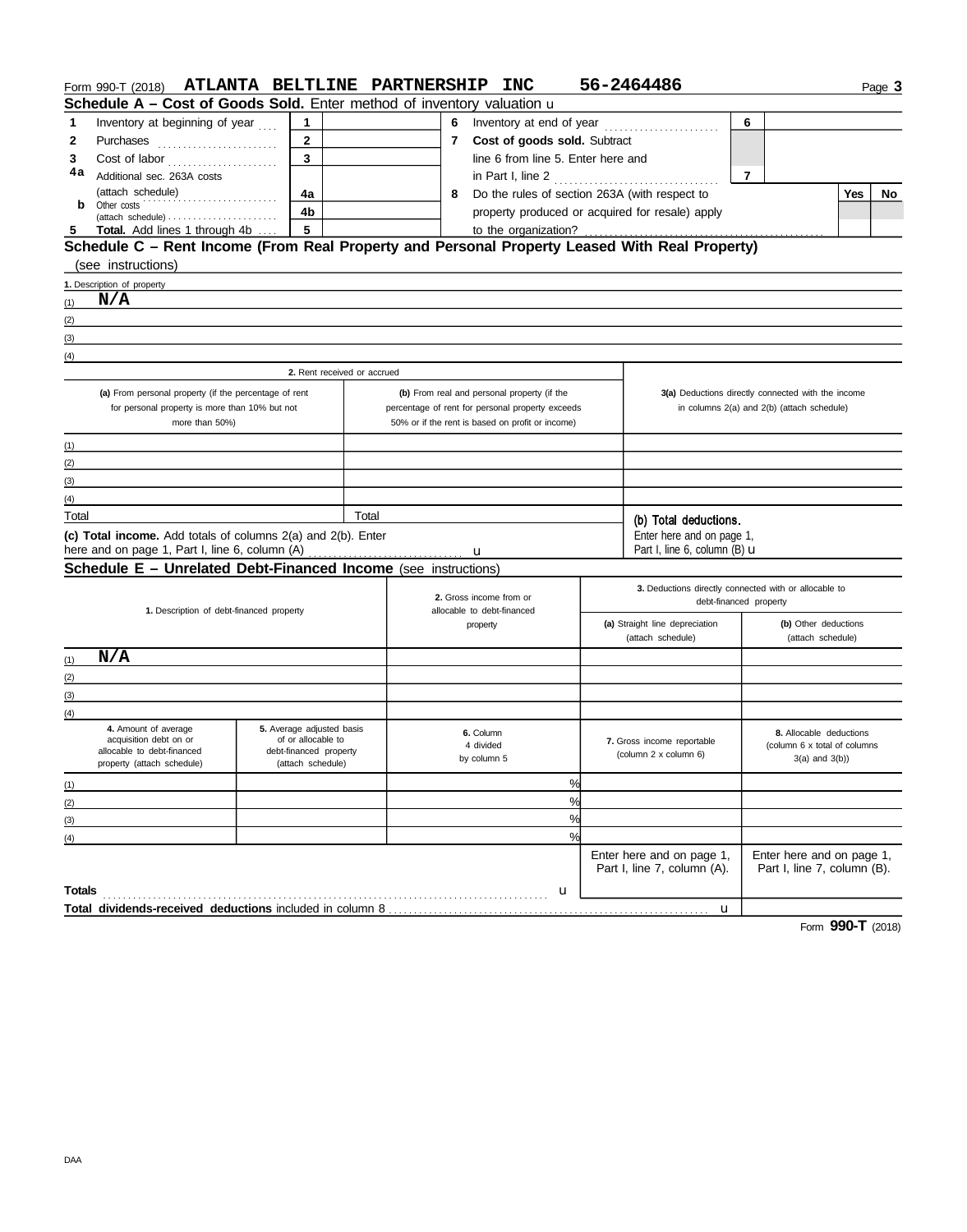| Form 990-T (2018)                                                                                                     | ATLANTA BELTLINE PARTNERSHIP                                          |                                                                                            |                                                          | <b>INC</b>                                                                                                                            |   | 56-2464486                                                                   |                                                                                            |                                                              | Page 4                                                                                          |  |
|-----------------------------------------------------------------------------------------------------------------------|-----------------------------------------------------------------------|--------------------------------------------------------------------------------------------|----------------------------------------------------------|---------------------------------------------------------------------------------------------------------------------------------------|---|------------------------------------------------------------------------------|--------------------------------------------------------------------------------------------|--------------------------------------------------------------|-------------------------------------------------------------------------------------------------|--|
| Schedule F - Interest, Annuities, Royalties, and Rents From Controlled Organizations (see instructions)               |                                                                       |                                                                                            |                                                          |                                                                                                                                       |   |                                                                              |                                                                                            |                                                              |                                                                                                 |  |
| 1. Name of controlled<br>organization                                                                                 |                                                                       | 2. Employer<br>identification number                                                       |                                                          | Exempt Controlled Organizations<br>3. Net unrelated income<br>(loss) (see instructions)                                               |   | 4. Total of specified<br>payments made                                       | 5. Part of column 4 that is<br>included in the controlling<br>organization's gross income  |                                                              | 6. Deductions directly<br>connected with income<br>in column 5                                  |  |
| N/A<br>(1)                                                                                                            |                                                                       |                                                                                            |                                                          |                                                                                                                                       |   |                                                                              |                                                                                            |                                                              |                                                                                                 |  |
|                                                                                                                       |                                                                       |                                                                                            |                                                          |                                                                                                                                       |   |                                                                              |                                                                                            |                                                              |                                                                                                 |  |
| (2)<br><u> 1989 - Johann Barn, amerikansk politiker (d. 1989)</u>                                                     |                                                                       | <u> 1980 - Johann Barbara, martx</u>                                                       |                                                          |                                                                                                                                       |   |                                                                              |                                                                                            |                                                              |                                                                                                 |  |
| (3)<br><u> 1989 - Johann Barbara, martxa alemaniar a</u>                                                              |                                                                       |                                                                                            |                                                          |                                                                                                                                       |   |                                                                              |                                                                                            |                                                              |                                                                                                 |  |
| (4)                                                                                                                   |                                                                       |                                                                                            |                                                          |                                                                                                                                       |   |                                                                              |                                                                                            |                                                              |                                                                                                 |  |
| Nonexempt Controlled Organizations                                                                                    |                                                                       |                                                                                            |                                                          |                                                                                                                                       |   |                                                                              |                                                                                            |                                                              |                                                                                                 |  |
| 7. Taxable Income                                                                                                     |                                                                       | 8. Net unrelated income<br>(loss) (see instructions)                                       |                                                          | 9. Total of specified<br>payments made                                                                                                |   |                                                                              | 10. Part of column 9 that is<br>included in the controlling<br>organization's gross income |                                                              | 11. Deductions directly<br>connected with income in<br>column 10                                |  |
| (1)<br>the control of the control of the control of the control of the control of the control of                      |                                                                       |                                                                                            |                                                          |                                                                                                                                       |   |                                                                              |                                                                                            |                                                              |                                                                                                 |  |
| (2)<br>the control of the control of the control of the control of the control of the control of                      |                                                                       | the control of the control of the control of                                               |                                                          |                                                                                                                                       |   |                                                                              |                                                                                            |                                                              |                                                                                                 |  |
| (3)<br>the control of the control of the control of the control of the control of the control of                      |                                                                       | the control of the control of the control of                                               |                                                          |                                                                                                                                       |   |                                                                              |                                                                                            |                                                              |                                                                                                 |  |
| (4)                                                                                                                   |                                                                       | <u> 1989 - Jan Alexandria (</u>                                                            |                                                          |                                                                                                                                       |   |                                                                              |                                                                                            |                                                              |                                                                                                 |  |
|                                                                                                                       |                                                                       |                                                                                            |                                                          |                                                                                                                                       | u |                                                                              | Add columns 5 and 10.<br>Enter here and on page 1,<br>Part I, line 8, column (A).          |                                                              | Add columns 6 and 11.<br>Enter here and on page 1,<br>Part I, line 8, column (B).               |  |
| Schedule G - Investment Income of a Section 501(c)(7), (9), or (17) Organization (see instructions)                   |                                                                       |                                                                                            |                                                          |                                                                                                                                       |   |                                                                              |                                                                                            |                                                              |                                                                                                 |  |
| 1. Description of income                                                                                              | 2. Amount of income                                                   |                                                                                            | 3. Deductions<br>directly connected<br>(attach schedule) |                                                                                                                                       |   | 4. Set-asides<br>(attach schedule)                                           |                                                                                            | 5. Total deductions<br>and set-asides (col. 3<br>plus col.4) |                                                                                                 |  |
| (1) $N/A$                                                                                                             |                                                                       |                                                                                            |                                                          |                                                                                                                                       |   |                                                                              |                                                                                            |                                                              |                                                                                                 |  |
| (2)<br><u> 1989 - Johann Stein, mars an deus Amerikaansk kommunister (* 1958)</u>                                     |                                                                       |                                                                                            |                                                          |                                                                                                                                       |   |                                                                              |                                                                                            |                                                              |                                                                                                 |  |
| (3)                                                                                                                   |                                                                       |                                                                                            |                                                          |                                                                                                                                       |   |                                                                              |                                                                                            |                                                              |                                                                                                 |  |
| (4)                                                                                                                   |                                                                       |                                                                                            |                                                          |                                                                                                                                       |   |                                                                              |                                                                                            |                                                              |                                                                                                 |  |
|                                                                                                                       |                                                                       | Enter here and on page 1,<br>Part I, line 9, column (A).                                   |                                                          |                                                                                                                                       |   |                                                                              |                                                                                            |                                                              | Enter here and on page 1,<br>Part I, line 9, column (B).                                        |  |
| Schedule I - Exploited Exempt Activity Income, Other Than Advertising Income (see instructions)                       |                                                                       |                                                                                            |                                                          |                                                                                                                                       |   |                                                                              |                                                                                            |                                                              |                                                                                                 |  |
|                                                                                                                       |                                                                       |                                                                                            |                                                          |                                                                                                                                       |   |                                                                              |                                                                                            |                                                              |                                                                                                 |  |
| 1. Description of exploited activity                                                                                  | 2. Gross<br>unrelated<br>business income<br>from trade or<br>business | 3. Expenses<br>directly<br>connected with<br>production of<br>unrelated<br>business income |                                                          | 4. Net income (loss)<br>from unrelated trade<br>or business (column<br>2 minus column 3).<br>If a gain, compute<br>cols. 5 through 7. |   | 5. Gross income<br>from activity that<br>is not unrelated<br>business income |                                                                                            | 6. Expenses<br>attributable to<br>column 5                   | 7. Excess exempt<br>expenses<br>(column 6 minus<br>column 5. but not<br>more than<br>column 4). |  |
| $(1)$ N/A                                                                                                             |                                                                       |                                                                                            |                                                          |                                                                                                                                       |   |                                                                              |                                                                                            |                                                              |                                                                                                 |  |
| (2)                                                                                                                   |                                                                       |                                                                                            |                                                          |                                                                                                                                       |   |                                                                              |                                                                                            |                                                              |                                                                                                 |  |
| (3)                                                                                                                   |                                                                       |                                                                                            |                                                          |                                                                                                                                       |   |                                                                              |                                                                                            |                                                              |                                                                                                 |  |
| (4)                                                                                                                   |                                                                       |                                                                                            |                                                          |                                                                                                                                       |   |                                                                              |                                                                                            |                                                              |                                                                                                 |  |
|                                                                                                                       | Enter here and on<br>page 1, Part I,<br>line 10, col. (A).            | Enter here and on<br>page 1, Part I,<br>line 10, col. (B).                                 |                                                          |                                                                                                                                       |   |                                                                              |                                                                                            |                                                              | Enter here and<br>on page 1,<br>Part II, line 26.                                               |  |
| Totals<br>u                                                                                                           |                                                                       |                                                                                            |                                                          |                                                                                                                                       |   |                                                                              |                                                                                            |                                                              |                                                                                                 |  |
| <b>Schedule J - Advertising Income</b> (see instructions)<br>Income From Periodicals Reported on a Consolidated Basis |                                                                       |                                                                                            |                                                          |                                                                                                                                       |   |                                                                              |                                                                                            |                                                              |                                                                                                 |  |
| Part I                                                                                                                |                                                                       |                                                                                            |                                                          |                                                                                                                                       |   |                                                                              |                                                                                            |                                                              |                                                                                                 |  |
| 1. Name of periodical                                                                                                 | 2. Gross<br>advertising<br>income                                     | 3. Direct<br>advertising costs                                                             |                                                          | 4. Advertising<br>gain or (loss) (col.<br>2 minus col. 3). If<br>a gain, compute<br>cols. 5 through 7.                                |   | 5. Circulation<br>income                                                     | 6. Readership<br>costs                                                                     |                                                              | 7. Excess readership<br>costs (column 6<br>minus column 5, but<br>not more than<br>column 4).   |  |
| $(1)$ N/A                                                                                                             |                                                                       |                                                                                            |                                                          |                                                                                                                                       |   |                                                                              |                                                                                            |                                                              |                                                                                                 |  |
| (2)                                                                                                                   |                                                                       |                                                                                            |                                                          |                                                                                                                                       |   |                                                                              |                                                                                            |                                                              |                                                                                                 |  |
| (3)                                                                                                                   |                                                                       |                                                                                            |                                                          |                                                                                                                                       |   |                                                                              |                                                                                            |                                                              |                                                                                                 |  |
| (4)                                                                                                                   |                                                                       |                                                                                            |                                                          |                                                                                                                                       |   |                                                                              |                                                                                            |                                                              |                                                                                                 |  |
|                                                                                                                       |                                                                       |                                                                                            |                                                          |                                                                                                                                       |   |                                                                              |                                                                                            |                                                              |                                                                                                 |  |
| <b>Totals</b> (carry to Part II, line $(5)$ ) . $\mathbf{u}$                                                          |                                                                       |                                                                                            |                                                          |                                                                                                                                       |   |                                                                              |                                                                                            |                                                              |                                                                                                 |  |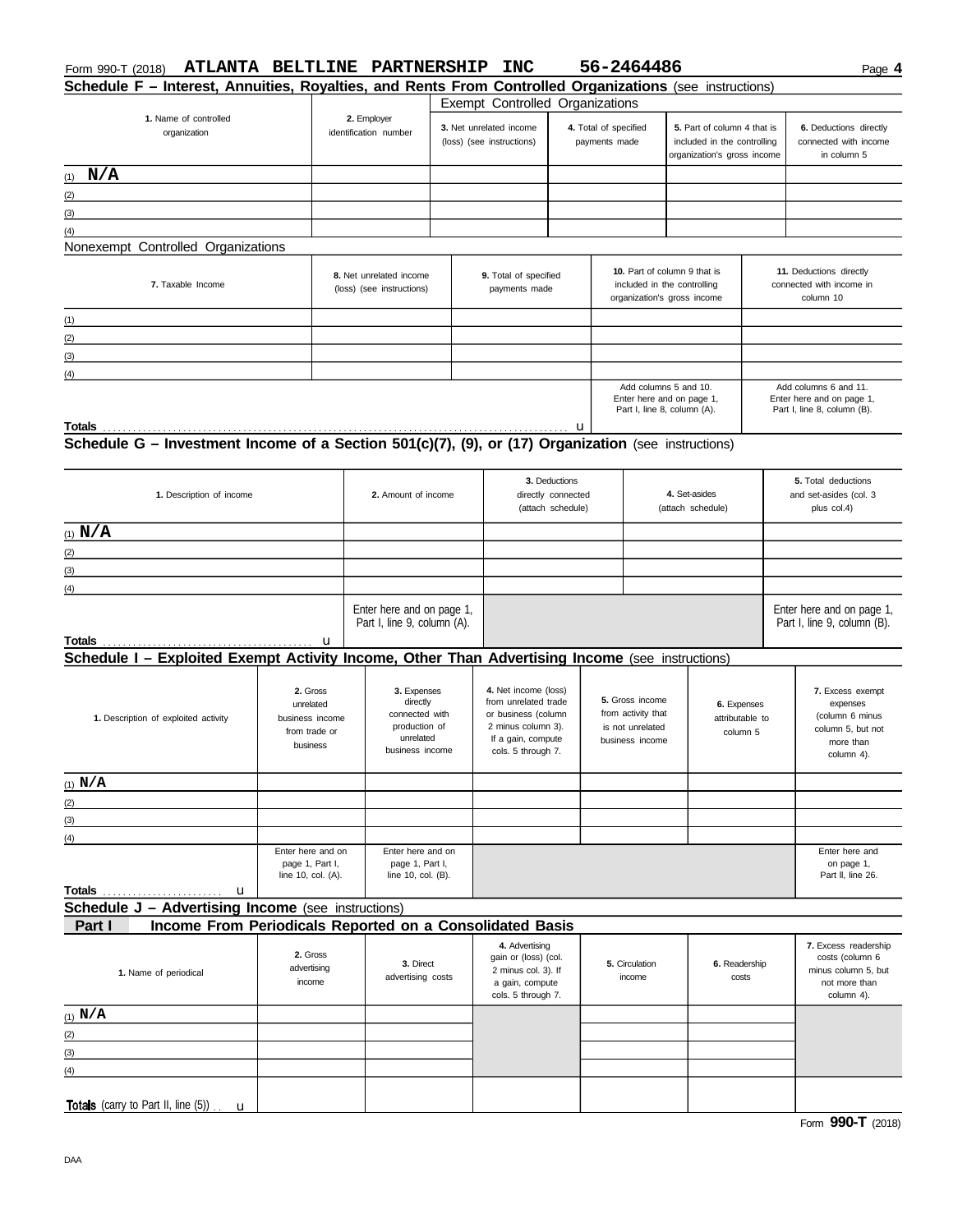2 through 7 on a line-by-line basis.) **Part II Income From Periodicals Reported on a Separate Basis** (For each periodical listed in Part II, fill in columns

| 1. Name of periodical          | 2. Gross<br>advertising<br>income                          | 3. Direct<br>advertising costs                             | 4. Advertising<br>gain or (loss) (col.<br>2 minus col. 3). If<br>a gain, compute<br>cols. 5 through 7. | 5. Circulation<br>income | 6. Readership<br>costs | 7. Excess readership<br>costs (column 6<br>minus column 5, but<br>not more than<br>column 4). |
|--------------------------------|------------------------------------------------------------|------------------------------------------------------------|--------------------------------------------------------------------------------------------------------|--------------------------|------------------------|-----------------------------------------------------------------------------------------------|
| (1) $N/A$                      |                                                            |                                                            |                                                                                                        |                          |                        |                                                                                               |
| (2)                            |                                                            |                                                            |                                                                                                        |                          |                        |                                                                                               |
| (3)                            |                                                            |                                                            |                                                                                                        |                          |                        |                                                                                               |
| (4)                            |                                                            |                                                            |                                                                                                        |                          |                        |                                                                                               |
|                                |                                                            |                                                            |                                                                                                        |                          |                        |                                                                                               |
|                                | Enter here and on<br>page 1, Part I,<br>line 11, col. (A). | Enter here and on<br>page 1, Part I,<br>line 11, col. (B). |                                                                                                        |                          |                        | Enter here and<br>on page 1,<br>Part II, line 27.                                             |
| Totals, Part II (lines 1-5)  u |                                                            |                                                            |                                                                                                        |                          |                        |                                                                                               |

# **Schedule K – Compensation of Officers, Directors, and Trustees** (see instructions)

| 1. Name                                           | 2. Title | 3. Percent of<br>time devoted to<br>business | 4. Compensation attributable to<br>unrelated business |
|---------------------------------------------------|----------|----------------------------------------------|-------------------------------------------------------|
| $(1)$ N/A                                         |          | 0/                                           |                                                       |
| (2)                                               |          | O/2                                          |                                                       |
| (3)                                               |          | O/2                                          |                                                       |
| (4)                                               |          | $\Omega$                                     |                                                       |
| Total. Enter here and on page 1, Part II, line 14 |          | u                                            |                                                       |

Form **990-T** (2018)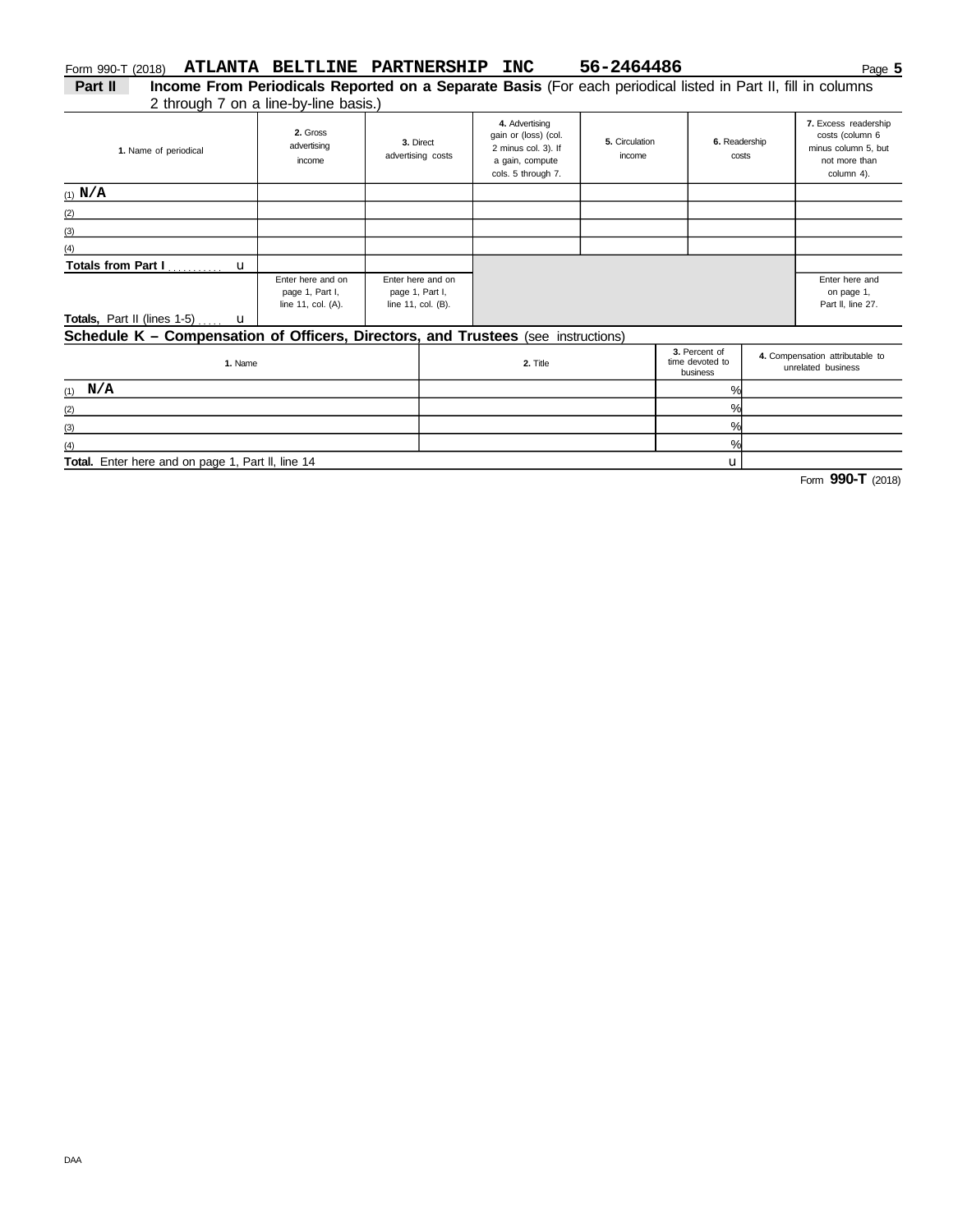|  | Form 990- |
|--|-----------|
|--|-----------|

# Schedule M Charitable Contribution and Loss Calculation | 2018 **Description BITES ON THE BELTLINE**

**ATLANTA BELTLINE PARTNERSHIP INC 56-2464486**

Name Taxpayer Identification Number

Unincorporated Business Income Tax Code: 900099 Activity: **900099 OTHER UNRELATED BUSINESS ACTIVIT**

|                | Worksheet 1 Activity Charitable Contribution Deduction                                                                                                                                                                         |    |        |
|----------------|--------------------------------------------------------------------------------------------------------------------------------------------------------------------------------------------------------------------------------|----|--------|
| $\mathbf{1}$   |                                                                                                                                                                                                                                |    | 9,324  |
| $\mathbf{2}$   |                                                                                                                                                                                                                                |    | 11,555 |
| $\mathbf{3}$   |                                                                                                                                                                                                                                | 3  | 0      |
| $\overline{4}$ | Current activity contribution limit (Multiplier used is 10%) Multipurer and the control of the contribution of the contribution of the contribution of the contribution of the contribution of the contribution of the contrib | 4  |        |
| 5              | Current year contributions contributions and contained a state of the contact of the contributions of the contributions of the contributions of the contributions of the contributions of the contributions of the contributio | 5  |        |
| 6              | Prior year contributions (corporations only) contained and according to the contributions (corporations only)                                                                                                                  | -6 |        |
| $\mathbf{7}$   | Total available contributions (Add lines 5 and 6) Materian Contract Contract and South Ann and South Ann and S                                                                                                                 |    |        |
| 8              | Take the lesser of Line 4 or 7; Enter here and on Line 20 (Form 990T or Sch M) [[[[[[[[[[[[[[[[[[[[[[[[[[[[[[                                                                                                                  |    |        |
| 9              |                                                                                                                                                                                                                                | 9  |        |
| 10             | Allocate any remaining amount of Line 9 to taxable fringe benefits (within percent limits);                                                                                                                                    |    |        |
|                |                                                                                                                                                                                                                                | 10 |        |
|                |                                                                                                                                                                                                                                | 11 |        |

|    | Worksheet 2 Activity Losses and Carryforward Amounts |  |
|----|------------------------------------------------------|--|
|    | Activity losses (do not include amounts before 2018) |  |
| 2  | Amount of loss used in the current year              |  |
| 3  | Prior year losses carried over to next year          |  |
| 4  | Losses generated by current year activity            |  |
| 5. | Total loss carried forward to 2019                   |  |

| <b>Activity Charitable Contribution Carryforward</b><br>Worksheet 3 |                      |                   |           |                     |                  |
|---------------------------------------------------------------------|----------------------|-------------------|-----------|---------------------|------------------|
|                                                                     |                      | <b>Prior Year</b> |           | <b>Current Year</b> | <b>Next Year</b> |
| <b>Prior Tax Years</b>                                              | <b>Contributions</b> | <b>Used</b>       | Carryover | <b>Amount Used</b>  | Carryover        |
| $_{5th}$ 06/30/14                                                   |                      |                   |           |                     |                  |
| $_{4th}$ 06/30/15                                                   |                      |                   |           |                     |                  |
| $_{3rd}$ 06/30/16                                                   |                      |                   |           |                     |                  |
| $_{2nd}$ 06/30/17                                                   |                      |                   |           |                     |                  |
| 1st $06/30/18$                                                      |                      |                   |           |                     |                  |
| Charitable Contribution Carryover To Current Year                   |                      |                   |           |                     |                  |
| <b>Current Year Amount</b>                                          |                      |                   |           |                     | 0                |
| Charitable Contribution Carryover Available To Next Year            |                      |                   |           |                     | 0                |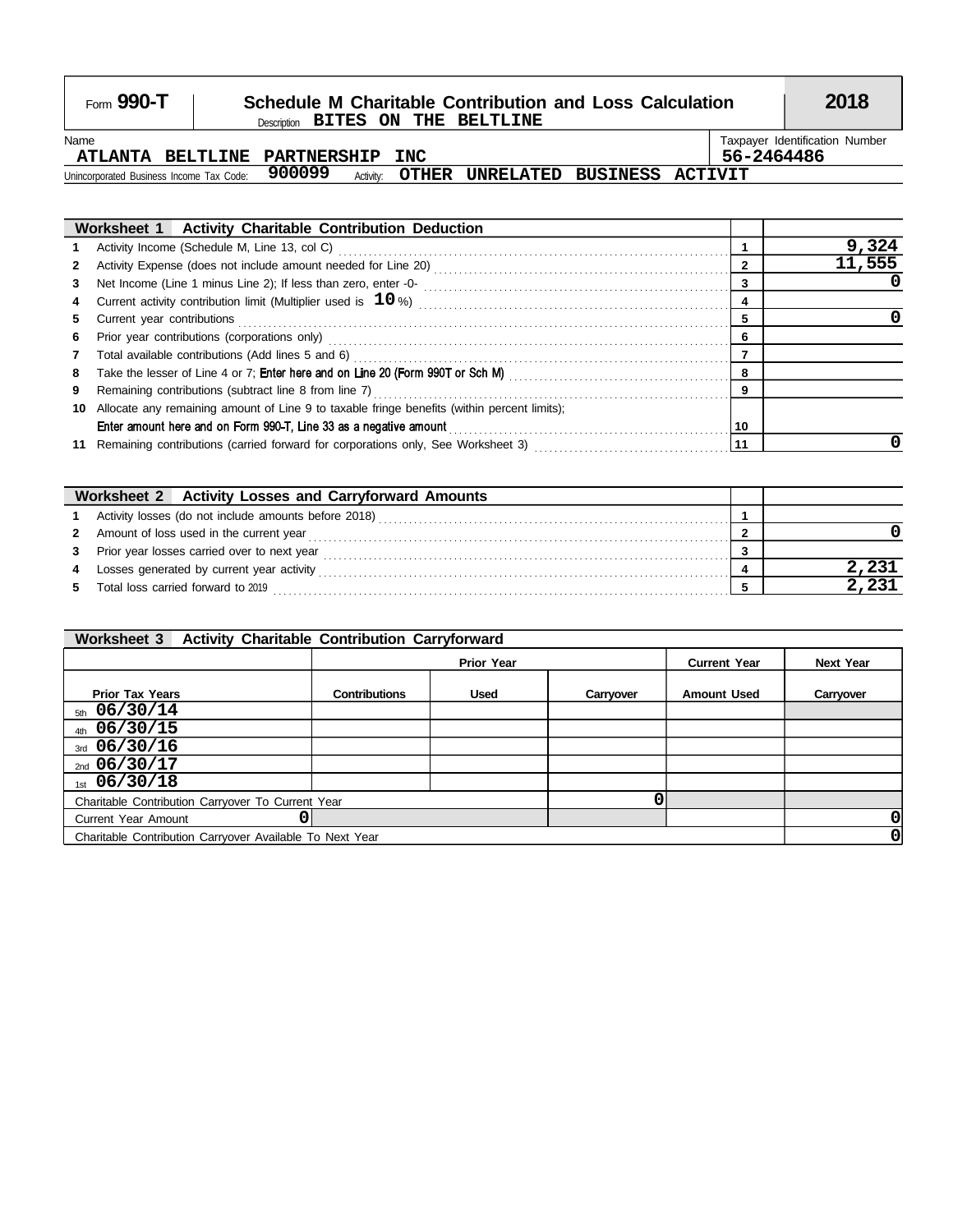# 56-2464486 **Federal Statements**

# **Statement 1 - Form 990-T, Part I, Line 12 - Other Income**

| <b>Description</b>    | Amount |
|-----------------------|--------|
| BITES ON THE BELTLINE | 9,324  |
| TOTAL                 | 9,324  |
|                       |        |

# **Statement 2 - Form 990-T, Part II, Line 28 - Other Deductions**

|                | <b>Description</b> | Amount |
|----------------|--------------------|--------|
| CONTRACT LABOR |                    | 7,420  |
| TOTAL          |                    | 7,420  |